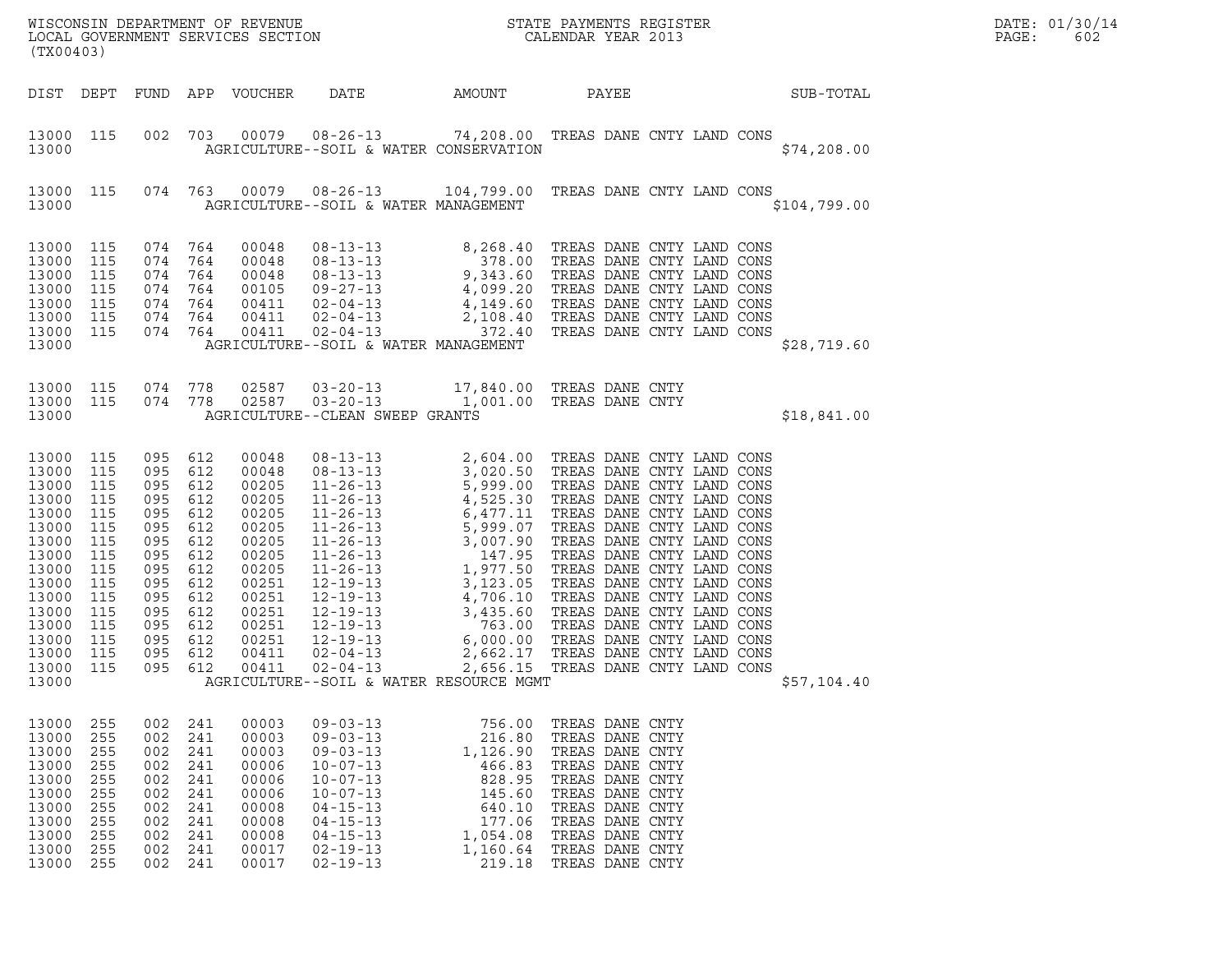| (TX00403)                                                                                                                                                                                                                     |                                                                                                                                                        |                                                                                                                                                                                                           |                                                                                                                                                        |                                                                                                                                                                                                                      |                                |                                                                                                                  |  |                                                                     |
|-------------------------------------------------------------------------------------------------------------------------------------------------------------------------------------------------------------------------------|--------------------------------------------------------------------------------------------------------------------------------------------------------|-----------------------------------------------------------------------------------------------------------------------------------------------------------------------------------------------------------|--------------------------------------------------------------------------------------------------------------------------------------------------------|----------------------------------------------------------------------------------------------------------------------------------------------------------------------------------------------------------------------|--------------------------------|------------------------------------------------------------------------------------------------------------------|--|---------------------------------------------------------------------|
| DIST DEPT                                                                                                                                                                                                                     |                                                                                                                                                        |                                                                                                                                                                                                           |                                                                                                                                                        | FUND APP VOUCHER DATE                                                                                                                                                                                                |                                | AMOUNT PAYEE                                                                                                     |  | SUB-TOTAL                                                           |
| 13000<br>13000<br>13000<br>13000<br>13000<br>13000<br>13000<br>13000<br>13000<br>13000<br>13000<br>13000<br>13000<br>13000<br>13000<br>13000<br>13000<br>13000<br>13000<br>13000<br>13000<br>13000<br>13000<br>13000<br>13000 | 255<br>255<br>255<br>255<br>255<br>255<br>255<br>255<br>255<br>255<br>255<br>255<br>255<br>255<br>255<br>255<br>255<br>255<br>255<br>255<br>255<br>255 | 002<br>002<br>002<br>002<br>002<br>002<br>002<br>002<br>002<br>002<br>002<br>002<br>002<br>002<br>002<br>002<br>002<br>002<br>002<br>002<br>002<br>002<br>255 002 241<br>255 002 241<br>255 002 241<br>PU | 241<br>241<br>241<br>241<br>241<br>241<br>241<br>241<br>241<br>241<br>241<br>241<br>241<br>241<br>241<br>241<br>241<br>241<br>241<br>241<br>241<br>241 | 00017<br>00026<br>00026<br>00026<br>00028<br>00028<br>00028<br>00028<br>00028<br>00028<br>00031<br>00031<br>00031<br>00035<br>00035<br>00037<br>00037<br>00037<br>00041<br>00041<br>00092<br>00092<br>00092<br>00159 |                                | PUBLIC INSTRUCT--LOCAL PROGRAMS--FED FDS                                                                         |  | \$22,322.96                                                         |
| 13000<br>13000                                                                                                                                                                                                                | 370                                                                                                                                                    |                                                                                                                                                                                                           |                                                                                                                                                        |                                                                                                                                                                                                                      |                                | 002 683 03175 05-28-13 50,000.00 TREAS DANE CNTY<br>NAT RESOURCES-ENVIRONMENTAL AIDS-FEDERAL                     |  | \$50,000.00                                                         |
| 13000<br>13000<br>13000                                                                                                                                                                                                       |                                                                                                                                                        | 370 012 381<br>$\frac{70}{570}$ $012$                                                                                                                                                                     | 012 381                                                                                                                                                |                                                                                                                                                                                                                      | NAT RESOURCES--BOAT PATROL     | 00006  07-26-13  21.03  TREAS DANE  CNTY<br>00549  03-26-13  40,793.33  TREAS DANE  CNTY                         |  | \$40,814.36                                                         |
| 13000<br>13000                                                                                                                                                                                                                | 370                                                                                                                                                    |                                                                                                                                                                                                           | 012 549                                                                                                                                                |                                                                                                                                                                                                                      | NAT RESOURCES--WILDLIFE DAMAGE | 00137  03-15-13  10,285.00 TREAS DANE CNTY LAND CONS                                                             |  | \$10, 285.00                                                        |
| 13000<br>13000<br>13000                                                                                                                                                                                                       | 370<br>370                                                                                                                                             | 012 550<br>012 550                                                                                                                                                                                        |                                                                                                                                                        | 00006<br>00549                                                                                                                                                                                                       |                                | 07-26-13 72.85 TREAS DANE CNTY<br>03-26-13 141,348.87 TREAS DANE CNTY<br>NAT RESOURCES--BOATING ENFORCEMENT AIDS |  | \$141,421.72                                                        |
| 13000<br>13000                                                                                                                                                                                                                | 370                                                                                                                                                    | 012 551                                                                                                                                                                                                   |                                                                                                                                                        |                                                                                                                                                                                                                      |                                | NAT RESOURCES--ALL TERRAIN VEHICLE ENF                                                                           |  | 00096 09-24-13 17,111.52 TREAS DANE CNTY<br>\$17,111.52 \$17,111.52 |
| 13000<br>13000                                                                                                                                                                                                                | 370                                                                                                                                                    | 012 552                                                                                                                                                                                                   |                                                                                                                                                        | 00129                                                                                                                                                                                                                | $09 - 24 - 13$                 | 26, 163. 21 TREAS DANE CNTY<br>NAT RESOURCES--SNOWMOBILE ENFORCEMENT                                             |  | \$26, 163.21                                                        |

13000 370 012 553 00137 03-15-13 23,752.36 TREAS DANE CNTY LAND CONS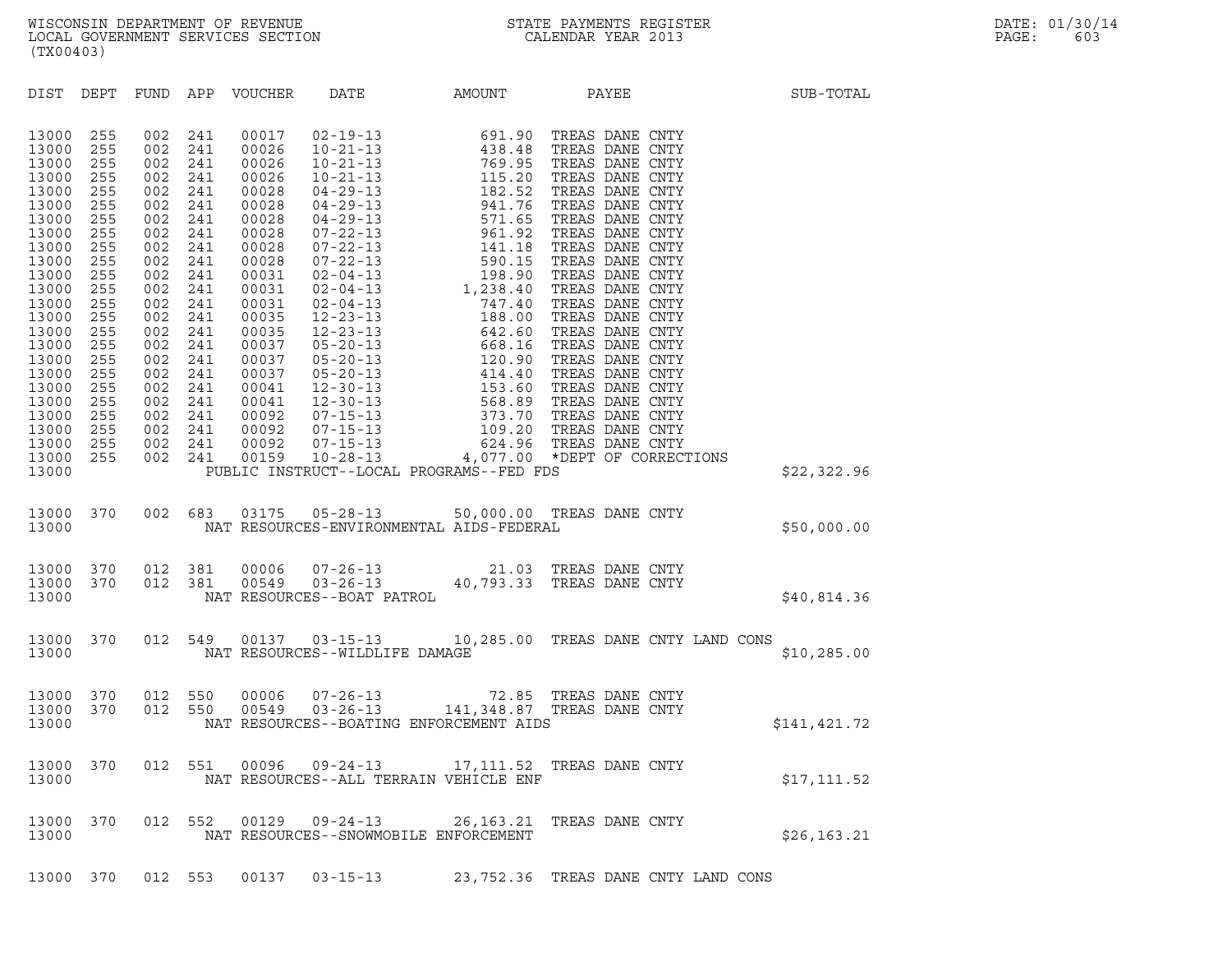| (TX00403)                                                  |                   |                               |                    |                            |                                                                     |                                                                                         | ${\tt WISCONSIM} \begin{tabular}{l} DEPARTMENT OF REVIEW \\ LOCAL BONERNMENT SERVICES SECTION \\ \end{tabular}$                                                                                                                           |               | DATE: 01/30/14<br>PAGE:<br>604 |
|------------------------------------------------------------|-------------------|-------------------------------|--------------------|----------------------------|---------------------------------------------------------------------|-----------------------------------------------------------------------------------------|-------------------------------------------------------------------------------------------------------------------------------------------------------------------------------------------------------------------------------------------|---------------|--------------------------------|
|                                                            |                   |                               |                    | DIST DEPT FUND APP VOUCHER | DATE                                                                | AMOUNT                                                                                  | PAYEE                                                                                                                                                                                                                                     | SUB-TOTAL     |                                |
| 13000                                                      | 13000 370         |                               |                    |                            |                                                                     | NAT RESOURCES--WILDLIFE DAMAGE CLAIMS                                                   | 012 553 00137 03-15-13 12,593.03 TREAS DANE CNTY LAND CONS                                                                                                                                                                                | \$36,345.39   |                                |
| 13000                                                      | 13000 370         |                               |                    |                            |                                                                     | NAT RESOURCES--COUNTY CONSERVATION AIDS                                                 | 012 563 00699 10-10-13 3,282.00 TREAS DANE CNTY                                                                                                                                                                                           | \$3,282.00    |                                |
| 13000                                                      | 13000 370         |                               |                    |                            | NAT RESOURCES--BOATING PROJECTS                                     |                                                                                         | 012 573 02066 02-12-13 200,300.00 TREAS DANE CNTY LAND CONS                                                                                                                                                                               | \$200, 300.00 |                                |
| 13000 370<br>13000 370<br>13000                            |                   | 012 575<br>012 575            |                    |                            |                                                                     | NAT RESOURCES--SNOWMOBILE TRAIL AIDS                                                    | 00131  08-05-13  85,925.00 TREAS DANE CNTY<br>00536  09-16-13  21,346.88 TREAS DANE CNTY                                                                                                                                                  | \$107,271.88  |                                |
| 13000 370<br>13000                                         |                   |                               | 012 584            |                            | NAT RESOURCES--PMT IN LIEU OF TAXES                                 |                                                                                         | 00030  09-03-13  378.06  TREAS DANE CNTY                                                                                                                                                                                                  | \$378.06      |                                |
| 13000<br>13000<br>13000<br>13000 370<br>13000 370<br>13000 | 370<br>370<br>370 | 012 663<br>012 663<br>012 663 | 012 663<br>012 663 |                            |                                                                     | NAT RESOURCES--LAKES MANAGEMENT GRANTS                                                  | 00279 08-19-13 3,000.00 TREAS DANE CNTY<br>00280 08-19-13 3,000.00 TREAS DANE CNTY<br>02950 04-29-13 9,990.00 TREAS DANE CNTY<br>03213 05-30-13 10,000.00 TREAS DANE CNTY LAND CONS<br>03214 05-30-13 10,000.00 TREAS DANE CNTY LAND CONS | \$35,990.00   |                                |
| 13000 370<br>13000                                         |                   | 012 678                       |                    |                            |                                                                     | NAT RESOURCES--INVASIVE AQUATICE SPECIES                                                | 03175  05-28-13  24,248.40  TREAS DANE CNTY                                                                                                                                                                                               | \$24, 248.40  |                                |
| 13000 370<br>13000 370<br>13000                            |                   | 095 512<br>095 512            |                    | 01817<br>02066             | $01 - 15 - 13$<br>$02 - 12 - 13$<br>NAT RESOURCES--STEWARDSHIP 2000 |                                                                                         | 106,500.00 TREAS DANE CNTY<br>299,700.00 TREAS DANE CNTY LAND CONS                                                                                                                                                                        | \$406, 200.00 |                                |
| 13000 370<br>13000                                         |                   | 095 517                       |                    | 02742                      | 04-16-13<br>NAT RESOURCES--POLLUTION CONTROL                        |                                                                                         | 52,479.00 TREAS DANE CNTY LAND CONS<br>13000 370 095 517 02796 04-23-13 76,517.03 TREAS DANE CNTY LAND CONS                                                                                                                               | \$128,996.03  |                                |
| 13000 395<br>13000                                         |                   |                               |                    |                            | TRANSPORTATION--ELDERLY & DISABLED                                  |                                                                                         | 011  168  78999  06-28-13  911,369.00 DANE CO DEPT OF HUMAN SER                                                                                                                                                                           | \$911, 369.00 |                                |
| 13000 395<br>13000 395<br>13000                            |                   | 011 182                       | 011 182            | 82011<br>91603             | $10 - 23 - 13$                                                      | 07-25-13 28,837.36 DANE CO<br>14,418.68 DANE CO<br>TRANSPORTATION--TRANSIT AIDS-FEDERAL |                                                                                                                                                                                                                                           | \$43,256.04   |                                |
| 13000 395                                                  |                   |                               |                    | 011 185 60665              | $01 - 02 - 13$                                                      |                                                                                         | 1,941.73 TREAS DANE CO                                                                                                                                                                                                                    |               |                                |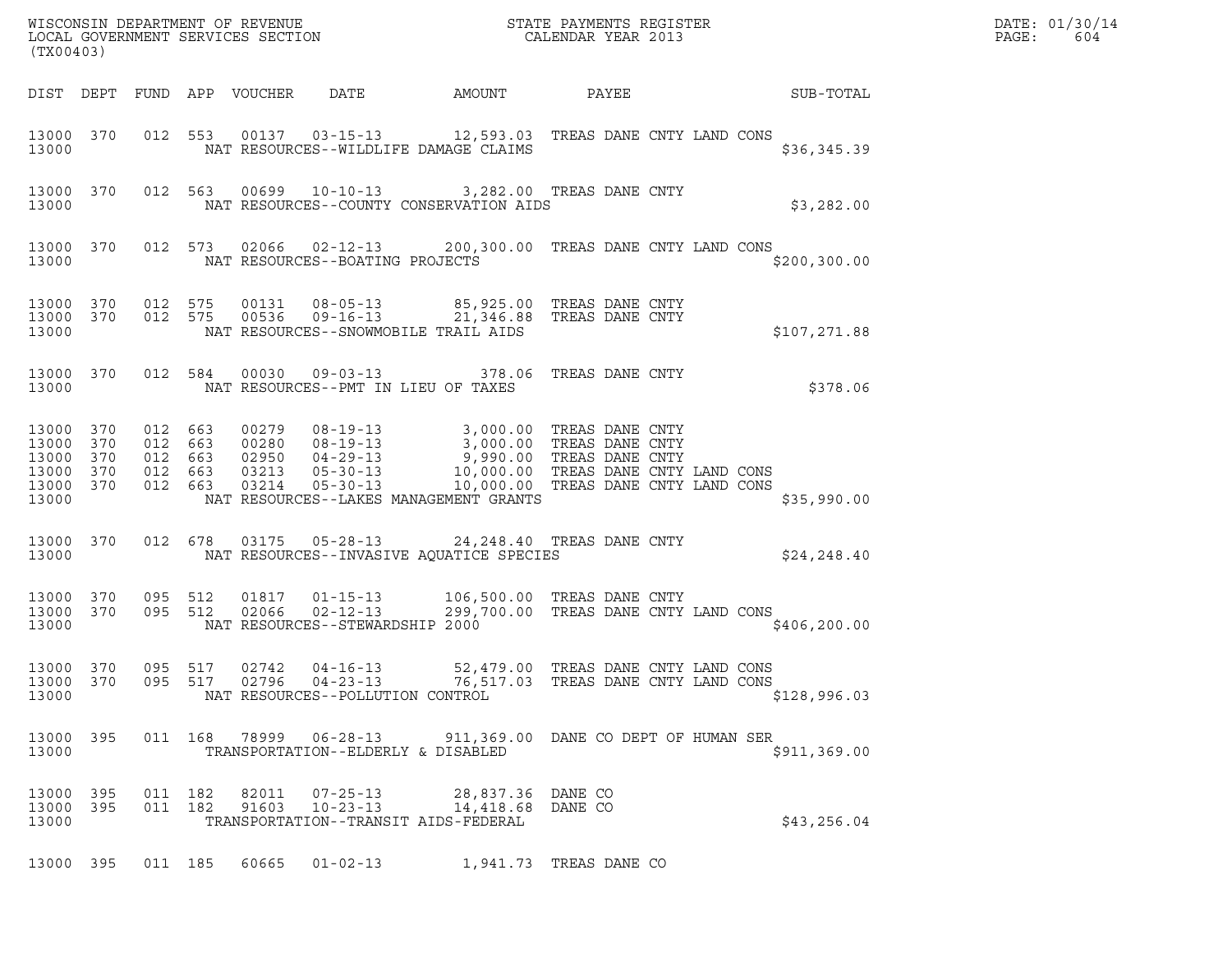| (TX00403)                                                                                                                                                                                                                                                                                                                                                                                                                  |                                                                                                                                                                                                                                                                                                                                |                                                                                                                                                                                                                                                                                                                                |                                                                                                                                                                                                                                                                                                                                |                                                                                                                                                                                                                                                                                                                                                                                                                            |                                                                                                                            |                                                                                                                                                                                                                                                                                                                                              |                                                                                                                     |                                                                  |           |
|----------------------------------------------------------------------------------------------------------------------------------------------------------------------------------------------------------------------------------------------------------------------------------------------------------------------------------------------------------------------------------------------------------------------------|--------------------------------------------------------------------------------------------------------------------------------------------------------------------------------------------------------------------------------------------------------------------------------------------------------------------------------|--------------------------------------------------------------------------------------------------------------------------------------------------------------------------------------------------------------------------------------------------------------------------------------------------------------------------------|--------------------------------------------------------------------------------------------------------------------------------------------------------------------------------------------------------------------------------------------------------------------------------------------------------------------------------|----------------------------------------------------------------------------------------------------------------------------------------------------------------------------------------------------------------------------------------------------------------------------------------------------------------------------------------------------------------------------------------------------------------------------|----------------------------------------------------------------------------------------------------------------------------|----------------------------------------------------------------------------------------------------------------------------------------------------------------------------------------------------------------------------------------------------------------------------------------------------------------------------------------------|---------------------------------------------------------------------------------------------------------------------|------------------------------------------------------------------|-----------|
| DIST                                                                                                                                                                                                                                                                                                                                                                                                                       | DEPT                                                                                                                                                                                                                                                                                                                           | FUND                                                                                                                                                                                                                                                                                                                           |                                                                                                                                                                                                                                                                                                                                | APP VOUCHER                                                                                                                                                                                                                                                                                                                                                                                                                | DATE                                                                                                                       | AMOUNT                                                                                                                                                                                                                                                                                                                                       | PAYEE                                                                                                               |                                                                  | SUB-TOTAL |
| 13000<br>13000<br>13000<br>13000<br>13000<br>13000<br>13000<br>13000<br>13000<br>13000<br>13000<br>13000<br>13000<br>13000<br>13000<br>13000<br>13000<br>13000<br>13000<br>13000<br>13000<br>13000<br>13000<br>13000<br>13000<br>13000<br>13000<br>13000<br>13000<br>13000<br>13000<br>13000<br>13000<br>13000<br>13000<br>13000<br>13000<br>13000<br>13000<br>13000<br>13000<br>13000<br>13000<br>13000<br>13000<br>13000 | 395<br>395<br>395<br>395<br>395<br>395<br>395<br>395<br>395<br>395<br>395<br>395<br>395<br>395<br>395<br>395<br>395<br>395<br>395<br>395<br>395<br>395<br>395<br>395<br>395<br>395<br>395<br>395<br>395<br>395<br>395<br>395<br>395<br>395<br>395<br>395<br>395<br>395<br>395<br>395<br>395<br>395<br>395<br>395<br>395<br>395 | 011<br>011<br>011<br>011<br>011<br>011<br>011<br>011<br>011<br>011<br>011<br>011<br>011<br>011<br>011<br>011<br>011<br>011<br>011<br>011<br>011<br>011<br>011<br>011<br>011<br>011<br>011<br>011<br>011<br>011<br>011<br>011<br>011<br>011<br>011<br>011<br>011<br>011<br>011<br>011<br>011<br>011<br>011<br>011<br>011<br>011 | 185<br>185<br>185<br>185<br>185<br>185<br>185<br>185<br>185<br>185<br>185<br>185<br>185<br>185<br>185<br>185<br>185<br>185<br>185<br>185<br>185<br>185<br>185<br>185<br>185<br>185<br>185<br>185<br>185<br>185<br>185<br>185<br>185<br>185<br>185<br>185<br>185<br>185<br>185<br>185<br>185<br>185<br>185<br>185<br>185<br>185 | 62493<br>62493<br>63062<br>63782<br>63782<br>63782<br>63782<br>63782<br>63782<br>65356<br>66989<br>66989<br>66989<br>69337<br>69337<br>69337<br>69337<br>69337<br>70829<br>70829<br>71501<br>71501<br>71501<br>73735<br>75864<br>75864<br>76357<br>76357<br>76357<br>76988<br>79231<br>80621<br>82318<br>83871<br>85525<br>85525<br>85525<br>85525<br>85525<br>88160<br>90514<br>91336<br>92049<br>92049<br>92779<br>93693 | $11 - 04 - 13$<br>$11 - 12 - 13$                                                                                           | $\begin{tabular}{cccc} \bf 19416 & \bf 14467041 & \bf 194168 & \bf 20411 & \bf 194169 \\ 01-22-13 & 6,005-43 & \bf 17REAS DANE CO \\ 01-28-13 & 5,008-32 & \bf 12RNE CO & \bf 31808 & \bf 19808 & \bf 19808 & \bf 19808 & \bf 19808 & \bf 19808 & \bf 19808 & \bf 19808 & \bf 19808 & \bf 19808 & \bf 19808 & \bf $<br>23,681.53<br>2,859.41 | DANE CO<br>TREAS DANE CO                                                                                            | SHERIFF'S DEP<br>SHERIFF'S DEP<br>SHERIFF'S DEP<br>SHERIFF'S DEP |           |
| 13000<br>13000<br>13000<br>13000<br>13000<br>13000<br>13000                                                                                                                                                                                                                                                                                                                                                                | 395<br>395<br>395<br>395<br>395<br>395<br>395                                                                                                                                                                                                                                                                                  | 011<br>011<br>011<br>011<br>011<br>011<br>011                                                                                                                                                                                                                                                                                  | 185<br>185<br>185<br>185<br>185<br>185<br>185                                                                                                                                                                                                                                                                                  | 93693<br>93693<br>94576<br>94576<br>95775<br>96418<br>96418                                                                                                                                                                                                                                                                                                                                                                | $11 - 12 - 13$<br>$11 - 12 - 13$<br>$11 - 18 - 13$<br>$11 - 18 - 13$<br>$12 - 02 - 13$<br>$12 - 09 - 13$<br>$12 - 09 - 13$ | 6,335.84<br>2,624.07<br>509.15<br>10,121.59<br>2,660.08<br>975.00<br>350.00                                                                                                                                                                                                                                                                  | TREAS DANE CO<br>TREAS DANE CO<br>TREAS DANE CO<br>TREAS DANE CO<br>TREAS DANE CO<br>TREAS DANE CO<br>TREAS DANE CO |                                                                  |           |
|                                                                                                                                                                                                                                                                                                                                                                                                                            |                                                                                                                                                                                                                                                                                                                                |                                                                                                                                                                                                                                                                                                                                |                                                                                                                                                                                                                                                                                                                                |                                                                                                                                                                                                                                                                                                                                                                                                                            |                                                                                                                            |                                                                                                                                                                                                                                                                                                                                              |                                                                                                                     |                                                                  |           |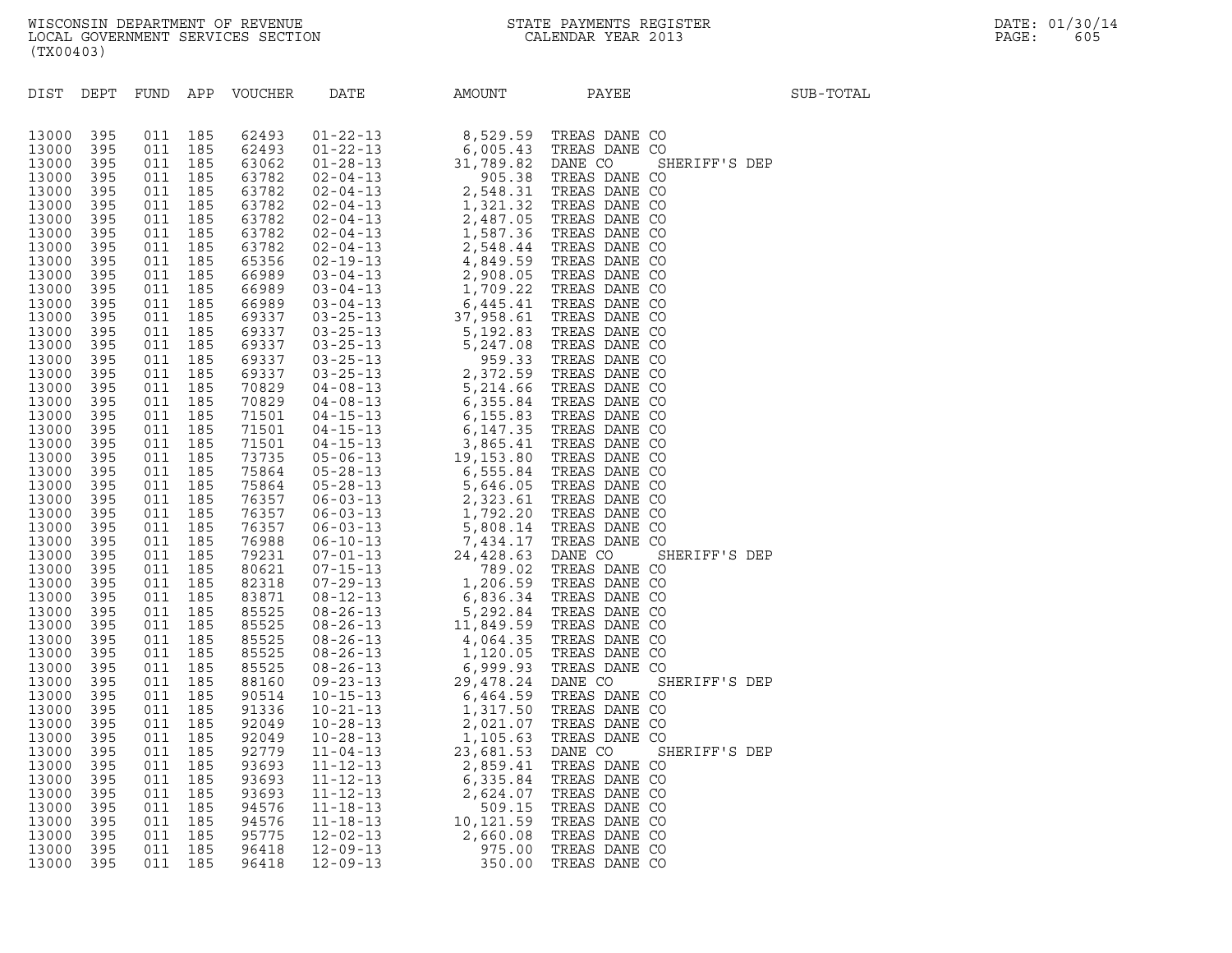| (TX00403)                                                                                                                                             |                                                                                                                     |                                                                                                                     |                                                                                                                     | WISCONSIN DEPARTMENT OF REVENUE<br>LOCAL GOVERNMENT SERVICES SECTION                                                                                  |                                                                                                                                                                                                                                                                                                                |                                                                                                                                                                                                                                        | STATE PAYMENTS REGISTER<br>CALENDAR YEAR 2013                                                                                                                                                                            |                 | DATE: 01/30/14<br>PAGE:<br>606 |
|-------------------------------------------------------------------------------------------------------------------------------------------------------|---------------------------------------------------------------------------------------------------------------------|---------------------------------------------------------------------------------------------------------------------|---------------------------------------------------------------------------------------------------------------------|-------------------------------------------------------------------------------------------------------------------------------------------------------|----------------------------------------------------------------------------------------------------------------------------------------------------------------------------------------------------------------------------------------------------------------------------------------------------------------|----------------------------------------------------------------------------------------------------------------------------------------------------------------------------------------------------------------------------------------|--------------------------------------------------------------------------------------------------------------------------------------------------------------------------------------------------------------------------|-----------------|--------------------------------|
| DIST DEPT                                                                                                                                             |                                                                                                                     |                                                                                                                     |                                                                                                                     | FUND APP VOUCHER                                                                                                                                      | DATE                                                                                                                                                                                                                                                                                                           | AMOUNT                                                                                                                                                                                                                                 | PAYEE                                                                                                                                                                                                                    | SUB-TOTAL       |                                |
| 13000                                                                                                                                                 |                                                                                                                     |                                                                                                                     |                                                                                                                     |                                                                                                                                                       |                                                                                                                                                                                                                                                                                                                | TRANSPORTATION--HIGHWAY SAFETY-FEDERAL                                                                                                                                                                                                 |                                                                                                                                                                                                                          | \$356,851.08    |                                |
| 13000<br>13000<br>13000<br>13000                                                                                                                      | 395<br>395<br>395                                                                                                   | 011 190<br>011 190                                                                                                  | 011 190                                                                                                             | 68013<br>82013<br>94013                                                                                                                               | $01 - 07 - 13$<br>$07 - 01 - 13$<br>$10 - 07 - 13$                                                                                                                                                                                                                                                             | TRANSPORTATION--GENERAL TRANSP AIDS-GTA                                                                                                                                                                                                | 870,491.67 COUNTY OF DANE<br>1,740,983.34 COUNTY OF DANE<br>870,491.69 COUNTY OF DANE                                                                                                                                    | \$3,481,966.70  |                                |
| 13000<br>13000<br>13000<br>13000                                                                                                                      | 395<br>395<br>395                                                                                                   | 011<br>011                                                                                                          | 278<br>278<br>011 278                                                                                               | 83236<br>83236<br>83236                                                                                                                               | $08 - 02 - 13$<br>$08 - 02 - 13$<br>$08 - 02 - 13$                                                                                                                                                                                                                                                             | 7,548.79<br>22,712.80<br>57,009.53<br>TRANSPORTATION--LRIP/TRIP/MSIP GRANTS                                                                                                                                                            | TREAS DANE CO<br>TREAS DANE CO<br>TREAS DANE CO                                                                                                                                                                          | \$87,271.12     |                                |
| 13000<br>13000                                                                                                                                        | 410                                                                                                                 |                                                                                                                     | 002 116                                                                                                             | 11357                                                                                                                                                 | $11 - 05 - 13$<br>CORRECTIONS--LOCAL AID                                                                                                                                                                                                                                                                       |                                                                                                                                                                                                                                        | 172, 222.05 TREAS DANE CNTY                                                                                                                                                                                              | \$172,222.05    |                                |
| 13000<br>13000<br>13000<br>13000<br>13000<br>13000<br>13000<br>13000<br>13000<br>13000<br>13000<br>13000<br>13000<br>13000<br>13000                   | 435<br>435<br>435<br>435<br>435<br>435<br>435<br>435<br>435<br>435<br>435<br>435<br>435<br>435                      | 005<br>005<br>005<br>005<br>005<br>005<br>005<br>005<br>005<br>005<br>005<br>005<br>005<br>005                      | 000<br>000<br>000<br>000<br>000<br>000<br>000<br>000<br>000<br>000<br>000<br>000<br>000<br>000                      | 90310<br>90314<br>90315<br>90318<br>90321<br>90323<br>90325<br>90326<br>90400<br>90402<br>90403<br>90406<br>90408<br>90411                            | $01 - 01 - 13$<br>$02 - 01 - 13$<br>$02 - 05 - 13$<br>$03 - 01 - 13$<br>$04 - 01 - 13$<br>$05 - 01 - 13$<br>$06 - 01 - 13$<br>$07 - 02 - 13$<br>$07 - 01 - 13$<br>$08 - 01 - 13$<br>$09 - 01 - 13$<br>$10 - 01 - 13$<br>$11 - 01 - 13$<br>$12 - 01 - 13$<br>HEALTH SERVICES--STATE/FED AIDS                    | 6,311,371.00 DANE CO<br>1,019,249.00<br>1,573,568.00<br>7,723,956.00<br>9,711,241.00<br>7,318,025.00<br>6,066,946.00<br>1,504,365.00<br>20,649,670.00<br>7,912,809.00<br>6,288,543.00<br>6,489,346.00<br>6,519,261.00<br>6,624,849.00  | DANE CO<br>DANE CO<br>DANE CO<br>DANE CO<br>DANE CO<br>DANE CO<br>DANE CO<br>DANE CO<br>DANE CO<br>DANE CO<br>DANE CO<br>DANE CO<br>DANE CO                                                                              | \$95,713,199.00 |                                |
| 13000<br>13000<br>13000<br>13000<br>13000<br>13000<br>13000<br>13000<br>13000<br>13000<br>13000<br>13000<br>13000<br>13000<br>13000<br>13000<br>13000 | 437<br>437<br>437<br>437<br>437<br>437<br>437<br>437<br>437<br>437<br>437<br>437<br>437<br>437<br>437<br>437<br>437 | 005<br>005<br>005<br>005<br>005<br>005<br>005<br>005<br>005<br>005<br>005<br>005<br>005<br>005<br>005<br>005<br>005 | 000<br>000<br>000<br>000<br>000<br>000<br>000<br>000<br>000<br>000<br>000<br>000<br>000<br>000<br>000<br>000<br>000 | 00000<br>00000<br>00000<br>00000<br>00000<br>00000<br>00000<br>00000<br>00000<br>00000<br>00000<br>00000<br>00000<br>00000<br>00000<br>00000<br>00000 | $01 - 05 - 13$<br>$01 - 30 - 13$<br>$02 - 06 - 13$<br>$03 - 20 - 13$<br>$03 - 05 - 13$<br>$04 - 05 - 13$<br>$04 - 19 - 13$<br>$05 - 30 - 13$<br>$06 - 05 - 13$<br>$06 - 06 - 13$<br>$06 - 05 - 13$<br>$07 - 11 - 13$<br>$07 - 07 - 13$<br>$07 - 30 - 13$<br>$08 - 31 - 13$<br>$08 - 05 - 13$<br>$08 - 05 - 13$ | 418, 175.89 DANE<br>281,626.31 DANE<br>1,499,936.90<br>27,835.53<br>376,876.93<br>1,219,599.62<br>309,923.52<br>317,925.97<br>333,861.78<br>4,697.15<br>317,265.51<br>9,627.00<br>1,095,281.72<br>422,099.50<br>282,450.24<br>7,684.44 | 1,175,014.93 DANE CHILD SUPPORT<br>DANE<br>DANE CHILD SUPPORT<br>DANE<br>DANE CHILD SUPPORT<br>DANE<br>DANE<br>DANE<br>DANE<br>DANE<br>DANE CHILD SUPPORT<br>DANE CHILD SUPPORT<br>DANE<br>DANE CHILD SUPPORT<br>DANE CO | HUMAN SERVICE   |                                |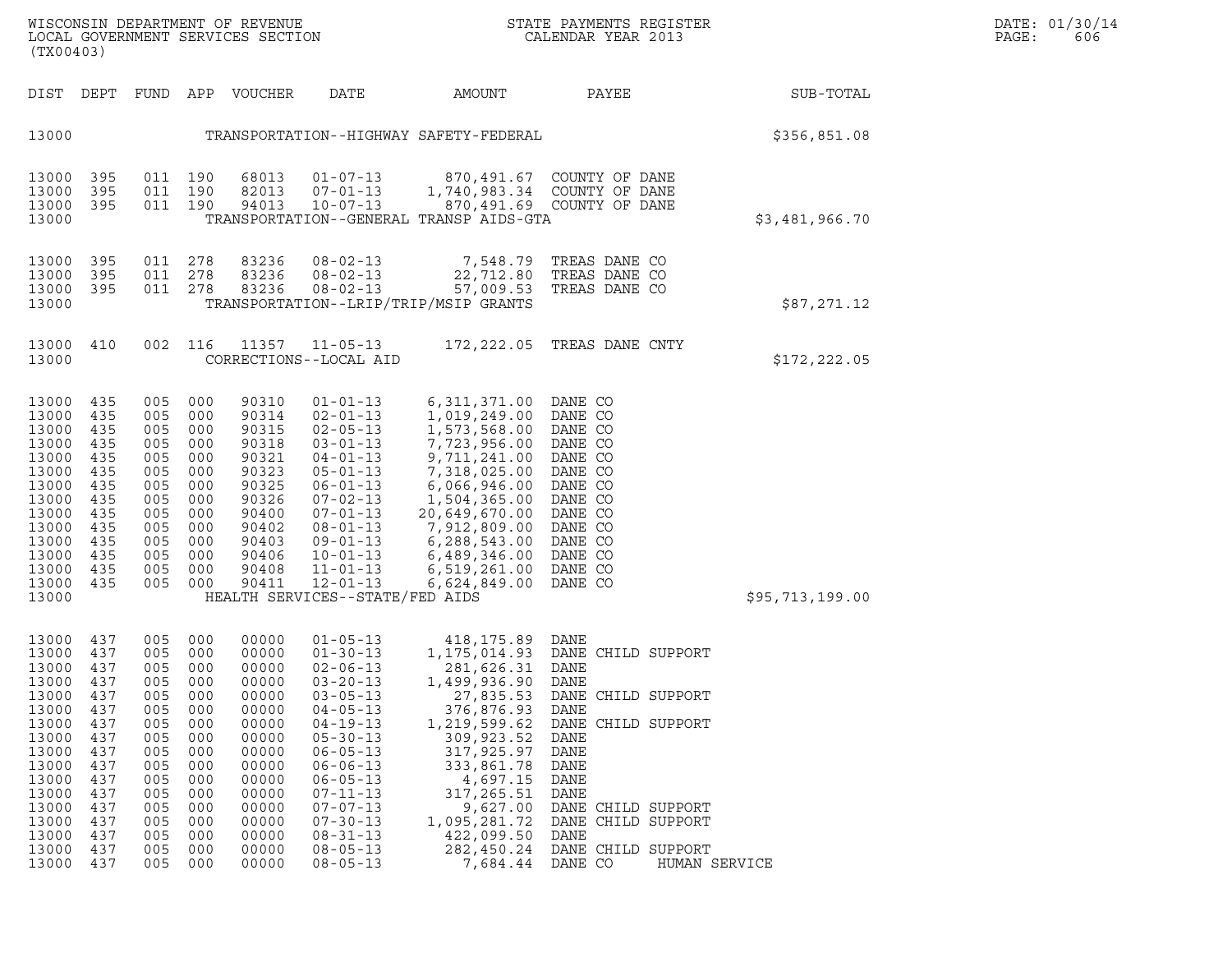| (TX00403)                                                                                       |                                                                    |                                                                    |                                                                    |                                                                                        |                                                                                                                                                                                  |                                                                                                                                                                                                                                                                                            |                                                                                                                                 |                                                 |                 |  |
|-------------------------------------------------------------------------------------------------|--------------------------------------------------------------------|--------------------------------------------------------------------|--------------------------------------------------------------------|----------------------------------------------------------------------------------------|----------------------------------------------------------------------------------------------------------------------------------------------------------------------------------|--------------------------------------------------------------------------------------------------------------------------------------------------------------------------------------------------------------------------------------------------------------------------------------------|---------------------------------------------------------------------------------------------------------------------------------|-------------------------------------------------|-----------------|--|
| DIST                                                                                            | DEPT                                                               | <b>FUND</b>                                                        | APP                                                                | VOUCHER                                                                                | DATE                                                                                                                                                                             | AMOUNT                                                                                                                                                                                                                                                                                     | PAYEE                                                                                                                           |                                                 | SUB-TOTAL       |  |
| 13000<br>13000<br>13000<br>13000<br>13000<br>13000<br>13000<br>13000<br>13000<br>13000<br>13000 | 437<br>437<br>437<br>437<br>437<br>437<br>437<br>437<br>437<br>437 | 005<br>005<br>005<br>005<br>005<br>005<br>005<br>005<br>005<br>005 | 000<br>000<br>000<br>000<br>000<br>000<br>000<br>000<br>000<br>000 | 00000<br>00000<br>00000<br>00000<br>00000<br>00000<br>00000<br>00000<br>00000<br>00000 | $09 - 30 - 13$<br>$09 - 05 - 13$<br>$09 - 05 - 13$<br>$10 - 11 - 13$<br>$10 - 22 - 13$<br>$10 - 26 - 13$<br>$10 - 05 - 13$<br>$10 - 30 - 13$<br>$11 - 06 - 13$<br>$12 - 05 - 13$ | 3,894,090.58<br>3,195.19 DANE CO<br>391,612.77 DANE<br>166,415.86 DANE<br>5, 043.38 DANE CO HUMAN 9<br>1, 203, 614.36 DANE CHILD SUPPORT<br>295, 378.40 DANE CHILD SUPPORT<br>2, 094.52 DANE CO HUMAN 9<br>404, 983.80 DANE<br>181, 141.32 DANE<br>CHILDREN & FAMILIES--STATE/FEDERAL AIDS | DANE                                                                                                                            | HUMAN SERVICE<br>HUMAN SERVICE<br>HUMAN SERVICE | \$14,647,453.12 |  |
| 13000<br>13000<br>13000                                                                         | 455<br>455                                                         | 002<br>002                                                         | 202<br>202                                                         | 00777<br>00830                                                                         | $05 - 31 - 13$<br>$07 - 25 - 13$                                                                                                                                                 | 7,670.85 TREAS DANE CNTY<br>JUSTICE--LAW ENFORCEMENT TRAINING REIMB                                                                                                                                                                                                                        | 8,281.52 TREAS DANE CNTY                                                                                                        |                                                 | \$15,952.37     |  |
| 13000<br>13000                                                                                  | 455                                                                | 002                                                                | 221                                                                | 04821                                                                                  | $07 - 30 - 13$                                                                                                                                                                   | 6, 200.00<br>JUSTICE--LAW ENFORCEMENT SERVICES AID                                                                                                                                                                                                                                         | TREAS DANE CNTY                                                                                                                 |                                                 | \$6,200.00      |  |
| 13000<br>13000                                                                                  | 455                                                                | 002                                                                | 225                                                                | 02521                                                                                  | $02 - 15 - 13$                                                                                                                                                                   | 54,070.00<br>JUSTICE--LAW ENFORCEMENT--DRUG CRIMES                                                                                                                                                                                                                                         | TREAS DANE CNTY                                                                                                                 |                                                 | \$54,070.00     |  |
| 13000<br>13000<br>13000<br>13000<br>13000                                                       | 455<br>455<br>455<br>455                                           | 002<br>002<br>002<br>002                                           | 231<br>231<br>231<br>231                                           | 00060<br>00226<br>00227<br>00228                                                       | $11 - 01 - 13$<br>$02 - 07 - 13$<br>$02 - 07 - 13$<br>$02 - 07 - 13$<br>JUSTICE--LAW ENFORCEMENT TRAINING                                                                        | 1,120.00<br>320.00<br>2,080.00<br>63,040.00                                                                                                                                                                                                                                                | TREAS DANE CNTY<br>TREAS DANE CNTY<br>TREAS DANE CNTY<br>TREAS DANE CNTY                                                        |                                                 | \$66,560.00     |  |
| 13000<br>13000                                                                                  | 455                                                                | 002                                                                | 241                                                                | 02108                                                                                  | $01 - 17 - 13$                                                                                                                                                                   | JUSTICE--CEASE AND OTHER FEDERAL GRANTS                                                                                                                                                                                                                                                    | 1,342.24 TREAS DANE CNTY                                                                                                        |                                                 | \$1,342.24      |  |
| 13000<br>13000<br>13000<br>13000<br>13000<br>13000<br>13000<br>13000                            | 455<br>455<br>455<br>455<br>455<br>455<br>455                      | 002<br>002<br>002<br>002<br>002<br>002<br>002                      | 251<br>251<br>251<br>251<br>251<br>251<br>251                      | 00136<br>00155<br>00155<br>00313<br>00591<br>00602<br>00602                            | $09 - 30 - 13$<br>$09 - 30 - 13$<br>$09 - 30 - 13$<br>$11 - 20 - 13$<br>$12 - 17 - 13$<br>$12 - 18 - 13$<br>$12 - 18 - 13$<br>JUSTICE--TRUANCY PROGRAM-GRANT FUNDS               | 6,042.00<br>9,132.00<br>3,168.00<br>4,148.00<br>18,655.13<br>31,027.00<br>1,811.00                                                                                                                                                                                                         | TREAS DANE CNTY<br>TREAS DANE CNTY<br>TREAS DANE CNTY<br>TREAS DANE CNTY<br>TREAS DANE CO<br>TREAS DANE CNTY<br>TREAS DANE CNTY | CLERK                                           | \$73,983.13     |  |
| 13000 455<br>13000<br>13000                                                                     | 455                                                                | 002<br>002                                                         | 279<br>279                                                         | 00102<br>00627                                                                         | $09 - 30 - 13$<br>$12 - 17 - 13$                                                                                                                                                 | JUSTICE--TREAT ALTERN TO DETENTION-GRANT                                                                                                                                                                                                                                                   | 29,271.00 TREAS DANE CNTY<br>28,954.00 TREAS DANE CNTY                                                                          |                                                 | \$58,225.00     |  |
| 13000 455                                                                                       |                                                                    |                                                                    | 002 503                                                            | 00013                                                                                  | $03 - 12 - 13$                                                                                                                                                                   |                                                                                                                                                                                                                                                                                            | 262,920.43 TREAS DANE CNTY                                                                                                      |                                                 |                 |  |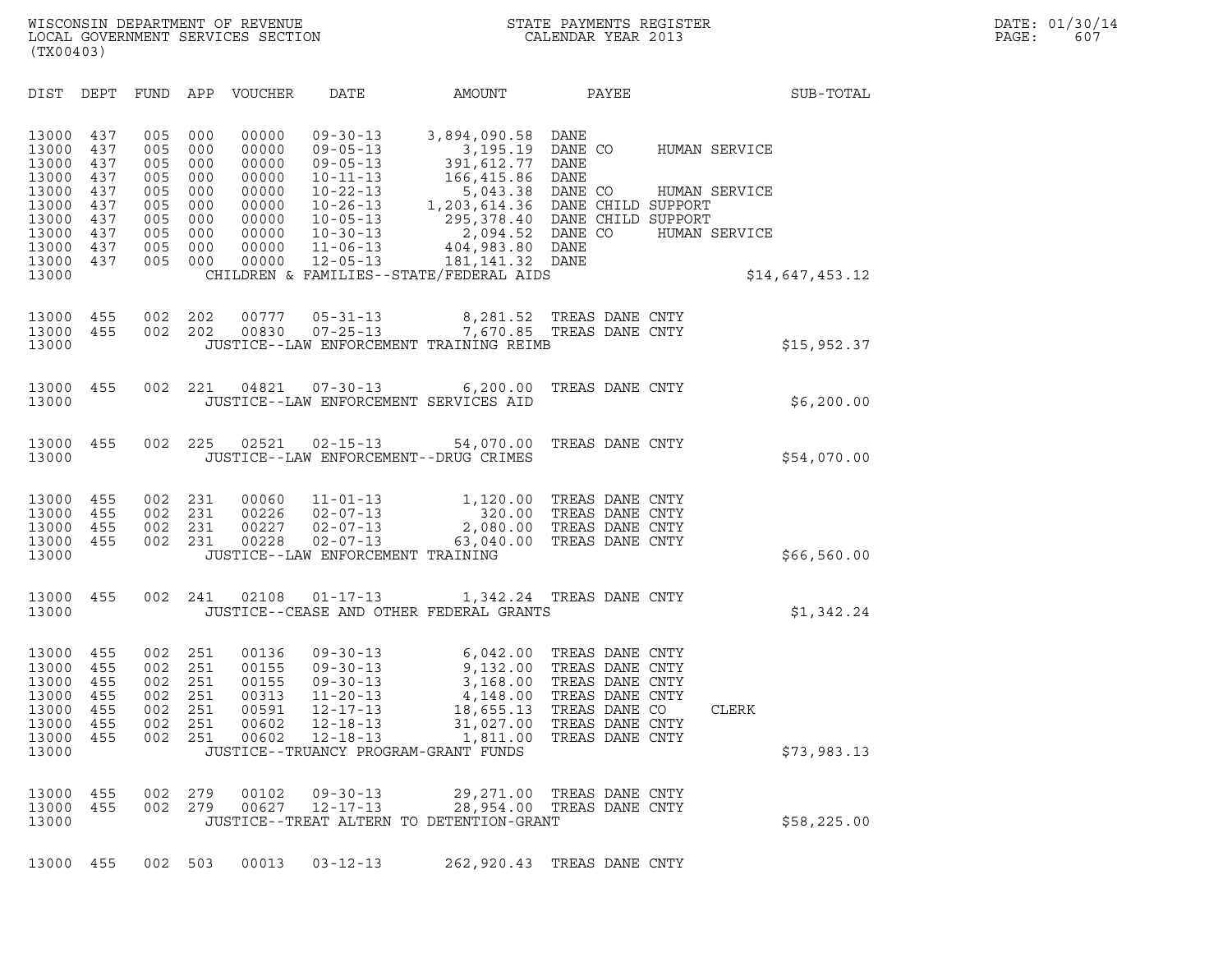| DATE: | 01/30/14 |
|-------|----------|
| PAGE: | 608      |

| (TX00403)                                                                         |                                               |                                               |                                                          |                                                                      |                                                                            |                                                                                         | ${\tt WISCO} {\tt NSM} {\tt NEMR} {\tt NEMR} {\tt NEMR} {\tt NEMR} {\tt NEMR} {\tt NEMR} {\tt NEMR} {\tt NEMR} {\tt NEMR} {\tt NEMR} {\tt NEMR} {\tt NEMR} {\tt NEMR} {\tt NEMR} {\tt NEMR} {\tt NEMR} {\tt NEMR} {\tt NEMR} {\tt NEMR} {\tt NEMR} {\tt NEMR} {\tt NEMR} {\tt NEMR} {\tt NEMR} {\tt NEMR} {\tt NEMR} {\tt NEMR} {\tt NEMR} {\tt NEMR} {\tt NEMR} {\tt NEMR} {\tt NEMR} {\tt NEMR} {\tt NEMR} {\tt NEMR}$ |              | DATE: 01/30/14<br>PAGE:<br>608 |
|-----------------------------------------------------------------------------------|-----------------------------------------------|-----------------------------------------------|----------------------------------------------------------|----------------------------------------------------------------------|----------------------------------------------------------------------------|-----------------------------------------------------------------------------------------|--------------------------------------------------------------------------------------------------------------------------------------------------------------------------------------------------------------------------------------------------------------------------------------------------------------------------------------------------------------------------------------------------------------------------|--------------|--------------------------------|
|                                                                                   |                                               |                                               |                                                          | DIST DEPT FUND APP VOUCHER                                           | DATE                                                                       | AMOUNT                                                                                  | PAYEE                                                                                                                                                                                                                                                                                                                                                                                                                    | SUB-TOTAL    |                                |
| 13000                                                                             |                                               |                                               |                                                          |                                                                      |                                                                            | JUSTICE--VICTIM/WITNESS SERVICES AID                                                    |                                                                                                                                                                                                                                                                                                                                                                                                                          | \$262,920.43 |                                |
| 13000 455<br>13000                                                                |                                               |                                               | 002 532                                                  |                                                                      | 04746  07-30-13                                                            | JUSTICE--VICTIM/WITNESS ASSISTANCE SERV                                                 | 274,858.14 TREAS DANE CNTY                                                                                                                                                                                                                                                                                                                                                                                               | \$274,858.14 |                                |
| 13000<br>13000<br>13000<br>13000<br>13000<br>13000<br>13000<br>13000 455<br>13000 | 455<br>455<br>455<br>455<br>455<br>455<br>455 | 002<br>002<br>002<br>002<br>002<br>002<br>002 | 542<br>542<br>542<br>542<br>542<br>542<br>542<br>002 542 | 00080<br>00087<br>00238<br>00241<br>00350<br>00374<br>00532<br>00540 | 08-20-13<br>$08 - 20 - 13$<br>$11 - 22 - 13$<br>JUSTICE--VICTIM ASSISTANCE |                                                                                         | 66,106.00 TREAS DANE CNTY<br>16,236.00 TREAS DANE CNTY<br>44,548.00 TREAS DANE CNTY<br>14,608.00 TREAS DANE CNTY<br>11-22-13<br>12-06-13<br>02-06-13<br>14,608.00 TREAS DANE CNTY<br>02-15-13<br>18,942.00 TREAS DANE CNTY<br>05-17-13<br>18,942.00 TREAS DANE CNTY<br>18,942.00 TREAS DANE CNTY                                                                                                                         | \$297,189.00 |                                |
| 13000 465<br>13000<br>13000                                                       | 465                                           | 002 133<br>002 133                            |                                                          | 00412<br>02563                                                       | $09 - 26 - 13$<br>$05 - 08 - 13$                                           | MILITARY AFFAIRS--L E COUNTER DRUG ACTIV                                                | 15,600.00 TREAS DANE CNTY<br>5,100.00 TREAS DANE CNTY                                                                                                                                                                                                                                                                                                                                                                    | \$20,700.00  |                                |
| 13000 465<br>13000 465<br>13000                                                   |                                               | 002 308                                       | 002 308                                                  | 00319<br>00843                                                       | $01 - 23 - 13$<br>$12 - 03 - 13$                                           | MILITARY AFFAIRS-EMER MGMT-RESPONSE EQMT                                                | 8,605.00 TREAS DANE CNTY<br>9,443.00 TREAS DANE CNTY                                                                                                                                                                                                                                                                                                                                                                     | \$18,048.00  |                                |
| 13000 465<br>13000                                                                |                                               |                                               | 002 337                                                  | 00663                                                                | $06 - 28 - 13$                                                             | MILITARY AFFAIRS-EMERGENCY MGMT PLANNING                                                | 45,606.00 TREAS DANE CNTY                                                                                                                                                                                                                                                                                                                                                                                                | \$45,606.00  |                                |
| 13000<br>13000<br>13000<br>13000<br>13000<br>13000<br>13000                       | 465<br>465<br>465<br>465<br>465<br>465        | 002 342<br>002<br>002<br>002<br>002<br>002    | 342<br>342<br>342<br>342<br>342                          | 00363<br>00415<br>00468<br>00734<br>00851<br>01313                   | $07 - 23 - 13$                                                             | MILITARY AFFAIRS-EMERGENCY MGMT-FED FUND                                                | 141,110.92 TREAS DANE CNTY<br>11-18-13 17,996.00 TREAS DANE CNTY<br>12-05-13 958.88 TREAS DANE CNTY<br>08-14-13 114,197.42 TREAS DANE CNTY<br>03-05-13 5.950.00<br>12,750.00 TREAS DANE CNTY                                                                                                                                                                                                                             | \$292,963.22 |                                |
| 13000<br>13000<br>13000<br>13000<br>13000                                         | 465<br>465<br>465<br>465                      | 002<br>002<br>002<br>002                      | 350<br>350<br>350<br>350                                 | 00291<br>00419<br>00424<br>00464                                     | $10 - 11 - 13$<br>$11 - 18 - 13$<br>$11 - 18 - 13$<br>$12 - 05 - 13$       | 14,935.93<br>10,000.87<br>16,542.60<br>3,752.48<br>MILITARY AFFAIRS--HOMELAND SEC GRANT | TREAS DANE CNTY<br>TREAS DANE CNTY<br>TREAS DANE CNTY<br>TREAS DANE CNTY                                                                                                                                                                                                                                                                                                                                                 | \$45,231.88  |                                |
| 13000<br>13000                                                                    | 465                                           |                                               | 072 364                                                  | 00407                                                                | $01 - 31 - 13$                                                             | MILITARY AFFAIRS-EMER MGMT-PLANNING AID                                                 | 44,712.00 TREAS DANE CNTY                                                                                                                                                                                                                                                                                                                                                                                                | \$44,712.00  |                                |
| 13000 485                                                                         |                                               |                                               | 002 127                                                  | 05215                                                                | $06 - 06 - 13$                                                             |                                                                                         | 1,300.00 TREAS DANE CNTY                                                                                                                                                                                                                                                                                                                                                                                                 |              |                                |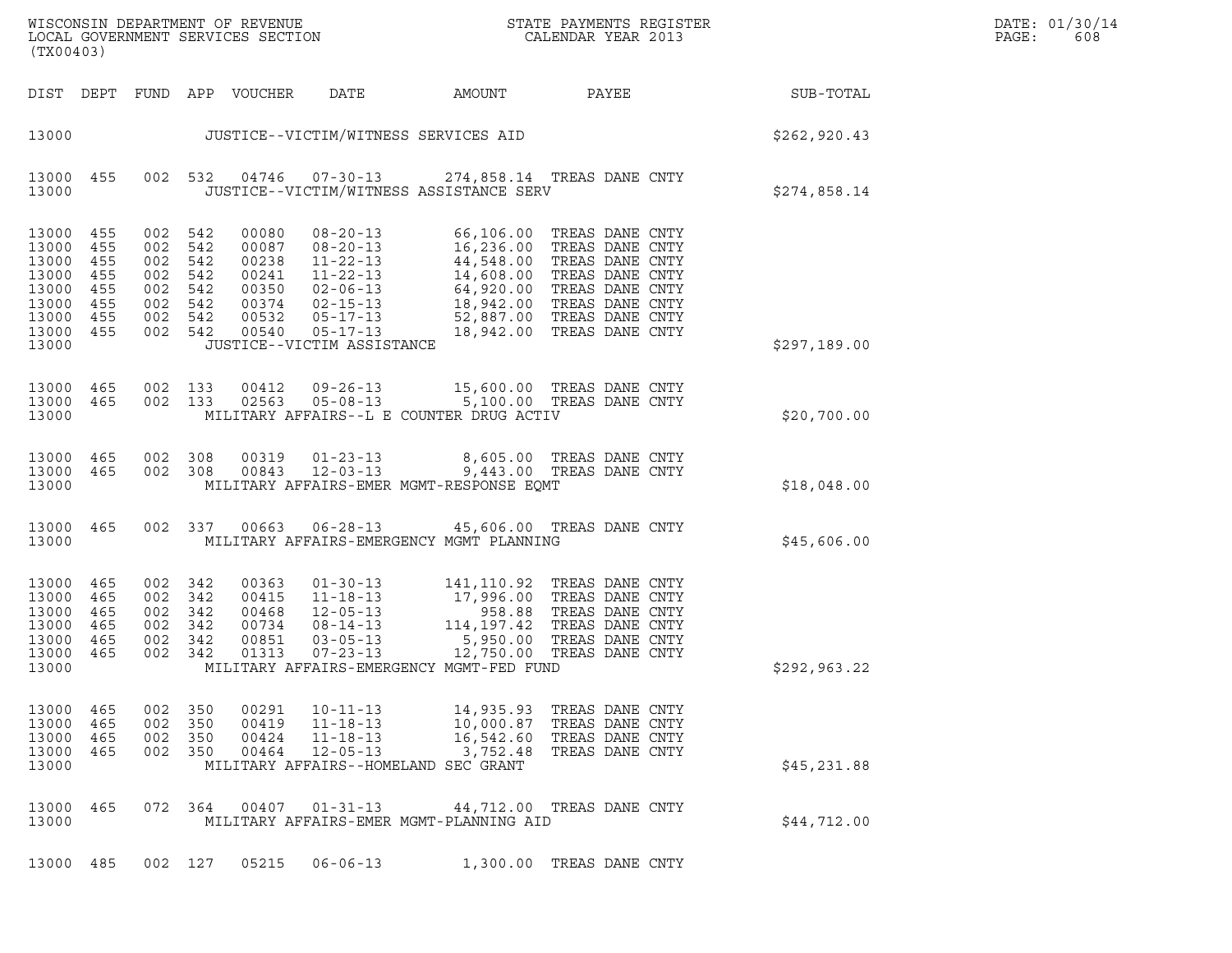| (TX00403)                                                                                                                                                                                                                              |                                                                                                                                                                             |                                                                                                                                                                             |                                                                                                                                                                             |                                                                                                                                                                                                                               | ${\tt WISCONSIN} \begin{tabular}{l} DEPARTMENT OF REVIEW \\ LOCAL GOVERIMENT SERVICES SECTION \\ \end{tabular} \begin{tabular}{l} \multicolumn{2}{c}{\textbf{S}} \\ \multicolumn{2}{c}{\textbf{S}} \\ \multicolumn{2}{c}{\textbf{S}} \\ \multicolumn{2}{c}{\textbf{S}} \\ \multicolumn{2}{c}{\textbf{S}} \\ \multicolumn{2}{c}{\textbf{S}} \\ \multicolumn{2}{c}{\textbf{S}} \\ \multicolumn{2}{c}{\textbf{S}} \\ \multicolumn{2}{c}{\textbf{S}} \\ \multicolumn{2}{c}{\textbf{S}} \\ \multicolumn{2}{c}{\textbf{$ |                                                                                                                                                                                                                                                                                                            |                                                                                                                                                                                                                                                                                                                                                                                                                                                                                                  |              | DATE: 01/30/14<br>PAGE:<br>609 |
|----------------------------------------------------------------------------------------------------------------------------------------------------------------------------------------------------------------------------------------|-----------------------------------------------------------------------------------------------------------------------------------------------------------------------------|-----------------------------------------------------------------------------------------------------------------------------------------------------------------------------|-----------------------------------------------------------------------------------------------------------------------------------------------------------------------------|-------------------------------------------------------------------------------------------------------------------------------------------------------------------------------------------------------------------------------|--------------------------------------------------------------------------------------------------------------------------------------------------------------------------------------------------------------------------------------------------------------------------------------------------------------------------------------------------------------------------------------------------------------------------------------------------------------------------------------------------------------------|------------------------------------------------------------------------------------------------------------------------------------------------------------------------------------------------------------------------------------------------------------------------------------------------------------|--------------------------------------------------------------------------------------------------------------------------------------------------------------------------------------------------------------------------------------------------------------------------------------------------------------------------------------------------------------------------------------------------------------------------------------------------------------------------------------------------|--------------|--------------------------------|
| DIST DEPT                                                                                                                                                                                                                              |                                                                                                                                                                             |                                                                                                                                                                             |                                                                                                                                                                             | FUND APP VOUCHER                                                                                                                                                                                                              | DATE                                                                                                                                                                                                                                                                                                                                                                                                                                                                                                               | AMOUNT                                                                                                                                                                                                                                                                                                     | PAYEE                                                                                                                                                                                                                                                                                                                                                                                                                                                                                            | SUB-TOTAL    |                                |
| 13000                                                                                                                                                                                                                                  |                                                                                                                                                                             |                                                                                                                                                                             |                                                                                                                                                                             |                                                                                                                                                                                                                               | VETERANS AFFAIRS GRANTS                                                                                                                                                                                                                                                                                                                                                                                                                                                                                            |                                                                                                                                                                                                                                                                                                            |                                                                                                                                                                                                                                                                                                                                                                                                                                                                                                  | \$1,300.00   |                                |
| 13000<br>13000                                                                                                                                                                                                                         | 485                                                                                                                                                                         |                                                                                                                                                                             | 082 267                                                                                                                                                                     | 05215                                                                                                                                                                                                                         | VETERANS AFFAIRS--GRANTS TO COUNTIES                                                                                                                                                                                                                                                                                                                                                                                                                                                                               |                                                                                                                                                                                                                                                                                                            | 06-06-13 5,850.00 TREAS DANE CNTY                                                                                                                                                                                                                                                                                                                                                                                                                                                                | \$5,850.00   |                                |
| 13000<br>13000                                                                                                                                                                                                                         | 485                                                                                                                                                                         | 083 370                                                                                                                                                                     |                                                                                                                                                                             | 05215                                                                                                                                                                                                                         | VETERANS AFFAIRS--GRANTS TO COUNTIES                                                                                                                                                                                                                                                                                                                                                                                                                                                                               |                                                                                                                                                                                                                                                                                                            | 06-06-13 5,850.00 TREAS DANE CNTY                                                                                                                                                                                                                                                                                                                                                                                                                                                                | \$5,850.00   |                                |
| 13000<br>13000                                                                                                                                                                                                                         | 505                                                                                                                                                                         | 002 116                                                                                                                                                                     |                                                                                                                                                                             | 01351                                                                                                                                                                                                                         | 09-10-13<br>DOA--LAND INFORMATION BOARD GRANTS                                                                                                                                                                                                                                                                                                                                                                                                                                                                     |                                                                                                                                                                                                                                                                                                            | 300.00 TREAS DANE CNTY                                                                                                                                                                                                                                                                                                                                                                                                                                                                           |              | \$300.00                       |
| 13000<br>13000<br>13000<br>13000                                                                                                                                                                                                       | 505<br>505<br>505                                                                                                                                                           | 002 142<br>002 142<br>002 142                                                                                                                                               |                                                                                                                                                                             | 03191<br>03632<br>09100                                                                                                                                                                                                       | $11 - 12 - 13$<br>11-22-13<br>$04 - 19 - 13$<br>DOA--FEDERAL ENERGY GRANTS                                                                                                                                                                                                                                                                                                                                                                                                                                         |                                                                                                                                                                                                                                                                                                            | 5,500.00 TREAS DANE CNTY PUBLIC WO<br>23,300.00 TREAS DANE CNTY PUBLIC WO<br>28,399.00 TREAS DANE CNTY PUBLIC WO                                                                                                                                                                                                                                                                                                                                                                                 | \$57,199.00  |                                |
| 13000<br>13000 505<br>13000                                                                                                                                                                                                            | 505                                                                                                                                                                         | 002<br>002 143                                                                                                                                                              | 143                                                                                                                                                                         | 03191<br>09092                                                                                                                                                                                                                | $04 - 19 - 13$<br>DOA--PETROLEUM VIOLATION FUND-FEDERAL FD                                                                                                                                                                                                                                                                                                                                                                                                                                                         |                                                                                                                                                                                                                                                                                                            | 11-12-13 10,034.00 TREAS DANE CNTY PUBLIC WO<br>18,601.00 TREAS DANE CNTY PUBLIC WO                                                                                                                                                                                                                                                                                                                                                                                                              | \$28,635.00  |                                |
| 13000<br>13000<br>13000<br>13000<br>13000<br>13000<br>13000<br>13000<br>13000<br>13000<br>13000<br>13000<br>13000<br>13000<br>13000<br>13000<br>13000<br>13000<br>13000<br>13000<br>13000<br>13000<br>13000<br>13000<br>13000<br>13000 | 505<br>505<br>505<br>505<br>505<br>505<br>505<br>505<br>505<br>505<br>505<br>505<br>505<br>505<br>505<br>505<br>505<br>505<br>505<br>505<br>505<br>505<br>505<br>505<br>505 | 002<br>002<br>002<br>002<br>002<br>002<br>002<br>002<br>002<br>002<br>002<br>002<br>002<br>002<br>002<br>002<br>002<br>002<br>002<br>002<br>002<br>002<br>002<br>002<br>002 | 155<br>155<br>155<br>155<br>155<br>155<br>155<br>155<br>155<br>155<br>155<br>155<br>155<br>155<br>155<br>155<br>155<br>155<br>155<br>155<br>155<br>155<br>155<br>155<br>155 | 60060<br>60060<br>60091<br>60091<br>60187<br>60187<br>60244<br>60334<br>60334<br>60369<br>60369<br>60401<br>60401<br>60467<br>60467<br>60507<br>60507<br>60577<br>60577<br>60700<br>60700<br>60761<br>60761<br>60799<br>60799 | $08 - 23 - 13$<br>$08 - 23 - 13$<br>$09 - 06 - 13$<br>$09 - 06 - 13$<br>$10 - 23 - 13$<br>$10 - 23 - 13$<br>$11 - 25 - 13$<br>$12 - 26 - 13$<br>$12 - 26 - 13$<br>$01 - 08 - 13$<br>$01 - 08 - 13$<br>$01 - 29 - 13$<br>$01 - 29 - 13$<br>$02 - 25 - 13$<br>$02 - 25 - 13$<br>$03 - 11 - 13$<br>$03 - 11 - 13$<br>$04 - 08 - 13$<br>$04 - 08 - 13$<br>$05 - 23 - 13$<br>$05 - 23 - 13$<br>$06 - 25 - 13$<br>$06 - 25 - 13$<br>$07 - 09 - 13$<br>$07 - 09 - 13$<br>DOA-HOUSING ASSISTANCE-FEDERAL FUNDS             | 11,466.95<br>582.82<br>11,815.71<br>21,209.00<br>11,633.67<br>11,649.00<br>10,637.00<br>7,747.06<br>8,716.33<br>11,641.33<br>8,716.33<br>11,641.33<br>16,452.46<br>11,398.19<br>14,508.02<br>11,232.64<br>12,374.25<br>9,396.44<br>242.98<br>8,284.88<br>37,048.62<br>11,641.33<br>13, 315.39<br>11,641.34 | TREAS DANE CNTY<br>TREAS DANE CNTY<br>9,193.99 TREAS DANE CNTY<br>TREAS DANE CNTY<br>TREAS DANE CNTY<br>TREAS DANE CNTY<br>TREAS DANE CNTY<br>TREAS DANE CNTY<br>TREAS DANE CNTY<br>TREAS DANE CNTY<br>TREAS DANE CNTY<br>TREAS DANE CNTY<br>TREAS DANE CNTY<br>TREAS DANE CNTY<br>TREAS DANE CNTY<br>TREAS DANE CNTY<br>TREAS DANE CNTY<br>TREAS DANE CNTY<br>TREAS DANE CNTY<br>TREAS DANE CNTY<br>TREAS DANE CNTY<br>TREAS DANE CNTY<br>TREAS DANE CNTY<br>TREAS DANE CNTY<br>TREAS DANE CNTY | \$294,187.06 |                                |

13000 505 002 454 00572 08-14-13 27,635.70 TREAS DANE CNTY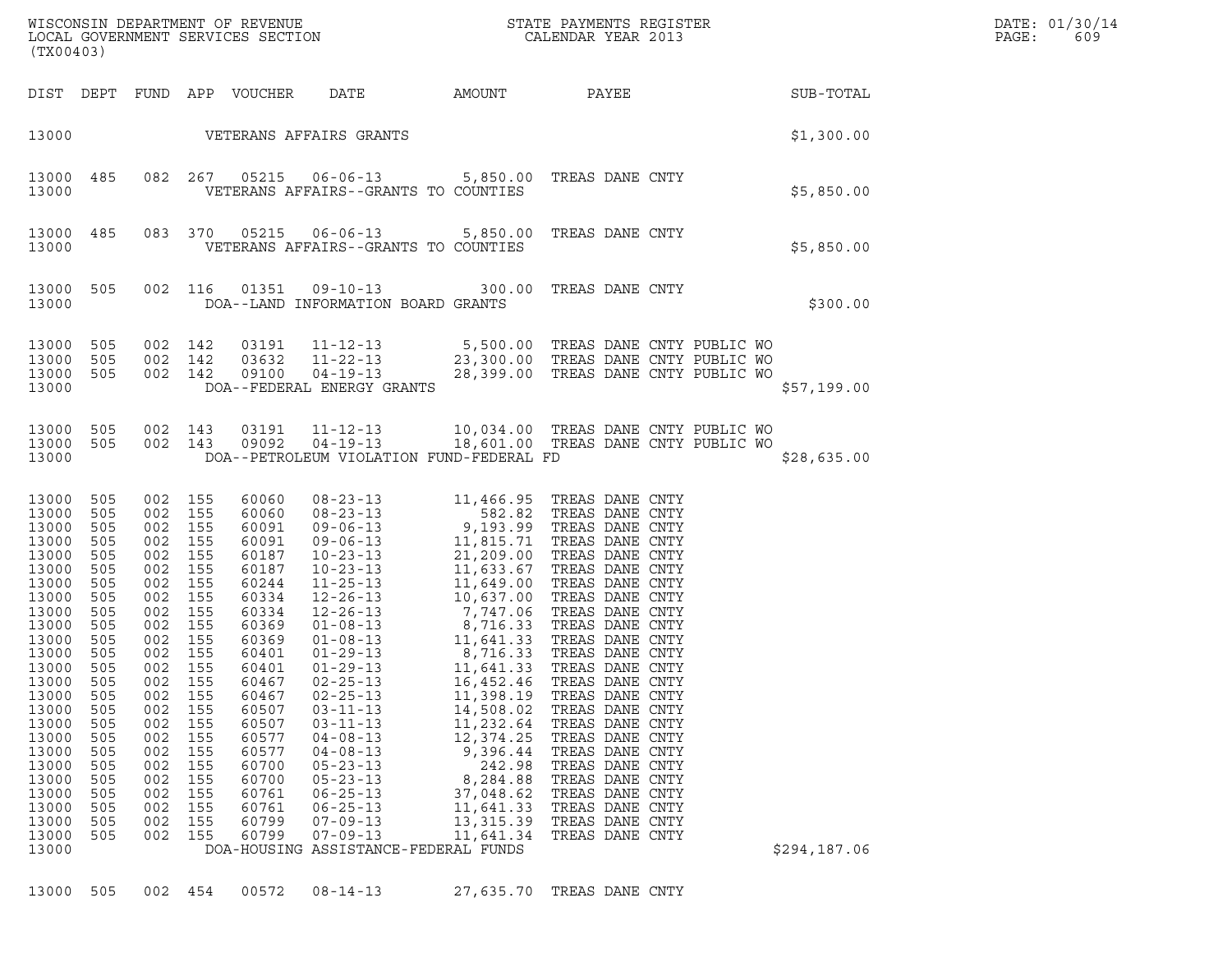| (TX00403)                                                                                                         |                                                                                  |                                                                                  |                                                                                  |                                                                                                          |                                                                                                                                                                                                                                                                  |                                                                                                                                                              |                                                                                                                                                                                                                                  |              |              |
|-------------------------------------------------------------------------------------------------------------------|----------------------------------------------------------------------------------|----------------------------------------------------------------------------------|----------------------------------------------------------------------------------|----------------------------------------------------------------------------------------------------------|------------------------------------------------------------------------------------------------------------------------------------------------------------------------------------------------------------------------------------------------------------------|--------------------------------------------------------------------------------------------------------------------------------------------------------------|----------------------------------------------------------------------------------------------------------------------------------------------------------------------------------------------------------------------------------|--------------|--------------|
| DIST                                                                                                              | DEPT                                                                             | FUND                                                                             | APP                                                                              | VOUCHER                                                                                                  | DATE                                                                                                                                                                                                                                                             | AMOUNT                                                                                                                                                       | PAYEE                                                                                                                                                                                                                            |              | SUB-TOTAL    |
| 13000<br>13000<br>13000<br>13000<br>13000<br>13000<br>13000<br>13000<br>13000<br>13000<br>13000<br>13000<br>13000 | 505<br>505<br>505<br>505<br>505<br>505<br>505<br>505<br>505<br>505<br>505<br>505 | 002<br>002<br>002<br>002<br>002<br>002<br>002<br>002<br>002<br>002<br>002<br>002 | 454<br>454<br>454<br>454<br>454<br>454<br>454<br>454<br>454<br>454<br>454<br>454 | 01222<br>02082<br>02482<br>03013<br>03388<br>05739<br>06465<br>07845<br>08544<br>09288<br>10396<br>11379 | $09 - 04 - 13$<br>$09 - 30 - 13$<br>$10 - 23 - 13$<br>$11 - 20 - 13$<br>$11 - 20 - 13$<br>$01 - 04 - 13$<br>$01 - 28 - 13$<br>$03 - 08 - 13$<br>$03 - 29 - 13$<br>$04 - 24 - 13$<br>$05 - 23 - 13$<br>$07 - 11 - 13$<br>DOA--NATIONAL COMM SERV BOARD-FED FDS    | 27,893.89<br>27,692.81<br>13,304.32<br>16,333.71<br>28, 218. 23<br>27,668.59<br>49, 172. 19<br>18,438.91<br>30,361.34<br>28,368.89<br>28,587.31<br>42,596.80 | TREAS DANE CNTY<br>TREAS DANE CNTY<br>TREAS DANE CNTY<br>TREAS DANE CNTY<br>TREAS DANE CNTY<br>TREAS DANE CNTY<br>TREAS DANE CNTY<br>TREAS DANE CNTY<br>TREAS DANE CNTY<br>TREAS DANE CNTY<br>TREAS DANE CNTY<br>TREAS DANE CNTY |              | \$366,272.69 |
| 13000<br>13000<br>13000<br>13000                                                                                  | 505<br>505<br>505                                                                | 002<br>002<br>002                                                                | 635<br>635<br>635                                                                | 05916<br>09820<br>11127                                                                                  | $01 - 16 - 13$<br>$05 - 13 - 13$<br>$06 - 21 - 13$<br>DOA--ALTER 2 PRSECUTION/INCARCERATN GRNT                                                                                                                                                                   | 30,173.00<br>33,526.00                                                                                                                                       | TREAS DANE CNTY<br>TREAS DANE CNTY<br>28,639.00 TREAS DANE CNTY                                                                                                                                                                  |              | \$92,338.00  |
| 13000<br>13000<br>13000<br>13000<br>13000<br>13000<br>13000<br>13000<br>13000                                     | 505<br>505<br>505<br>505<br>505<br>505<br>505<br>505                             | 002<br>002<br>002<br>002<br>002<br>002<br>002<br>002                             | 643<br>643<br>643<br>643<br>643<br>643<br>643<br>643                             | 05244<br>05917<br>06985<br>07612<br>09471<br>09762<br>09859<br>10033                                     | $01 - 16 - 13$<br>$01 - 16 - 13$<br>$02 - 22 - 13$<br>$03 - 06 - 13$<br>$05 - 06 - 13$<br>$05 - 20 - 13$<br>$05 - 13 - 13$<br>$05 - 22 - 13$<br>DOA--JUSTICE ASSISTANCE FEDERAL FUNDS                                                                            | 32,859.00<br>10,803.73<br>8,176.00<br>9,123.06<br>7,663.32<br>6,624.00<br>17,485.16<br>25,687.00                                                             | TREAS DANE CNTY<br>TREAS DANE CNTY<br>TREAS DANE CNTY<br>TREAS DANE CNTY<br>TREAS DANE CO<br>TREAS DANE CNTY<br>TREAS DANE CNTY<br>TREAS DANE CNTY                                                                               | <b>CLERK</b> | \$118,421.27 |
| 13000<br>13000<br>13000<br>13000<br>13000<br>13000<br>13000<br>13000<br>13000<br>13000<br>13000<br>13000<br>13000 | 505<br>505<br>505<br>505<br>505<br>505<br>505<br>505<br>505<br>505<br>505<br>505 | 002<br>002<br>002<br>002<br>002<br>002<br>002<br>002<br>002<br>002<br>002<br>002 | 645<br>645<br>645<br>645<br>645<br>645<br>645<br>645<br>645<br>645<br>645<br>645 | 06654<br>07110<br>08204<br>08204<br>08347<br>09210<br>09211<br>10097<br>11353<br>11385<br>11544<br>12183 | $02 - 20 - 13$<br>$02 - 26 - 13$<br>$03 - 27 - 13$<br>$03 - 27 - 13$<br>$03 - 27 - 13$<br>$05 - 06 - 13$<br>$05 - 01 - 13$<br>$05 - 23 - 13$<br>$07 - 05 - 13$<br>$07 - 05 - 13$<br>$07 - 03 - 13$<br>$07 - 16 - 13$<br>DOA-JUSTICE ASSISTANCE-AID TO NON-PROFIT | 2,000.00<br>15,286.26<br>1,679.63<br>2,000.00<br>7,964.00<br>1,526.00<br>7,551.51<br>2,171.20<br>39,820.52<br>15,977.44<br>2,250.00<br>131,824.82            | TREAS DANE CNTY<br>TREAS DANE CNTY<br>TREAS DANE CNTY<br>TREAS DANE CNTY<br>TREAS DANE CNTY<br>TREAS DANE CNTY<br>TREAS DANE CNTY<br>TREAS DANE CNTY<br>TREAS DANE CNTY<br>TREAS DANE CNTY<br>TREAS DANE CNTY<br>TREAS DANE CNTY |              | \$230,051.38 |
| 13000<br>13000<br>13000<br>13000                                                                                  | 505<br>505<br>505                                                                | 002<br>002<br>002                                                                | 650<br>650<br>650                                                                | 09273<br>10227<br>10747                                                                                  | $05 - 06 - 13$<br>$05 - 24 - 13$<br>$06 - 17 - 13$<br>DOA--JUSTICE-ASSISTANCE-FEDERAL ARRA FDS                                                                                                                                                                   | 26,596.00<br>106,692.00<br>11,271.00                                                                                                                         | TREAS DANE CNTY<br>TREAS DANE CNTY<br>TREAS DANE CNTY                                                                                                                                                                            |              | \$144,559.00 |

13000 505 002 745 06170 01-18-13 5,491.00 TREAS DANE CNTY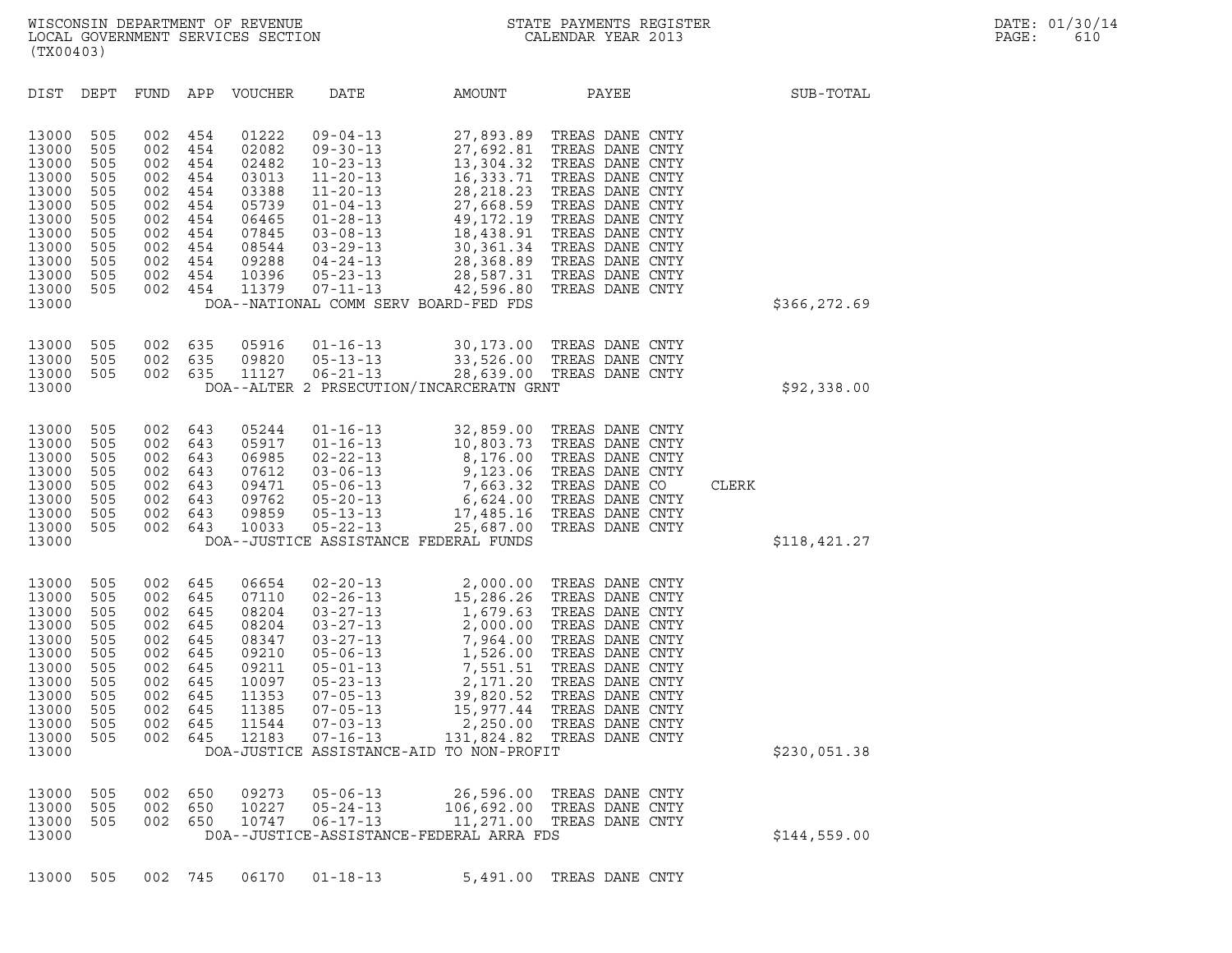| (TX00403)                                                                                                                                                                                                                                                                                                                     |                                                                                                                                                                                           |                                                                                                                                                                                                                                  |                                                                                                                                                                                                                                  |                                                                                                                                                                                                                                                                                                       |                                                               | WISCONSIN DEPARTMENT OF REVENUE<br>LOCAL GOVERNMENT SERVICES SECTION FOR THE STATE PAYMENTS REGIST<br>(TYA04403) | STATE PAYMENTS REGISTER    | $\mathbb{R}^n$              | DATE: 01/30/14<br>PAGE:<br>611 |
|-------------------------------------------------------------------------------------------------------------------------------------------------------------------------------------------------------------------------------------------------------------------------------------------------------------------------------|-------------------------------------------------------------------------------------------------------------------------------------------------------------------------------------------|----------------------------------------------------------------------------------------------------------------------------------------------------------------------------------------------------------------------------------|----------------------------------------------------------------------------------------------------------------------------------------------------------------------------------------------------------------------------------|-------------------------------------------------------------------------------------------------------------------------------------------------------------------------------------------------------------------------------------------------------------------------------------------------------|---------------------------------------------------------------|------------------------------------------------------------------------------------------------------------------|----------------------------|-----------------------------|--------------------------------|
| DIST DEPT                                                                                                                                                                                                                                                                                                                     |                                                                                                                                                                                           |                                                                                                                                                                                                                                  |                                                                                                                                                                                                                                  | FUND APP VOUCHER                                                                                                                                                                                                                                                                                      |                                                               |                                                                                                                  |                            | DATE AMOUNT PAYEE SUB-TOTAL |                                |
| 13000 505<br>13000                                                                                                                                                                                                                                                                                                            |                                                                                                                                                                                           |                                                                                                                                                                                                                                  | 002 745                                                                                                                                                                                                                          |                                                                                                                                                                                                                                                                                                       | DOA--HOUSING ASSISTANCE GRANTS                                | 06170  01-18-13  43,873.00 TREAS DANE CNTY                                                                       |                            | \$49,364.00                 |                                |
| 13000 505<br>13000 505<br>13000<br>13000<br>13000<br>13000<br>13000<br>13000<br>13000<br>13000<br>13000<br>13000<br>13000<br>13000<br>13000<br>13000<br>13000<br>13000<br>13000<br>13000<br>13000<br>13000<br>13000<br>13000 505<br>13000<br>13000 505<br>13000<br>13000 505<br>13000<br>13000<br>13000<br>13000 505<br>13000 | 505<br>505<br>505<br>505<br>505<br>505<br>505<br>505<br>505<br>505<br>505<br>505<br>505<br>505<br>505<br>505<br>505<br>505<br>505<br>505<br>505<br>505<br>505<br>505<br>505<br>505<br>505 | 035 371<br>035<br>035<br>035<br>035<br>035<br>035<br>035<br>035<br>035<br>035<br>035<br>035<br>035<br>035<br>035<br>035<br>035<br>035<br>035<br>035<br>035<br>035<br>035<br>035<br>035<br>035<br>035<br>035<br>035<br>035<br>035 | 035 371<br>371<br>371<br>371<br>371<br>371<br>371<br>371<br>371<br>371<br>371<br>371<br>371<br>371<br>371<br>371<br>371<br>371<br>371<br>371<br>371<br>371<br>371<br>371<br>371<br>371<br>371<br>371<br>371<br>371<br>371<br>371 | 60060<br>60060<br>60060<br>60091<br>60091<br>60091<br>60187<br>60187<br>60187<br>60244<br>60244<br>60334<br>60334<br>60334<br>60369<br>60369<br>60369<br>60401<br>60401<br>60401<br>60467<br>60467<br>60467<br>60507<br>60507<br>60507<br>60577<br>60577<br>60577<br>60700<br>60700<br>60700<br>60761 |                                                               |                                                                                                                  |                            |                             |                                |
| 13000 505<br>13000<br>13000 505<br>13000 505<br>13000                                                                                                                                                                                                                                                                         | 505                                                                                                                                                                                       | 035<br>035<br>035                                                                                                                                                                                                                | 371<br>371<br>035 371<br>371                                                                                                                                                                                                     | 60761<br>60761<br>60799<br>60799                                                                                                                                                                                                                                                                      | 13000 505 035 371 60799 07-09-13<br>DOA--PUBLIC BENEFITS FUND |                                                                                                                  | 9,088.84 TREAS DANE CNTY   | \$342,629.57                |                                |
| 13000 835<br>13000 835<br>13000                                                                                                                                                                                                                                                                                               |                                                                                                                                                                                           |                                                                                                                                                                                                                                  | 002 105                                                                                                                                                                                                                          | 002 105 43285<br>80386                                                                                                                                                                                                                                                                                | 07-22-13<br>$11 - 18 - 13$<br>REVENUE--STATE SHARED REVENUES  | 3,313,267.88 TREAS DANE CNTY                                                                                     | 561,052.65 TREAS DANE CNTY | \$3,874,320.53              |                                |
| 13000 835<br>13000                                                                                                                                                                                                                                                                                                            |                                                                                                                                                                                           |                                                                                                                                                                                                                                  |                                                                                                                                                                                                                                  |                                                                                                                                                                                                                                                                                                       | 002 109 01013 07-22-13<br>REVENUE--EXEMPT COMPUTER AID        | 1,434,119.00 TREAS DANE CNTY                                                                                     |                            | \$1,434,119.00              |                                |
| 13000 835                                                                                                                                                                                                                                                                                                                     |                                                                                                                                                                                           |                                                                                                                                                                                                                                  | 002 302                                                                                                                                                                                                                          |                                                                                                                                                                                                                                                                                                       | 10021  07-22-13                                               | 48,458,306.72 TREAS DANE CNTY                                                                                    |                            |                             |                                |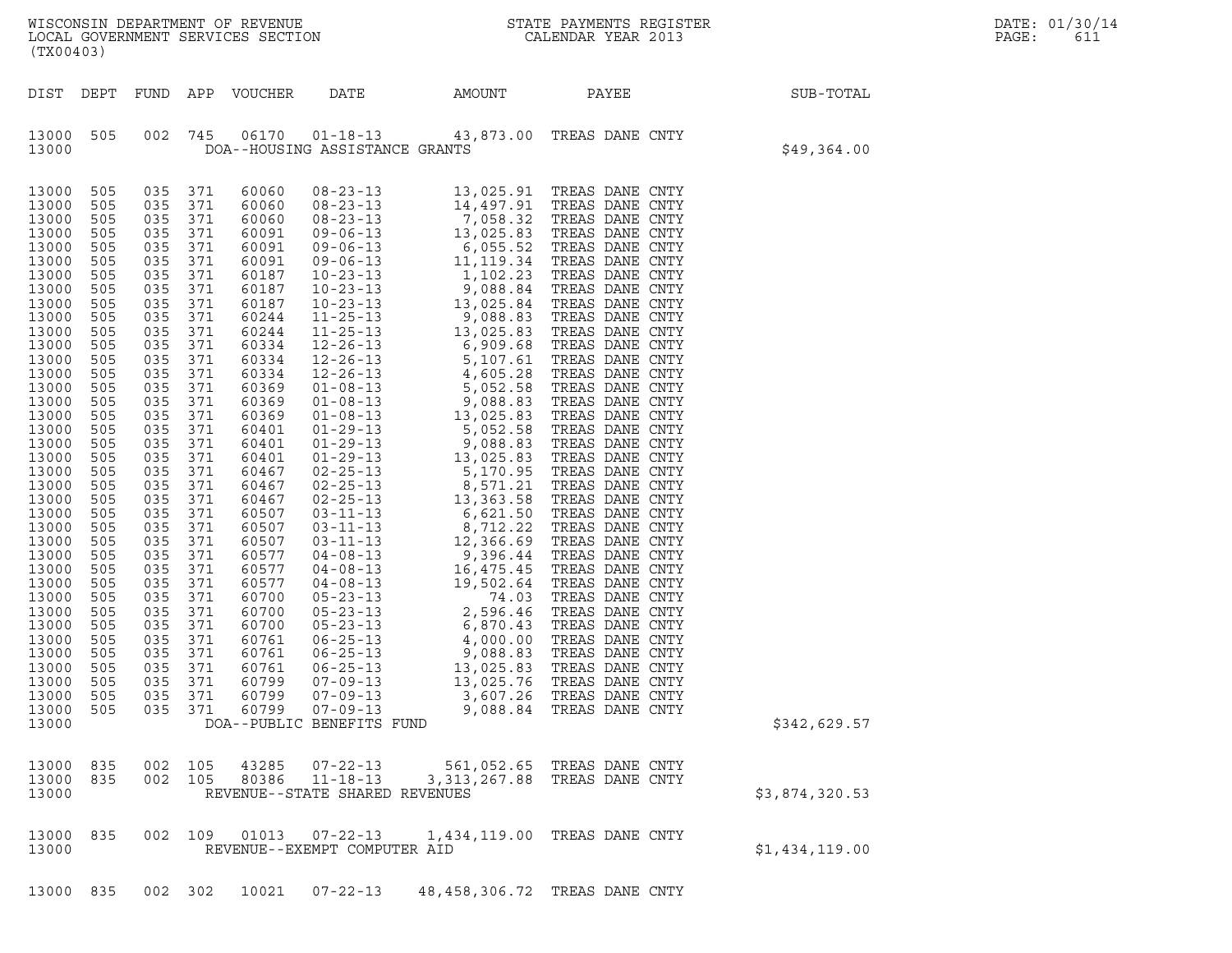| WISCONSIN DEPARTMENT OF REVENUE<br>LOCAL GOVERNMENT SERVICES SECTION<br>(TX00403) |     |      |     |         |                                             |                                                                          | STATE PAYMENTS REGISTER<br>CALENDAR YEAR 2013 |                  | DATE: 01/30/14<br>PAGE:<br>612 |
|-----------------------------------------------------------------------------------|-----|------|-----|---------|---------------------------------------------|--------------------------------------------------------------------------|-----------------------------------------------|------------------|--------------------------------|
| DIST<br>DEPT                                                                      |     | FUND | APP | VOUCHER | DATE                                        | AMOUNT                                                                   | PAYEE                                         | SUB-TOTAL        |                                |
| 13000<br>13000                                                                    | 835 | 002  | 302 | 11021   | 07-22-13                                    | 6,896,692.51 TREAS DANE CNTY<br>REVENUE-FIRST DOLLAR/SCHOOL LEVY CREDITS |                                               | \$55,354,999.23  |                                |
| 13000<br>13000                                                                    | 835 | 021  | 363 | 37160   | $03 - 25 - 13$<br>REVENUE--LOTTERY CREDIT - | 7,164,425.36                                                             | TREAS DANE CNTY                               | \$7,164,425.36   |                                |
| 13000                                                                             |     |      |     |         | DISTRICT TOTAL APPROPRIATIONS               |                                                                          |                                               | \$188,091,773.14 |                                |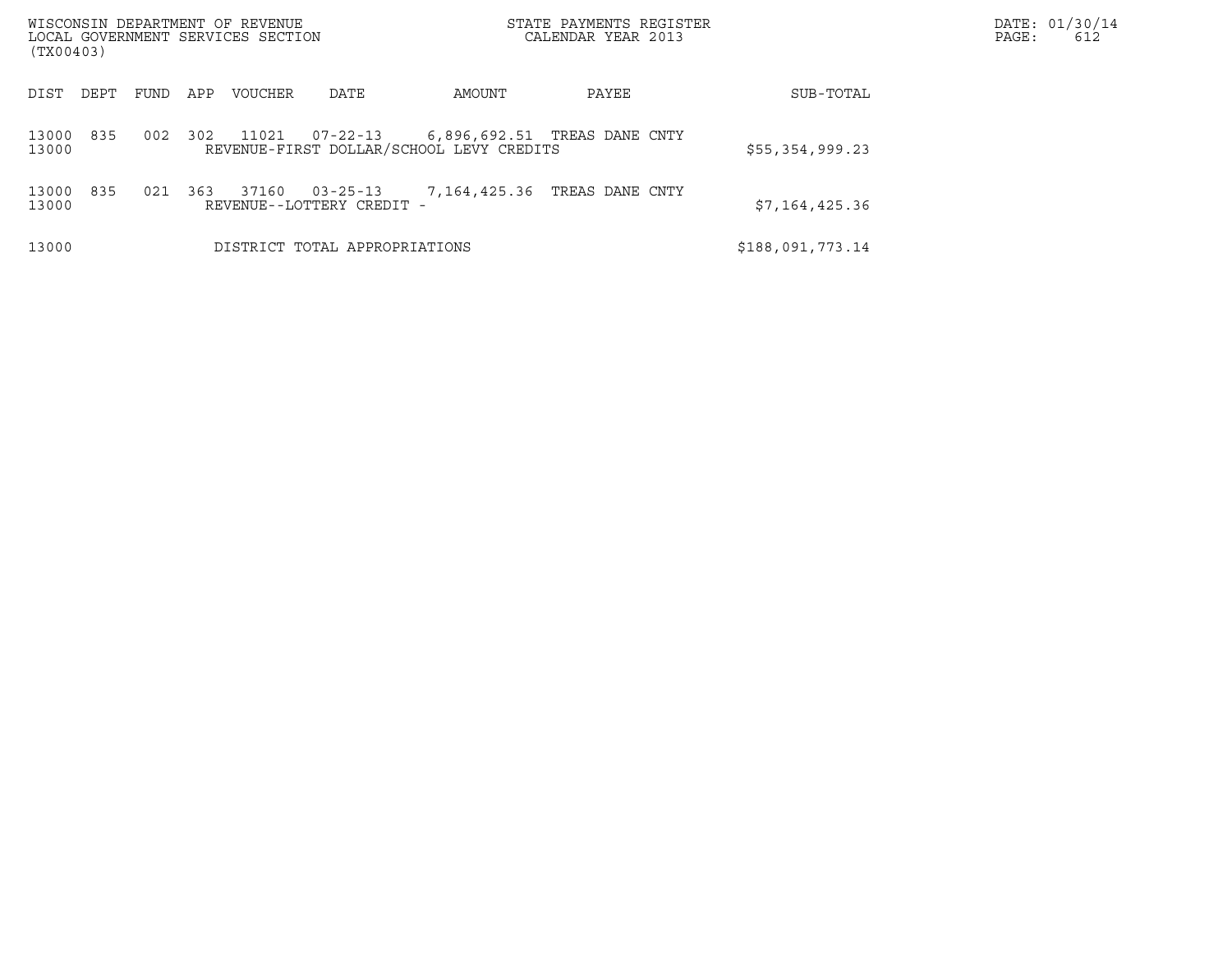| (TX00403)                                         |                   |                                          |         |                            |                                                                    |                                          |                                                       |              | DATE: 01/30/14<br>PAGE:<br>613 |
|---------------------------------------------------|-------------------|------------------------------------------|---------|----------------------------|--------------------------------------------------------------------|------------------------------------------|-------------------------------------------------------|--------------|--------------------------------|
|                                                   |                   |                                          |         | DIST DEPT FUND APP VOUCHER | DATE                                                               | AMOUNT                                   | PAYEE                                                 | SUB-TOTAL    |                                |
| 13002 165<br>13002                                |                   |                                          |         |                            |                                                                    | SAFETY/PROF SERV--FIRE INSURANCE DUES    | 002 225 00316 07-03-13 6,103.94 TREAS TN ALBION       | \$6,103.94   |                                |
| 13002 370<br>13002                                |                   |                                          | 012 571 |                            |                                                                    | NAT RESOURCES--FOREST CROP/MFL/CO FOREST | 36024  06-10-13  7.40  TREAS TN ALBION                | \$7.40       |                                |
| 13002 370<br>13002                                |                   |                                          |         |                            |                                                                    | NAT RESOURCES--AIDS IN LIEU OF TAXES     | 012 579 18284 04-15-13 19.31 TREAS TOWN ALBION        | \$19.31      |                                |
| 13002 370<br>13002                                |                   |                                          | 074 670 |                            | NAT RESOURCES--RU RECYCLING GRANT                                  |                                          | 40367  05-20-13  4,969.50  TREAS TN ALBION            | \$4,969.50   |                                |
| 13002 395<br>13002<br>13002<br>13002<br>13002 395 | 395<br>395<br>395 | 011 191<br>011 191<br>011 191<br>011 191 | 011 191 | 96316                      | $10 - 07 - 13$                                                     |                                          | 26,552.48 TOWN OF ALBION                              |              |                                |
| 13002                                             |                   |                                          |         |                            |                                                                    | TRANSPORTATION--GENERAL TRANSP AIDS-GTA  |                                                       | \$132,762.36 |                                |
| 13002 505<br>13002                                |                   |                                          |         |                            |                                                                    | DOA--TRANSMISSION LINE FEE DISTRIBUTION  | 002 174 58370 04-26-13 78,451.00 TREAS TN ALBION      | \$78,451.00  |                                |
| 13002<br>13002 835<br>13002                       | 835               | 002 105<br>002 105                       |         |                            | 43226 07-22-13<br>80327 11-18-13<br>REVENUE--STATE SHARED REVENUES |                                          | 5,667.86 TREAS TN ALBION<br>32,321.69 TREAS TN ALBION | \$37,989.55  |                                |
| 13002 835<br>13002                                |                   |                                          |         |                            | REVENUE--EXEMPT COMPUTER AID                                       |                                          | 002 109 02284 07-22-13 134.00 TREAS TN ALBION         | \$134.00     |                                |
| 13002                                             |                   |                                          |         |                            | DISTRICT TOTAL APPROPRIATIONS                                      |                                          |                                                       | \$260,437.06 |                                |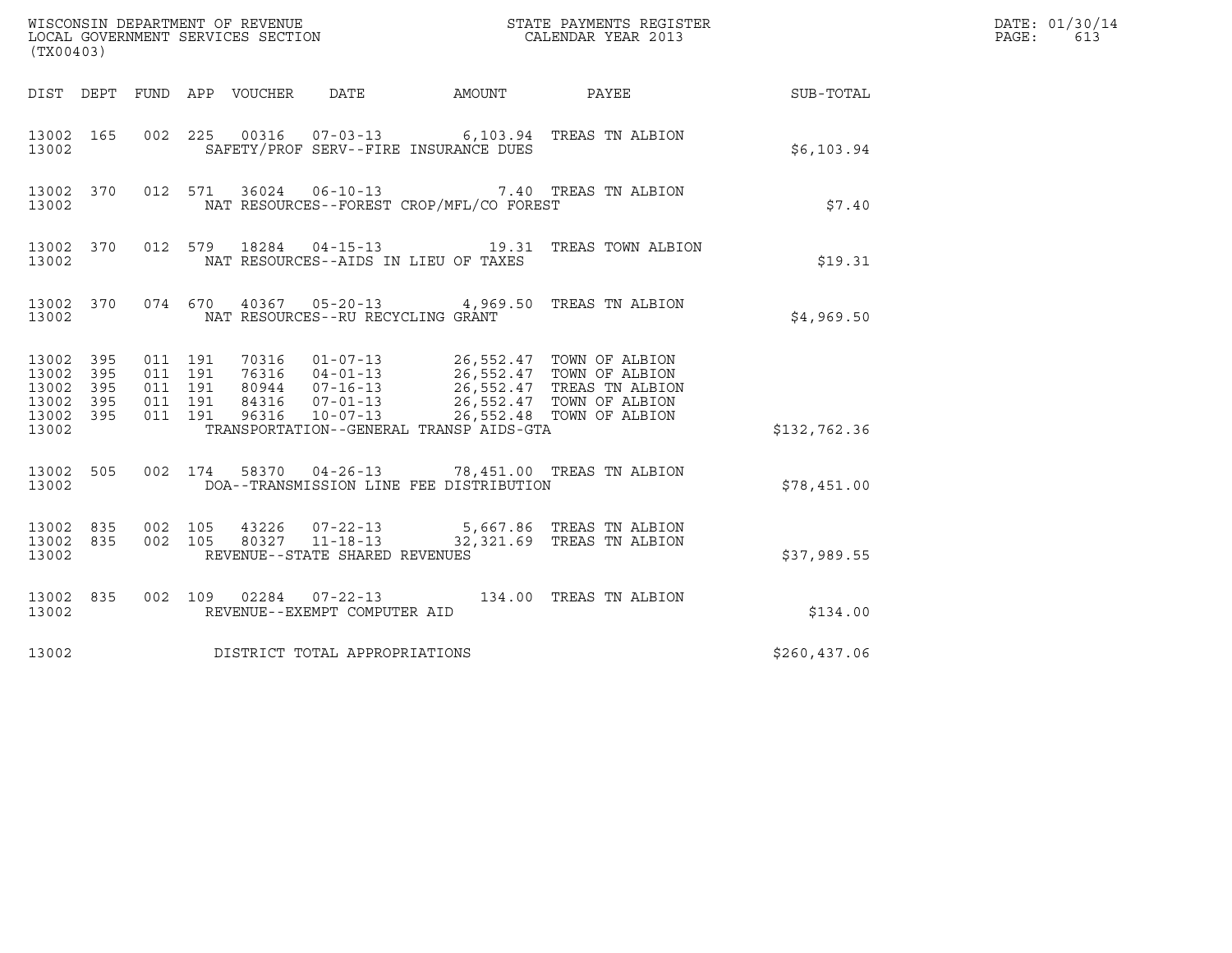| (TX00403)                       |                        |                    |         |                |                                                  |                                                                                        | WISCONSIN DEPARTMENT OF REVENUE<br>LOCAL GOVERNMENT SERVICES SECTION<br>CALENDAR YEAR 2013 |                  | DATE: 01/30/14<br>$\mathtt{PAGE:}$<br>614 |
|---------------------------------|------------------------|--------------------|---------|----------------|--------------------------------------------------|----------------------------------------------------------------------------------------|--------------------------------------------------------------------------------------------|------------------|-------------------------------------------|
|                                 |                        |                    |         |                |                                                  | DIST DEPT FUND APP VOUCHER DATE AMOUNT PAYEE                                           |                                                                                            | <b>SUB-TOTAL</b> |                                           |
| 13004 165<br>13004              |                        |                    | 002 225 |                |                                                  | 00317  07-03-13  5,701.96  TREAS TN BERRY<br>SAFETY/PROF SERV--FIRE INSURANCE DUES     |                                                                                            | \$5,701.96       |                                           |
| 13004                           | 13004 370              |                    |         |                |                                                  | NAT RESOURCES-SEVERANCE/YIELD/WITHDRAWAL                                               | 000 001 02DNR  07-03-13  628.54 TREAS TOWN BERRY                                           | \$628.54         |                                           |
|                                 | 13004 370              |                    |         | 002 503 15644  |                                                  | 02-06-13 4,683.73 TREAS TN BERRY                                                       | TOWN SHARE 536.59                                                                          |                  |                                           |
| 13004                           |                        |                    |         |                |                                                  | NAT RESOURCES--AIDS IN LIEU OF TAXES                                                   |                                                                                            | \$4,683.73       |                                           |
| 13004                           | 13004 370              |                    | 012 571 |                |                                                  | 36025  06-10-13  415.60  TREAS TN BERRY<br>NAT RESOURCES--FOREST CROP/MFL/CO FOREST    |                                                                                            | \$415.60         |                                           |
| 13004                           | 13004 370<br>13004 370 | 012 579            |         | 012 579 18285  |                                                  | NAT RESOURCES--AIDS IN LIEU OF TAXES                                                   | 18285  04-15-13   6.93   TREAS TN BERRY<br>18285  04-15-13   27.82   TREAS TOWN BERRY      | \$34.75          |                                           |
| 13004                           | 13004 370              | 074 670            |         | 40368          | NAT RESOURCES--RU RECYCLING GRANT                | 05-20-13 3,302.75 TREAS TN BERRY                                                       |                                                                                            | \$3,302.75       |                                           |
| 13004 395<br>13004              | 395                    | 011 191<br>011 191 |         |                |                                                  | 70317  01-07-13  24,371.96  TOWN OF BERRY<br>76317  04-01-13  24,371.96  TOWN OF BERRY |                                                                                            |                  |                                           |
| 13004 395<br>13004 395<br>13004 |                        | 011 191<br>011 191 |         |                |                                                  | TRANSPORTATION--GENERAL TRANSP AIDS-GTA                                                | 24,371.96 TOWN OF BERRY<br>24,371.97 TOWN OF BERRY                                         | \$97,487.85      |                                           |
| 13004 835<br>13004 835<br>13004 |                        | 002 105<br>002 105 |         | 43227<br>80328 | $11 - 18 - 13$<br>REVENUE--STATE SHARED REVENUES | 07-22-13 3,101.07 TREAS TN BERRY                                                       | 17,572.72 TREAS TN BERRY                                                                   | \$20,673.79      |                                           |
| 13004 835<br>13004              |                        |                    | 002 109 | 02285          | REVENUE--EXEMPT COMPUTER AID                     | 07-22-13 17.00 TREAS TN BERRY                                                          |                                                                                            | \$17.00          |                                           |
| 13004                           |                        |                    |         |                | DISTRICT TOTAL APPROPRIATIONS                    |                                                                                        |                                                                                            | \$132,945.97     |                                           |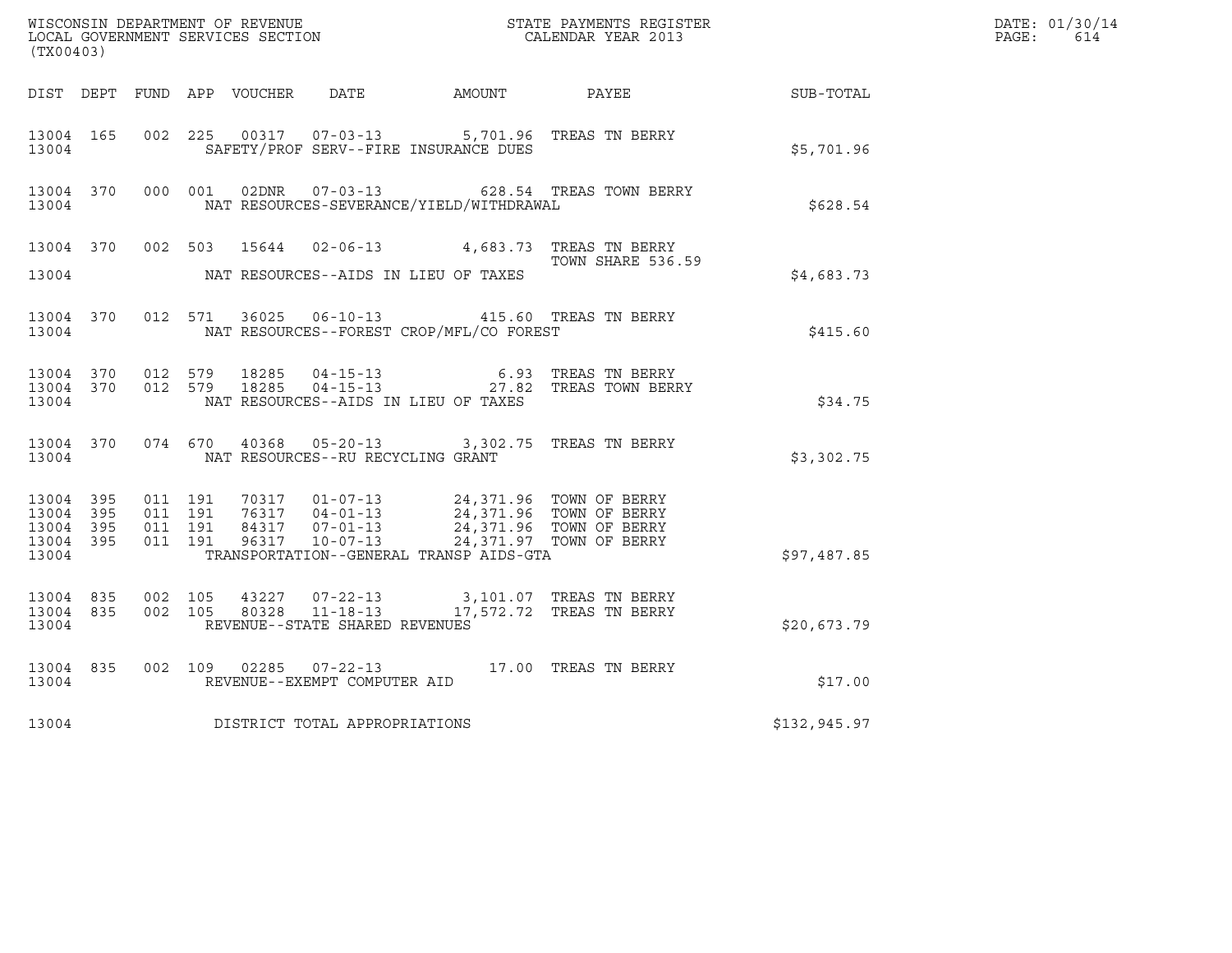| WISCONSIN DEPARTMENT OF REVENUE<br>LOCAL GOVERNMENT SERVICES SECTION | STATE PAYMENTS REGISTER<br>CALENDAR YEAR 2013 | DATE: 01/30/14<br>PAGE:<br>615 |
|----------------------------------------------------------------------|-----------------------------------------------|--------------------------------|

| (TX00403)              |            |                    | WISCONSIN DEPARTMENT OF REVENUE<br>LOCAL GOVERNMENT SERVICES SECTION |                                |                                          | STATE PAYMENTS REGISTER<br>CALENDAR YEAR 2013                                                            |             | DATE: 01/30/14<br>$\mathtt{PAGE}$ :<br>615 |
|------------------------|------------|--------------------|----------------------------------------------------------------------|--------------------------------|------------------------------------------|----------------------------------------------------------------------------------------------------------|-------------|--------------------------------------------|
|                        |            |                    | DIST DEPT FUND APP VOUCHER DATE                                      |                                | <b>EXAMPLE THE PROPERTY OF A STATE</b>   | PAYEE                                                                                                    | SUB-TOTAL   |                                            |
| 13006 165<br>13006     |            |                    |                                                                      |                                | SAFETY/PROF SERV--FIRE INSURANCE DUES    | 002 225 00318 07-03-13 2,045.48 TREAS TN BLACK EARTH                                                     | \$2,045.48  |                                            |
| 13006 370              |            | 002 503            | 15645                                                                |                                |                                          | 02-06-13 4,119.17 TREAS TN BLACK EARTH<br>TOWN SHARE 697.95                                              |             |                                            |
| 13006                  |            |                    |                                                                      |                                | NAT RESOURCES--AIDS IN LIEU OF TAXES     |                                                                                                          | \$4,119.17  |                                            |
| 13006 370<br>13006     |            |                    |                                                                      |                                | NAT RESOURCES--FOREST CROP/MFL/CO FOREST | 012 571 36026 06-10-13 255.34 TREAS TN BLACK EARTH                                                       | \$255.34    |                                            |
| 13006<br>13006         | 395<br>395 | 011 191<br>011 191 |                                                                      |                                |                                          | 70318   01-07-13   10,436.81   TOWN OF BLACK EARTH<br>76318   04-01-13   10,436.81   TOWN OF BLACK EARTH |             |                                            |
| 13006<br>13006 395     | 395        | 011 191<br>011 191 |                                                                      |                                |                                          | 96318  10-07-13  10,436.81  TOWN OF BLACK EARTH                                                          |             |                                            |
| 13006                  |            |                    |                                                                      |                                | TRANSPORTATION--GENERAL TRANSP AIDS-GTA  |                                                                                                          | \$41,747.24 |                                            |
| 13006 835<br>13006 835 |            | 002 105            |                                                                      | 002 105 80329 11-18-13         |                                          | 6,170.80 TREAS TN BLACK EARTH                                                                            |             |                                            |
| 13006                  |            |                    |                                                                      | REVENUE--STATE SHARED REVENUES |                                          |                                                                                                          | \$7,259.78  |                                            |
| 13006 835<br>13006     |            |                    |                                                                      | REVENUE--EXEMPT COMPUTER AID   |                                          | 002 109 02286 07-22-13 12.00 TREAS TN BLACK EARTH                                                        | \$12.00     |                                            |
| 13006                  |            |                    |                                                                      | DISTRICT TOTAL APPROPRIATIONS  |                                          |                                                                                                          | \$55,439.01 |                                            |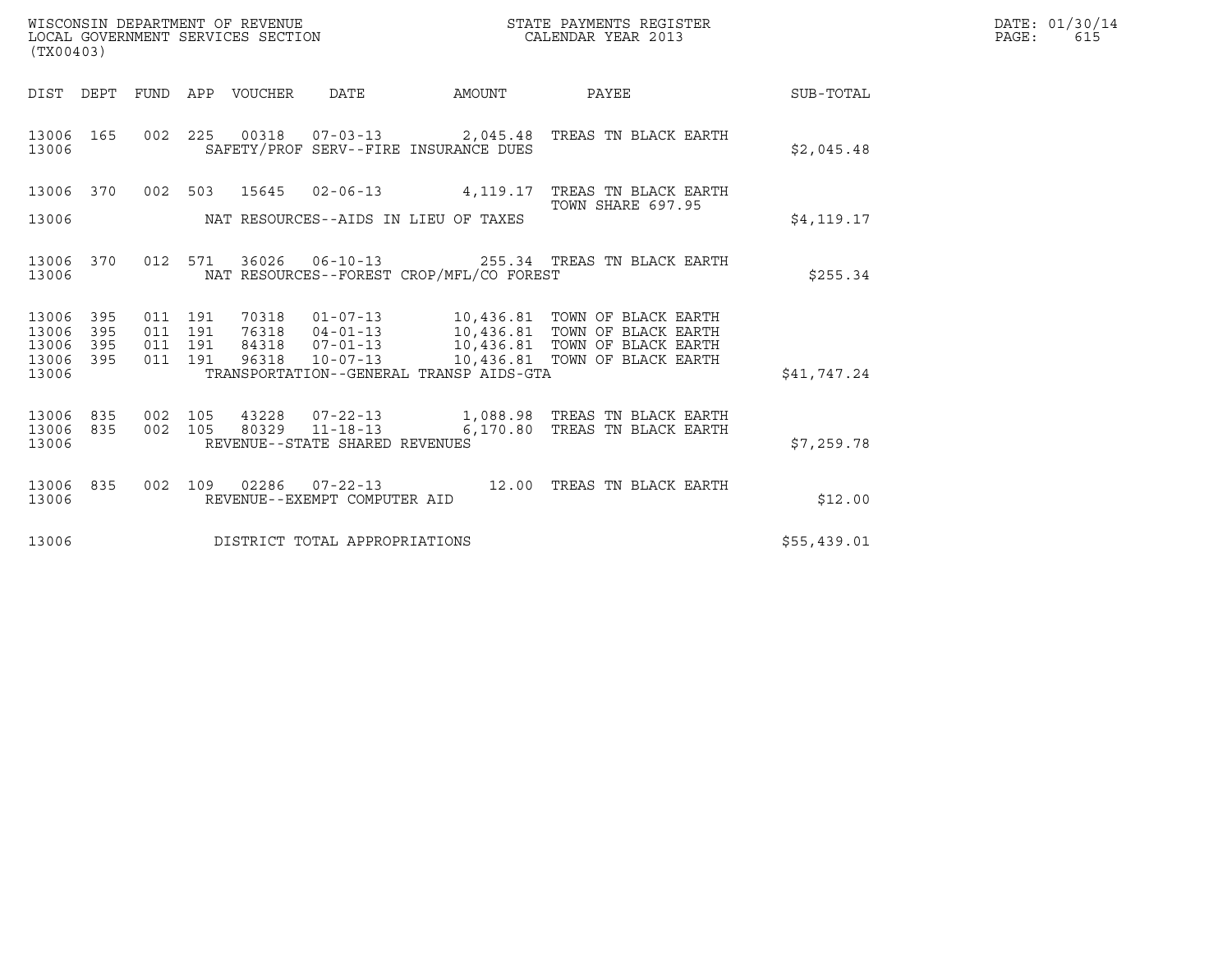| (TX00403)                   |           |                    |               |                                |                                                |                                                                                                                                                                                                                                                                                                                                                               |              |  |
|-----------------------------|-----------|--------------------|---------------|--------------------------------|------------------------------------------------|---------------------------------------------------------------------------------------------------------------------------------------------------------------------------------------------------------------------------------------------------------------------------------------------------------------------------------------------------------------|--------------|--|
|                             |           |                    |               |                                |                                                | DIST DEPT FUND APP VOUCHER DATE AMOUNT PAYEE SUB-TOTAL                                                                                                                                                                                                                                                                                                        |              |  |
|                             |           |                    |               |                                |                                                | 13008 165 002 225 00319 07-03-13 6,425.53 TREAS TN BLOOMING GROVE<br>13008 SAFETY/PROF SERV--FIRE INSURANCE DUES                                                                                                                                                                                                                                              | \$6,425.53   |  |
|                             |           |                    |               |                                |                                                | 13008 370 002 503 15646 02-06-13 119,267.42 TREAS TN BLOOMING GROVE<br><b>TOWN SHARE 22708.28</b>                                                                                                                                                                                                                                                             |              |  |
|                             |           |                    |               |                                | 13008 NAT RESOURCES--AIDS IN LIEU OF TAXES     |                                                                                                                                                                                                                                                                                                                                                               | \$119,267.42 |  |
|                             |           |                    |               |                                | 13008 NAT RESOURCES--FOREST CROP/MFL/CO FOREST | 13008 370 012 571 36027 06-10-13 2.00 TREAS TN BLOOMING GROVE                                                                                                                                                                                                                                                                                                 | \$2.00       |  |
| 13008                       |           |                    |               |                                | NAT RESOURCES--AIDS IN LIEU OF TAXES           | $\begin{array}{cccccccc} 13008 & 370 & 012 & 579 & 18286 & 04-15-13 & & & & 7.03 & \text{TREAS TN BLOOMING GROVE} \\ 13008 & 370 & 012 & 579 & 18286 & 04-15-13 & & & & 144.55 & \text{TREAS TOWN BLOOMING GROVE} \end{array}$                                                                                                                                | \$151.58     |  |
|                             |           |                    |               |                                | 13008 NAT RESOURCES--RU RECYCLING GRANT        | 13008 370 074 670 40369 05-20-13 10,284.46 TREAS TN BLOOMING GROVE                                                                                                                                                                                                                                                                                            | \$10,284.46  |  |
| 13008                       |           |                    |               |                                |                                                | $\begin{tabular}{cccccc} 13008 & 395 & 011 & 191 & 70319 & 01-07-13 & 12,878.29 & TOWN OF BLOOMING GROVE \\ 13008 & 395 & 011 & 191 & 76319 & 04-01-13 & 12,878.29 & TOWN OF BLOOMING GROVE \\ 13008 & 395 & 011 & 191 & 84319 & 07-01-13 & 12,878.29 & TOWN OF BLOOMING GROVE \\ 13008 & 395 & 011 & 191 & 96319$<br>TRANSPORTATION--GENERAL TRANSP AIDS-GTA | \$51,513.16  |  |
|                             |           |                    |               |                                |                                                | 13008 395 011 278 80343 07-09-13 13, 292.94 TREAS TN BLOOMING GROVE<br>13008 TRANSPORTATION--LRIP/TRIP/MSIP GRANTS                                                                                                                                                                                                                                            | \$13,292.94  |  |
|                             |           |                    |               |                                |                                                | 13008 435 005 162 01HSD 09-03-13 4,897.42 TOWN BLOOMING GROVE<br>13008 HS--AMBULANCE FUNDING ASSISTANCE GRANTS                                                                                                                                                                                                                                                | \$4,897.42   |  |
| 13008                       |           |                    |               |                                |                                                | 13008 505 002 174 58370 04-26-13 32,217.00 TREAS TN BLOOMING GROVE<br>DOA--TRANSMISSION LINE FEE DISTRIBUTION                                                                                                                                                                                                                                                 | \$32,217.00  |  |
| 13008<br>13008 835<br>13008 | 835       | 002 105<br>002 105 | 43229         | REVENUE--STATE SHARED REVENUES |                                                | 07-22-13 6,463.10 TREAS TN BLOOMING GROVE<br>80330  11-18-13  43,188.74  TREAS TN BLOOMING GROVE                                                                                                                                                                                                                                                              | \$49,651.84  |  |
| 13008 835<br>13008          |           |                    |               | REVENUE--EXEMPT COMPUTER AID   |                                                | 002  109  02287  07-22-13  807.00 TREAS TN BLOOMING GROVE                                                                                                                                                                                                                                                                                                     | \$807.00     |  |
| 13008                       | 13008 835 |                    | 002 501 00001 |                                | DOA-PAYMENT FOR MUNICIPAL SERVICES AID         | 02-01-13 2,959.33 TREAS TN BLOOMING GROVE                                                                                                                                                                                                                                                                                                                     | \$2,959.33   |  |
| 13008                       |           |                    |               | DISTRICT TOTAL APPROPRIATIONS  |                                                |                                                                                                                                                                                                                                                                                                                                                               | \$291,469.68 |  |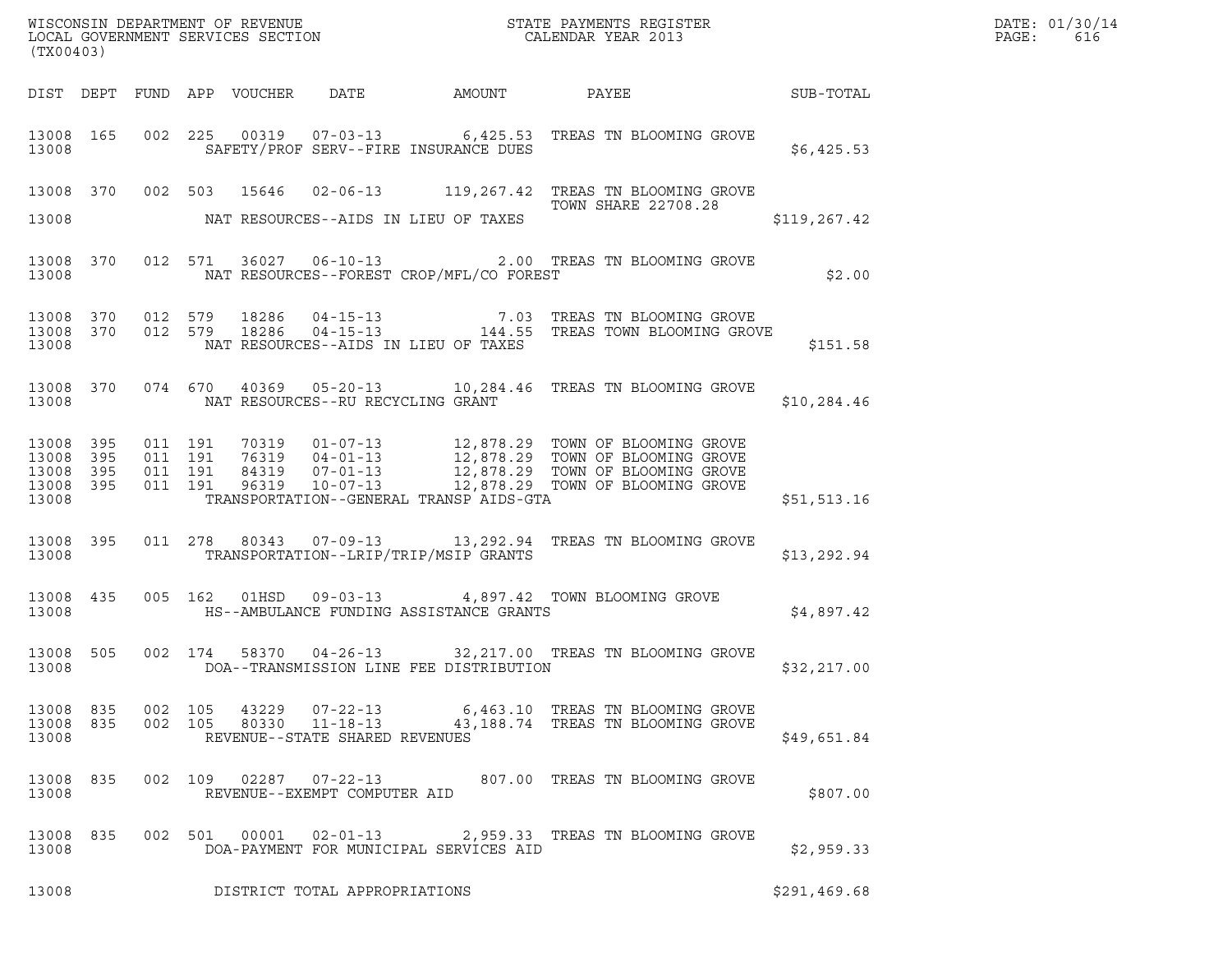| (TX00403)                                         |            |                                          |         |                                 |                                                        |                                          | STATE PAYMENTS REGISTER                                                            |             | DATE: 01/30/14<br>$\mathtt{PAGE}$ :<br>617 |
|---------------------------------------------------|------------|------------------------------------------|---------|---------------------------------|--------------------------------------------------------|------------------------------------------|------------------------------------------------------------------------------------|-------------|--------------------------------------------|
|                                                   |            |                                          |         | DIST DEPT FUND APP VOUCHER DATE |                                                        | AMOUNT                                   | PAYEE                                                                              | SUB-TOTAL   |                                            |
| 13010 165<br>13010                                |            |                                          |         |                                 |                                                        | SAFETY/PROF SERV--FIRE INSURANCE DUES    | 002  225  00320  07-03-13  3,929.16  TREAS TN BLUE MOUNDS                          | \$3,929.16  |                                            |
| 13010                                             | 13010 370  |                                          | 012 571 |                                 |                                                        | NAT RESOURCES--FOREST CROP/MFL/CO FOREST |                                                                                    | \$168.87    |                                            |
| 13010 370<br>13010                                |            |                                          |         |                                 |                                                        | NAT RESOURCES--AIDS IN LIEU OF TAXES     | 012 579 18287 04-15-13 167.48 TREAS TOWN BLUE MOUNDS                               | \$167.48    |                                            |
| 13010                                             | 13010 370  |                                          |         |                                 | NAT RESOURCES--RU RECYCLING GRANT                      |                                          | 074  670  40370  05-20-13  4,034.40  TREAS TN BLUE MOUNDS                          | \$4,034.40  |                                            |
| 13010 395<br>13010<br>13010<br>13010 395<br>13010 | 395<br>395 | 011 191<br>011 191<br>011 191<br>011 191 |         |                                 |                                                        | TRANSPORTATION--GENERAL TRANSP AIDS-GTA  | 70320  01-07-13  20,164.42  TOWN OF BLUE MOUNDS                                    | \$80,657.70 |                                            |
| 13010 835<br>13010<br>13010                       | 835        | 002 105<br>002 105                       |         | 80331                           | $11 - 18 - 13$<br>REVENUE--STATE SHARED REVENUES       |                                          | 43230  07-22-13   1,391.93   TREAS TN BLUE MOUNDS<br>7,887.62 TREAS TN BLUE MOUNDS | \$9,279.55  |                                            |
| 13010 835<br>13010                                |            |                                          |         |                                 | 002 109 02288 07-22-13<br>REVENUE--EXEMPT COMPUTER AID |                                          | 199.00 TREAS TN BLUE MOUNDS                                                        | \$199.00    |                                            |
| 13010                                             |            |                                          |         |                                 | DISTRICT TOTAL APPROPRIATIONS                          |                                          |                                                                                    | \$98,436.16 |                                            |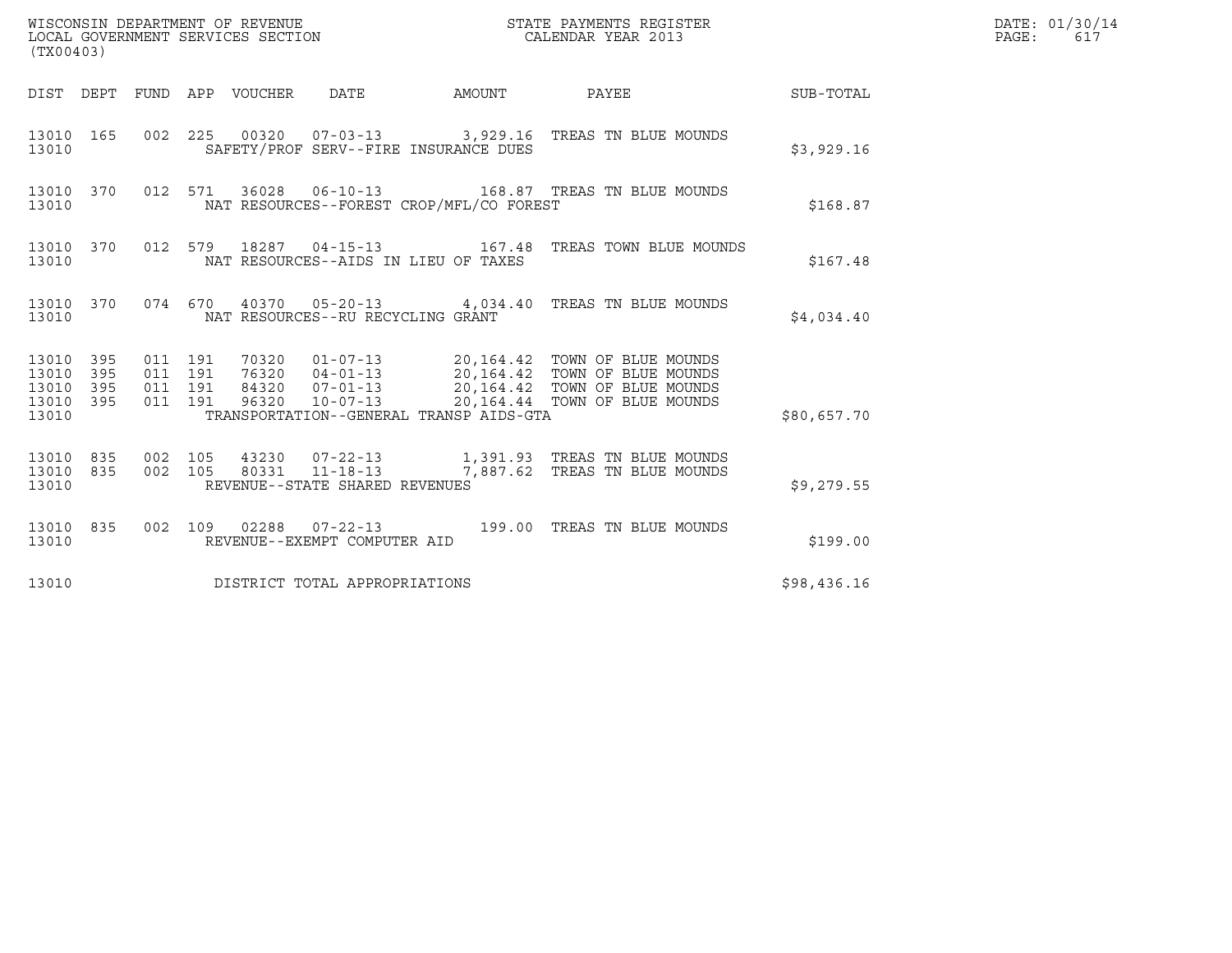| (TX00403)                                     |                   |                                          | WISCONSIN DEPARTMENT OF REVENUE<br>LOCAL GOVERNMENT SERVICES SECTION |                                   |                                         | STATE PAYMENTS REGISTER<br>CALENDAR YEAR 2013                                                                                                                          |              | DATE: 01/30/14<br>PAGE:<br>618 |
|-----------------------------------------------|-------------------|------------------------------------------|----------------------------------------------------------------------|-----------------------------------|-----------------------------------------|------------------------------------------------------------------------------------------------------------------------------------------------------------------------|--------------|--------------------------------|
|                                               |                   |                                          | DIST DEPT FUND APP VOUCHER                                           | DATE                              | AMOUNT                                  | PAYEE                                                                                                                                                                  | SUB-TOTAL    |                                |
| 13012 165<br>13012                            |                   |                                          |                                                                      |                                   | SAFETY/PROF SERV--FIRE INSURANCE DUES   | 002 225 00321 07-03-13 13,103.57 TREAS TN BRISTOL                                                                                                                      | \$13, 103.57 |                                |
| 13012 370<br>13012<br>13012                   | 370               | 012 579<br>012 579                       | 18288<br>18288                                                       |                                   | NAT RESOURCES--AIDS IN LIEU OF TAXES    | 04-15-13 6.00 TREAS TN BRISTOL<br>04-15-13 796.57 TREAS TOWN BRISTOL                                                                                                   | \$802.57     |                                |
| 13012 370<br>13012                            |                   |                                          |                                                                      | NAT RESOURCES--RU RECYCLING GRANT |                                         | 074 670 40371 05-20-13 8,043.82 TREAS TN BRISTOL                                                                                                                       | \$8,043.82   |                                |
| 13012 395<br>13012<br>13012<br>13012<br>13012 | 395<br>395<br>395 | 011 191<br>011 191<br>011 191<br>011 191 | 96321                                                                | $10 - 07 - 13$                    | TRANSPORTATION--GENERAL TRANSP AIDS-GTA | 70321  01-07-13  39,550.85  TOWN OF BRISTOL<br>76321  04-01-13  39,550.85  TOWN OF BRISTOL<br>84321  07-01-13  39,550.85  TOWN OF BRISTOL<br>39,550.86 TOWN OF BRISTOL | \$158,203.41 |                                |
| 13012<br>13012 835<br>13012                   | 835               | 002 105<br>002 105                       |                                                                      | REVENUE--STATE SHARED REVENUES    |                                         | 43231  07-22-13  4,576.70  TREAS TN BRISTOL<br>80332  11-18-13  26,888.21  TREAS TN BRISTOL                                                                            | \$31,464.91  |                                |
| 13012 835<br>13012                            |                   | 002 109                                  |                                                                      | REVENUE--EXEMPT COMPUTER AID      |                                         | 02289  07-22-13  70.00 TREAS TN BRISTOL                                                                                                                                | \$70.00      |                                |
| 13012                                         |                   |                                          |                                                                      | DISTRICT TOTAL APPROPRIATIONS     |                                         |                                                                                                                                                                        | \$211,688.28 |                                |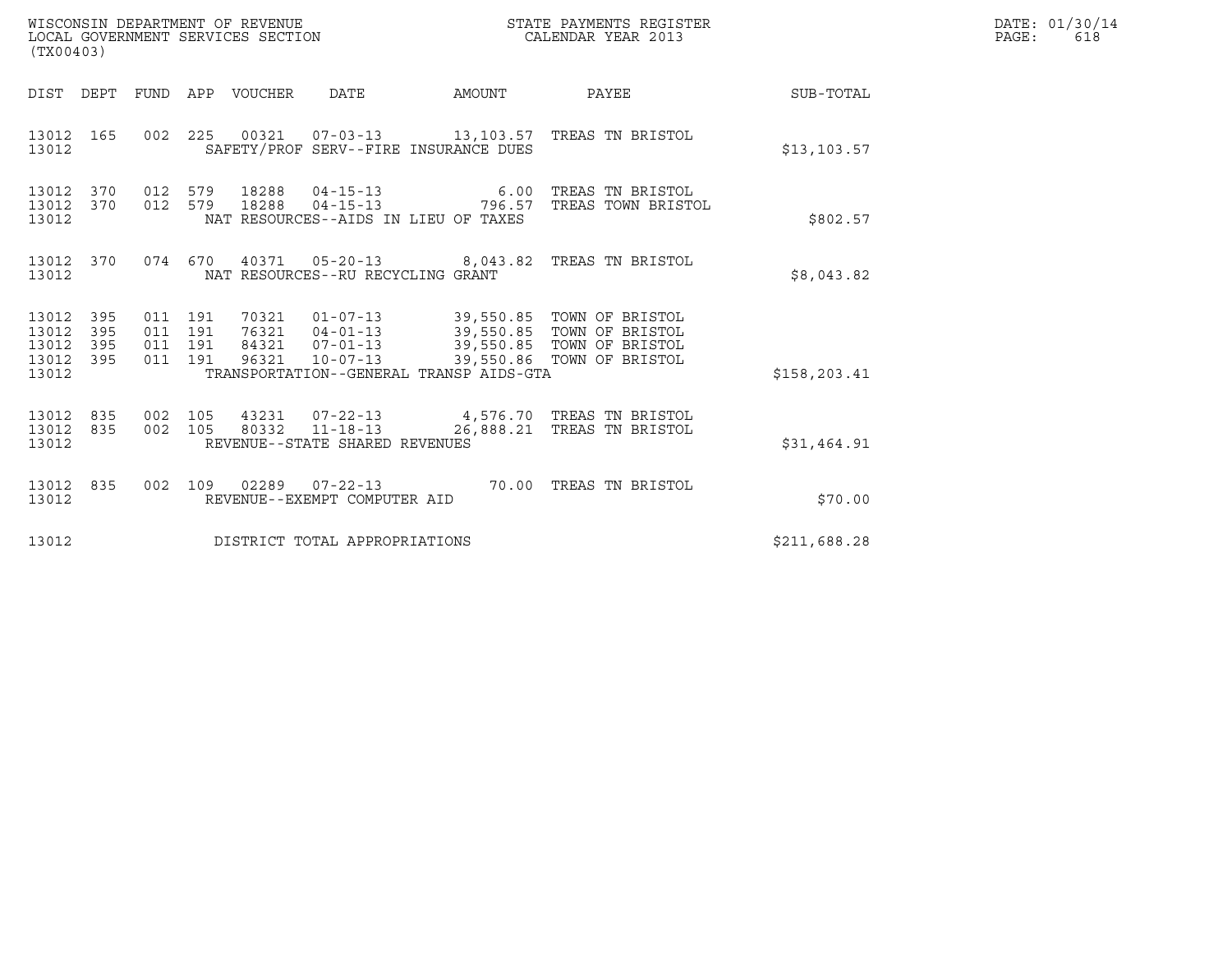|                                                           |                               |         |                                  |                                                  |                                                                                          |                                                                                                                     |              | DATE: 01/30/14 |
|-----------------------------------------------------------|-------------------------------|---------|----------------------------------|--------------------------------------------------|------------------------------------------------------------------------------------------|---------------------------------------------------------------------------------------------------------------------|--------------|----------------|
| (TX00403)                                                 |                               |         |                                  |                                                  |                                                                                          | %WISCONSIN DEPARTMENT OF REVENUE $$\tt STATE~PAYMEMTS~REGISTER~LOCAL~GOVERNMENT~SERVICS~SECTION~CALENDAR~YEAR~2013$ |              | PAGE:<br>619   |
|                                                           |                               |         |                                  |                                                  |                                                                                          | DIST DEPT FUND APP VOUCHER DATE AMOUNT PAYEE                                                                        | SUB-TOTAL    |                |
| 13014 165<br>13014                                        |                               |         |                                  |                                                  | 002 225 00322 07-03-13 14,032.41 TREAS TN BURKE<br>SAFETY/PROF SERV--FIRE INSURANCE DUES |                                                                                                                     | \$14,032.41  |                |
| 13014 370<br>13014                                        |                               | 002 503 |                                  |                                                  | NAT RESOURCES--AIDS IN LIEU OF TAXES                                                     | 15647 02-06-13 5.95 TREAS TN BURKE<br>TOWN SHARE 0.69                                                               | \$5.95       |                |
| 13014                                                     |                               |         |                                  | 13014 370 012 571 36029 06-10-13                 | NAT RESOURCES--FOREST CROP/MFL/CO FOREST                                                 | 8.60 TREAS TN BURKE                                                                                                 | \$8.60       |                |
| 13014 370<br>13014                                        | 012 579                       |         | 13014 370 012 579 18289<br>18289 | $04 - 15 - 13$<br>$04 - 15 - 13$                 | NAT RESOURCES--AIDS IN LIEU OF TAXES                                                     | 21.17 TREAS TN BURKE<br>635.82 TREAS TOWN BURKE                                                                     | \$656.99     |                |
| 13014 370<br>13014                                        |                               |         |                                  | NAT RESOURCES--RU RECYCLING GRANT                | 074 670 40372 05-20-13 11,101.04 TREAS TN BURKE                                          |                                                                                                                     | \$11,101.04  |                |
| 13014 395<br>13014 395<br>13014 395<br>13014 395<br>13014 | 011 191<br>011 191<br>011 191 | 011 191 |                                  |                                                  | TRANSPORTATION--GENERAL TRANSP AIDS-GTA                                                  |                                                                                                                     | \$123,360.31 |                |
| 13014 835<br>13014 835<br>13014                           | 002 105<br>002 105            |         | 43232<br>80333                   | $11 - 18 - 13$<br>REVENUE--STATE SHARED REVENUES | 07-22-13 8,953.93 TREAS TN BURKE                                                         | 53,177.40 TREAS TN BURKE                                                                                            | \$62,131.33  |                |
| 13014 835<br>13014                                        |                               |         |                                  | REVENUE--EXEMPT COMPUTER AID                     | 002 109 02290 07-22-13 2,705.00 TREAS TN BURKE                                           |                                                                                                                     | \$2,705.00   |                |
| 13014                                                     |                               |         |                                  | DISTRICT TOTAL APPROPRIATIONS                    |                                                                                          |                                                                                                                     | \$214,001.63 |                |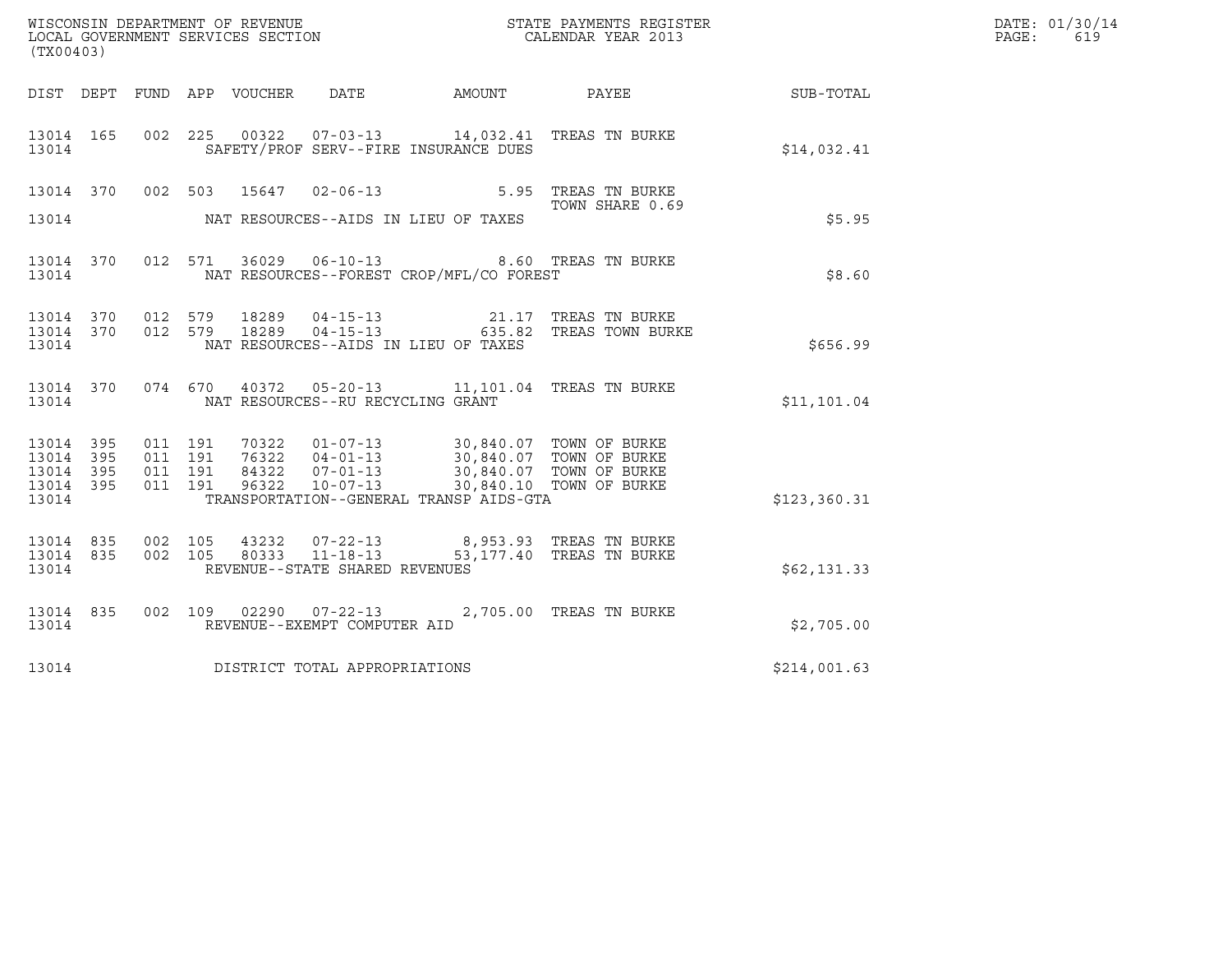| (TX00403)                                         |            |                                          |         | WISCONSIN DEPARTMENT OF REVENUE<br>LOCAL GOVERNMENT SERVICES SECTION |                                                  |                                          | STATE PAYMENTS REGISTER<br>CALENDAR YEAR 2013                                                                                                                                                        |                  | DATE: 01/30/14<br>$\mathtt{PAGE}$ :<br>620 |
|---------------------------------------------------|------------|------------------------------------------|---------|----------------------------------------------------------------------|--------------------------------------------------|------------------------------------------|------------------------------------------------------------------------------------------------------------------------------------------------------------------------------------------------------|------------------|--------------------------------------------|
|                                                   |            |                                          |         | DIST DEPT FUND APP VOUCHER DATE                                      |                                                  | AMOUNT                                   | PAYEE                                                                                                                                                                                                | <b>SUB-TOTAL</b> |                                            |
| 13016 165<br>13016                                |            |                                          |         |                                                                      |                                                  | SAFETY/PROF SERV--FIRE INSURANCE DUES    | 002 225 00323 07-03-13 3,588.58 TREAS TN CHRISTIANA                                                                                                                                                  | \$3,588.58       |                                            |
| 13016 370<br>13016                                |            | 012 571                                  |         |                                                                      |                                                  | NAT RESOURCES--FOREST CROP/MFL/CO FOREST | 36030  06-10-13  51.00  TREAS TN CHRISTIANA                                                                                                                                                          | \$51.00          |                                            |
| 13016 370 012 579<br>13016 370<br>13016           |            |                                          | 012 579 |                                                                      |                                                  | NAT RESOURCES--AIDS IN LIEU OF TAXES     | 18290   04-15-13   2.82   TREAS TN CHRISTIANA<br>18290   04-15-13   148.30   TREAS TOWN CHRISTIANA                                                                                                   | \$151.12         |                                            |
| 13016 370<br>13016                                |            |                                          |         |                                                                      | NAT RESOURCES--RU RECYCLING GRANT                |                                          | 074 670 40373 05-20-13 4,090.02 TREAS TN CHRISTIANA                                                                                                                                                  | \$4,090.02       |                                            |
| 13016 395<br>13016<br>13016<br>13016 395<br>13016 | 395<br>395 | 011 191<br>011 191<br>011 191<br>011 191 |         |                                                                      |                                                  | TRANSPORTATION--GENERAL TRANSP AIDS-GTA  | 70323  01-07-13  24,631.29  TOWN OF CHRISTIANA<br>76323  04-01-13  24,631.29  TOWN OF CHRISTIANA<br>84323  07-01-13  24,631.29  TOWN OF CHRISTIANA<br>96323  10-07-13  24,631.31  TOWN OF CHRISTIANA | \$98,525.18      |                                            |
| 13016 505<br>13016 505<br>13016                   |            | 002 174                                  | 002 174 |                                                                      |                                                  | DOA--TRANSMISSION LINE FEE DISTRIBUTION  | 58370  04-26-13  24,793.00  TREAS TN CHRISTIANA<br>58380  04-26-13  79,717.00  TREAS TN CHRISTIANA                                                                                                   | \$104,510.00     |                                            |
| 13016 835<br>13016 835<br>13016                   |            | 002 105<br>002 105                       |         |                                                                      | 80334 11-18-13<br>REVENUE--STATE SHARED REVENUES |                                          | 43233  07-22-13  60,004.05  TREAS TN CHRISTIANA<br>333,308.70 TREAS TN CHRISTIANA                                                                                                                    | \$393,312.75     |                                            |
| 13016                                             |            |                                          |         |                                                                      | DISTRICT TOTAL APPROPRIATIONS                    |                                          |                                                                                                                                                                                                      | \$604, 228.65    |                                            |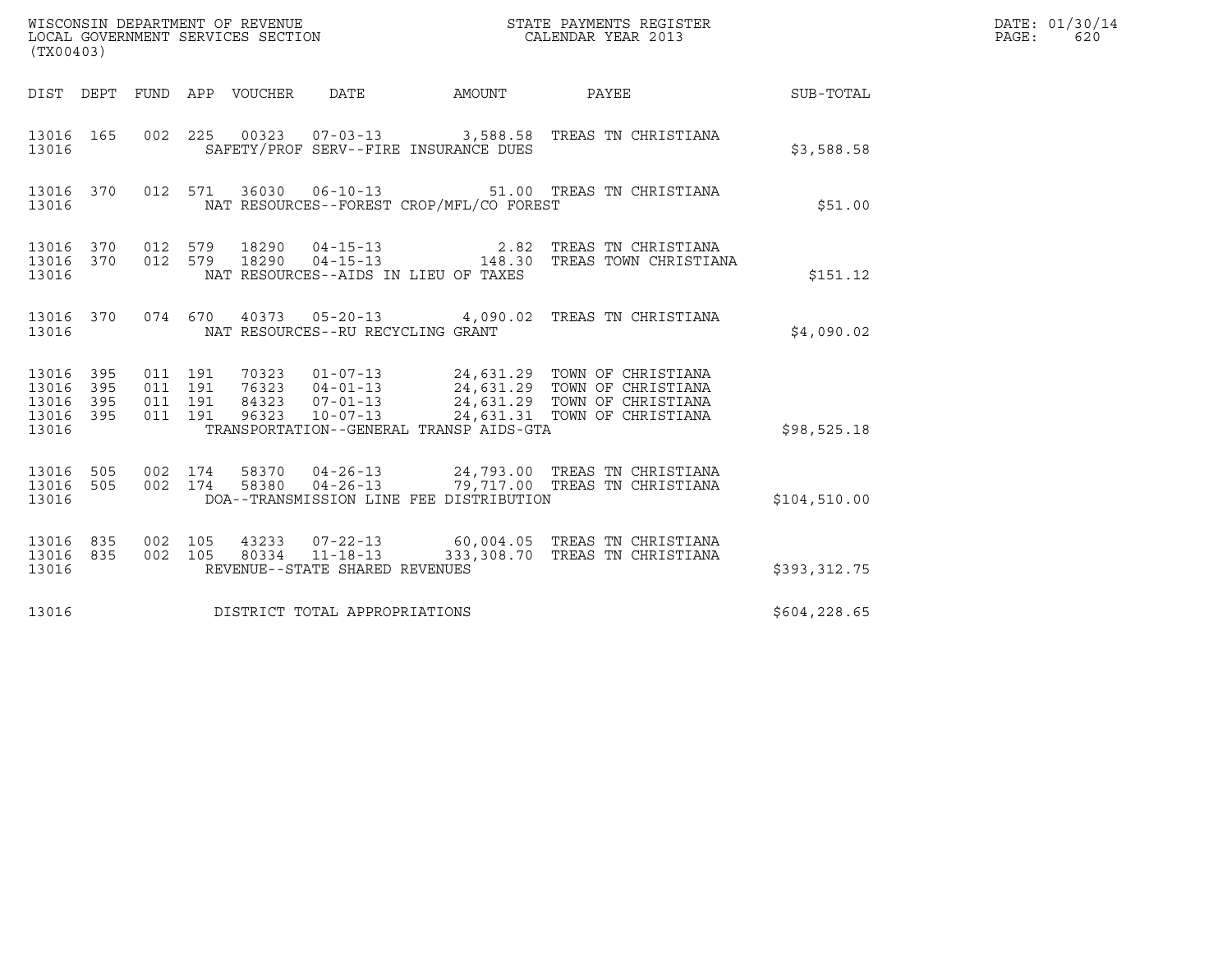| (TX00403)                                                 |         |                               |                                   |                                          |                                                                                                                                                                                                                                                                       |              | DATE: 01/30/14<br>PAGE:<br>621 |
|-----------------------------------------------------------|---------|-------------------------------|-----------------------------------|------------------------------------------|-----------------------------------------------------------------------------------------------------------------------------------------------------------------------------------------------------------------------------------------------------------------------|--------------|--------------------------------|
|                                                           |         |                               |                                   |                                          |                                                                                                                                                                                                                                                                       |              |                                |
| 13018                                                     |         |                               |                                   | SAFETY/PROF SERV--FIRE INSURANCE DUES    | 13018  165  002  225  00324  07-03-13  12,027.55  TREAS TN COTTAGE GROVE                                                                                                                                                                                              | \$12,027.55  |                                |
| 13018                                                     |         |                               |                                   | NAT RESOURCES-SEVERANCE/YIELD/WITHDRAWAL | $\begin{tabular}{cccccc} 13018 & 370 & 000 & 001 & 01DNR & 03-13-13 & & 1,263.92 & \text{TREAS TOWN COTTAGE GROVE \\ 13018 & 370 & 000 & 001 & 02DNR & 07-03-13 & & 3,052.59 & \text{TREAS TOWN COTTAGE GROVE \\ \end{tabular}$                                       | \$4,316.51   |                                |
|                                                           |         |                               |                                   |                                          | 13018 370 002 503 15648 02-06-13 717.90 TREAS TN COTTAGE GROVE<br>TOWN SHARE 125.43                                                                                                                                                                                   |              |                                |
| 13018                                                     |         |                               |                                   | NAT RESOURCES--AIDS IN LIEU OF TAXES     |                                                                                                                                                                                                                                                                       | \$717.90     |                                |
| 13018                                                     |         |                               |                                   | NAT RESOURCES--FOREST CROP/MFL/CO FOREST | 13018 370 012 571 36031 06-10-13 21.60 TREAS TN COTTAGE GROVE                                                                                                                                                                                                         | \$21.60      |                                |
| 13018                                                     |         |                               |                                   | NAT RESOURCES--AIDS IN LIEU OF TAXES     | $\begin{array}{cccccccc} 13018 & 370 & 012 & 579 & 18291 & 04-15-13 & & & & & 55.43 & \text{TREAS TOWN COTTAGE GROVE} \\ 13018 & 370 & 012 & 579 & 18291 & 04-15-13 & & & & 41.46 & \text{TREAS TOWN COTTAGE GROVE} \end{array}$                                      | \$96.89      |                                |
| 13018                                                     |         |                               | NAT RESOURCES--RU RECYCLING GRANT |                                          | 13018 370 074 670 40374 05-20-13 7,461.68 TREAS TN COTTAGE GROVE                                                                                                                                                                                                      | \$7,461.68   |                                |
| 13018 395<br>13018 395<br>13018 395<br>13018 395<br>13018 | 011 191 | 011 191<br>011 191<br>011 191 |                                   | TRANSPORTATION--GENERAL TRANSP AIDS-GTA  | $\begin{tabular}{cccc} 70324 & 01-07-13 & 35,046.93 & TOWN OF COTTAGE GROVE \\ 76324 & 04-01-13 & 35,046.93 & TOWN OF COTTAGE GROVE \\ 84324 & 07-01-13 & 35,046.93 & TOWN OF COTTAGE GROVE \\ 96324 & 10-07-13 & 35,046.95 & TOWN OF COTTAGE GROVE \\ \end{tabular}$ | \$140,187.74 |                                |
| 13018                                                     |         |                               |                                   | TRANSPORTATION--LRIP/TRIP/MSIP GRANTS    | 13018 395 011 278 88376 09-20-13 13,292.94 TREAS TN COTTAGE GROVE                                                                                                                                                                                                     | \$13,292.94  |                                |
| 13018                                                     |         |                               | JUSTICE--LAW ENFORCEMENT TRAINING |                                          | 13018 455 002 231 00076 01-10-13 160.00 TREAS TN COTTAGE GROVE<br>13018 455 002 231 00218 02-07-13 1,600.00 TREAS TN COTTAGE GROVE                                                                                                                                    | \$1,760.00   |                                |
| 13018                                                     |         |                               |                                   | DOA--TRANSMISSION LINE FEE DISTRIBUTION  | 13018 505 002 174 58370 04-26-13 319.00 TREAS TN COTTAGE GROVE                                                                                                                                                                                                        | \$319.00     |                                |
| 13018 835 002 105<br>13018 835<br>13018                   |         |                               | REVENUE--STATE SHARED REVENUES    |                                          | 002 105 43234 07-22-13 8,250.91 TREAS TN COTTAGE GROVE 002 105 80335 11-18-13 47,470.70 TREAS TN COTTAGE GROVE                                                                                                                                                        | \$55,721.61  |                                |
|                                                           |         |                               |                                   |                                          | 13018 835 002 109 02291 07-22-13 1,634.00 TREAS TN COTTAGE GROVE                                                                                                                                                                                                      |              |                                |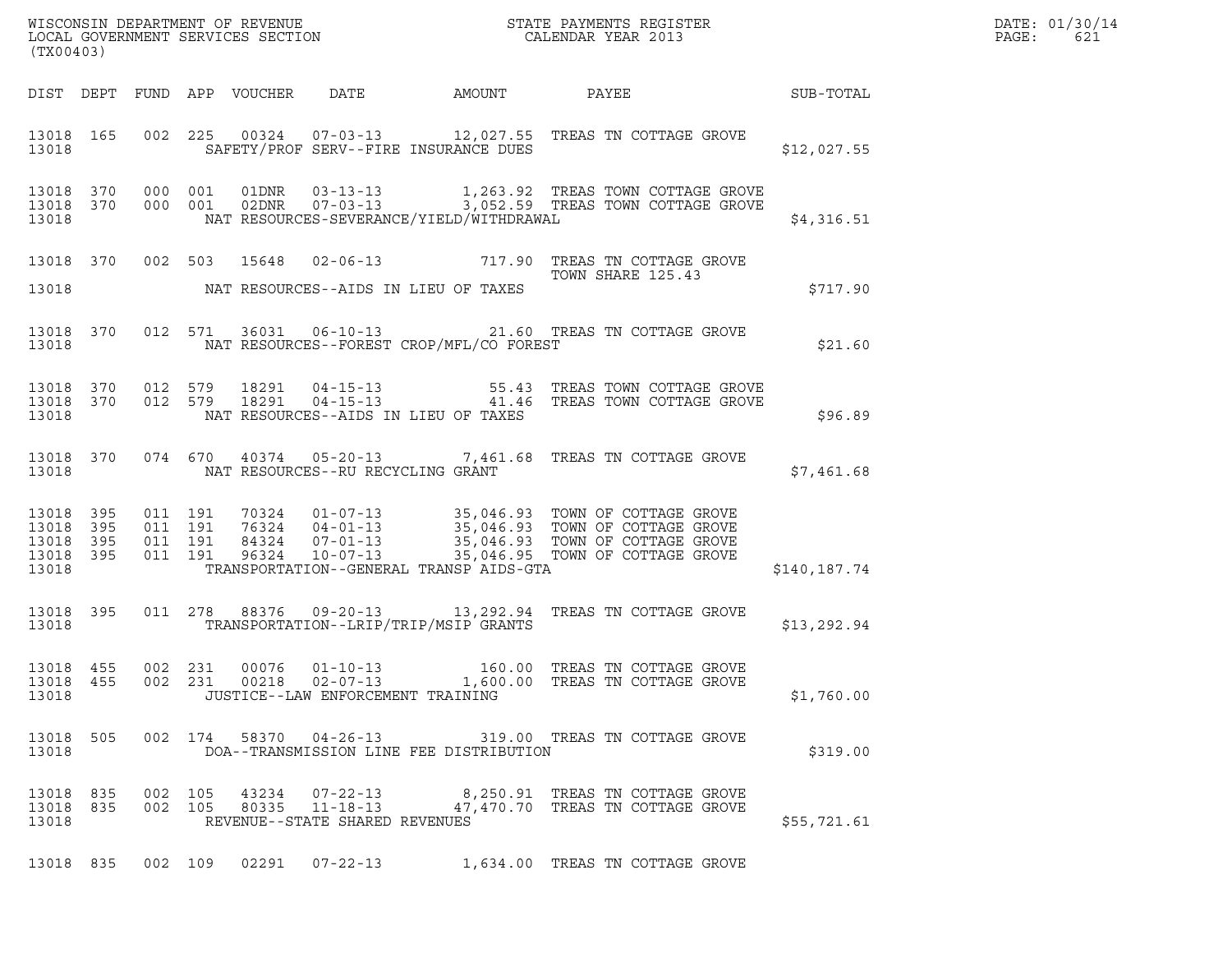| (TX00403) |      |     | WISCONSIN DEPARTMENT OF REVENUE<br>LOCAL GOVERNMENT SERVICES SECTION |                               |        | STATE PAYMENTS REGISTER<br>CALENDAR YEAR 2013 |              | PAGE: | DATE: 01/30/14<br>622 |
|-----------|------|-----|----------------------------------------------------------------------|-------------------------------|--------|-----------------------------------------------|--------------|-------|-----------------------|
| DIST DEPT | FUND | APP | VOUCHER                                                              | DATE                          | AMOUNT | PAYEE                                         | SUB-TOTAL    |       |                       |
| 13018     |      |     |                                                                      | REVENUE--EXEMPT COMPUTER AID  |        |                                               | \$1,634.00   |       |                       |
| 13018     |      |     |                                                                      | DISTRICT TOTAL APPROPRIATIONS |        |                                               | \$237,557.42 |       |                       |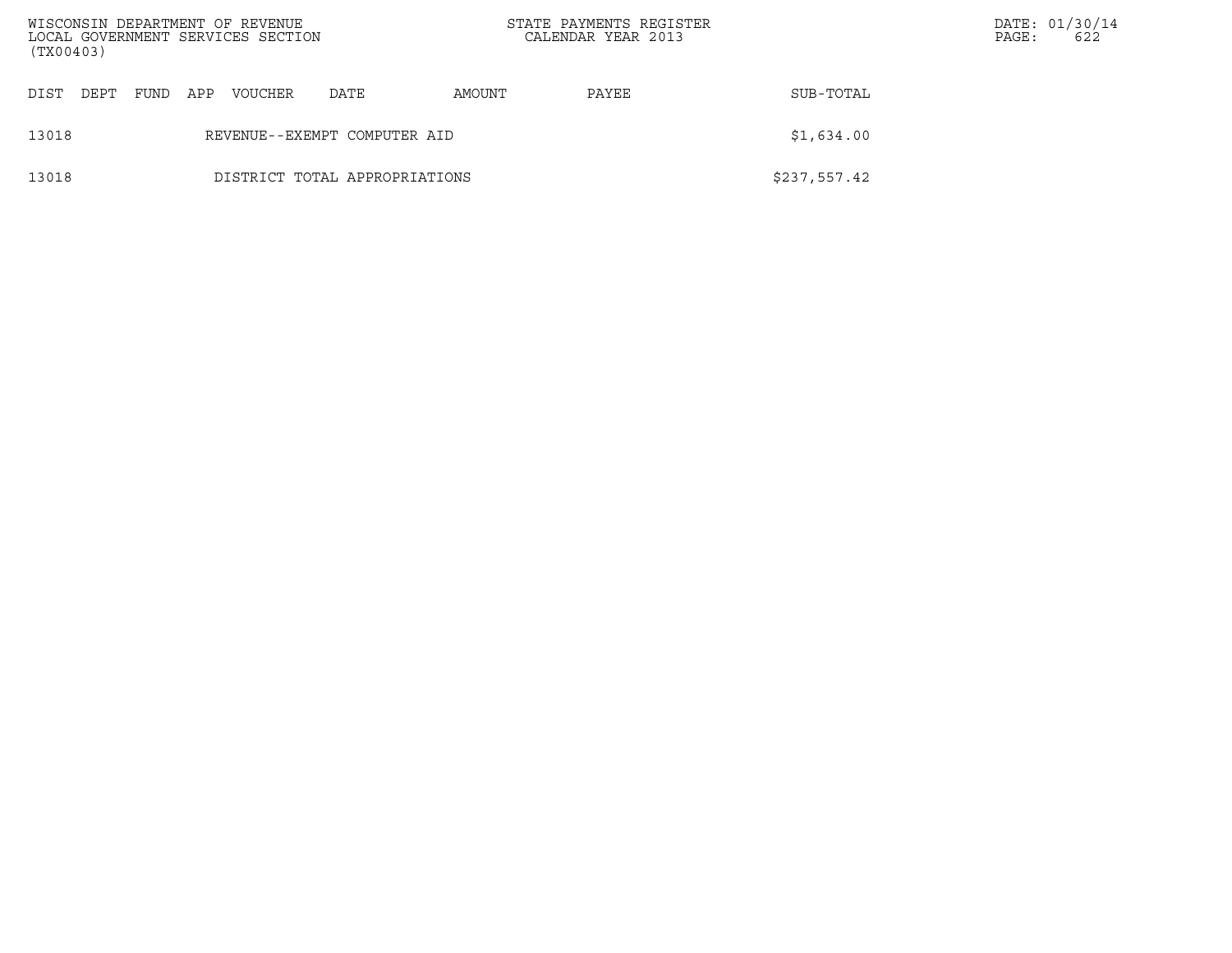|       | DATE: 01/30/14 |
|-------|----------------|
| PAGE: | 623            |

| (TX00403)                                                 |                        |                                          |                                     |                                          | % WISCONSIN DEPARTMENT OF REVENUE $$\tt STATE~PAYMEMTS~REGISTER~LOCAL~GOVERNMENT~SERVICES~SECTION~CALENDAR~YEAR~2013$                                                                                        | R            | DATE: 01/30/14<br>$\mathtt{PAGE:}$<br>623 |
|-----------------------------------------------------------|------------------------|------------------------------------------|-------------------------------------|------------------------------------------|--------------------------------------------------------------------------------------------------------------------------------------------------------------------------------------------------------------|--------------|-------------------------------------------|
|                                                           |                        |                                          |                                     |                                          | DIST DEPT FUND APP VOUCHER DATE AMOUNT PAYEE PAYER SUB-TOTAL                                                                                                                                                 |              |                                           |
| 13020                                                     | 13020 165              |                                          |                                     |                                          | 002 225 00325 07-03-13 6,690.16 TREAS TN CROSS PLAINS<br>SAFETY/PROF SERV--FIRE INSURANCE DUES                                                                                                               | \$6,690.16   |                                           |
|                                                           | 13020 370<br>13020 370 |                                          |                                     |                                          | 002 503 15649 02-06-13 7,149.14 TREAS TN CROSS PLAINS<br>002 503 15649 02-06-13 48,153.33 TREAS TN CROSS PLAINS<br><b>TOWN SHARE 4914.56</b>                                                                 |              |                                           |
| 13020                                                     |                        |                                          |                                     | NAT RESOURCES--AIDS IN LIEU OF TAXES     |                                                                                                                                                                                                              | \$55,302.47  |                                           |
| 13020                                                     | 13020 370              |                                          |                                     | NAT RESOURCES--FOREST CROP/MFL/CO FOREST | 012 571 36032 06-10-13 198.42 TREAS TN CROSS PLAINS                                                                                                                                                          | \$198.42     |                                           |
| 13020 370<br>13020 370<br>13020                           | 13020 370              | 012 579<br>012 579<br>012 579            |                                     | NAT RESOURCES--AIDS IN LIEU OF TAXES     | 18292  04-15-13   5.31 TREAS TN CROSS PLAINS<br>18292  04-15-13   84.96 TREAS TOWN CROSS PLAINS<br>18292  04-15-13   86.50 TREAS TOWN CROSS PLAINS                                                           | \$176.77     |                                           |
| 13020                                                     | 13020 370              |                                          |                                     | NAT RESOURCES--RU RECYCLING GRANT        | 074 670 40375 05-20-13 3,328.09 TREAS TN CROSS PLAINS                                                                                                                                                        | \$3,328.09   |                                           |
| 13020 395<br>13020 395<br>13020 395<br>13020 395<br>13020 |                        | 011 191<br>011 191<br>011 191<br>011 191 |                                     | TRANSPORTATION--GENERAL TRANSP AIDS-GTA  | 70325  01-07-13  24,112.63  TOWN OF CROSS PLAINS<br>76325  04-01-13  24,112.63  TOWN OF CROSS PLAINS<br>84325  07-01-13  24,112.63  TOWN OF CROSS PLAINS<br>96325  10-07-13  24,112.63  TOWN OF CROSS PLAINS | \$96,450.52  |                                           |
| 13020 835<br>13020                                        | 13020 835              | 002 105<br>002 105                       | REVENUE--STATE SHARED REVENUES      |                                          | 43235  07-22-13  3,038.98  TREAS TN CROSS PLAINS<br>80336  11-18-13   17,355.79  TREAS TN CROSS PLAINS                                                                                                       | \$20,394.77  |                                           |
| 13020 835<br>13020                                        |                        |                                          | REVENUE--EXEMPT COMPUTER AID        |                                          | 002 109 02292 07-22-13 628.00 TREAS TN CROSS PLAINS                                                                                                                                                          | \$628.00     |                                           |
| 13020                                                     | 13020 835              |                                          |                                     | DOA-PAYMENT FOR MUNICIPAL SERVICES AID   | 002 501 00001 02-01-13 682.26 TREAS TN CROSS PLAINS                                                                                                                                                          | \$682.26     |                                           |
|                                                           |                        |                                          | 13020 DISTRICT TOTAL APPROPRIATIONS |                                          |                                                                                                                                                                                                              | \$183,851.46 |                                           |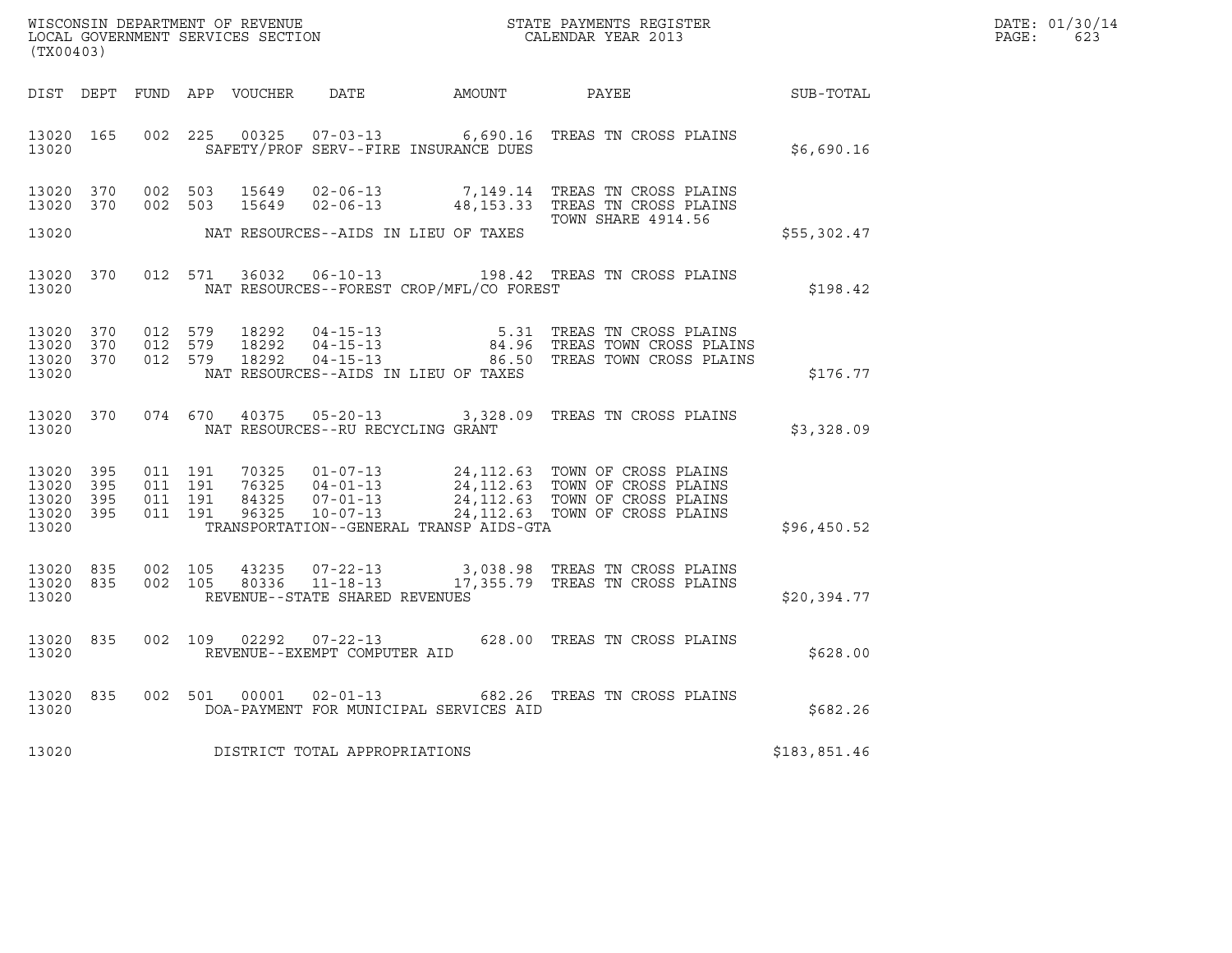| (TX00403)                                     |                   |         |                               |                            |                                                        |                                                                                                                                                                                                                         |                                                                  |                 | DATE: 01/30/14<br>$\mathtt{PAGE}$ :<br>624 |
|-----------------------------------------------|-------------------|---------|-------------------------------|----------------------------|--------------------------------------------------------|-------------------------------------------------------------------------------------------------------------------------------------------------------------------------------------------------------------------------|------------------------------------------------------------------|-----------------|--------------------------------------------|
|                                               |                   |         |                               | DIST DEPT FUND APP VOUCHER | DATE                                                   | AMOUNT                                                                                                                                                                                                                  |                                                                  | PAYEE SUB-TOTAL |                                            |
| 13022                                         | 13022 165         |         |                               |                            |                                                        | 002 225 00326 07-03-13 3,469.14 TREAS TN DANE<br>SAFETY/PROF SERV--FIRE INSURANCE DUES                                                                                                                                  |                                                                  | \$3,469.14      |                                            |
| 13022                                         | 13022 370         |         |                               |                            |                                                        | NAT RESOURCES-SEVERANCE/YIELD/WITHDRAWAL                                                                                                                                                                                | 000 001 01DNR 03-13-13 515.69 TREAS TOWN DANE                    | \$515.69        |                                            |
| 13022 370<br>13022 370                        |                   |         | 002 503<br>002 503            |                            |                                                        | 15650  02-06-13  52.96  TREAS TN DANE<br>15650  02-06-13  4,065.77  TREAS TN DANE                                                                                                                                       |                                                                  |                 |                                            |
| 13022                                         |                   |         |                               |                            |                                                        | NAT RESOURCES--AIDS IN LIEU OF TAXES                                                                                                                                                                                    | TOWN SHARE 405.51                                                | \$4,118.73      |                                            |
| 13022                                         | 13022 370         |         |                               |                            |                                                        | 012 571 36033 06-10-13 137.58 TREAS TN DANE<br>NAT RESOURCES--FOREST CROP/MFL/CO FOREST                                                                                                                                 |                                                                  | \$137.58        |                                            |
| 13022 370<br>13022                            | 13022 370         | 012 579 |                               | 012 579 18293<br>18293     |                                                        | NAT RESOURCES--AIDS IN LIEU OF TAXES                                                                                                                                                                                    | 04-15-13 149.32 TREAS TN DANE<br>04-15-13 553.05 TREAS TOWN DANE | \$702.37        |                                            |
| 13022                                         | 13022 370         |         | 074 670                       |                            | NAT RESOURCES--RU RECYCLING GRANT                      | 40376  05-20-13  365.92  TREAS TN DANE                                                                                                                                                                                  |                                                                  | \$365.92        |                                            |
| 13022<br>13022<br>13022<br>13022 395<br>13022 | 395<br>395<br>395 | 011 191 | 011 191<br>011 191<br>011 191 |                            |                                                        | 70326  01-07-13  26,309.01  TOWN OF DANE<br>76326  04-01-13  26,309.01  TOWN OF DANE<br>84326  07-01-13  26,309.01  TOWN OF DANE<br>96326  10-07-13  26,309.04  TOWN OF DANE<br>TRANSPORTATION--GENERAL TRANSP AIDS-GTA |                                                                  | \$105, 236.07   |                                            |
| 13022                                         | 13022 395         |         |                               |                            |                                                        | 011 278 76285 05-29-13 17,500.00 TREAS TN DANE<br>TRANSPORTATION--LRIP/TRIP/MSIP GRANTS                                                                                                                                 |                                                                  | \$17,500.00     |                                            |
| 13022 835<br>13022                            |                   |         |                               |                            | REVENUE--STATE SHARED REVENUES                         | 002 105 43236 07-22-13 1,875.15 TREAS TN DANE<br>13022 835 002 105 80337 11-18-13 10,625.83 TREAS TN DANE                                                                                                               |                                                                  | \$12,500.98     |                                            |
| 13022 835<br>13022                            |                   |         |                               |                            | 002 109 02293 07-22-13<br>REVENUE--EXEMPT COMPUTER AID |                                                                                                                                                                                                                         | 5.00 TREAS TN DANE                                               | \$5.00          |                                            |
| 13022                                         |                   |         |                               |                            | DISTRICT TOTAL APPROPRIATIONS                          |                                                                                                                                                                                                                         |                                                                  | \$144,551.48    |                                            |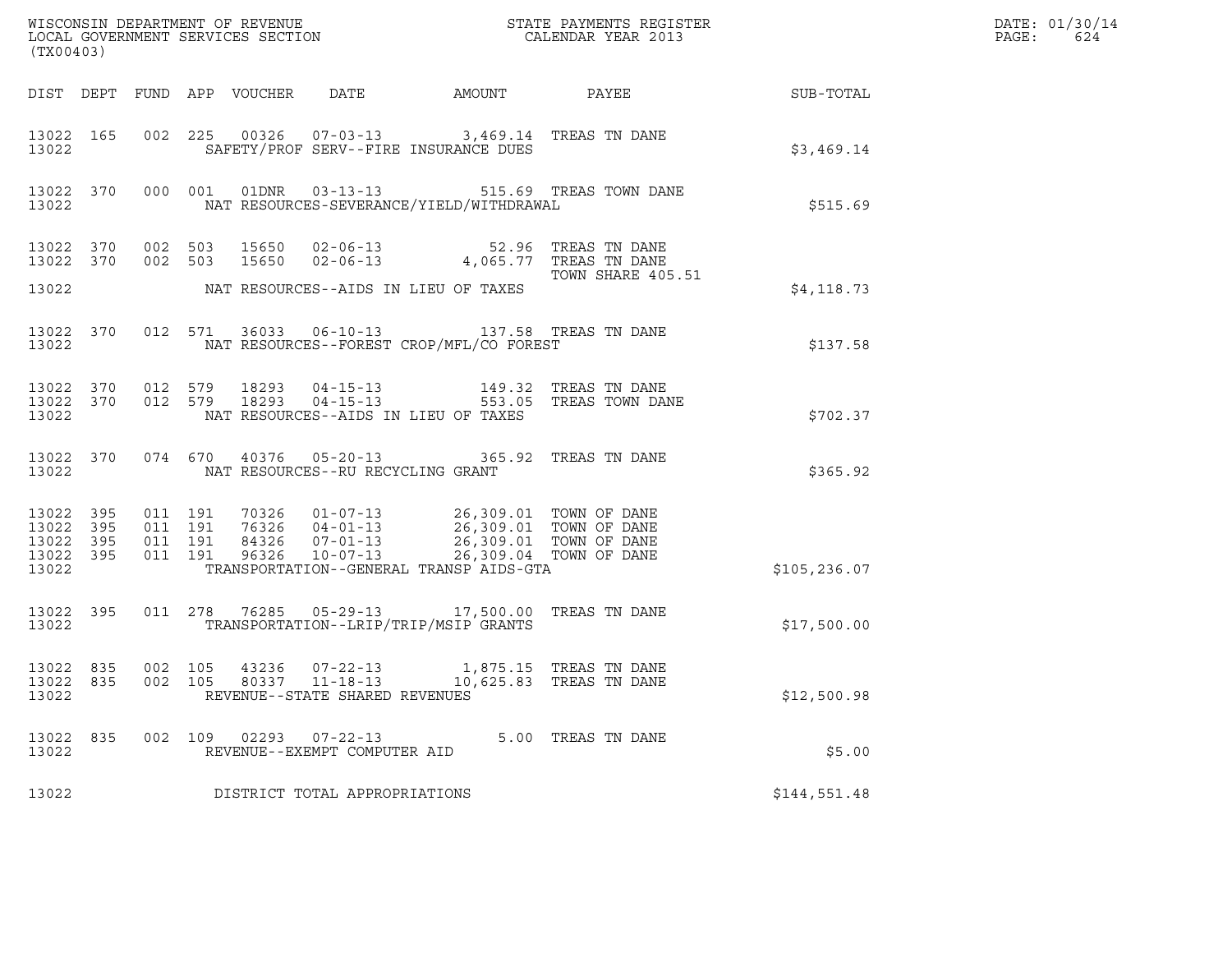| (TX00403)                       |           |                                                   |         |       |                                                          |                                          |                                                                                                                                                                                                                                                                                                         |              | DATE: 01/30/14<br>PAGE:<br>625 |
|---------------------------------|-----------|---------------------------------------------------|---------|-------|----------------------------------------------------------|------------------------------------------|---------------------------------------------------------------------------------------------------------------------------------------------------------------------------------------------------------------------------------------------------------------------------------------------------------|--------------|--------------------------------|
|                                 |           |                                                   |         |       |                                                          |                                          | DIST DEPT FUND APP VOUCHER DATE AMOUNT PAYEE                                                                                                                                                                                                                                                            | SUB-TOTAL    |                                |
| 13024 165<br>13024              |           |                                                   |         |       |                                                          | SAFETY/PROF SERV--FIRE INSURANCE DUES    | 002  225  00327  07-03-13  5,295.96  TREAS TN DEERFIELD                                                                                                                                                                                                                                                 | \$5,295.96   |                                |
|                                 |           | 13024 370 002 503                                 |         | 16266 |                                                          |                                          | 03-01-13 36,976.33 TREAS TN DEERFIELD<br>TOWN SHARE 5030.41                                                                                                                                                                                                                                             |              |                                |
| 13024                           |           |                                                   |         |       |                                                          | NAT RESOURCES--AIDS IN LIEU OF TAXES     |                                                                                                                                                                                                                                                                                                         | \$36,976.33  |                                |
| 13024 370<br>13024              |           |                                                   |         |       |                                                          | NAT RESOURCES--FOREST CROP/MFL/CO FOREST | 012 571 36034 06-10-13 85.40 TREAS TN DEERFIELD                                                                                                                                                                                                                                                         | \$85.40      |                                |
| 13024                           |           |                                                   |         |       |                                                          | NAT RESOURCES--AIDS IN LIEU OF TAXES     | $\begin{array}{cccccccc} 13024 & 370 & 012 & 579 & 18294 & 04-15-13 & & 347.98 & \text{TREAS TN DEERFIELD} \\ 13024 & 370 & 012 & 579 & 18294 & 04-15-13 & & 199.74 & \text{TREAS TOWN DEERFIELD} \\ 13024 & 370 & 012 & 579 & 18294 & 04-15-13 & & 1,554.58 & \text{TREAS TOWN DEERFIELD} \end{array}$ | \$2,102.30   |                                |
| 13024 395<br>13024 395<br>13024 |           | 13024 395 011 191<br>011 191<br>13024 395 011 191 | 011 191 |       |                                                          | TRANSPORTATION--GENERAL TRANSP AIDS-GTA  | 70327  01-07-13  25,107.62  TOWN OF DEERFIELD<br>76327  04-01-13  25,107.62  TOWN OF DEERFIELD<br>84327  07-01-13  25,107.62  TOWN OF DEERFIELD<br>96327  10-07-113  25,107.62  TOWN OF DEERFIELD                                                                                                       | \$100,430.48 |                                |
| 13024                           |           |                                                   |         |       |                                                          | TRANSPORTATION--LRIP/TRIP/MSIP GRANTS    | 13024 395 011 278 79333 06-27-13 13, 292.94 TREAS TN DEERFIELD                                                                                                                                                                                                                                          | \$13,292.94  |                                |
| 13024                           | 13024 835 | 13024 835 002 105                                 |         |       | 002 105 80338 11-18-13<br>REVENUE--STATE SHARED REVENUES |                                          | 43237 07-22-13 3,576.21 TREAS TN DEERFIELD<br>20,177.99 TREAS TN DEERFIELD                                                                                                                                                                                                                              | \$23,754.20  |                                |
| 13024                           |           |                                                   |         |       | REVENUE--EXEMPT COMPUTER AID                             |                                          | 13024 835 002 109 02294 07-22-13 32.00 TREAS TN DEERFIELD                                                                                                                                                                                                                                               | \$32.00      |                                |
| 13024                           |           |                                                   |         |       |                                                          | DOA-PAYMENT FOR MUNICIPAL SERVICES AID   | 13024 835 002 501 00001 02-01-13 2,383.87 TREAS TN DEERFIELD                                                                                                                                                                                                                                            | \$2,383.87   |                                |
| 13024                           |           |                                                   |         |       | DISTRICT TOTAL APPROPRIATIONS                            |                                          |                                                                                                                                                                                                                                                                                                         | \$184,353.48 |                                |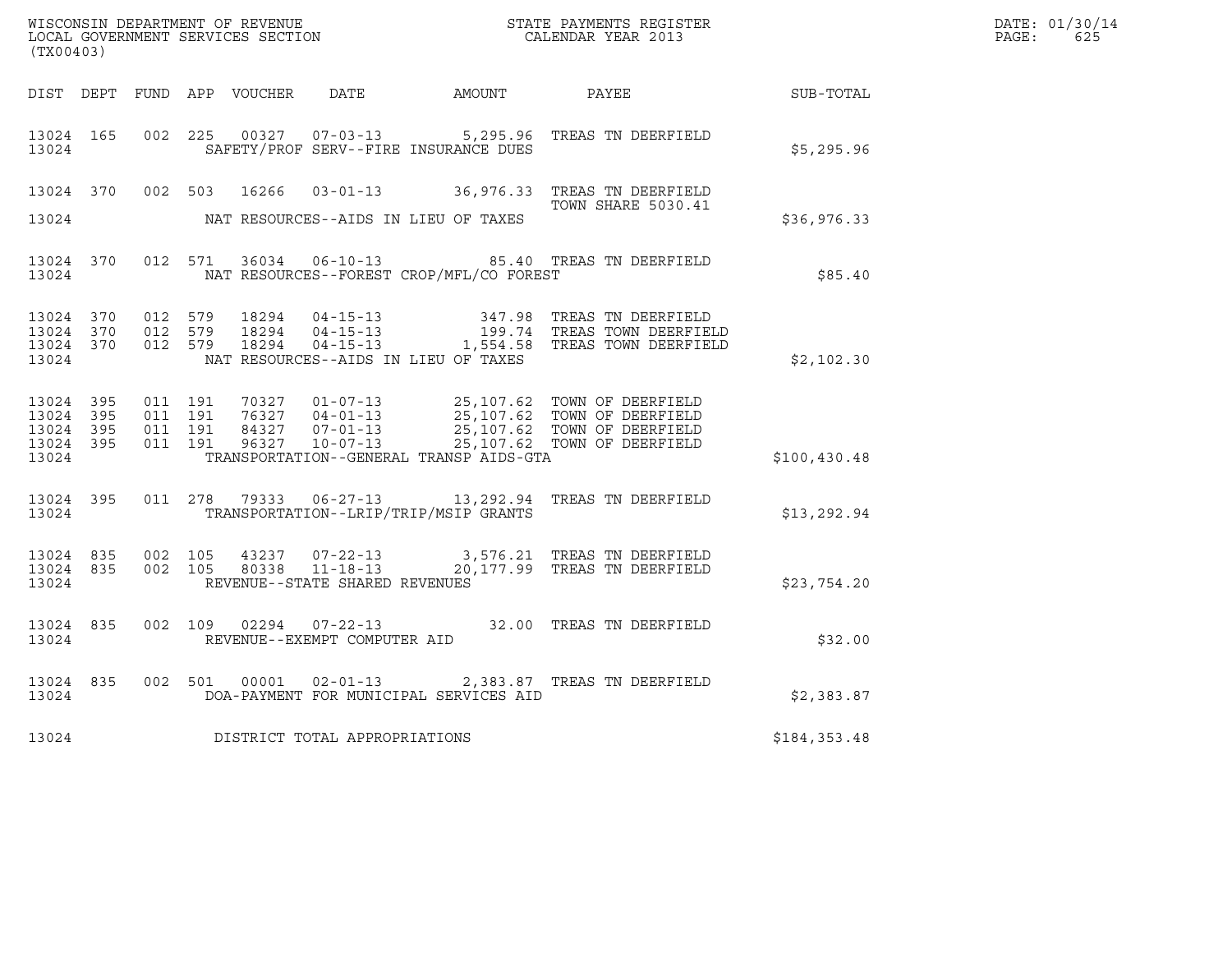| (TX00403)                                             |     |                                          |         |       |                                                  |                                          | ${\tt WISCONSIM\ DEPARTMENT\ OF\ REVENUE}\qquad \qquad {\tt STATE\ PAYMENTS\ REGISTER} \\ {\tt LOCAL\ GOVERNMENT\ SERVICES\ SECTION}\qquad \qquad {\tt CALENDAR\ YEAR\ 2013}}$           |                  | DATE: 01/30/14<br>PAGE:<br>626 |
|-------------------------------------------------------|-----|------------------------------------------|---------|-------|--------------------------------------------------|------------------------------------------|------------------------------------------------------------------------------------------------------------------------------------------------------------------------------------------|------------------|--------------------------------|
|                                                       |     |                                          |         |       |                                                  | DIST DEPT FUND APP VOUCHER DATE AMOUNT   | PAYEE                                                                                                                                                                                    | <b>SUB-TOTAL</b> |                                |
| 13026 165<br>13026                                    |     | 002 225                                  |         | 00328 |                                                  | SAFETY/PROF SERV--FIRE INSURANCE DUES    | 07-03-13 6,171.23 TREAS TN DUNKIRK                                                                                                                                                       | \$6,171.23       |                                |
| 13026 370<br>13026                                    |     |                                          | 012 571 |       |                                                  | NAT RESOURCES--FOREST CROP/MFL/CO FOREST | 36035  06-10-13  27.08  TREAS TN DUNKIRK                                                                                                                                                 | \$27.08          |                                |
| 13026 370<br>13026                                    |     | 13026 370 012 579                        |         |       |                                                  | NAT RESOURCES--AIDS IN LIEU OF TAXES     | 012 579 18295 04-15-13 73.15 TREAS TOWN DUNKIRK<br>012 579 18295 04-15-13 7.76 TREAS TOWN DUNKIRK                                                                                        | \$80.91          |                                |
| 13026                                                 |     |                                          |         |       |                                                  | NAT RESOURCES--URBAN NON-POINT GRANTS    | 13026 370 074 658 01984 02-05-13 14,435.06 TREAS TN DUNKIRK                                                                                                                              | \$14,435.06      |                                |
| 13026 370<br>13026                                    |     |                                          |         |       | NAT RESOURCES--RU RECYCLING GRANT                |                                          | 074 670 40377 05-20-13 7,399.11 TREAS TN DUNKIRK                                                                                                                                         | \$7,399.11       |                                |
| 13026 395<br>13026<br>13026 395<br>13026 395<br>13026 | 395 | 011 191<br>011 191<br>011 191<br>011 191 |         |       |                                                  | TRANSPORTATION--GENERAL TRANSP AIDS-GTA  | 10328  01-07-13  27,685.06  TOWN OF DUNKIRK<br>16328  04-01-13  27,685.06  TOWN OF DUNKIRK<br>84328  07-01-13  27,685.06  TOWN OF DUNKIRK<br>96328  10-07-13  27,685.09  TOWN OF DUNKIRK | \$110,740.27     |                                |
| 13026 395<br>13026                                    |     |                                          |         |       |                                                  | TRANSPORTATION--LRIP/TRIP/MSIP GRANTS    | 011  278  89732  10-03-13  13,292.94  TREAS TN DUNKIRK                                                                                                                                   | \$13,292.94      |                                |
| 13026 835<br>13026 835<br>13026                       |     | 002 105<br>002 105                       |         | 43238 | 80339 11-18-13<br>REVENUE--STATE SHARED REVENUES |                                          | 07-22-13 4,162.20 TREAS TN DUNKIRK<br>24,159.39 TREAS TN DUNKIRK                                                                                                                         | \$28,321.59      |                                |
| 13026 835<br>13026                                    |     |                                          |         |       | REVENUE--EXEMPT COMPUTER AID                     |                                          | 002 109 02295 07-22-13 168.00 TREAS TN DUNKIRK                                                                                                                                           | \$168.00         |                                |
| 13026                                                 |     |                                          |         |       | DISTRICT TOTAL APPROPRIATIONS                    |                                          |                                                                                                                                                                                          | \$180,636.19     |                                |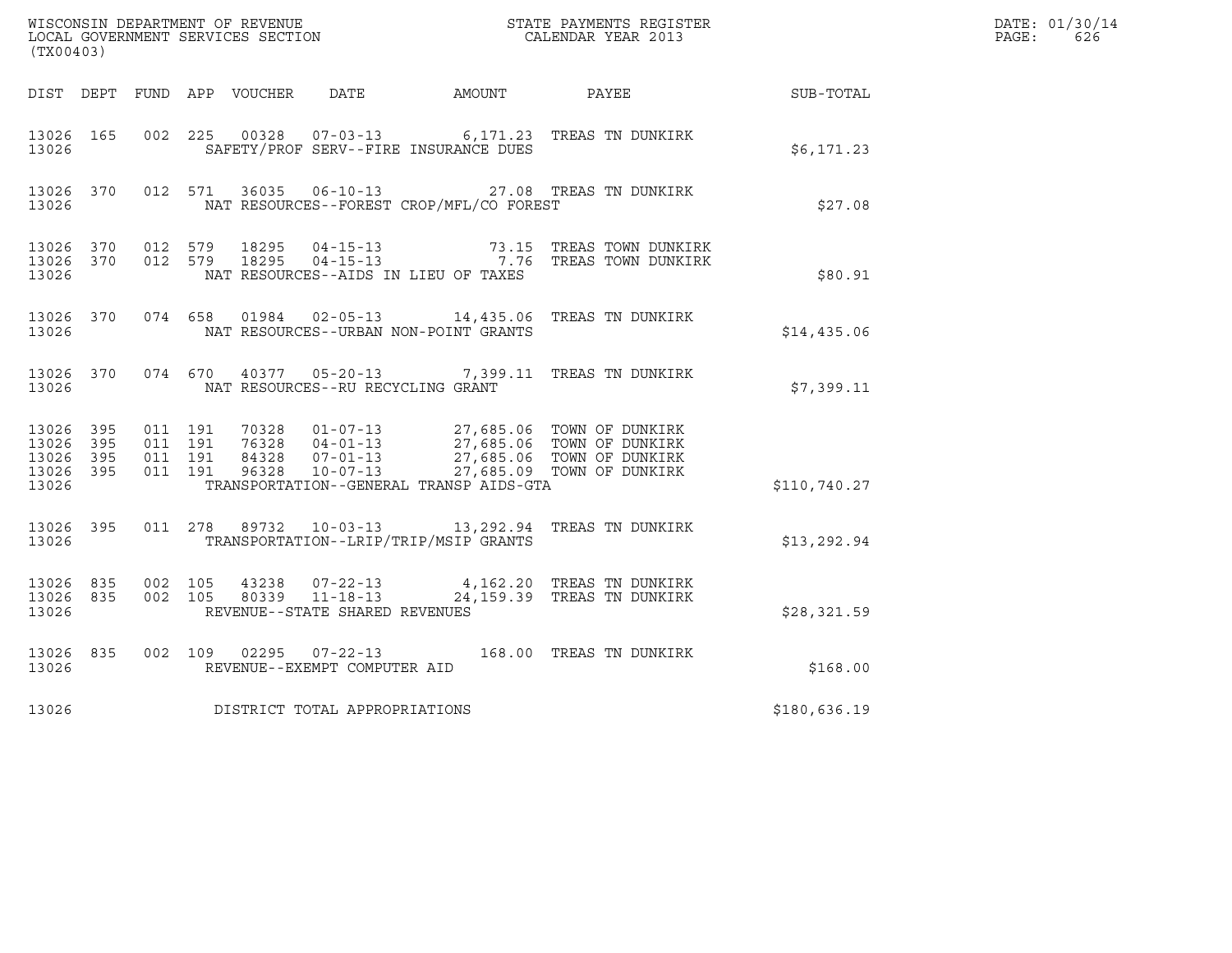| DATE: | 01/30/14 |
|-------|----------|
| PAGE: | 627      |

| (TX00403)                                                  |                   |                                                     |                            |                                                                                                                                                                                                                                                                                                                                                                 |        |                                                                              |              | DATE: 01/30/14<br>PAGE:<br>627 |
|------------------------------------------------------------|-------------------|-----------------------------------------------------|----------------------------|-----------------------------------------------------------------------------------------------------------------------------------------------------------------------------------------------------------------------------------------------------------------------------------------------------------------------------------------------------------------|--------|------------------------------------------------------------------------------|--------------|--------------------------------|
|                                                            |                   |                                                     | DIST DEPT FUND APP VOUCHER | DATE                                                                                                                                                                                                                                                                                                                                                            | AMOUNT | PAYEE                                                                        | SUB-TOTAL    |                                |
| 13028 165<br>13028                                         |                   |                                                     |                            | 002 225 00329 07-03-13 16,309.11 TREAS TN DUNN<br>SAFETY/PROF SERV--FIRE INSURANCE DUES                                                                                                                                                                                                                                                                         |        |                                                                              | \$16,309.11  |                                |
| 13028 370<br>13028<br>13028 370                            | 370               | 002 503<br>002 503<br>002 503                       | 15651<br>15651             | 02-06-13 8,882.36 TREAS TN DUNN<br>15651 02-06-13<br>$02 - 06 - 13$                                                                                                                                                                                                                                                                                             |        | 1,519.47   TREAS  TN  DUNN<br>41,371.72 TREAS TN DUNN<br>TOWN SHARE 6592.28  |              |                                |
| 13028                                                      |                   |                                                     |                            | NAT RESOURCES--AIDS IN LIEU OF TAXES                                                                                                                                                                                                                                                                                                                            |        |                                                                              | \$51,773.55  |                                |
| 13028 370<br>13028                                         |                   | 012 571                                             | 36036                      | 06-10-13 35.40 TREAS TN DUNN<br>NAT RESOURCES--FOREST CROP/MFL/CO FOREST                                                                                                                                                                                                                                                                                        |        |                                                                              | \$35.40      |                                |
| 13028<br>13028 370<br>13028<br>13028<br>13028 370<br>13028 | 370<br>370<br>370 | 012 579<br>012 579<br>012 579<br>012 579<br>012 579 |                            | $\begin{tabular}{lllllllllllllllllllll} 18296 & 04-15-13 & 124.52 \text{ TREAS TN DUNN} \\ 18296 & 04-15-13 & 153.82 \text{ TREAS TN DUNN} \\ 18296 & 04-15-13 & 1,420.28 \text{ TREAS TOWN DUN} \\ 18296 & 04-15-13 & 414.67 \text{ TREAS TOWN DUN} \\ 18296 & 04-15-13 & 258.17 \text{ TREAS TOWN DUN} \end{tabular}$<br>NAT RESOURCES--AIDS IN LIEU OF TAXES |        | 1,420.28 TREAS TOWN DUNN<br>414.67 TREAS TOWN DUNN<br>258.17 TREAS TOWN DUNN | \$2,371.46   |                                |
| 13028 370<br>13028                                         |                   | 074 670                                             |                            | 40378  05-20-13  34,874.45  TREAS TN DUNN<br>NAT RESOURCES--RU RECYCLING GRANT                                                                                                                                                                                                                                                                                  |        |                                                                              | \$34,874.45  |                                |
| 13028<br>13028 395<br>13028<br>13028 395<br>13028          | 395<br>395        | 011 191<br>011 191<br>011 191<br>011 191            | 96329                      | 70329  01-07-13  33,872.00  TOWN OF DUNN<br>76329  04-01-13  33,872.00  TOWN OF DUNN<br>84329  07-01-13  33,872.00  TOWN OF DUNN<br>$10 - 07 - 13$<br>TRANSPORTATION--GENERAL TRANSP AIDS-GTA                                                                                                                                                                   |        | 33,872.00 TOWN OF DUNN                                                       | \$135,488.00 |                                |
| 13028 395<br>13028                                         |                   |                                                     | 011 278 93906              | TRANSPORTATION--LRIP/TRIP/MSIP GRANTS                                                                                                                                                                                                                                                                                                                           |        |                                                                              | \$13,292.94  |                                |
| 13028 465<br>13028                                         |                   | 002 350                                             | 00081                      | $08 - 23 - 13$<br>MILITARY AFFAIRS--HOMELAND SEC GRANT                                                                                                                                                                                                                                                                                                          |        | 44,996.65 TREAS TN DUNN                                                      | \$44,996.65  |                                |
| 13028                                                      |                   |                                                     |                            | $\begin{array}{cccccccc} 13028 & 835 & 002 & 105 & 43239 & 07-22-13 & & 11,465.16 & \text{TREAS TN DUNN} \\ 13028 & 835 & 002 & 105 & 80340 & 11-18-13 & & 64,877.91 & \text{TREAS TN DUNN} \end{array}$<br>REVENUE--STATE SHARED REVENUES                                                                                                                      |        |                                                                              | \$76,343.07  |                                |
| 13028 835<br>13028                                         |                   |                                                     |                            | 002 109 02296 07-22-13 925.00 TREAS TN DUNN<br>REVENUE--EXEMPT COMPUTER AID                                                                                                                                                                                                                                                                                     |        |                                                                              | \$925.00     |                                |
| 13028 835<br>13028                                         |                   |                                                     |                            | 002 501 00001 02-01-13 4,470.39 TREAS TN DUNN<br>DOA-PAYMENT FOR MUNICIPAL SERVICES AID                                                                                                                                                                                                                                                                         |        |                                                                              | \$4,470.39   |                                |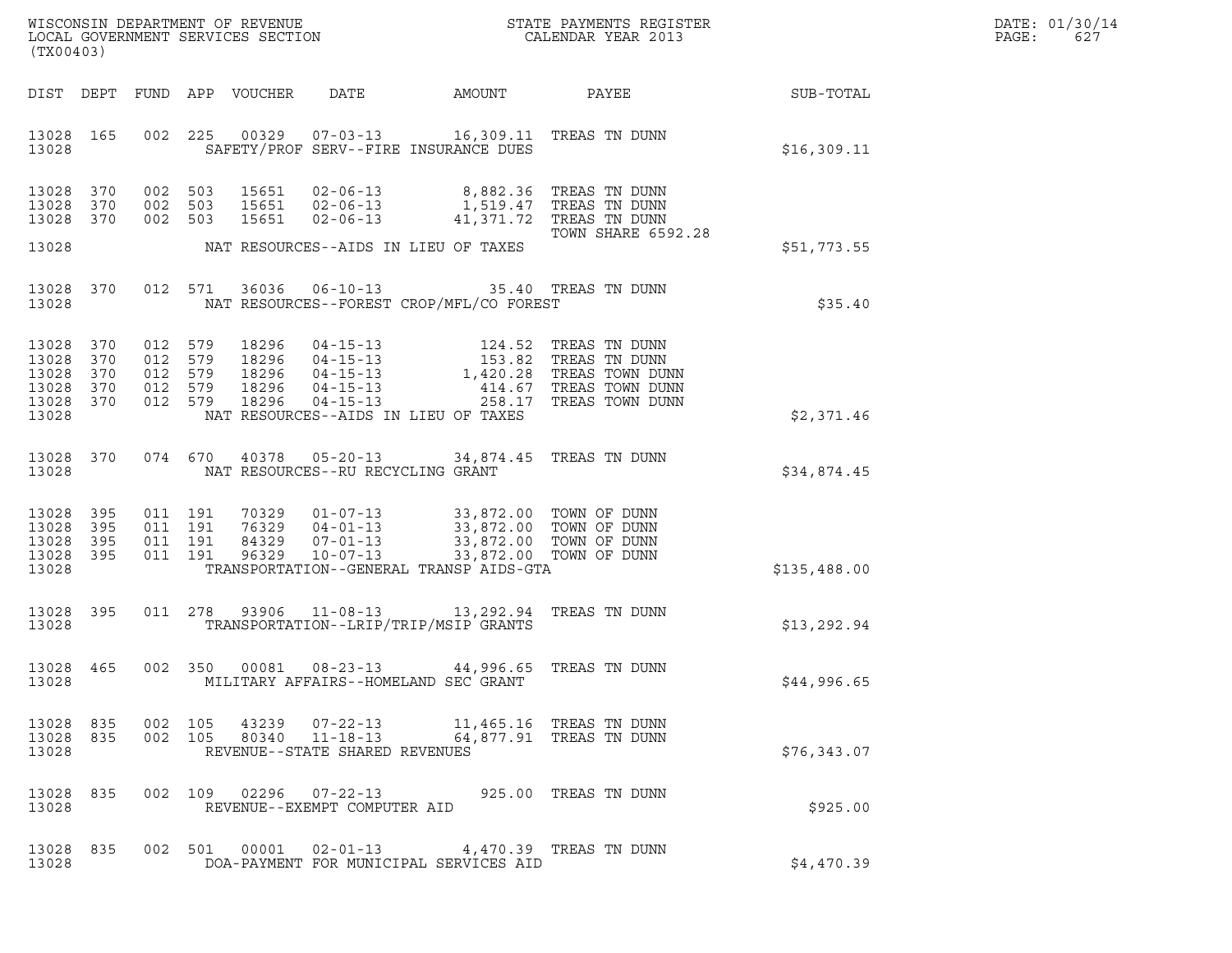| (TX00403)      |                               |             |     | WISCONSIN DEPARTMENT OF REVENUE<br>LOCAL GOVERNMENT SERVICES SECTION |                                             |           | STATE PAYMENTS REGISTER<br>CALENDAR YEAR 2013 |               | PAGE: | DATE: 01/30/14<br>628 |
|----------------|-------------------------------|-------------|-----|----------------------------------------------------------------------|---------------------------------------------|-----------|-----------------------------------------------|---------------|-------|-----------------------|
| DIST           | DEPT                          | <b>FUND</b> | APP | <b>VOUCHER</b>                                                       | DATE                                        | AMOUNT    | PAYEE                                         | SUB-TOTAL     |       |                       |
| 13028<br>13028 | 835                           | 021         | 363 | 35569                                                                | $03 - 25 - 13$<br>REVENUE--LOTTERY CREDIT - | 17,375.48 | TREAS TN DUNN                                 | \$17,375.48   |       |                       |
| 13028          | DISTRICT TOTAL APPROPRIATIONS |             |     |                                                                      |                                             |           |                                               | \$398, 255.50 |       |                       |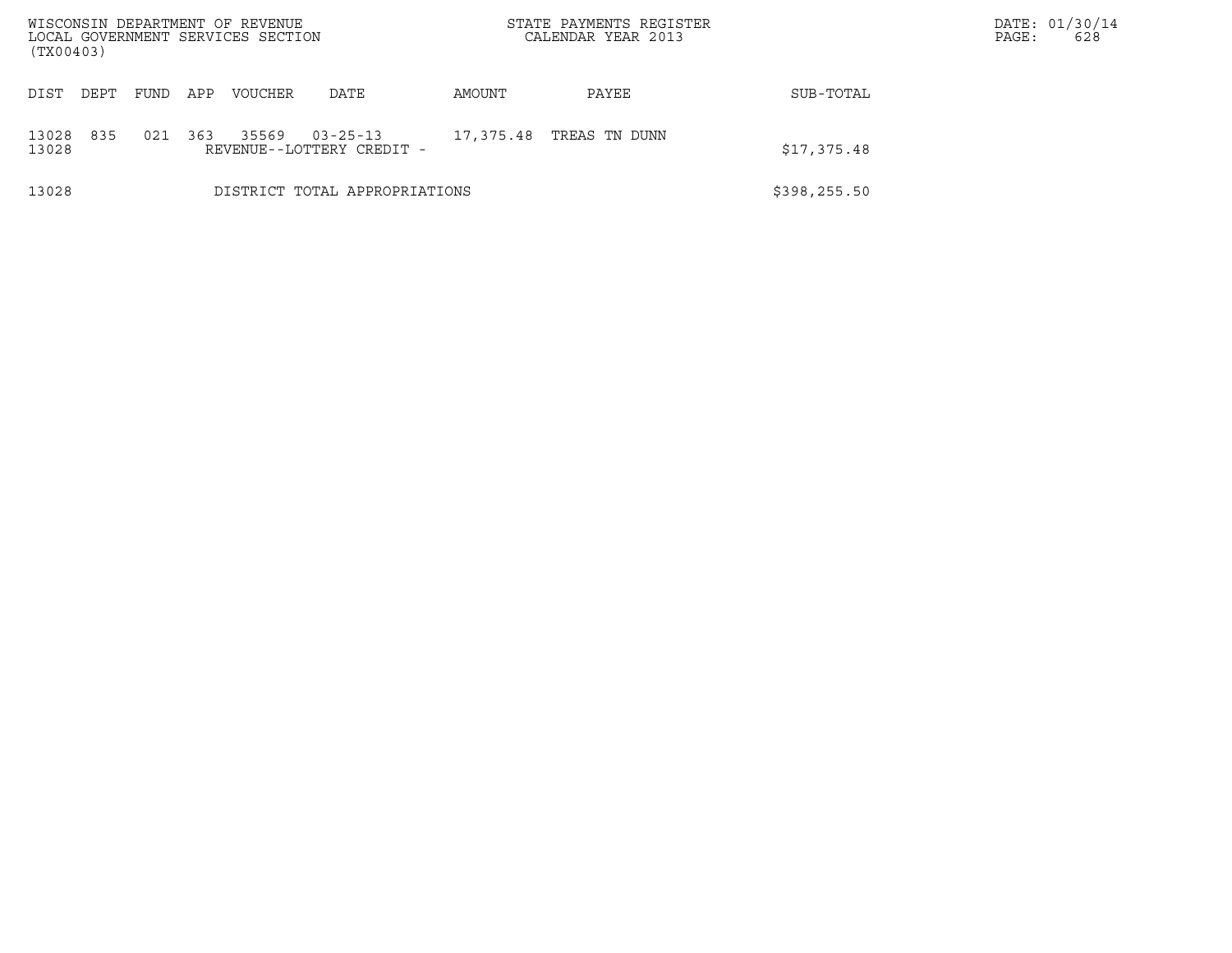| (TX00403)                                                                                                                                                          |                                                                                                              |                                                                                                                                                                     |                                 | LOCAL GOVERNMENT SERVICES SECTION                                                                                                                     |                                                                      |                                                                |                                                                                                                                                                                        |                  | DATE: 01/30/14<br>PAGE:<br>629 |
|--------------------------------------------------------------------------------------------------------------------------------------------------------------------|--------------------------------------------------------------------------------------------------------------|---------------------------------------------------------------------------------------------------------------------------------------------------------------------|---------------------------------|-------------------------------------------------------------------------------------------------------------------------------------------------------|----------------------------------------------------------------------|----------------------------------------------------------------|----------------------------------------------------------------------------------------------------------------------------------------------------------------------------------------|------------------|--------------------------------|
|                                                                                                                                                                    |                                                                                                              |                                                                                                                                                                     |                                 | DIST DEPT FUND APP VOUCHER                                                                                                                            | DATE                                                                 | AMOUNT                                                         | PAYEE                                                                                                                                                                                  | <b>SUB-TOTAL</b> |                                |
| 13032 165<br>13032                                                                                                                                                 |                                                                                                              | 002                                                                                                                                                                 | 225                             |                                                                                                                                                       | SAFETY/PROF SERV--FIRE INSURANCE DUES                                |                                                                | 00330  07-03-13  12,546.33  TREAS TN MADISON                                                                                                                                           | \$12,546.33      |                                |
| 13032 370<br>13032                                                                                                                                                 |                                                                                                              |                                                                                                                                                                     | 074 670                         |                                                                                                                                                       | NAT RESOURCES--RU RECYCLING GRANT                                    |                                                                | 40379  05-20-13  23,562.78  TREAS TN MADISON                                                                                                                                           | \$23,562.78      |                                |
| 13032<br>13032<br>13032<br>13032<br>13032<br>13032<br>13032<br>13032<br>13032<br>13032<br>13032<br>13032<br>13032<br>13032<br>13032<br>13032<br>13032 395<br>13032 | 395<br>395<br>395<br>395<br>395<br>395<br>395<br>395<br>395<br>395<br>395<br>395<br>395<br>395<br>395<br>395 | 011 185<br>011<br>011 185<br>011<br>011 185<br>011<br>011 185<br>011<br>011 185<br>011<br>011 185<br>011 185<br>011 185<br>011 185<br>011 185<br>011 185<br>011 185 | 185<br>185<br>185<br>185<br>185 | 69338<br>70200<br>73064<br>73064<br>73736<br>79232<br>80622<br>80622<br>81589<br>86148<br>86148<br>92050<br>92050<br>93694<br>93694<br>94577<br>95198 | 11-12-13<br>$11 - 18 - 13$<br>$11 - 25 - 13$                         | 1,548.85<br>5,557.63<br>TRANSPORTATION--HIGHWAY SAFETY-FEDERAL | TREAS TN MADISON<br>TREAS TN MADISON                                                                                                                                                   | \$30,658.73      |                                |
| 13032<br>13032<br>13032<br>13032<br>13032                                                                                                                          | 395<br>395<br>395<br>395                                                                                     | 011 191<br>011 191<br>011 191<br>011 191                                                                                                                            |                                 | 70330<br>76330<br>84330<br>96330                                                                                                                      | $01 - 07 - 13$<br>$04 - 01 - 13$<br>$07 - 01 - 13$<br>$10 - 07 - 13$ | TRANSPORTATION--GENERAL TRANSP AIDS-GTA                        | 73,879.42 TOWN OF MADISON<br>UWIN OF MADISON ו- 2,000.142 ב-10.16%<br>73,879.42 TOWN OF MADISON<br>73,879.42 TOWN OF MADISON<br>73,879.42 TOWN OF MADISON<br>73,879.45 TOWN OF MADISON | \$295,517.71     |                                |
| 13032<br>13032                                                                                                                                                     | 435                                                                                                          | 005 162                                                                                                                                                             |                                 | 01HSD                                                                                                                                                 | 09-03-13                                                             | HS--AMBULANCE FUNDING ASSISTANCE GRANTS                        | 5,349.52 TOWN MADISON                                                                                                                                                                  | \$5,349.52       |                                |
| 13032                                                                                                                                                              |                                                                                                              |                                                                                                                                                                     |                                 |                                                                                                                                                       |                                                                      | HS--PREPAID MEDICAL TRANSPORT REIMBURSE                        | 13032 435 005 163 01LGS 11-18-13 36,900.00 TOWN OF MADISON EMERGENCY                                                                                                                   | \$36,900.00      |                                |
| 13032 455<br>13032                                                                                                                                                 |                                                                                                              |                                                                                                                                                                     |                                 |                                                                                                                                                       | 002 231 00381 02-11-13<br>JUSTICE--LAW ENFORCEMENT TRAINING          |                                                                | 2,400.00 TREAS TN MADISON                                                                                                                                                              | \$2,400.00       |                                |
| 13032 505<br>13032                                                                                                                                                 |                                                                                                              |                                                                                                                                                                     |                                 |                                                                                                                                                       |                                                                      | DOA--TRANSMISSION LINE FEE DISTRIBUTION                        | 002 174 58370 04-26-13 29,272.00 TREAS TN MADISON                                                                                                                                      | \$29,272.00      |                                |
| 13032 835<br>13032 835                                                                                                                                             |                                                                                                              | 002 105<br>002 105                                                                                                                                                  |                                 | 80341                                                                                                                                                 | 43240 07-22-13<br>$11 - 18 - 13$                                     |                                                                | 158,997.67 TREAS TN MADISON<br>484,562.36 TREAS TN MADISON                                                                                                                             |                  |                                |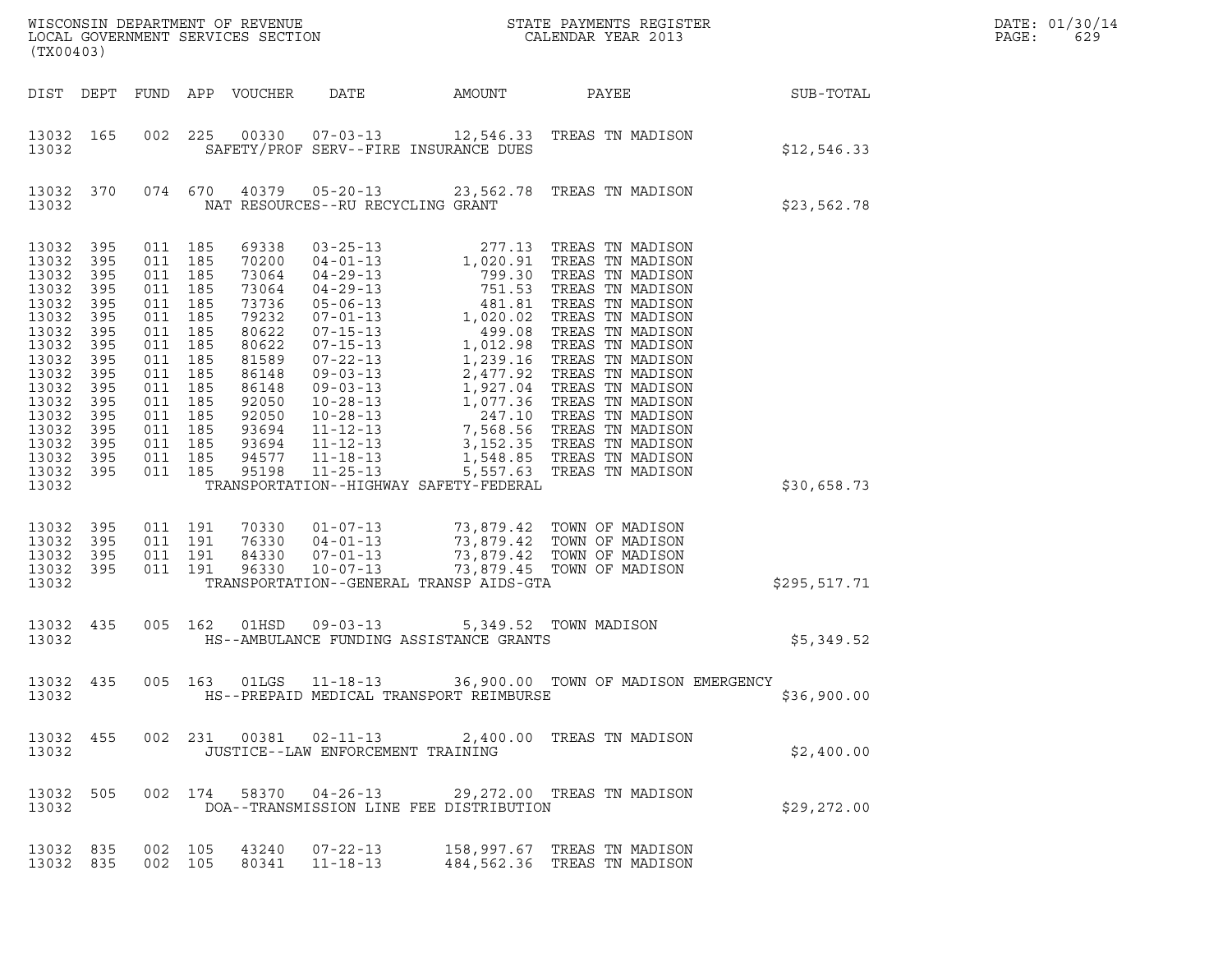| WISCONSIN DEPARTMENT OF REVENUE<br>LOCAL GOVERNMENT SERVICES SECTION<br>(TX00403) |                                                                                                  |        | STATE PAYMENTS REGISTER<br>CALENDAR YEAR 2013            |                | DATE: 01/30/14<br>PAGE:<br>630 |
|-----------------------------------------------------------------------------------|--------------------------------------------------------------------------------------------------|--------|----------------------------------------------------------|----------------|--------------------------------|
| DIST DEPT<br>FUND                                                                 | APP<br>VOUCHER<br>DATE                                                                           | AMOUNT | PAYEE                                                    | SUB-TOTAL      |                                |
| 13032                                                                             | REVENUE--STATE SHARED REVENUES                                                                   |        |                                                          | \$643,560.03   |                                |
| 002<br>13032<br>835<br>13032<br>002<br>835<br>13032                               | 109<br>02297<br>$07 - 22 - 13$<br>109<br>05061<br>$07 - 22 - 13$<br>REVENUE--EXEMPT COMPUTER AID |        | 24,271.00 TREAS TN MADISON<br>14,667.00 TREAS TN MADISON | \$38,938.00    |                                |
| 13032<br>002<br>835<br>13032                                                      | 501<br>00001<br>$02 - 01 - 13$<br>DOA-PAYMENT FOR MUNICIPAL SERVICES AID                         |        | 163,119.94 TREAS TN MADISON                              | \$163, 119.94  |                                |
| 13032<br>021<br>835<br>13032                                                      | 363<br>35570 03-25-13<br>REVENUE--LOTTERY CREDIT -                                               |        | 2,768.44 TREAS TN MADISON                                | \$2,768.44     |                                |
| 13032                                                                             | DISTRICT TOTAL APPROPRIATIONS                                                                    |        |                                                          | \$1,284,593.48 |                                |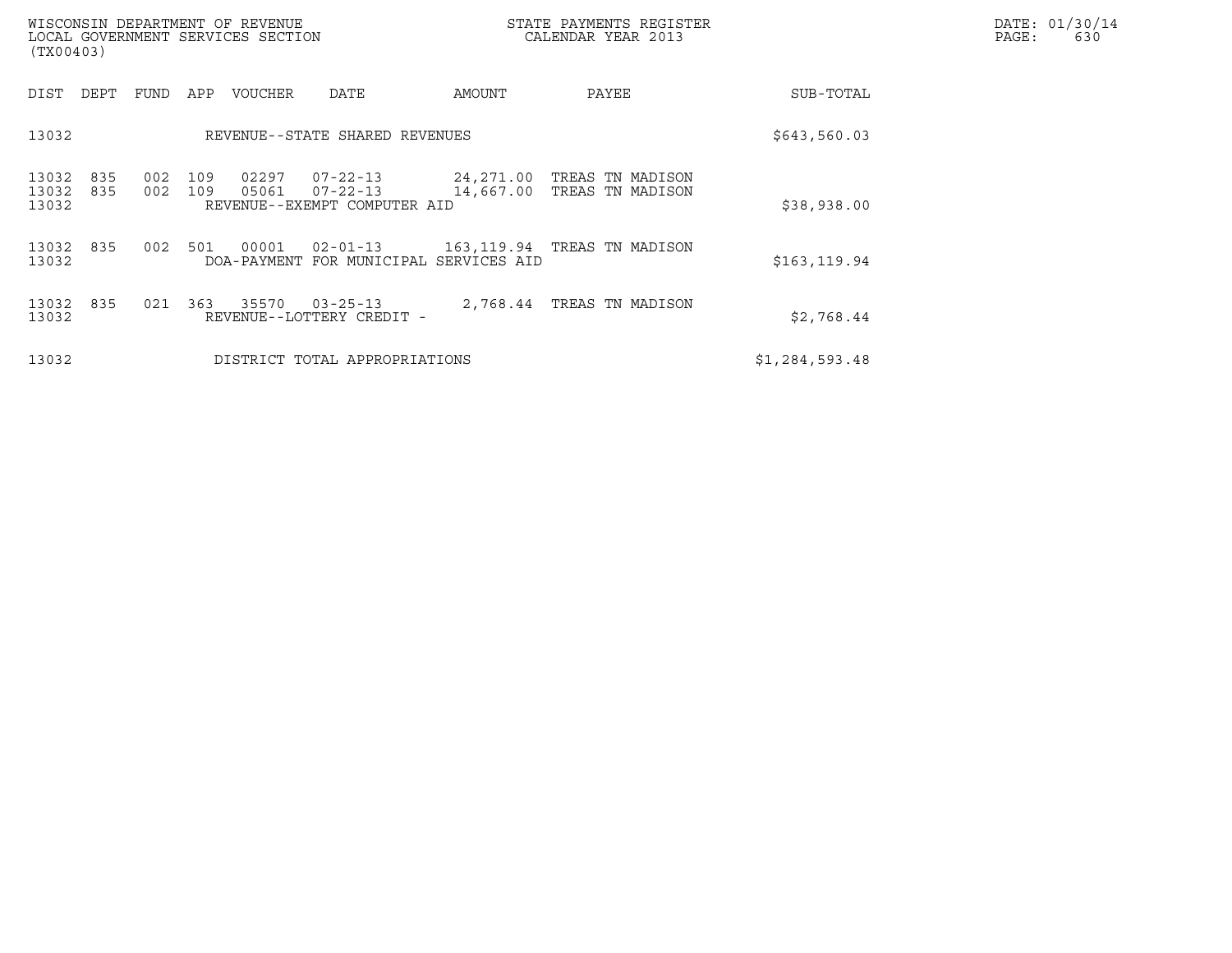| WISCONSIN DEPARTMENT OF REVENUE   | STATE PAYMENTS REGISTER | DATE: 01/30/14 |
|-----------------------------------|-------------------------|----------------|
| LOCAL GOVERNMENT SERVICES SECTION | CALENDAR YEAR 2013      | PAGE:<br>63⊥   |

| WISCONSIN DEPARTMENT OF REVENUE<br>LOCAL GOVERNMENT SERVICES SECTION FOR THE STATE PAYMENTS REGISTER<br>(TX00403)<br>(TX00403) |  |  |               |                           |                                         |                                                |                                                                                                                                                                                                                   |              | DATE: 01/30/14<br>PAGE: 631 |
|--------------------------------------------------------------------------------------------------------------------------------|--|--|---------------|---------------------------|-----------------------------------------|------------------------------------------------|-------------------------------------------------------------------------------------------------------------------------------------------------------------------------------------------------------------------|--------------|-----------------------------|
|                                                                                                                                |  |  |               |                           |                                         |                                                | DIST DEPT FUND APP VOUCHER DATE AMOUNT PAYEE PAYER SUB-TOTAL                                                                                                                                                      |              |                             |
| 13034                                                                                                                          |  |  |               |                           |                                         | SAFETY/PROF SERV--FIRE INSURANCE DUES          | 13034 165 002 225 00331 07-03-13 3,207.58 TREAS TN MAZOMANIE                                                                                                                                                      | \$3,207.58   |                             |
| 13034 370<br>13034 370                                                                                                         |  |  |               |                           |                                         | 13034 NAT RESOURCES--AIDS IN LIEU OF TAXES     | 002 503 15652 02-06-13 9.21 TREAS TN MAZOMANIE<br>002 503 15652 02-06-13 52,686.82 TREAS TN MAZOMANIE<br><b>TOWN SHARE 5356.93</b>                                                                                | \$52,696.03  |                             |
|                                                                                                                                |  |  |               |                           |                                         | 13034 NAT RESOURCES--FOREST CROP/MFL/CO FOREST | 13034 370 012 571 36037 06-10-13 153.49 TREAS TN MAZOMANIE                                                                                                                                                        | \$153.49     |                             |
| 13034                                                                                                                          |  |  |               |                           | NAT RESOURCES--AIDS IN LIEU OF TAXES    |                                                | $13034$ 370 012 579 18297 04-15-13 1,959.34 TREAS TN MAZOMANIE<br>13034 370 012 579 18297 04-15-13 2,012.45 TREAS TOWN MAZOMANIE                                                                                  | \$3,971.79   |                             |
|                                                                                                                                |  |  |               |                           | 13034 NAT RESOURCES--RU RECYCLING GRANT |                                                | 13034 370 074 670 40380 05-20-13 7,883.83 TREAS TN MAZOMANIE                                                                                                                                                      | \$7,883.83   |                             |
| 13034 395<br>13034 395<br>13034 395<br>13034 395<br>13034                                                                      |  |  |               |                           |                                         | TRANSPORTATION--GENERAL TRANSP AIDS-GTA        |                                                                                                                                                                                                                   | \$64,293.29  |                             |
| 13034                                                                                                                          |  |  |               |                           | REVENUE--STATE SHARED REVENUES          |                                                | $\begin{array}{cccccccc} 13034 & 835 & 002 & 105 & 43241 & 07-22-13 & & 2,151.36 & \text{TREAS TN MAZOMANIE} \\ 13034 & 835 & 002 & 105 & 80342 & 11-18-13 & & 12,201.82 & \text{TREAS TN MAZOMANIE} \end{array}$ | \$14,353.18  |                             |
|                                                                                                                                |  |  |               |                           | 13034 REVENUE--EXEMPT COMPUTER AID      |                                                | 13034 835 002 109 02298 07-22-13 30.00 TREAS TN MAZOMANIE                                                                                                                                                         | \$30.00      |                             |
| 13034                                                                                                                          |  |  |               |                           |                                         | DOA-PAYMENT FOR MUNICIPAL SERVICES AID         | 13034 835 002 501 00001 02-01-13 539.48 TREAS TN MAZOMANIE                                                                                                                                                        | \$539.48     |                             |
| 13034 835<br>13034                                                                                                             |  |  | 021 363 35571 | REVENUE--LOTTERY CREDIT - | $03 - 25 - 13$                          |                                                | 3,334.29 TREAS TN MAZOMANIE                                                                                                                                                                                       | \$3,334.29   |                             |
| 13034                                                                                                                          |  |  |               |                           | DISTRICT TOTAL APPROPRIATIONS           |                                                |                                                                                                                                                                                                                   | \$150,462.96 |                             |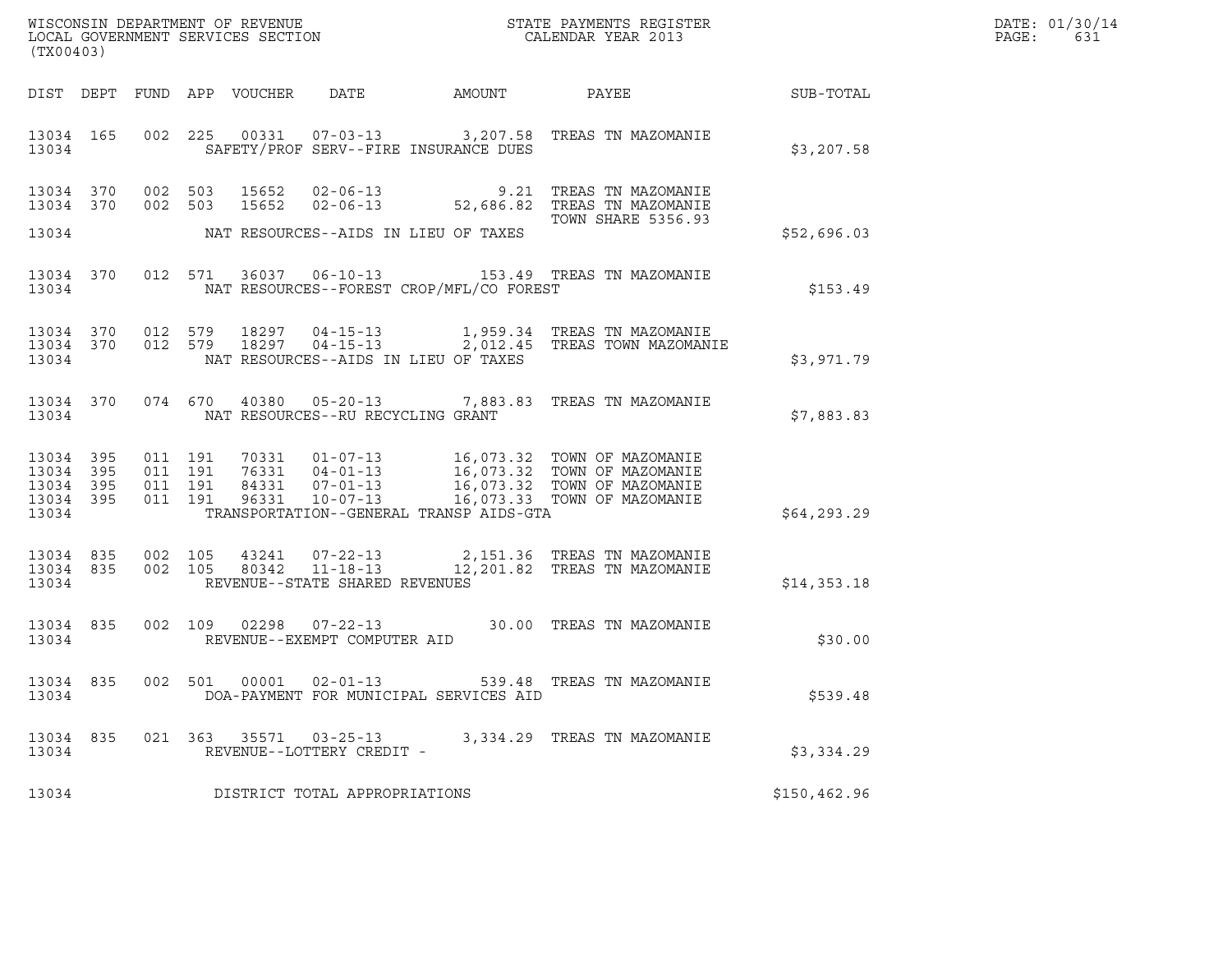| (TX00403)                                |                  |                    |                    |                                  |                                   |                                                                                                  |                                                                                                                                                                                      |              | DATE: 01/30/14<br>$\mathtt{PAGE:}$<br>632 |
|------------------------------------------|------------------|--------------------|--------------------|----------------------------------|-----------------------------------|--------------------------------------------------------------------------------------------------|--------------------------------------------------------------------------------------------------------------------------------------------------------------------------------------|--------------|-------------------------------------------|
|                                          |                  |                    |                    |                                  |                                   | DIST DEPT FUND APP VOUCHER DATE AMOUNT PAYEE                                                     |                                                                                                                                                                                      | SUB-TOTAL    |                                           |
| 13036                                    | 13036 165        |                    |                    |                                  |                                   | SAFETY/PROF SERV--FIRE INSURANCE DUES                                                            | 002 225 00332 07-03-13 4,000.42 TREAS TN MEDINA                                                                                                                                      | \$4,000.42   |                                           |
| 13036                                    | 13036 370        |                    |                    |                                  |                                   | 000 001 04DNR 10-23-13 235.68 TOWN MEDINA<br>NAT RESOURCES-SEVERANCE/YIELD/WITHDRAWAL            |                                                                                                                                                                                      | \$235.68     |                                           |
| 13036                                    |                  |                    |                    |                                  |                                   | NAT RESOURCES--FOREST CROP/MFL/CO FOREST                                                         | 13036 370 012 571 36038 06-10-13 70.11 TREAS TN MEDINA                                                                                                                               | \$70.11      |                                           |
| 13036                                    |                  | 13036 370 012 579  |                    | 18298<br>13036 370 012 579 18298 |                                   | NAT RESOURCES--AIDS IN LIEU OF TAXES                                                             | 04-15-13 03 TREAS TN MEDINA<br>04-15-13 04-15-13 38.64 TREAS TOWN MEDINA                                                                                                             | \$38.67      |                                           |
| 13036                                    |                  |                    |                    |                                  | NAT RESOURCES--RU RECYCLING GRANT |                                                                                                  | 13036 370 074 670 40381 05-20-13 3,694.95 TREAS TN MEDINA                                                                                                                            | \$3,694.95   |                                           |
| 13036 395<br>13036<br>13036 395<br>13036 | 395<br>13036 395 | 011 191<br>011 191 | 011 191<br>011 191 |                                  |                                   | TRANSPORTATION--GENERAL TRANSP AIDS-GTA                                                          | 70332  01-07-13  23,694.52  TOWN OF MEDINA<br>76332  04-01-13  23,694.52  TOWN OF MEDINA<br>84332  07-01-13  23,694.52  TOWN OF MEDINA<br>96332  10-07-13  23,694.53  TOWN OF MEDINA | \$94,778.09  |                                           |
| 13036                                    |                  |                    |                    |                                  |                                   | 13036 435 005 162 01HSD 09-03-13 4,980.50 TOWN MEDINA<br>HS--AMBULANCE FUNDING ASSISTANCE GRANTS |                                                                                                                                                                                      | \$4,980.50   |                                           |
| 13036                                    | 13036 835        | 13036 835 002 105  |                    |                                  | REVENUE--STATE SHARED REVENUES    |                                                                                                  | 43242  07-22-13  4,413.51  TREAS TN MEDINA<br>002 105 80343 11-18-13 25,538.54 TREAS TN MEDINA                                                                                       | \$29,952.05  |                                           |
| 13036                                    | 13036 835        |                    |                    |                                  | REVENUE--EXEMPT COMPUTER AID      |                                                                                                  | 002 109 02299 07-22-13 44.00 TREAS TN MEDINA                                                                                                                                         | \$44.00      |                                           |
| 13036                                    |                  |                    |                    |                                  | DISTRICT TOTAL APPROPRIATIONS     |                                                                                                  |                                                                                                                                                                                      | \$137,794.47 |                                           |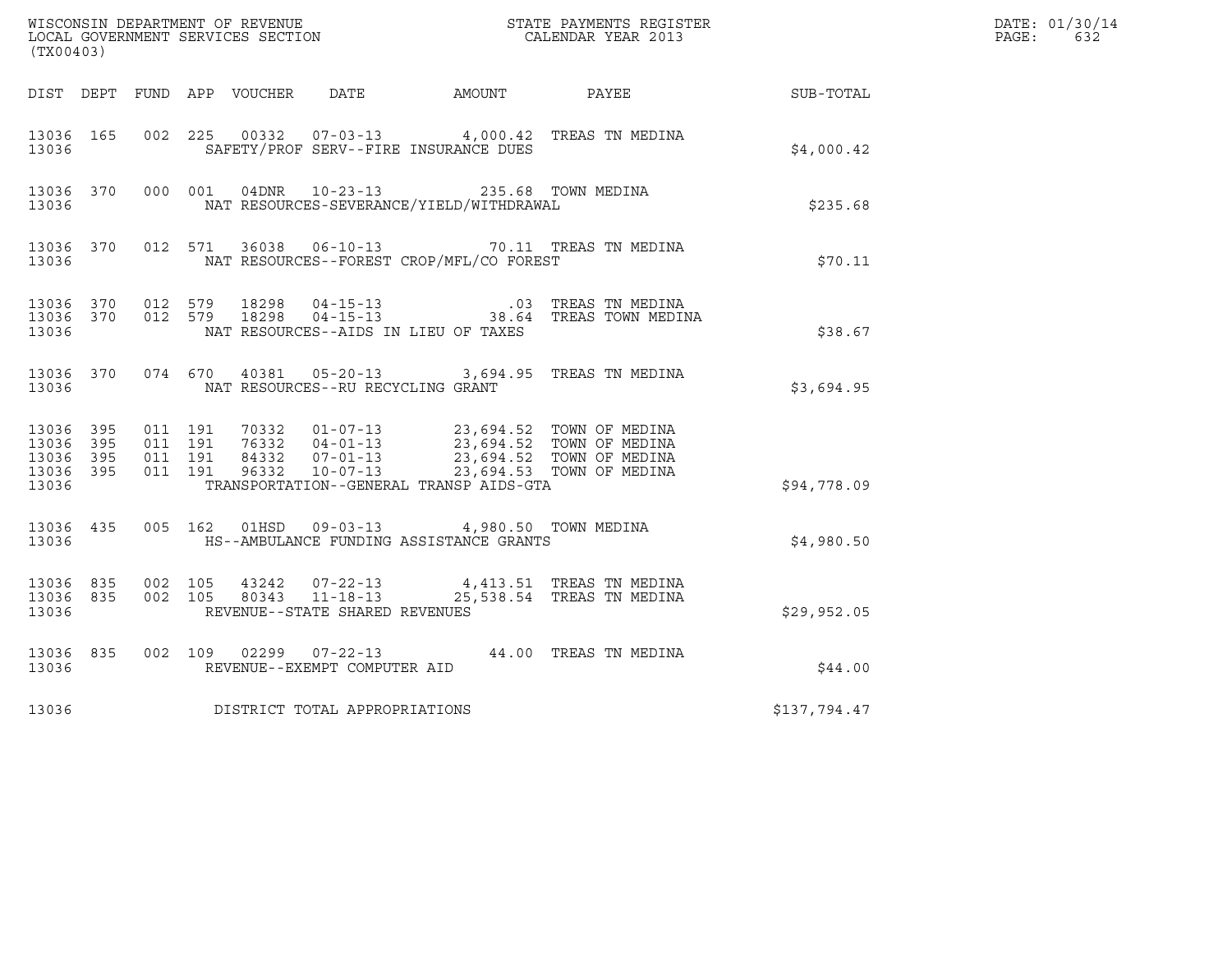| (TX00403)                                                 |                    |                                          |                                 |                                                                    |                                          |                                                                                                                                                                                      | DATE: 01/30/14<br>PAGE:<br>633 |  |
|-----------------------------------------------------------|--------------------|------------------------------------------|---------------------------------|--------------------------------------------------------------------|------------------------------------------|--------------------------------------------------------------------------------------------------------------------------------------------------------------------------------------|--------------------------------|--|
|                                                           |                    |                                          | DIST DEPT FUND APP VOUCHER DATE |                                                                    | AMOUNT                                   | PAYEE SUB-TOTAL                                                                                                                                                                      |                                |  |
| 13038 165<br>13038                                        |                    |                                          |                                 |                                                                    | SAFETY/PROF SERV--FIRE INSURANCE DUES    | 002 225 00333 07-03-13 35,035.74 TREAS TN MIDDLETON                                                                                                                                  | \$35,035.74                    |  |
| 13038                                                     | 13038 370 000 001  |                                          |                                 |                                                                    | NAT RESOURCES-SEVERANCE/YIELD/WITHDRAWAL | 01DNR  03-13-13   15.25 TREAS TOWN MIDDLETON                                                                                                                                         | \$15.25                        |  |
| 13038                                                     |                    |                                          |                                 |                                                                    | NAT RESOURCES--AIDS IN LIEU OF TAXES     | 13038 370 002 503 15653 02-06-13 1,407.12 TREAS TN MIDDLETON<br>TOWN SHARE 199.80                                                                                                    | \$1,407.12                     |  |
| 13038 370<br>13038                                        |                    |                                          |                                 |                                                                    | NAT RESOURCES--FOREST CROP/MFL/CO FOREST | 012 571 36039 06-10-13 88.55 TREAS TN MIDDLETON                                                                                                                                      | \$88.55                        |  |
| 13038 370<br>13038                                        |                    |                                          |                                 |                                                                    | NAT RESOURCES--PMT IN LIEU OF TAXES      | 012 584 00069 09-03-13 40.94 TREAS TN MIDDLETON                                                                                                                                      | \$40.94                        |  |
| 13038 370<br>13038                                        |                    |                                          |                                 | NAT RESOURCES--RU RECYCLING GRANT                                  |                                          | 074 670 40382 05-20-13 14,641.40 TREAS TN MIDDLETON                                                                                                                                  | \$14,641.40                    |  |
| 13038 395<br>13038 395<br>13038 395<br>13038 395<br>13038 |                    | 011 191<br>011 191<br>011 191<br>011 191 |                                 |                                                                    | TRANSPORTATION--GENERAL TRANSP AIDS-GTA  | 70333 01-07-13 50,314.49 TOWN OF MIDDLETON<br>76333 04-01-13 50,314.49 TOWN OF MIDDLETON<br>84333 07-01-13 50,314.49 TOWN OF MIDDLETON<br>96333 10-07-13 50,314.52 TOWN OF MIDDLETON | \$201, 257.99                  |  |
| 13038 395<br>13038                                        |                    |                                          |                                 |                                                                    | TRANSPORTATION--LRIP/TRIP/MSIP GRANTS    | 011  278  98357  12-30-13  13, 292.94  TREAS TN MIDDLETON                                                                                                                            | \$13, 292.94                   |  |
| 13038 505<br>13038                                        |                    | 002 174                                  |                                 |                                                                    | DOA--TRANSMISSION LINE FEE DISTRIBUTION  | 58370  04-26-13  29,114.00  TREAS TN MIDDLETON                                                                                                                                       | \$29,114.00                    |  |
| 13038 835<br>13038 835<br>13038                           | 002 105<br>002 105 |                                          | 43243<br>80344                  | $07 - 22 - 13$<br>$11 - 18 - 13$<br>REVENUE--STATE SHARED REVENUES |                                          | 10,453.32 TREAS TN MIDDLETON<br>100,106.90 TREAS TN MIDDLETON                                                                                                                        | \$110,560.22                   |  |
| 13038 835<br>13038                                        |                    | 002 109                                  | 02300                           | $07 - 22 - 13$<br>REVENUE--EXEMPT COMPUTER AID                     |                                          | 1,723.00 TREAS TN MIDDLETON                                                                                                                                                          | \$1,723.00                     |  |
| 13038                                                     |                    |                                          |                                 | DISTRICT TOTAL APPROPRIATIONS                                      |                                          |                                                                                                                                                                                      | \$407,177.15                   |  |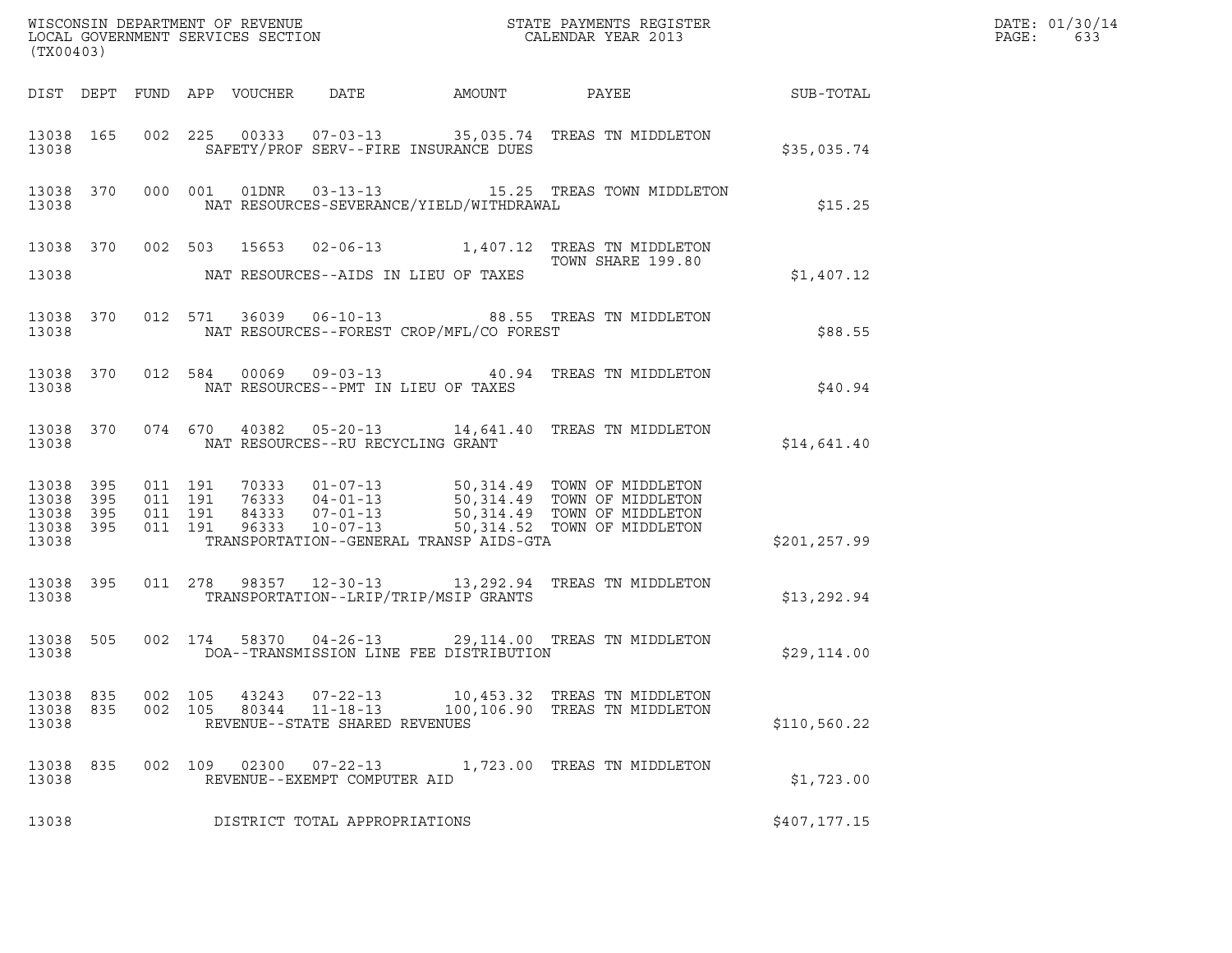|                                           |                          |                               | DATE: 01/30/14 |                                 |                                                  |                                          |                                                                                                                                                                      |              |              |
|-------------------------------------------|--------------------------|-------------------------------|----------------|---------------------------------|--------------------------------------------------|------------------------------------------|----------------------------------------------------------------------------------------------------------------------------------------------------------------------|--------------|--------------|
| (TX00403)                                 |                          |                               |                |                                 |                                                  |                                          |                                                                                                                                                                      |              | PAGE:<br>634 |
|                                           |                          |                               |                | DIST DEPT FUND APP VOUCHER DATE |                                                  | AMOUNT PAYEE                             |                                                                                                                                                                      | SUB-TOTAL    |              |
| 13040 165<br>13040                        |                          |                               |                |                                 |                                                  | SAFETY/PROF SERV--FIRE INSURANCE DUES    | 002 225 00334 07-03-13 4,274.51 TREAS TN MONTROSE                                                                                                                    | \$4,274.51   |              |
| 13040 370<br>13040                        |                          | 002 503                       |                | 15654                           |                                                  | NAT RESOURCES--AIDS IN LIEU OF TAXES     | 02-06-13 21,585.80 TREAS TN MONTROSE<br><b>TOWN SHARE 3498.85</b>                                                                                                    | \$21,585.80  |              |
| 13040 370<br>13040                        |                          |                               |                |                                 |                                                  | NAT RESOURCES--FOREST CROP/MFL/CO FOREST | 012 571 36040 06-10-13 79.10 TREAS TN MONTROSE                                                                                                                       | \$79.10      |              |
| 13040 370 012 579<br>13040<br>13040       | 370                      | 012 579                       |                | 18299<br>18299                  |                                                  | NAT RESOURCES--AIDS IN LIEU OF TAXES     |                                                                                                                                                                      | \$385.71     |              |
| 13040 370<br>13040                        |                          |                               |                |                                 | NAT RESOURCES--RU RECYCLING GRANT                |                                          | 074 670 40383 05-20-13 5,298.56 TREAS TN MONTROSE                                                                                                                    | \$5,298.56   |              |
| 13040<br>13040<br>13040<br>13040<br>13040 | 395<br>395<br>395<br>395 | 011 191<br>011 191<br>011 191 | 011 191        |                                 |                                                  | TRANSPORTATION--GENERAL TRANSP AIDS-GTA  | 01-07-13<br>21,926.82 TOWN OF MONTROSE<br>76334 04-01-13<br>21,926.82 TOWN OF MONTROSE<br>96334 10-07-13<br>21,926.85 TOWN OF MONTROSE<br>21,926.85 TOWN OF MONTROSE | \$87,707.31  |              |
| 13040 835<br>13040<br>13040               | 835                      | 002 105<br>002 105            |                | 43244<br>80345                  | $11 - 18 - 13$<br>REVENUE--STATE SHARED REVENUES |                                          | 07-22-13 2,110.64 TREAS TN MONTROSE<br>11,960.28 TREAS TN MONTROSE                                                                                                   | \$14,070.92  |              |
| 13040 835<br>13040                        |                          |                               |                |                                 | REVENUE--EXEMPT COMPUTER AID                     |                                          | 002  109  02301  07-22-13  27.00 TREAS TN MONTROSE                                                                                                                   | \$27.00      |              |
| 13040                                     |                          |                               |                |                                 | DISTRICT TOTAL APPROPRIATIONS                    |                                          |                                                                                                                                                                      | \$133,428.91 |              |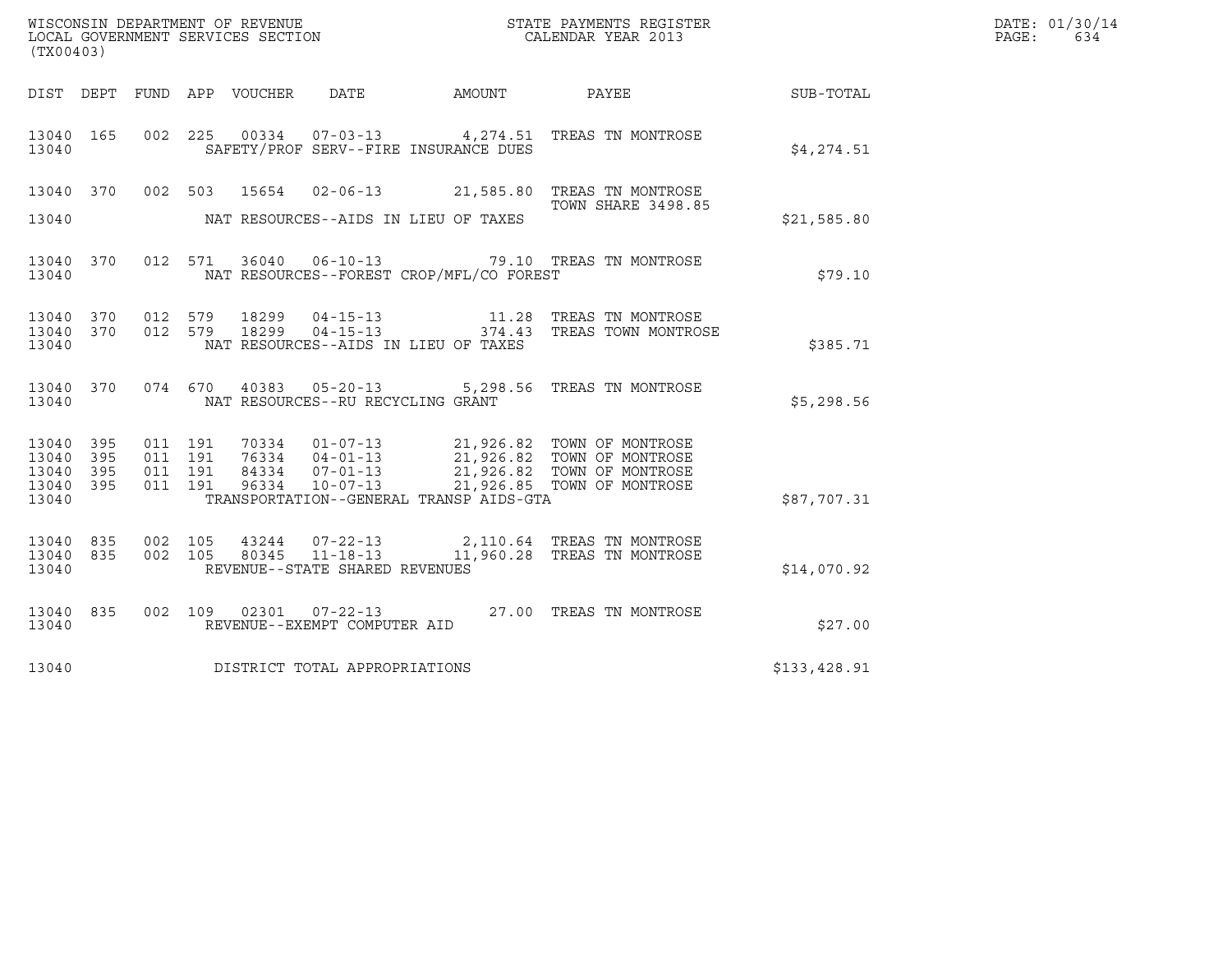| (TX00403)                                                 |                                          |  |                                      |                                          |                                                                                                                                                                                                                                                                                                                                                         |              | DATE: 01/30/14<br>$\mathtt{PAGE:}$<br>635 |
|-----------------------------------------------------------|------------------------------------------|--|--------------------------------------|------------------------------------------|---------------------------------------------------------------------------------------------------------------------------------------------------------------------------------------------------------------------------------------------------------------------------------------------------------------------------------------------------------|--------------|-------------------------------------------|
|                                                           |                                          |  |                                      |                                          | DIST DEPT FUND APP VOUCHER DATE AMOUNT PAYEE SUB-TOTAL                                                                                                                                                                                                                                                                                                  |              |                                           |
| 13042 165<br>13042                                        |                                          |  |                                      | SAFETY/PROF SERV--FIRE INSURANCE DUES    | 002 225 00335 07-03-13 12,270.55 TREAS TN OREGON                                                                                                                                                                                                                                                                                                        | \$12, 270.55 |                                           |
| 13042                                                     |                                          |  |                                      | NAT RESOURCES-SEVERANCE/YIELD/WITHDRAWAL | 13042 370 000 001 03DNR 07-03-13 3.15 TREAS TOWN OREGON                                                                                                                                                                                                                                                                                                 | \$3.15       |                                           |
| 13042 370<br>13042 370                                    |                                          |  |                                      |                                          | 002 503 15655 02-06-13 16,461.83 TREAS TN OREGON<br>002 503 15655 02-06-13 16,474.41 TREAS TN OREGON                                                                                                                                                                                                                                                    |              |                                           |
| 13042                                                     |                                          |  |                                      | NAT RESOURCES--AIDS IN LIEU OF TAXES     | TOWN SHARE 4217.96                                                                                                                                                                                                                                                                                                                                      | \$32,936.24  |                                           |
| 13042 370<br>13042                                        |                                          |  |                                      | NAT RESOURCES--FOREST CROP/MFL/CO FOREST | 012 571 36041 06-10-13 81.46 TREAS TN OREGON                                                                                                                                                                                                                                                                                                            | \$81.46      |                                           |
| 13042                                                     |                                          |  | NAT RESOURCES--AIDS IN LIEU OF TAXES |                                          | $\begin{array}{cccccccc} 13042 & 370 & 012 & 579 & 18300 & 04\texttt{-}15\texttt{-}13 & & & 177.76 & \texttt{TREAS TN OREGON} \\ 13042 & 370 & 012 & 579 & 18300 & 04\texttt{-}15\texttt{-}13 & & & 47.49 & \texttt{TREAS TOWN OREGON} \\ 13042 & 370 & 012 & 579 & 18300 & 04\texttt{-}15\texttt{-}13 & & & 518.45 & \texttt{TREAS TOWN OREGON} \end{$ | \$743.70     |                                           |
| 13042                                                     |                                          |  | NAT RESOURCES--RU RECYCLING GRANT    |                                          | 13042 370 074 670 40384 05-20-13 17,844.38 TREAS TN OREGON                                                                                                                                                                                                                                                                                              | \$17,844.38  |                                           |
| 13042 395<br>13042 395<br>13042 395<br>13042 395<br>13042 | 011 191<br>011 191<br>011 191<br>011 191 |  |                                      | TRANSPORTATION--GENERAL TRANSP AIDS-GTA  | 70335  01-07-13  27,865.01  TOWN OF OREGON<br>76335  04-01-13  27,865.01  TOWN OF OREGON<br>84335  07-01-13  27,865.01  TOWN OF OREGON<br>96335  10-07-13  27,865.02  TOWN OF OREGON                                                                                                                                                                    | \$111,460.05 |                                           |
| 13042 835<br>13042                                        | 13042 835 002 105<br>002 105             |  | REVENUE--STATE SHARED REVENUES       |                                          | 43245   07-22-13   6,654.11   TREAS TN OREGON<br>80346   11-18-13   37,829.07   TREAS TN OREGON                                                                                                                                                                                                                                                         | \$44,483.18  |                                           |
| 13042 835<br>13042                                        |                                          |  | REVENUE--EXEMPT COMPUTER AID         |                                          | 002 109 02302 07-22-13 13.00 TREAS TN OREGON                                                                                                                                                                                                                                                                                                            | \$13.00      |                                           |
| 13042                                                     |                                          |  | DISTRICT TOTAL APPROPRIATIONS        |                                          |                                                                                                                                                                                                                                                                                                                                                         | \$219,835.71 |                                           |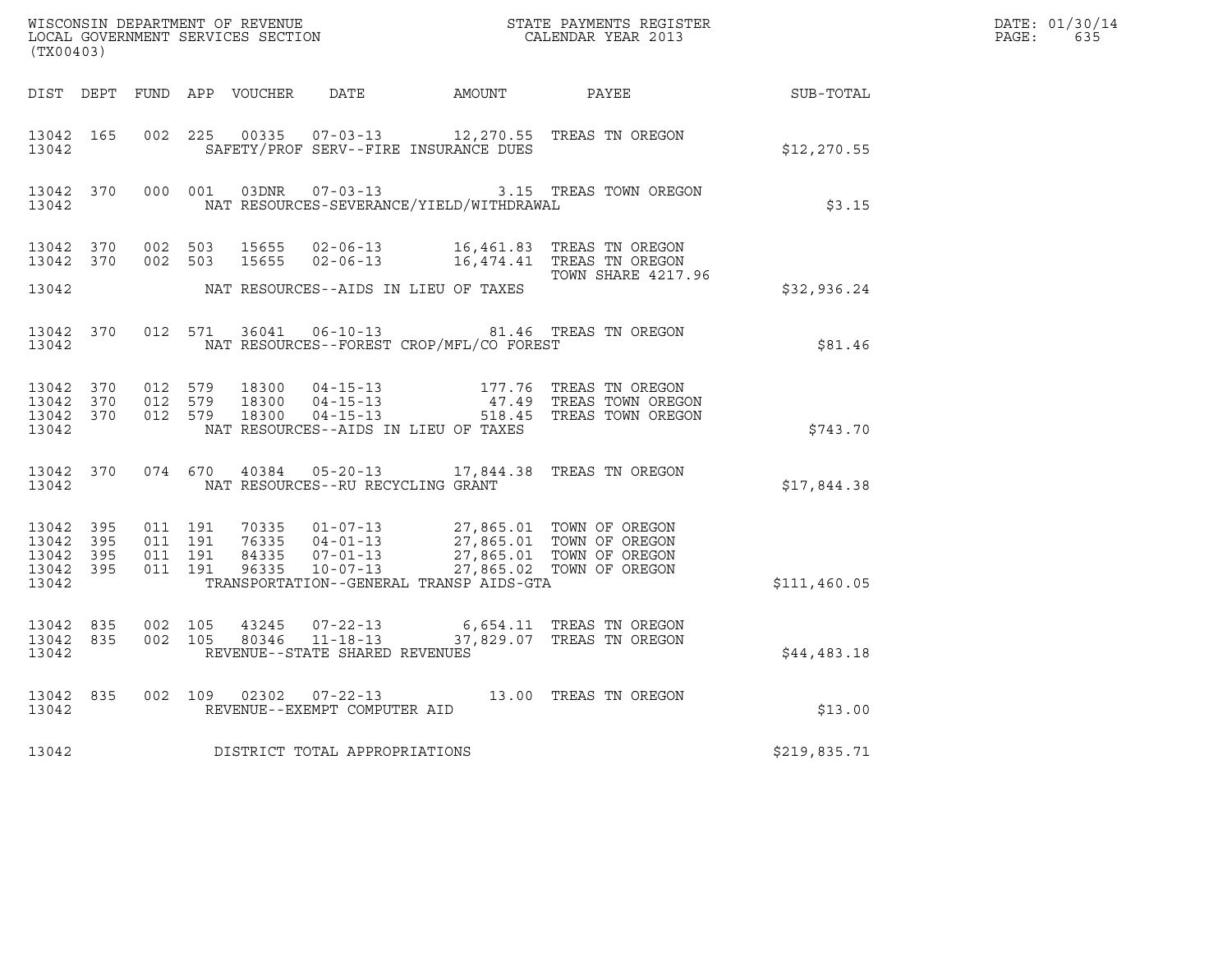| (TX00403)                                                 |                    |                                          |  |                                                  |                                                                                                                                                                                                                    |                                              |             | DATE: 01/30/14<br>$\mathtt{PAGE}$ :<br>636 |
|-----------------------------------------------------------|--------------------|------------------------------------------|--|--------------------------------------------------|--------------------------------------------------------------------------------------------------------------------------------------------------------------------------------------------------------------------|----------------------------------------------|-------------|--------------------------------------------|
|                                                           |                    |                                          |  |                                                  |                                                                                                                                                                                                                    | DIST DEPT FUND APP VOUCHER DATE AMOUNT PAYEE | SUB-TOTAL   |                                            |
| 13044                                                     |                    |                                          |  |                                                  | 13044 165 002 225 00336 07-03-13 2,512.02 TREAS TN PERRY<br>SAFETY/PROF SERV--FIRE INSURANCE DUES                                                                                                                  |                                              | \$2,512.02  |                                            |
| 13044                                                     | 13044 370          |                                          |  | 000 001 02DNR 07-03-13                           | NAT RESOURCES-SEVERANCE/YIELD/WITHDRAWAL                                                                                                                                                                           | 284.84 TREAS TOWN PERRY                      | \$284.84    |                                            |
|                                                           | 13044 370<br>13044 |                                          |  |                                                  | 012 571 36042 06-10-13 217.84 TREAS TN PERRY<br>NAT RESOURCES--FOREST CROP/MFL/CO FOREST                                                                                                                           |                                              | \$217.84    |                                            |
| 13044                                                     |                    |                                          |  | NAT RESOURCES--RU RECYCLING GRANT                | 13044 370 074 670 40385 05-20-13 1,988.78 TREAS TN PERRY                                                                                                                                                           |                                              | \$1,988.78  |                                            |
| 13044 395<br>13044 395<br>13044 395<br>13044 395<br>13044 |                    | 011 191<br>011 191<br>011 191<br>011 191 |  |                                                  | 70336  01-07-13  20,984.76  TOWN OF PERRY<br>76336 04-01-13 20,984.76 TOWN OF PERRY<br>84336 07-01-13 20,984.76 TOWN OF PERRY<br>96336 10-07-13 20,984.77 TOWN OF PERRY<br>TRANSPORTATION--GENERAL TRANSP AIDS-GTA |                                              | \$83,939.05 |                                            |
| 13044 835<br>13044                                        | 13044 835          | 002 105<br>002 105                       |  | 80347 11-18-13<br>REVENUE--STATE SHARED REVENUES |                                                                                                                                                                                                                    | 8,899.76 TREAS TN PERRY                      | \$10,465.66 |                                            |
| 13044                                                     | 13044 835          |                                          |  | REVENUE--EXEMPT COMPUTER AID                     | 002 109 02303 07-22-13 12.00 TREAS TN PERRY                                                                                                                                                                        |                                              | \$12.00     |                                            |
| 13044                                                     |                    |                                          |  | DISTRICT TOTAL APPROPRIATIONS                    |                                                                                                                                                                                                                    |                                              | \$99,420.19 |                                            |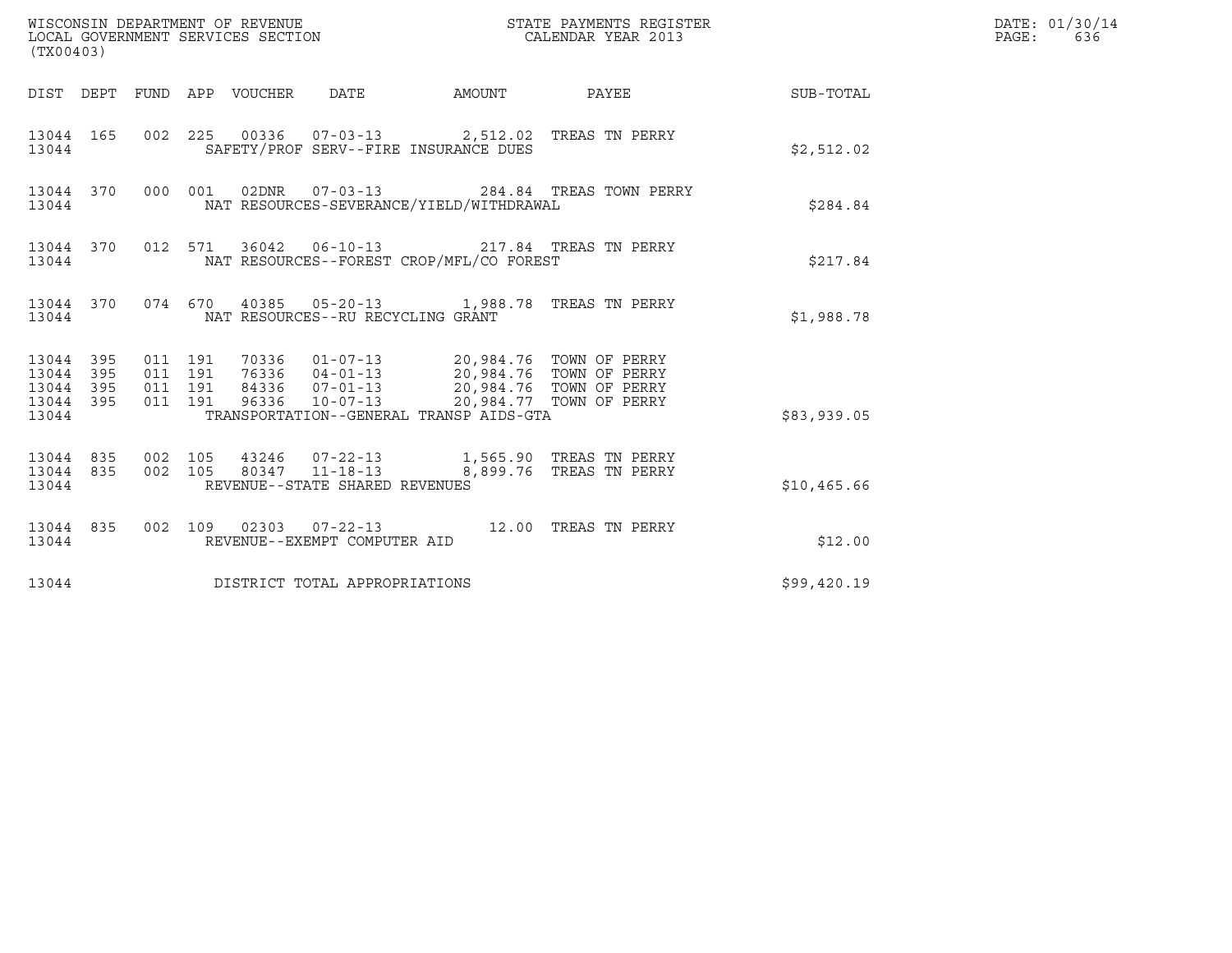| DATE: | 01/30/14 |
|-------|----------|
| PAGE: | 637      |

| (TX00403)                                             |            |                                          |                                                                    |                                            |                                                                                                                                                                                                                                      |                 | DATE: 01/30/14<br>PAGE:<br>637 |
|-------------------------------------------------------|------------|------------------------------------------|--------------------------------------------------------------------|--------------------------------------------|--------------------------------------------------------------------------------------------------------------------------------------------------------------------------------------------------------------------------------------|-----------------|--------------------------------|
| DIST DEPT                                             |            | FUND APP VOUCHER DATE                    |                                                                    | AMOUNT                                     |                                                                                                                                                                                                                                      | PAYEE SUB-TOTAL |                                |
| 13046 165<br>13046                                    |            |                                          |                                                                    | SAFETY/PROF SERV--FIRE INSURANCE DUES      | 002 225 00337 07-03-13 13, 249.29 TREAS TN PLEASANT SPRINGS                                                                                                                                                                          | \$13,249.29     |                                |
| 13046 370<br>13046 370                                |            |                                          |                                                                    |                                            | 002 503 16242 02-22-13 669.54 TREAS TN PLEASANT SPRINGS<br>002 503 16242 02-22-13 515.03 TREAS TN PLEASANT SPRINGS                                                                                                                   |                 |                                |
|                                                       |            |                                          |                                                                    | 13046 MAT RESOURCES--AIDS IN LIEU OF TAXES | TOWN SHARE 77.97                                                                                                                                                                                                                     | \$1,184.57      |                                |
| 13046 370<br>13046                                    |            |                                          |                                                                    | NAT RESOURCES--FOREST CROP/MFL/CO FOREST   | 012 571 36043 06-10-13 19.20 TREAS TN PLEASANT SPRINGS                                                                                                                                                                               | \$19.20         |                                |
| 13046 370<br>13046<br>13046 370<br>13046 370<br>13046 | 370        |                                          |                                                                    | NAT RESOURCES--AIDS IN LIEU OF TAXES       | 012 579 18301 04-15-13 27.42 TREAS TN PLEASANT SPRINGS<br>012 579 18301 04-15-13 6.29 TREAS TN PLEASANT SPRINGS<br>012 579 18301 04-15-13 274.25 TREAS TOWN PLEASANT SPRINGS<br>012 579 18301 04-15-13 274.25 TREAS TOWN PLEASANT SP | \$443.63        |                                |
| 13046 370<br>13046                                    |            |                                          |                                                                    | NAT RESOURCES--RU RECYCLING GRANT          | 074 670 40386 05-20-13 10,401.68 TREAS TN PLEASANT SPRINGS                                                                                                                                                                           | \$10,401.68     |                                |
| 13046<br>13046<br>13046 395<br>13046 395<br>13046     | 395<br>395 | 011 191<br>011 191<br>011 191<br>011 191 |                                                                    | TRANSPORTATION--GENERAL TRANSP AIDS-GTA    | 70337 01-07-13 36,666.44 TOWN OF PLEASANT SPRINGS<br>76337 04-01-13 36,666.44 TOWN OF PLEASANT SPRINGS<br>84337 07-01-13 36,666.44 TOWN OF PLEASANT SPRINGS<br>96337 10-07-13 36,666.44 TOWN OF PLEASANT SPRINGS                     | \$146,665.76    |                                |
| 13046 395<br>13046                                    |            |                                          |                                                                    | TRANSPORTATION--LRIP/TRIP/MSIP GRANTS      | 011  278  67491  03-05-13  13,292.94  TREAS TN PLEASANT SPRINGS                                                                                                                                                                      | \$13, 292.94    |                                |
| 13046<br>13046                                        | 505        |                                          |                                                                    | DOA--TRANSMISSION LINE FEE DISTRIBUTION    | 002 174 58370 04-26-13 111,044.00 TREAS TN PLEASANT SPRINGS                                                                                                                                                                          | \$111,044.00    |                                |
| 13046 835<br>13046 835<br>13046                       |            | 002 105<br>43247<br>002 105<br>80348     | $07 - 22 - 13$<br>$11 - 18 - 13$<br>REVENUE--STATE SHARED REVENUES |                                            | 9,927.29   TREAS TN PLEASANT SPRINGS<br>58,778.05 TREAS TN PLEASANT SPRINGS                                                                                                                                                          | \$68,705.34     |                                |
| 13046 835<br>13046                                    |            |                                          | REVENUE--EXEMPT COMPUTER AID                                       |                                            | 002 109 02304 07-22-13 106.00 TREAS TN PLEASANT SPRINGS                                                                                                                                                                              | \$106.00        |                                |
| 13046 835<br>13046                                    |            | 002 501 00001 02-01-13                   |                                                                    | DOA-PAYMENT FOR MUNICIPAL SERVICES AID     | 320.13 TREAS TN PLEASANT SPRINGS                                                                                                                                                                                                     | \$320.13        |                                |
| 13046                                                 |            |                                          | DISTRICT TOTAL APPROPRIATIONS                                      |                                            |                                                                                                                                                                                                                                      | \$365,432.54    |                                |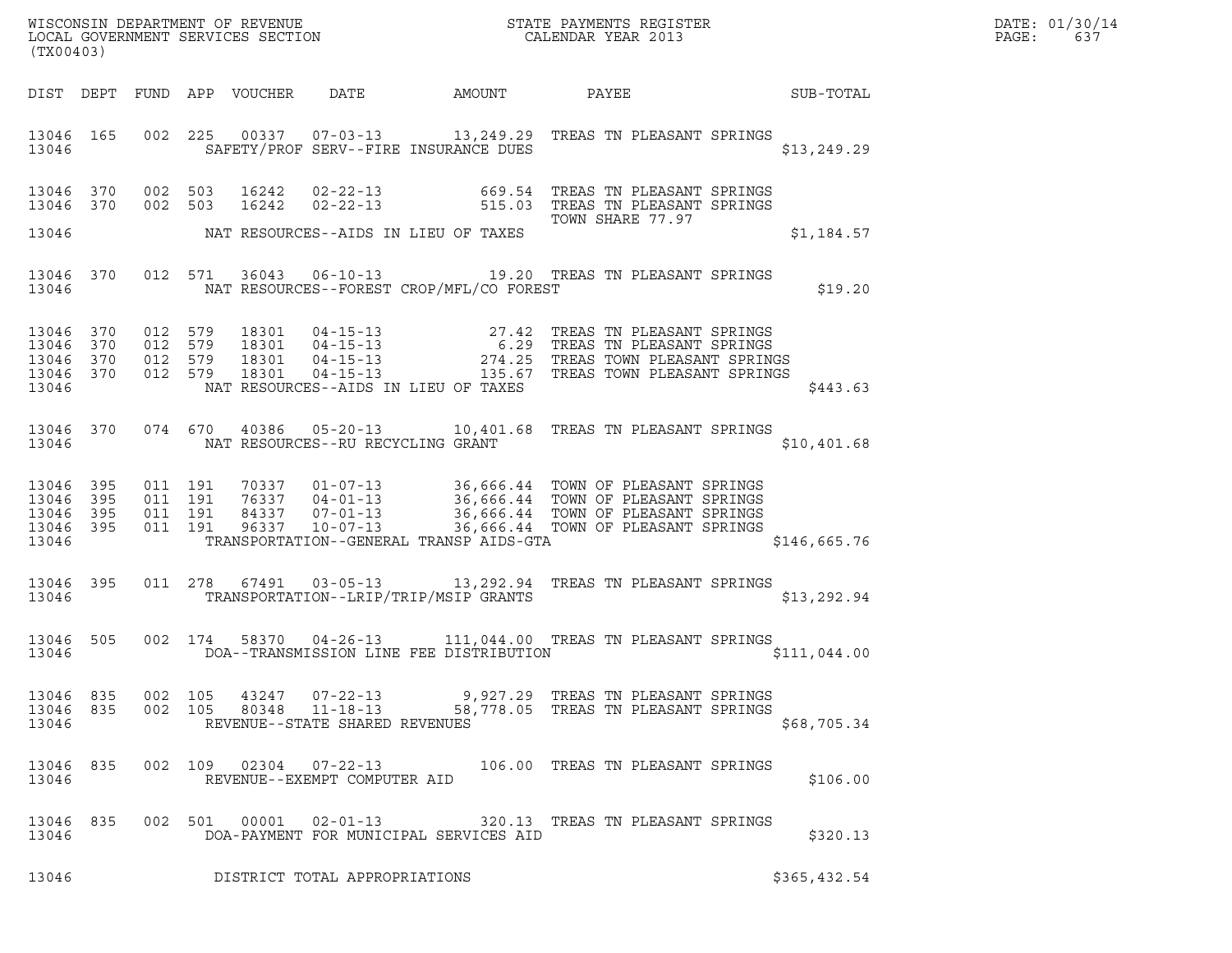| $\tt WISCONSIM DEPARTMENT OF REVENUE$ $\tt WISCONSIMENTS REGISTERLOCAL GOVERNMENT SERVICES SECTION CALENDAR YEAR 2013$<br>(TX00403) |                     |                                          |  |                        |                                                        |                                              |                                                                                                                                                                                              |                  | DATE: 01/30/14<br>$\mathtt{PAGE:}$<br>638 |
|-------------------------------------------------------------------------------------------------------------------------------------|---------------------|------------------------------------------|--|------------------------|--------------------------------------------------------|----------------------------------------------|----------------------------------------------------------------------------------------------------------------------------------------------------------------------------------------------|------------------|-------------------------------------------|
|                                                                                                                                     |                     |                                          |  |                        |                                                        | DIST DEPT FUND APP VOUCHER DATE AMOUNT PAYEE |                                                                                                                                                                                              | <b>SUB-TOTAL</b> |                                           |
| 13048 165<br>13048                                                                                                                  |                     |                                          |  |                        |                                                        | SAFETY/PROF SERV--FIRE INSURANCE DUES        | 002 225 00338 07-03-13 2,547.01 TREAS TN PRIMROSE                                                                                                                                            | \$2,547.01       |                                           |
| 13048 370<br>13048                                                                                                                  |                     |                                          |  |                        |                                                        | NAT RESOURCES-SEVERANCE/YIELD/WITHDRAWAL     | 000 001 01DNR 03-13-13 1.50 TREAS TOWN PRIMROSE                                                                                                                                              | \$1.50           |                                           |
| 13048                                                                                                                               |                     |                                          |  |                        |                                                        | NAT RESOURCES--FOREST CROP/MFL/CO FOREST     | 13048 370 012 571 36044 06-10-13 139.03 TREAS TN PRIMROSE                                                                                                                                    | \$139.03         |                                           |
| 13048 370<br>13048                                                                                                                  |                     | 13048 370 012 579                        |  | 18302<br>012 579 18302 |                                                        | NAT RESOURCES--AIDS IN LIEU OF TAXES         |                                                                                                                                                                                              | \$257.60         |                                           |
| 13048 370<br>13048                                                                                                                  |                     |                                          |  |                        | NAT RESOURCES--RU RECYCLING GRANT                      |                                              | 074 670 40387 05-20-13 1,462.87 TREAS TN PRIMROSE                                                                                                                                            | \$1,462.87       |                                           |
| 13048 395<br>13048<br>13048<br>13048<br>13048                                                                                       | - 395<br>395<br>395 | 011 191<br>011 191<br>011 191<br>011 191 |  |                        |                                                        | TRANSPORTATION--GENERAL TRANSP AIDS-GTA      | 70338  01-07-13  22,540.75  TOWN OF PRIMROSE<br>76338  04-01-13  22,540.75  TOWN OF PRIMROSE<br>84338  07-01-13  22,540.75  TOWN OF PRIMROSE<br>96338  10-07-13  22,540.78  TOWN OF PRIMROSE | \$90, 163.03     |                                           |
| 13048 395<br>13048                                                                                                                  |                     |                                          |  |                        |                                                        | TRANSPORTATION--LRIP/TRIP/MSIP GRANTS        | 011 278 65143 02-12-13 13, 292.94 TREAS TN PRIMROSE                                                                                                                                          | \$13,292.94      |                                           |
| 13048<br>13048 835<br>13048                                                                                                         | 835                 | 002 105                                  |  |                        | REVENUE--STATE SHARED REVENUES                         |                                              | 43248  07-22-13   1,247.73   TREAS TN PRIMROSE<br>002  105  80349  11-18-13  7,070.48  TREAS TN PRIMROSE                                                                                     | \$8,318.21       |                                           |
| 13048 835<br>13048                                                                                                                  |                     |                                          |  |                        | 002 109 02305 07-22-13<br>REVENUE--EXEMPT COMPUTER AID |                                              | 1.00 TREAS TN PRIMROSE                                                                                                                                                                       | \$1.00           |                                           |
| 13048                                                                                                                               |                     |                                          |  |                        | DISTRICT TOTAL APPROPRIATIONS                          |                                              |                                                                                                                                                                                              | \$116,183.19     |                                           |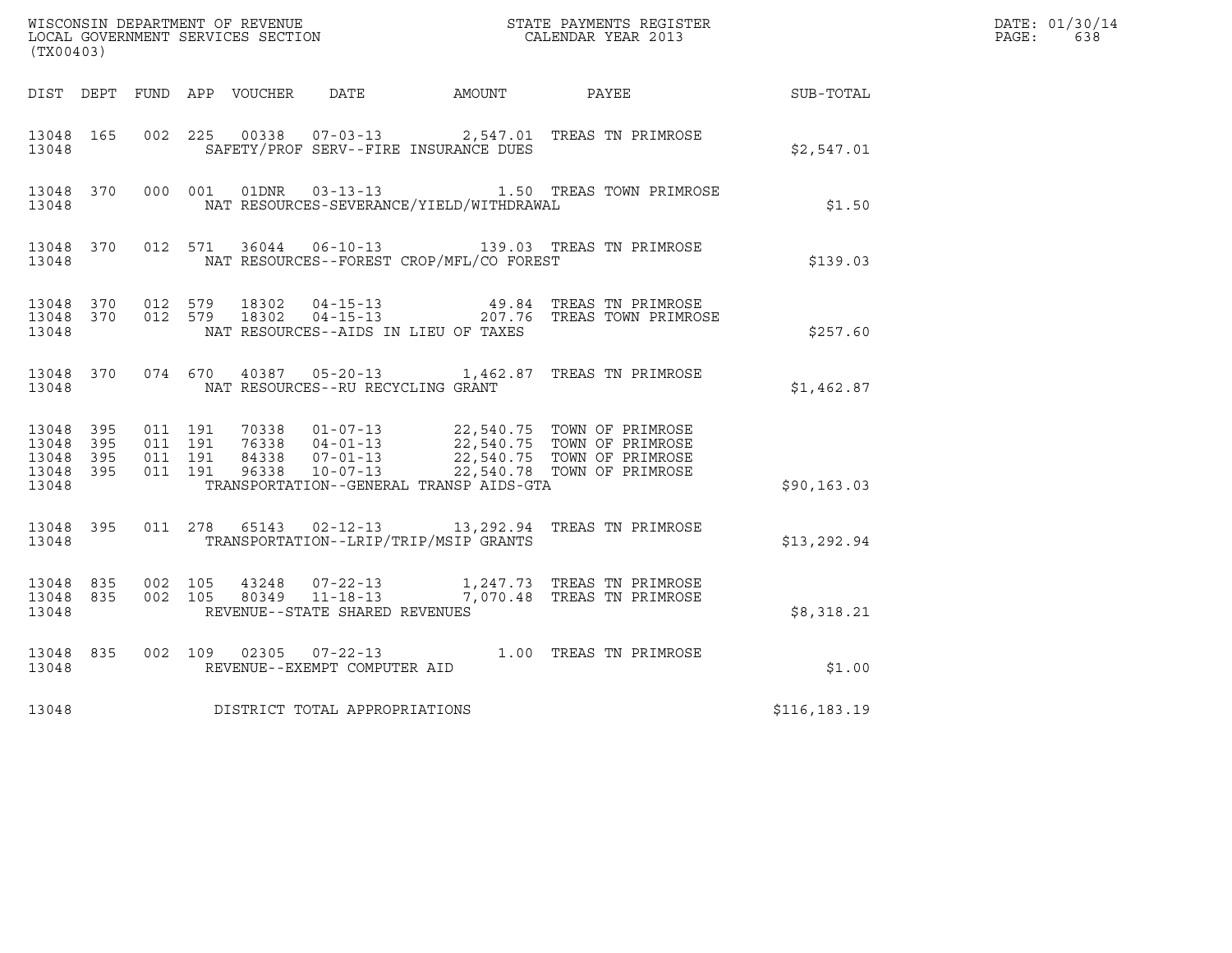| ${\tt WISCONSIM\ DEPARTMENT\ OF\ REVENUE}\qquad \qquad {\tt STATE\ PAYMENTS\ REGISTER} \\ {\tt LOCAL\ GOVERNMENT\ SERVICES\ SECTION}\qquad \qquad {\tt CALENDAR\ YEAR\ 2013}$<br>(TX00403) |  |         |                               |  |                                                     |                                          |                                                                                                                                                                                                               |              | DATE: 01/30/14<br>PAGE:<br>639 |
|--------------------------------------------------------------------------------------------------------------------------------------------------------------------------------------------|--|---------|-------------------------------|--|-----------------------------------------------------|------------------------------------------|---------------------------------------------------------------------------------------------------------------------------------------------------------------------------------------------------------------|--------------|--------------------------------|
|                                                                                                                                                                                            |  |         |                               |  |                                                     |                                          |                                                                                                                                                                                                               |              |                                |
| 13050                                                                                                                                                                                      |  |         |                               |  |                                                     | SAFETY/PROF SERV--FIRE INSURANCE DUES    | 13050 165 002 225 00339 07-03-13 5,926.32 TREAS TN ROXBURY                                                                                                                                                    | \$5,926.32   |                                |
|                                                                                                                                                                                            |  |         |                               |  |                                                     |                                          | 13050 370 002 503 15656 02-06-13 10,529.99 TREAS TN ROXBURY<br>TOWN SHARE 1266.53                                                                                                                             |              |                                |
| 13050                                                                                                                                                                                      |  |         |                               |  |                                                     | NAT RESOURCES--AIDS IN LIEU OF TAXES     |                                                                                                                                                                                                               | \$10,529.99  |                                |
| 13050                                                                                                                                                                                      |  |         |                               |  |                                                     | NAT RESOURCES--FOREST CROP/MFL/CO FOREST | 13050 370 012 571 36045 06-10-13 266.27 TREAS TN ROXBURY                                                                                                                                                      | \$266.27     |                                |
| 13050                                                                                                                                                                                      |  |         |                               |  |                                                     | NAT RESOURCES--AIDS IN LIEU OF TAXES     | $\begin{array}{cccccccc} 13050 & 370 & 012 & 579 & 18303 & 04-15-13 & & & 20.50 & \text{TREAS TOWN ROXBURY} \\ 13050 & 370 & 012 & 579 & 18303 & 04-15-13 & & 37.74 & \text{TREAS TOWN ROXBURY} \end{array}$  | \$58.24      |                                |
| 13050                                                                                                                                                                                      |  |         |                               |  | NAT RESOURCES--RU RECYCLING GRANT                   |                                          | 13050 370 074 670 40388 05-20-13 4,950.96 TREAS TN ROXBURY                                                                                                                                                    | \$4,950.96   |                                |
| 13050 395<br>13050 395<br>13050 395<br>13050 395<br>13050                                                                                                                                  |  | 011 191 | 011 191<br>011 191<br>011 191 |  |                                                     | TRANSPORTATION--GENERAL TRANSP AIDS-GTA  | 70339   01-07-13   26,139.65   TOWN OF ROXBURY<br>76339   04-01-13   26,139.65   TOWN OF ROXBURY<br>84339   07-01-13   26,139.65   TOWN OF ROXBURY<br>96339   10-07-13   26,139.68   TOWN OF ROXBURY          | \$104,558.63 |                                |
| 13050                                                                                                                                                                                      |  |         |                               |  |                                                     | TRANSPORTATION--LRIP/TRIP/MSIP GRANTS    | 13050 395 011 278 88214 09-19-13 13,292.94 TREAS TN ROXBURY                                                                                                                                                   | \$13,292.94  |                                |
| 13050                                                                                                                                                                                      |  |         |                               |  | REVENUE--STATE SHARED REVENUES                      |                                          | $\begin{array}{cccccccc} 13050 & 835 & 002 & 105 & 43249 & 07-22-13 & & 3,278.25 & \text{TREAS TN ROXBURY} \\ 13050 & 835 & 002 & 105 & 80350 & 11-18-13 & & 18,576.75 & \text{TREAS TN ROXBURY} \end{array}$ | \$21,855.00  |                                |
| 13050                                                                                                                                                                                      |  |         |                               |  | REVENUE--EXEMPT COMPUTER AID                        |                                          | 13050 835 002 109 02306 07-22-13 27.00 TREAS TN ROXBURY                                                                                                                                                       | \$27.00      |                                |
| 13050 835<br>13050                                                                                                                                                                         |  |         |                               |  | 021 363 35572 03-25-13<br>REVENUE--LOTTERY CREDIT - |                                          | 588.23 TREAS TN ROXBURY                                                                                                                                                                                       | \$588.23     |                                |
| 13050                                                                                                                                                                                      |  |         |                               |  | DISTRICT TOTAL APPROPRIATIONS                       |                                          |                                                                                                                                                                                                               | \$162,053.58 |                                |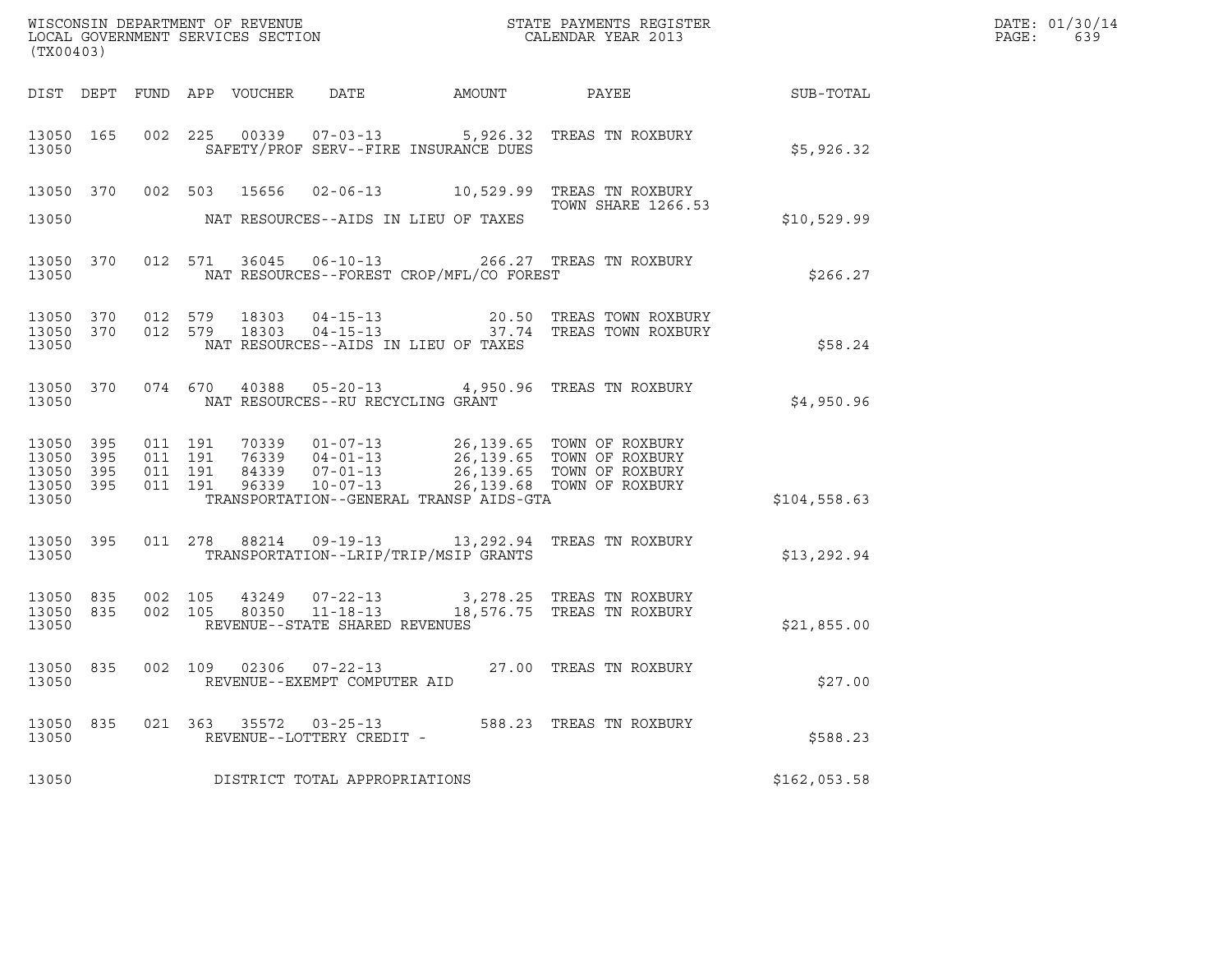| WISCONSIN DEPARTMENT OF REVENUE<br>LOCAL GOVERNMENT SERVICES SECTION<br>(TX00403) | STATE PAYMENTS REGISTER<br>CALENDAR YEAR 2013 | DATE: 01/30/14<br>PAGE:<br>640 |
|-----------------------------------------------------------------------------------|-----------------------------------------------|--------------------------------|

| DATE<br>PAYEE<br>DIST DEPT<br>FUND APP VOUCHER<br>AMOUNT<br>002<br>225<br>00340  07-03-13  7,675.25  TREAS TN RUTLAND<br>13052<br>165<br>SAFETY/PROF SERV--FIRE INSURANCE DUES<br>13052<br>370<br>002<br>503<br>15657  02-06-13  37,656.47  TREAS TN RUTLAND<br>13052<br>953.11 TREAS TN RUTLAND<br>13052<br>370<br>002<br>503<br>15657<br>$02 - 06 - 13$<br><b>TOWN SHARE 5167.09</b><br>13052<br>NAT RESOURCES--AIDS IN LIEU OF TAXES<br>\$38,609.58<br>$06 - 10 - 13$<br>57.00 TREAS TN RUTLAND<br>13052<br>370<br>012<br>571<br>36046<br>NAT RESOURCES--FOREST CROP/MFL/CO FOREST<br>13052<br>012<br>18304  04-15-13  336.53  TREAS TOWN RUTLAND<br>18304  04-15-13  707.79  TREAS TOWN RUTLAND<br>13052<br>370<br>579<br>012<br>579<br>13052<br>370<br>13052<br>NAT RESOURCES--AIDS IN LIEU OF TAXES<br>074 670<br>9,517.19 TREAS TN RUTLAND<br>13052 370<br>40389 05-20-13<br>NAT RESOURCES--RU RECYCLING GRANT<br>13052<br>24,297.86 TOWN OF RUTLAND<br>24,297.86 TOWN OF RUTLAND<br>13052<br>395<br>011<br>191<br>70340<br>$01 - 07 - 13$<br>$76340$ $04-01-13$<br>191<br>13052<br>395<br>011<br>24,297.86 TOWN OF RUTLAND<br>13052<br>011<br>191<br>84340<br>$07 - 01 - 13$<br>395<br>$10 - 07 - 13$<br>24,297.89 TOWN OF RUTLAND<br>13052<br>395<br>011<br>191<br>96340<br>TRANSPORTATION--GENERAL TRANSP AIDS-GTA<br>13052<br>\$97,191.47<br>002<br>43250  07-22-13  3,442.61  TREAS TN RUTLAND<br>13052<br>835<br>105<br>11-18-13 19,505.35 TREAS TN RUTLAND<br>13052<br>835<br>002<br>105<br>80351<br>13052<br>REVENUE--STATE SHARED REVENUES<br>\$22,947.96<br>$07 - 22 - 13$<br>835<br>002<br>109<br>02307<br>191.00<br>TREAS TN RUTLAND<br>13052 |            |  |
|------------------------------------------------------------------------------------------------------------------------------------------------------------------------------------------------------------------------------------------------------------------------------------------------------------------------------------------------------------------------------------------------------------------------------------------------------------------------------------------------------------------------------------------------------------------------------------------------------------------------------------------------------------------------------------------------------------------------------------------------------------------------------------------------------------------------------------------------------------------------------------------------------------------------------------------------------------------------------------------------------------------------------------------------------------------------------------------------------------------------------------------------------------------------------------------------------------------------------------------------------------------------------------------------------------------------------------------------------------------------------------------------------------------------------------------------------------------------------------------------------------------------------------------------------------------------------------------------------------------------------------------------------------------|------------|--|
|                                                                                                                                                                                                                                                                                                                                                                                                                                                                                                                                                                                                                                                                                                                                                                                                                                                                                                                                                                                                                                                                                                                                                                                                                                                                                                                                                                                                                                                                                                                                                                                                                                                                  | SUB-TOTAL  |  |
|                                                                                                                                                                                                                                                                                                                                                                                                                                                                                                                                                                                                                                                                                                                                                                                                                                                                                                                                                                                                                                                                                                                                                                                                                                                                                                                                                                                                                                                                                                                                                                                                                                                                  | \$7,675.25 |  |
|                                                                                                                                                                                                                                                                                                                                                                                                                                                                                                                                                                                                                                                                                                                                                                                                                                                                                                                                                                                                                                                                                                                                                                                                                                                                                                                                                                                                                                                                                                                                                                                                                                                                  |            |  |
|                                                                                                                                                                                                                                                                                                                                                                                                                                                                                                                                                                                                                                                                                                                                                                                                                                                                                                                                                                                                                                                                                                                                                                                                                                                                                                                                                                                                                                                                                                                                                                                                                                                                  |            |  |
|                                                                                                                                                                                                                                                                                                                                                                                                                                                                                                                                                                                                                                                                                                                                                                                                                                                                                                                                                                                                                                                                                                                                                                                                                                                                                                                                                                                                                                                                                                                                                                                                                                                                  | \$57.00    |  |
|                                                                                                                                                                                                                                                                                                                                                                                                                                                                                                                                                                                                                                                                                                                                                                                                                                                                                                                                                                                                                                                                                                                                                                                                                                                                                                                                                                                                                                                                                                                                                                                                                                                                  | \$1,044.32 |  |
|                                                                                                                                                                                                                                                                                                                                                                                                                                                                                                                                                                                                                                                                                                                                                                                                                                                                                                                                                                                                                                                                                                                                                                                                                                                                                                                                                                                                                                                                                                                                                                                                                                                                  | \$9,517.19 |  |
|                                                                                                                                                                                                                                                                                                                                                                                                                                                                                                                                                                                                                                                                                                                                                                                                                                                                                                                                                                                                                                                                                                                                                                                                                                                                                                                                                                                                                                                                                                                                                                                                                                                                  |            |  |
|                                                                                                                                                                                                                                                                                                                                                                                                                                                                                                                                                                                                                                                                                                                                                                                                                                                                                                                                                                                                                                                                                                                                                                                                                                                                                                                                                                                                                                                                                                                                                                                                                                                                  |            |  |
| 13052<br>REVENUE--EXEMPT COMPUTER AID                                                                                                                                                                                                                                                                                                                                                                                                                                                                                                                                                                                                                                                                                                                                                                                                                                                                                                                                                                                                                                                                                                                                                                                                                                                                                                                                                                                                                                                                                                                                                                                                                            | \$191.00   |  |
| DISTRICT TOTAL APPROPRIATIONS<br>\$177,233.77<br>13052                                                                                                                                                                                                                                                                                                                                                                                                                                                                                                                                                                                                                                                                                                                                                                                                                                                                                                                                                                                                                                                                                                                                                                                                                                                                                                                                                                                                                                                                                                                                                                                                           |            |  |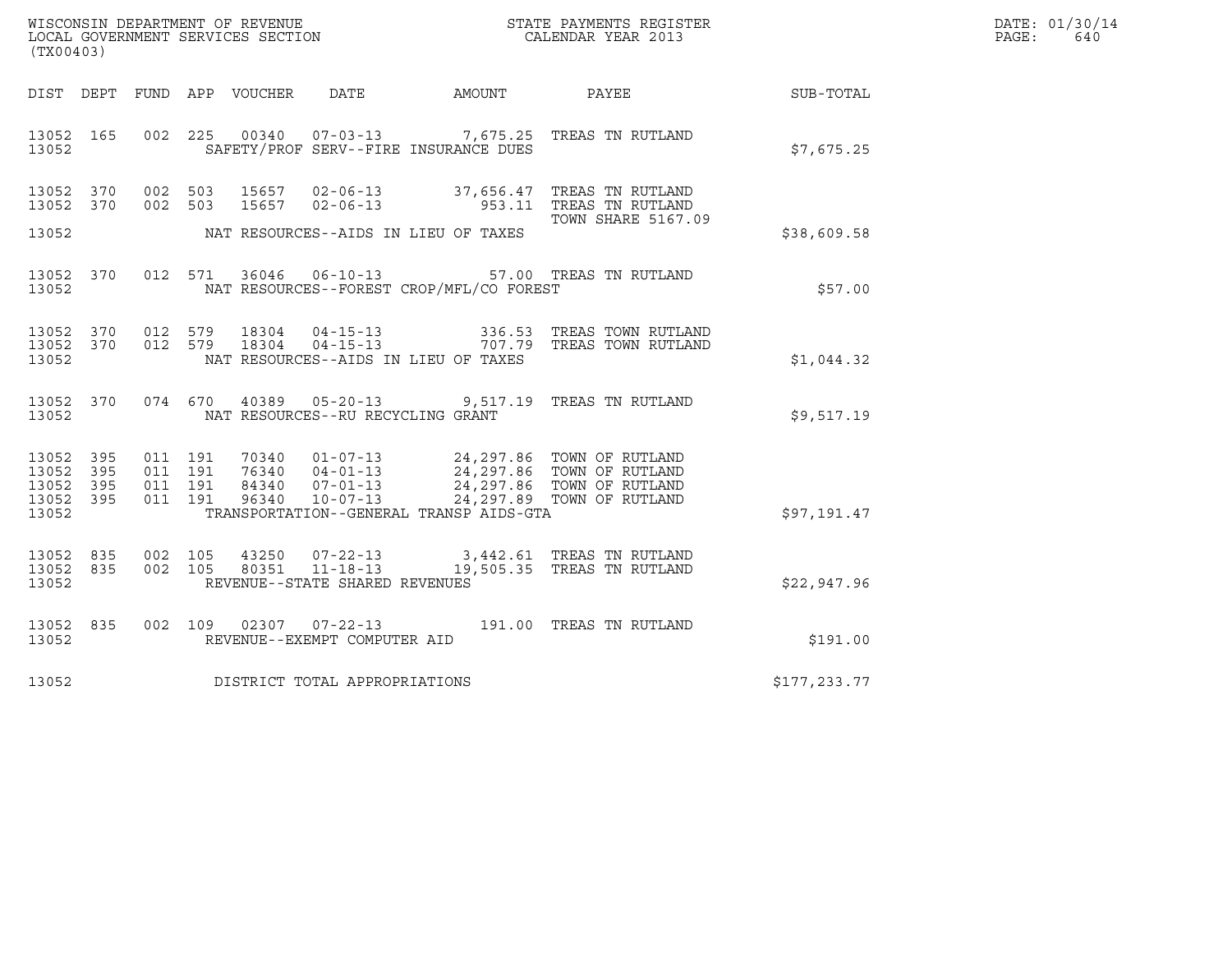| (TX00403)                                    |  |                                         |         |                |                                                                    |                                            |                                                                                                                                                                                                                                                                                                               |               | DATE: 01/30/14<br>PAGE:<br>641 |
|----------------------------------------------|--|-----------------------------------------|---------|----------------|--------------------------------------------------------------------|--------------------------------------------|---------------------------------------------------------------------------------------------------------------------------------------------------------------------------------------------------------------------------------------------------------------------------------------------------------------|---------------|--------------------------------|
|                                              |  |                                         |         |                |                                                                    |                                            |                                                                                                                                                                                                                                                                                                               |               |                                |
| 13054                                        |  |                                         |         |                |                                                                    | SAFETY/PROF SERV--FIRE INSURANCE DUES      | 13054 165 002 225 00341 07-03-13 7,868.89 TREAS TN SPRINGDALE                                                                                                                                                                                                                                                 | \$7,868.89    |                                |
| 13054                                        |  |                                         |         |                |                                                                    | NAT RESOURCES-SEVERANCE/YIELD/WITHDRAWAL   | 13054 370 000 001 01DNR 03-13-13 20.30 TREAS TOWN SPRINGDALE                                                                                                                                                                                                                                                  | \$20.30       |                                |
|                                              |  |                                         |         |                |                                                                    |                                            | 13054 370 002 503 15658 02-06-13 696.42 TREAS TN SPRINGDALE<br>13054 370 002 503 15658 02-06-13 152.63 TREAS TN SPRINGDALE<br>TOWN SHARE 68.48                                                                                                                                                                |               |                                |
|                                              |  |                                         |         |                |                                                                    | 13054 NAT RESOURCES--AIDS IN LIEU OF TAXES |                                                                                                                                                                                                                                                                                                               | \$849.05      |                                |
| 13054                                        |  |                                         |         |                |                                                                    | NAT RESOURCES--FOREST CROP/MFL/CO FOREST   | 13054 370 012 571 36047 06-10-13 170.44 TREAS TN SPRINGDALE                                                                                                                                                                                                                                                   | \$170.44      |                                |
| 13054                                        |  |                                         |         |                |                                                                    | NAT RESOURCES--AIDS IN LIEU OF TAXES       | $\begin{array}{cccccccc} 13054 & 370 & 012 & 579 & 18305 & 04-15-13 & & & & 3.74 & \text{TREAS TN SPRINGDALE} \\ 13054 & 370 & 012 & 579 & 18305 & 04-15-13 & & & 48.77 & \text{TREAS TOWN SPRINGDALE} \\ 13054 & 370 & 012 & 579 & 18305 & 04-15-13 & & & 136.23 & \text{TREAS TOWN SPRINGDALE} \end{array}$ | \$188.74      |                                |
|                                              |  |                                         |         |                | 13054 NAT RESOURCES--RU RECYCLING GRANT                            |                                            | 13054 370 074 670 40390 05-20-13 7,708.07 TREAS TN SPRINGDALE                                                                                                                                                                                                                                                 | \$7,708.07    |                                |
| 13054 395<br>13054 395<br>13054 395<br>13054 |  | 13054 395 011 191<br>011 191<br>011 191 | 011 191 |                |                                                                    | TRANSPORTATION--GENERAL TRANSP AIDS-GTA    | 70341  01-07-13  28,198.44  TOWN OF SPRINGDALE<br>76341  04-01-13  28,198.44  TOWN OF SPRINGDALE<br>84341  07-01-13  28,198.44  TOWN OF SPRINGDALE<br>96341  10-07-13  28,198.44  TOWN OF SPRINGDALE                                                                                                          | \$112,793.76  |                                |
| 13054                                        |  |                                         |         |                |                                                                    | TRANSPORTATION--LRIP/TRIP/MSIP GRANTS      | 13054 395 011 278 63857 01-31-13 13,292.94 TREAS TN SPRINGDALE                                                                                                                                                                                                                                                | \$13,292.94   |                                |
| 13054 835<br>13054 835<br>13054              |  | 002 105<br>002 105                      |         | 43251<br>80352 | $07 - 22 - 13$<br>$11 - 18 - 13$<br>REVENUE--STATE SHARED REVENUES |                                            | 2,915.13 TREAS TN SPRINGDALE<br>16,519.09 TREAS TN SPRINGDALE                                                                                                                                                                                                                                                 | \$19,434.22   |                                |
| 13054 835<br>13054                           |  |                                         |         |                | 002 109 02308 07-22-13<br>REVENUE--EXEMPT COMPUTER AID             |                                            | 19.00 TREAS TN SPRINGDALE                                                                                                                                                                                                                                                                                     | \$19.00       |                                |
| 13054                                        |  |                                         |         |                | DISTRICT TOTAL APPROPRIATIONS                                      |                                            |                                                                                                                                                                                                                                                                                                               | \$162, 345.41 |                                |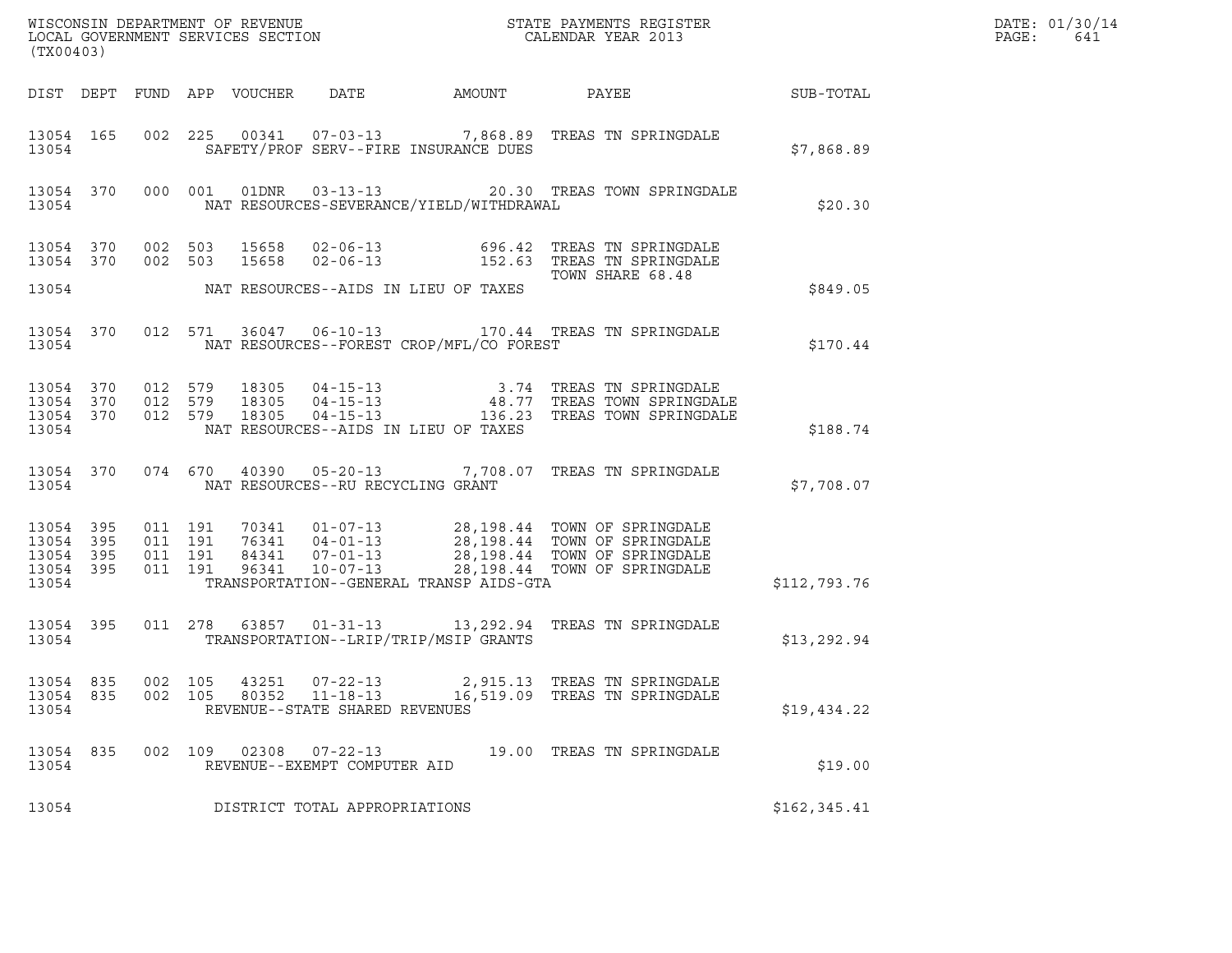| WISCONSIN DEPARTMENT OF REVENUE   | STATE PAYMENTS REGISTER | DATE: 01/30/14 |
|-----------------------------------|-------------------------|----------------|
| LOCAL GOVERNMENT SERVICES SECTION | CALENDAR YEAR 2013      | PAGE :<br>642  |

| (TX00403)                                                 |     |         |         |                                |                                                               |                                              |                                                                                                                                                                                                                              | DATE: 01/30/14<br>PAGE:<br>642 |  |
|-----------------------------------------------------------|-----|---------|---------|--------------------------------|---------------------------------------------------------------|----------------------------------------------|------------------------------------------------------------------------------------------------------------------------------------------------------------------------------------------------------------------------------|--------------------------------|--|
|                                                           |     |         |         |                                |                                                               | DIST DEPT FUND APP VOUCHER DATE AMOUNT PAYEE |                                                                                                                                                                                                                              | SUB-TOTAL                      |  |
| 13056 165<br>13056                                        |     |         |         |                                |                                                               | SAFETY/PROF SERV--FIRE INSURANCE DUES        | 002 225 00342 07-03-13 10,195.61 TREAS TN SPRINGFIELD                                                                                                                                                                        | \$10, 195.61                   |  |
| 13056 370<br>13056<br>13056 370                           | 370 |         |         | 002 503 15659                  | $02 - 06 - 13$                                                |                                              | 002 503 15659 02-06-13 24,723.59 TREAS TN SPRINGFIELD<br>002 503 15659 02-06-13 2,793.55 TREAS TN SPRINGFIELD<br>669.85 TREAS TN SPRINGFIELD<br>TOWN SHARE 2649.95                                                           |                                |  |
| 13056                                                     |     |         |         |                                |                                                               | NAT RESOURCES--AIDS IN LIEU OF TAXES         |                                                                                                                                                                                                                              | \$28,186.99                    |  |
| 13056                                                     |     |         |         |                                |                                                               | NAT RESOURCES--FOREST CROP/MFL/CO FOREST     | 13056 370 012 571 36048 06-10-13 32.56 TREAS TN SPRINGFIELD                                                                                                                                                                  | \$32.56                        |  |
| 13056 370<br>13056 370<br>13056                           |     |         |         | 012 579 18306<br>012 579 18306 |                                                               | NAT RESOURCES--AIDS IN LIEU OF TAXES         |                                                                                                                                                                                                                              | \$376.39                       |  |
| 13056                                                     |     |         |         |                                |                                                               | NAT RESOURCES--RU RECYCLING GRANT            | 13056 370 074 670 40391 05-20-13 7,745.75 TREAS TN SPRINGFIELD                                                                                                                                                               | \$7,745.75                     |  |
| 13056 395<br>13056 395<br>13056 395<br>13056 395<br>13056 |     | 011 191 |         |                                |                                                               | TRANSPORTATION--GENERAL TRANSP AIDS-GTA      | 011 191 70342 01-07-13 32,951.10 TOWN OF SPRINGFIELD<br>011 191 76342 04-01-13 32,951.10 TOWN OF SPRINGFIELD<br>011 191 96342 10-07-13 32,951.10 TOWN OF SPRINGFIELD<br>011 191 96342 10-07-13 32,951.12 TOWN OF SPRINGFIELD | \$131,804.42                   |  |
| 13056 835<br>13056 835<br>13056                           |     |         | 002 105 | 43252                          | REVENUE--STATE SHARED REVENUES                                |                                              | 07-22-13 5,454.99 TREAS TN SPRINGFIELD<br>002 105 80353 11-18-13 30,911.59 TREAS TN SPRINGFIELD                                                                                                                              | \$36,366.58                    |  |
| 13056 835<br>13056                                        |     |         |         |                                | 002 109 02309 07-22-13<br>REVENUE--EXEMPT COMPUTER AID        |                                              | 112.00 TREAS TN SPRINGFIELD                                                                                                                                                                                                  | \$112.00                       |  |
| 13056                                                     |     |         |         |                                | 13056 835 021 363 35573 03-25-13<br>REVENUE--LOTTERY CREDIT - |                                              | 5,474.83 TREAS TN SPRINGFIELD                                                                                                                                                                                                | \$5,474.83                     |  |
| 13056                                                     |     |         |         |                                | DISTRICT TOTAL APPROPRIATIONS                                 |                                              |                                                                                                                                                                                                                              | \$220, 295.13                  |  |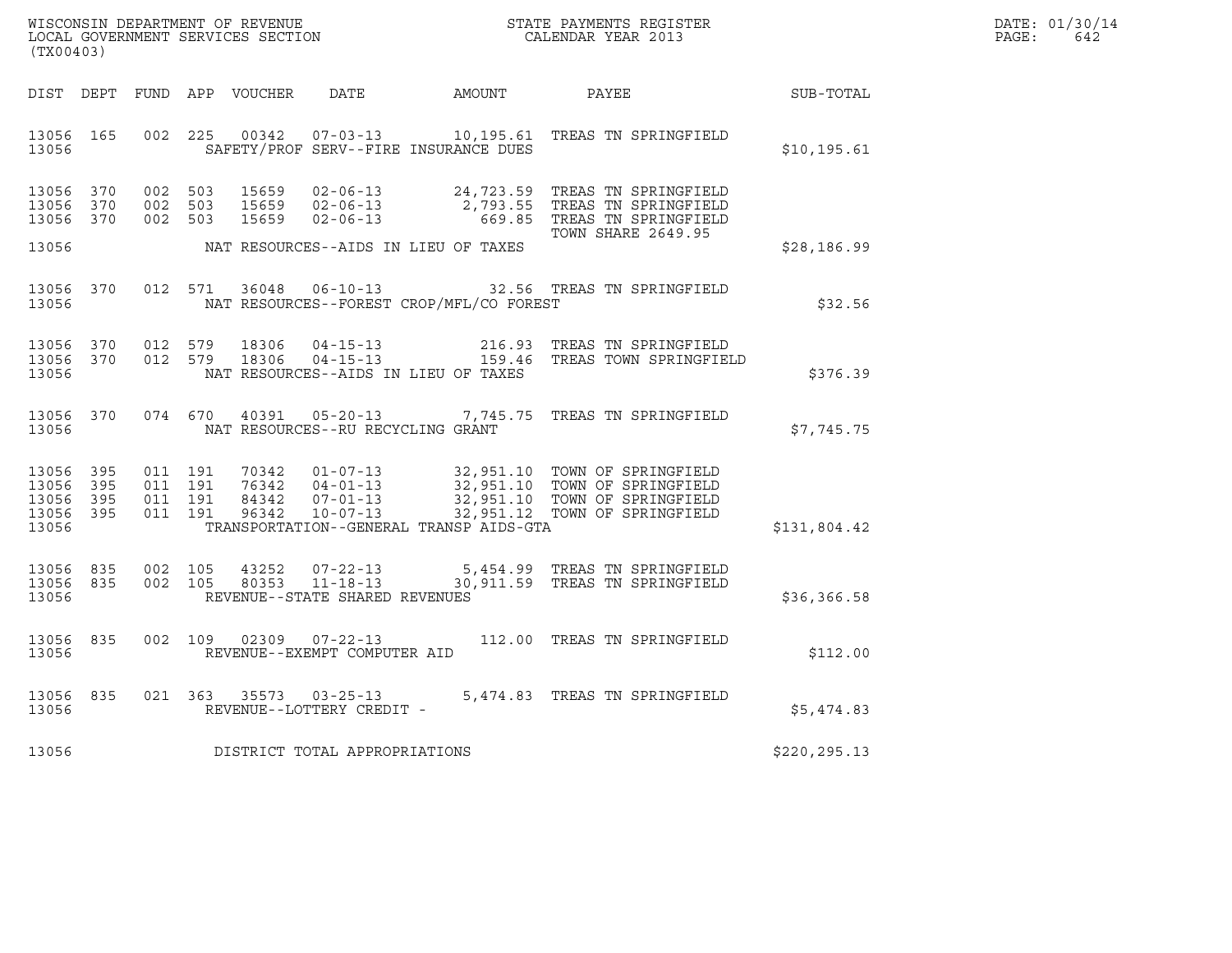| (TX00403)                                         |            |                               |         |                                 | WISCONSIN DEPARTMENT OF REVENUE<br>LOCAL GOVERNMENT SERVICES SECTION |                                          | STATE PAYMENTS REGISTER<br>CALENDAR YEAR 2013                                                                                                                                                                         |              | DATE: 01/30/14<br>$\mathtt{PAGE:}$<br>643 |
|---------------------------------------------------|------------|-------------------------------|---------|---------------------------------|----------------------------------------------------------------------|------------------------------------------|-----------------------------------------------------------------------------------------------------------------------------------------------------------------------------------------------------------------------|--------------|-------------------------------------------|
|                                                   |            |                               |         | DIST DEPT FUND APP VOUCHER DATE |                                                                      |                                          | AMOUNT PAYEE SUB-TOTAL                                                                                                                                                                                                |              |                                           |
| 13058                                             |            |                               |         |                                 |                                                                      | SAFETY/PROF SERV--FIRE INSURANCE DUES    | 13058 165 002 225 00343 07-03-13 7,852.43 TREAS TN SUN PRAIRIE                                                                                                                                                        | \$7,852.43   |                                           |
| 13058                                             |            |                               |         |                                 |                                                                      | NAT RESOURCES--FOREST CROP/MFL/CO FOREST | 13058 370 012 571 36049 06-10-13 7.80 TREAS TN SUN PRAIRIE                                                                                                                                                            | \$7.80       |                                           |
| 13058                                             |            |                               |         |                                 | NAT RESOURCES--RU RECYCLING GRANT                                    |                                          | 13058 370 074 670 40392 05-20-13 13,661.22 TREAS TN SUN PRAIRIE                                                                                                                                                       | \$13,661.22  |                                           |
| 13058 395<br>13058<br>13058<br>13058 395<br>13058 | 395<br>395 | 011 191<br>011 191<br>011 191 | 011 191 |                                 |                                                                      | TRANSPORTATION--GENERAL TRANSP AIDS-GTA  | 96343  10-07-13  21,542.81  TOWN OF SUN PRAIRIE                                                                                                                                                                       | \$86,171.24  |                                           |
| 13058                                             |            |                               |         |                                 | REVENUE--STATE SHARED REVENUES                                       |                                          | $\begin{array}{cccccccc} 13058 & 835 & 002 & 105 & 43253 & 07-22-13 & & 4,219.11 & \text{TREAS TN SUN PRAIRIE} \\ 13058 & 835 & 002 & 105 & 80354 & 11-18-13 & & 23,895.04 & \text{TREAS TN SUN PRAIRIE} \end{array}$ | \$28, 114.15 |                                           |
| 13058                                             |            |                               |         |                                 | REVENUE--EXEMPT COMPUTER AID                                         |                                          | 13058 835 002 109 02310 07-22-13 800.00 TREAS TN SUN PRAIRIE                                                                                                                                                          | \$800.00     |                                           |
| 13058                                             |            |                               |         |                                 | DISTRICT TOTAL APPROPRIATIONS                                        |                                          |                                                                                                                                                                                                                       | \$136,606.84 |                                           |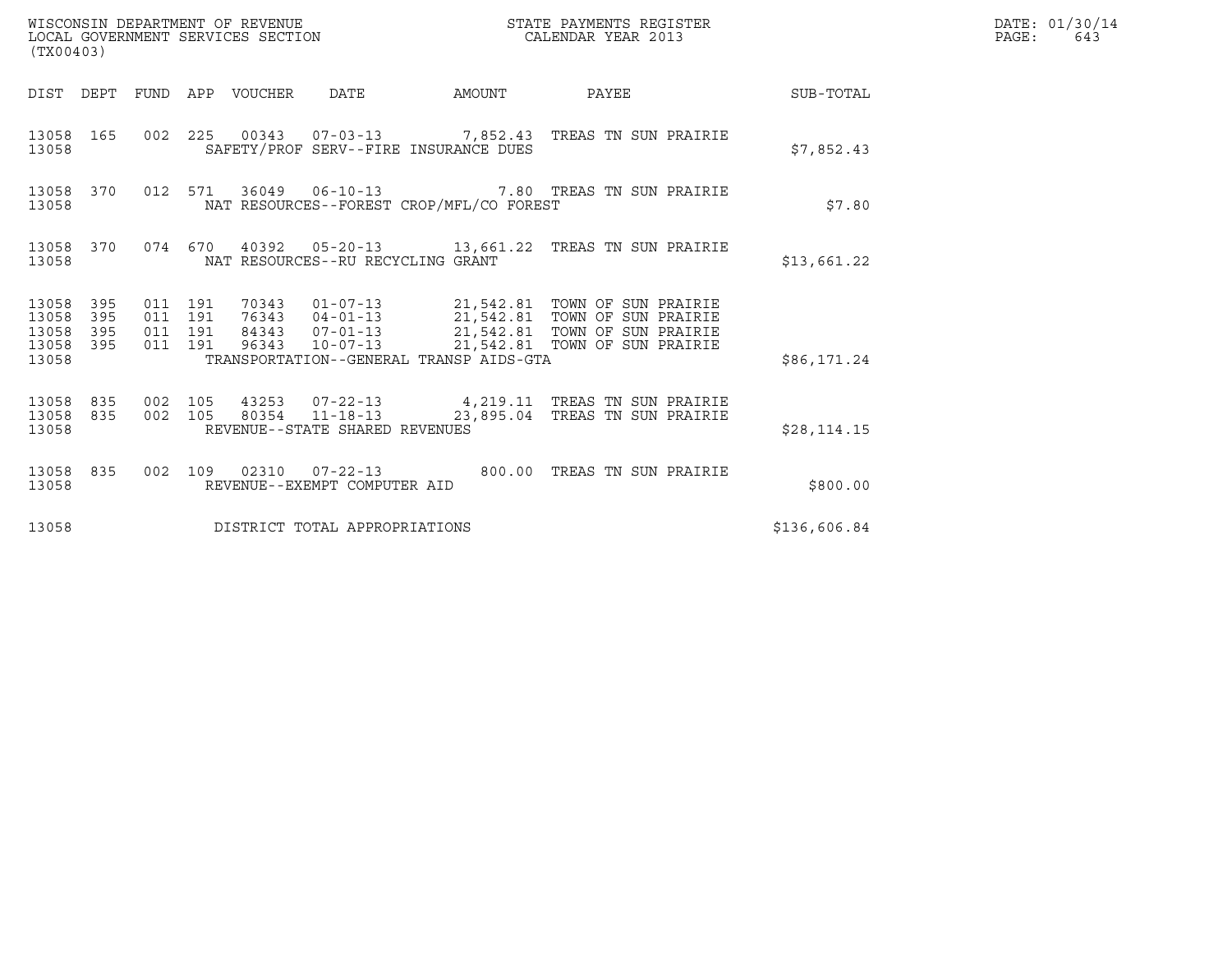| (TX00403)                                         |            |                    |                    |                                 |                                                                    |                                                                            |                                                                                                                                                                                                                                                                                                                            |               | DATE: 01/30/14<br>PAGE:<br>644 |
|---------------------------------------------------|------------|--------------------|--------------------|---------------------------------|--------------------------------------------------------------------|----------------------------------------------------------------------------|----------------------------------------------------------------------------------------------------------------------------------------------------------------------------------------------------------------------------------------------------------------------------------------------------------------------------|---------------|--------------------------------|
|                                                   |            |                    |                    | DIST DEPT FUND APP VOUCHER DATE |                                                                    | AMOUNT                                                                     | PAYEE                                                                                                                                                                                                                                                                                                                      | SUB-TOTAL     |                                |
| 13060 165<br>13060                                |            |                    |                    |                                 |                                                                    | SAFETY/PROF SERV--FIRE INSURANCE DUES                                      | 002 225 00344 07-03-13 3,555.28 TREAS TN VERMONT                                                                                                                                                                                                                                                                           | \$3,555.28    |                                |
| 13060 370<br>13060 370<br>13060                   |            |                    | 000 001<br>000 001 | 02DNR<br>04DNR                  |                                                                    | 10-23-13 1,331.18 TOWN VERMONT<br>NAT RESOURCES-SEVERANCE/YIELD/WITHDRAWAL |                                                                                                                                                                                                                                                                                                                            | \$1,462.76    |                                |
| 13060 370<br>13060                                |            |                    |                    |                                 |                                                                    | NAT RESOURCES--AIDS IN LIEU OF TAXES                                       | 002 503 15660 02-06-13 3, 279.71 TREAS TN VERMONT<br>TOWN SHARE 461.51                                                                                                                                                                                                                                                     | \$3,279.71    |                                |
| 13060 370<br>13060                                |            |                    | 012 571            |                                 |                                                                    | NAT RESOURCES--FOREST CROP/MFL/CO FOREST                                   | 36050  06-10-13  861.53  TREAS TN VERMONT                                                                                                                                                                                                                                                                                  | \$861.53      |                                |
| 13060 370<br>13060                                |            |                    |                    |                                 |                                                                    | NAT RESOURCES--AIDS IN LIEU OF TAXES                                       | 012 579 18307 04-15-13 204.70 TREAS TOWN VERMONT                                                                                                                                                                                                                                                                           | \$204.70      |                                |
| 13060 395<br>13060<br>13060<br>13060 395<br>13060 | 395<br>395 | 011 191<br>011 191 | 011 191<br>011 191 |                                 |                                                                    | TRANSPORTATION--GENERAL TRANSP AIDS-GTA                                    | $\begin{array}{cccc} 70344 & 01\hbox{-}07\hbox{-}13 & 20,386.71 & \text{TOMN OF VERMONT} \\ 76344 & 04\hbox{-}01\hbox{-}13 & 20,386.71 & \text{TOMN OF VERMONT} \\ 84344 & 07\hbox{-}01\hbox{-}13 & 20,386.71 & \text{TOMN OF VERMONT} \\ 96344 & 10\hbox{-}07\hbox{-}13 & 20,386.71 & \text{TOMN OF VERMONT} \end{array}$ | \$81,546.84   |                                |
| 13060 835<br>13060 835<br>13060                   |            | 002 105<br>002 105 |                    | 80355                           | 43254 07-22-13<br>$11 - 18 - 13$<br>REVENUE--STATE SHARED REVENUES |                                                                            | 1,444.20 TREAS TN VERMONT<br>8,183.83 TREAS TN VERMONT                                                                                                                                                                                                                                                                     | \$9,628.03    |                                |
| 13060 835<br>13060                                |            |                    |                    |                                 | REVENUE--EXEMPT COMPUTER AID                                       |                                                                            | 002  109  02311  07-22-13  31.00 TREAS TN VERMONT                                                                                                                                                                                                                                                                          | \$31.00       |                                |
| 13060                                             |            |                    |                    |                                 | DISTRICT TOTAL APPROPRIATIONS                                      |                                                                            |                                                                                                                                                                                                                                                                                                                            | \$100, 569.85 |                                |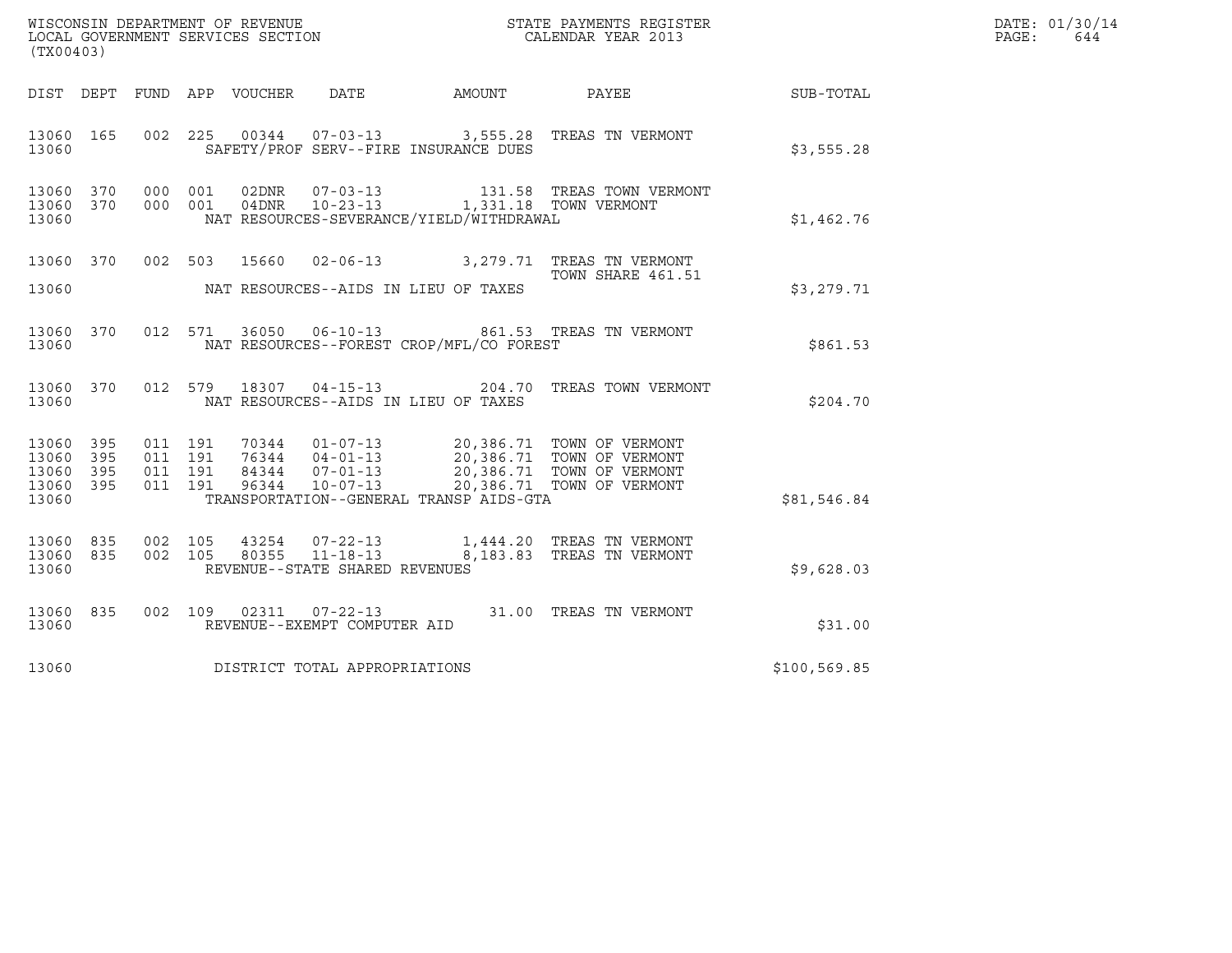| (TX00403)                       |  |  |  |  |                                                        |                                                                                                        |                                                                                                                                                                                                                                                                                                                          |              | DATE: 01/30/14<br>PAGE:<br>645 |
|---------------------------------|--|--|--|--|--------------------------------------------------------|--------------------------------------------------------------------------------------------------------|--------------------------------------------------------------------------------------------------------------------------------------------------------------------------------------------------------------------------------------------------------------------------------------------------------------------------|--------------|--------------------------------|
|                                 |  |  |  |  |                                                        |                                                                                                        | DIST DEPT FUND APP VOUCHER DATE AMOUNT PAYEE SUB-TOTAL                                                                                                                                                                                                                                                                   |              |                                |
| 13062 300                       |  |  |  |  |                                                        | SAFETY/PROF SERV--FIRE INSURANCE DUES                                                                  | 13062 165 002 225 00345 07-03-13 8,009.16 TREAS TN VERONA                                                                                                                                                                                                                                                                | \$8,009.16   |                                |
|                                 |  |  |  |  |                                                        | 13062 NAT RESOURCES--AIDS IN LIEU OF TAXES                                                             | 13062 370 002 503 15661 02-06-13 21,356.53 TREAS TN VERONA<br><b>TOWN SHARE 3581.77</b>                                                                                                                                                                                                                                  | \$21,356.53  |                                |
|                                 |  |  |  |  |                                                        | 13062 NAT RESOURCES--FOREST CROP/MFL/CO FOREST                                                         | 13062 370 012 571 36051 06-10-13 69.82 TREAS TN VERONA                                                                                                                                                                                                                                                                   | \$69.82      |                                |
|                                 |  |  |  |  |                                                        | 13062 NAT RESOURCES--AIDS IN LIEU OF TAXES                                                             | $\begin{array}{cccccccc} 13062 & 370 & 012 & 579 & 18308 & 04-15-13 & .03 & \text{TREAS TN VERONA} \\ 13062 & 370 & 012 & 579 & 18308 & 04-15-13 & 190.87 & \text{TREAS TOWN VERONA} \end{array}$                                                                                                                        | \$190.90     |                                |
|                                 |  |  |  |  | 13062 NAT RESOURCES--RU RECYCLING GRANT                |                                                                                                        | 13062 370 074 670 40393 05-20-13 9,805.54 TREAS TN VERONA                                                                                                                                                                                                                                                                | \$9,805.54   |                                |
| 13062                           |  |  |  |  |                                                        | TRANSPORTATION--GENERAL TRANSP AIDS-GTA                                                                | $\begin{array}{cccccc} 13\,062 & 395 & 011 & 191 & 70345 & 01-07-13 & 23\,,793\,.02 & \text{TOWN OF VERONA} \\ 13\,062 & 395 & 011 & 191 & 76345 & 04-01-13 & 23\,,793\,.02 & \text{TOWN OF VERONA} \\ 13\,062 & 395 & 011 & 191 & 84345 & 07-01-13 & 23\,,793\,.02 & \text{TOWN OF VERONA} \\ 13\,062 & 395 & 011 & 19$ | \$95,172.08  |                                |
|                                 |  |  |  |  |                                                        | 13062 435 005 162 01HSD 09-03-13 7,235.95 TOWN VERONA<br>13062 HS--AMBULANCE FUNDING ASSISTANCE GRANTS |                                                                                                                                                                                                                                                                                                                          | \$7,235.95   |                                |
|                                 |  |  |  |  |                                                        |                                                                                                        | 13062 435 005 163 01LGS 11-18-13 39,500.00 FITCH-RONA EMS DISTRICT<br>13062 HS--PREPAID MEDICAL TRANSPORT REIMBURSE                                                                                                                                                                                                      | \$39,500.00  |                                |
| 13062 835<br>13062 835<br>13062 |  |  |  |  | REVENUE--STATE SHARED REVENUES                         |                                                                                                        | 002 105 43255 07-22-13 8,131.30 TREAS TN VERONA<br>002 105 80356 11-18-13 7,709.80 TREAS TN VERONA                                                                                                                                                                                                                       | \$15,841.10  |                                |
| 13062 835<br>13062              |  |  |  |  | 002 109 02312 07-22-13<br>REVENUE--EXEMPT COMPUTER AID |                                                                                                        | 243.00 TREAS TN VERONA                                                                                                                                                                                                                                                                                                   | \$243.00     |                                |
| 13062                           |  |  |  |  | DISTRICT TOTAL APPROPRIATIONS                          |                                                                                                        |                                                                                                                                                                                                                                                                                                                          | \$197,424.08 |                                |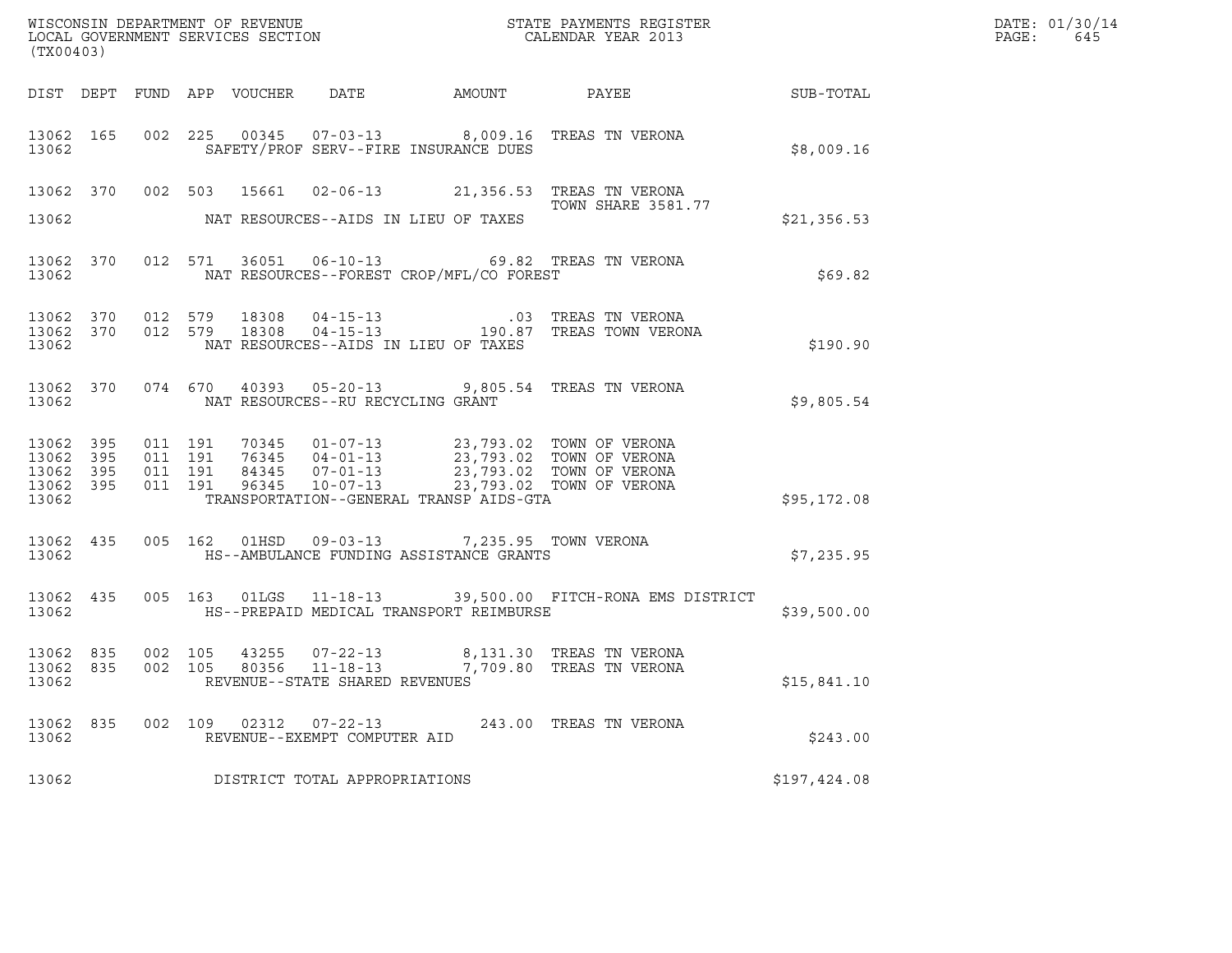| (TX00403) |                                     |                   |  |                                     |                                                | ${\tt WISCONSIM\ DEPARTMENT\ OF\ REVENUE}\qquad \qquad {\tt STATE\ PAYMENTS\ REGISTER} \\ {\tt LOCAL\ GOVERNMENT\ SERVICES\ SECTION}\qquad \qquad {\tt CALENDAR\ YEAR\ 2013}$                                   |                                                              | DATE: 01/30/14<br>$\mathtt{PAGE:}$<br>646 |
|-----------|-------------------------------------|-------------------|--|-------------------------------------|------------------------------------------------|-----------------------------------------------------------------------------------------------------------------------------------------------------------------------------------------------------------------|--------------------------------------------------------------|-------------------------------------------|
|           |                                     |                   |  |                                     |                                                |                                                                                                                                                                                                                 | DIST DEPT FUND APP VOUCHER DATE AMOUNT PAYEE PAYEE SUB-TOTAL |                                           |
|           | 13064                               |                   |  |                                     | SAFETY/PROF SERV--FIRE INSURANCE DUES          | 13064 165 002 225 00346 07-03-13 6,431.12 TREAS TN VIENNA                                                                                                                                                       | \$6,431.12                                                   |                                           |
|           | 13064                               |                   |  |                                     | NAT RESOURCES--FOREST CROP/MFL/CO FOREST       | 13064 370 012 571 36052 06-10-13 33.64 TREAS TN VIENNA                                                                                                                                                          | \$33.64                                                      |                                           |
| 13064     |                                     |                   |  | NAT RESOURCES--RU RECYCLING GRANT   |                                                | 13064 370 074 670 40394 05-20-13 4,947.00 TREAS TN VIENNA                                                                                                                                                       | \$4,947.00                                                   |                                           |
| 13064     | 13064 395<br>13064 395<br>13064 395 | 13064 395 011 191 |  |                                     | TRANSPORTATION--GENERAL TRANSP AIDS-GTA        | 011 191 70346 01-07-13 31,479.79 TOWN OF VIENNA<br>011 191 76346 04-01-13 31,479.79 TOWN OF VIENNA<br>011 191 84346 07-01-13 31,479.79 TOWN OF VIENNA<br>011 191 96346 10-07-13 31,479.79 TOWN OF VIENNA        | \$125,919.16                                                 |                                           |
|           |                                     |                   |  |                                     | 13064 MILITARY AFFAIRS-EMER MGMT-DISASTER RECO | 13064 465 002 305 00813 10-16-13 940.63 TREAS TN VIENNA                                                                                                                                                         | \$940.63                                                     |                                           |
| 13064     | 13064 465                           |                   |  |                                     | MILITARY AFFAIRS-EMERGENCY MGMT-FED FUND       | 002 342 00813 10-16-13 5,643.75 TREAS TN VIENNA                                                                                                                                                                 | \$5,643.75                                                   |                                           |
|           | 13064                               |                   |  |                                     |                                                | 13064 505 002 174 58370 04-26-13 8,533.00 TREAS TN VIENNA<br>DOA--TRANSMISSION LINE FEE DISTRIBUTION                                                                                                            | \$8,533.00                                                   |                                           |
| 13064     | 13064 835                           |                   |  | REVENUE--STATE SHARED REVENUES      |                                                | $\begin{array}{cccccccc} 13064 & 835 & 002 & 105 & 43256 & 07-22-13 & & & 9,425.55 & \text{TREAS TN VIENNA} \\ 13064 & 835 & 002 & 105 & 80357 & 11-18-13 & & & 55,035.14 & \text{TREAS TN VIENNA} \end{array}$ | \$64,460.69                                                  |                                           |
| 13064     | 13064 835                           |                   |  | REVENUE--EXEMPT COMPUTER AID        |                                                | 002 109 02313 07-22-13 324.00 TREAS TN VIENNA                                                                                                                                                                   | \$324.00                                                     |                                           |
|           | 13064 835                           |                   |  |                                     |                                                | 002 501 00001 02-01-13 385.42 TREAS TN VIENNA                                                                                                                                                                   | \$385.42                                                     |                                           |
|           |                                     |                   |  | 13064 DISTRICT TOTAL APPROPRIATIONS |                                                |                                                                                                                                                                                                                 | \$217,618.41                                                 |                                           |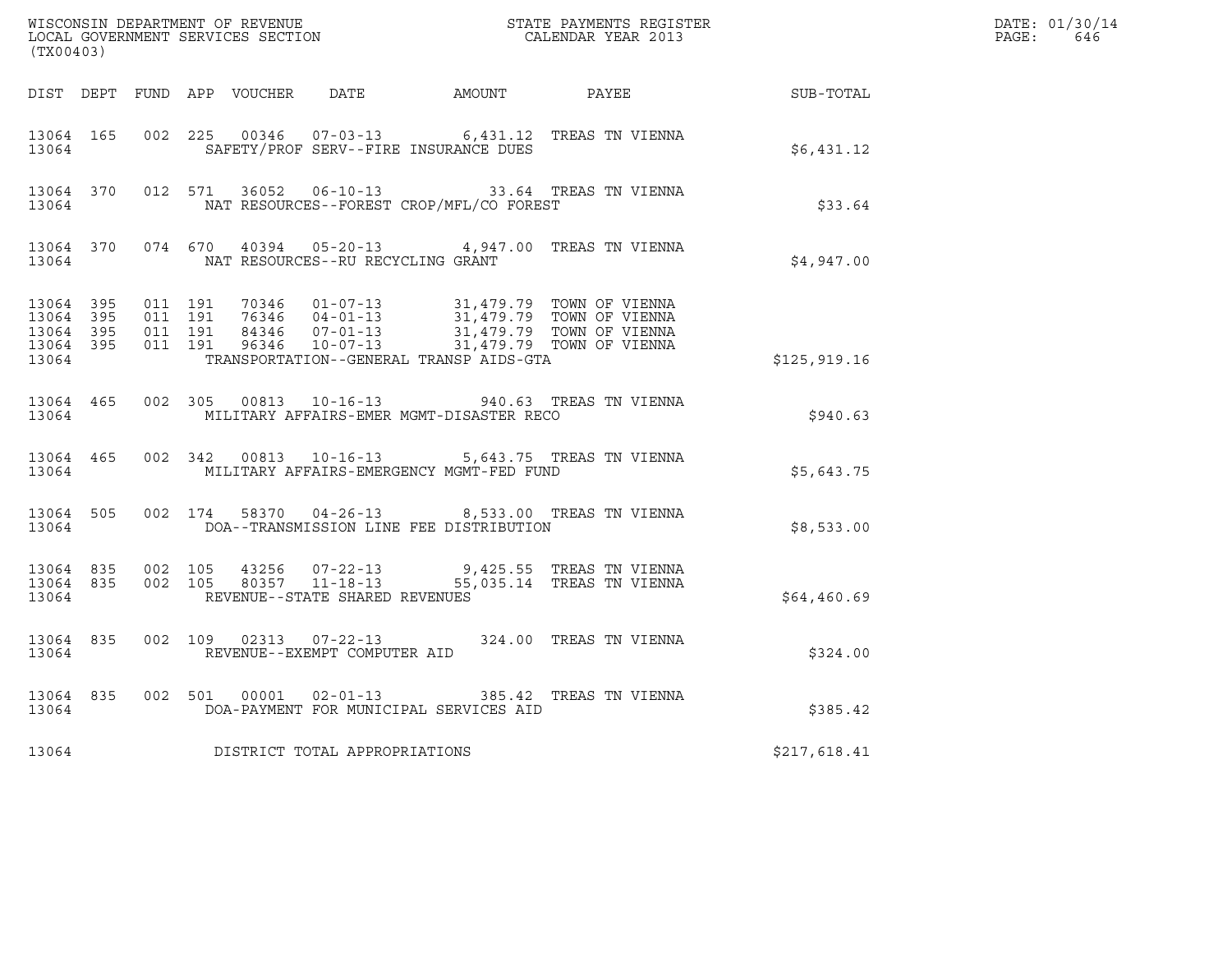| DATE: | 01/30/14 |
|-------|----------|
| PAGE: | 647      |

| (TX00403)                                                 |     |         |                               |                                 |                                   |                                            |                                                                                                                                                                                                                                                                                    |               | DATE: 01/30/14<br>PAGE:<br>647 |
|-----------------------------------------------------------|-----|---------|-------------------------------|---------------------------------|-----------------------------------|--------------------------------------------|------------------------------------------------------------------------------------------------------------------------------------------------------------------------------------------------------------------------------------------------------------------------------------|---------------|--------------------------------|
|                                                           |     |         |                               | DIST DEPT FUND APP VOUCHER DATE |                                   |                                            | AMOUNT PAYEE SUB-TOTAL                                                                                                                                                                                                                                                             |               |                                |
| 13066 165<br>13066                                        |     |         |                               |                                 |                                   | SAFETY/PROF SERV--FIRE INSURANCE DUES      | 002 225 00347 07-03-13 22,335.96 TREAS TN WESTPORT                                                                                                                                                                                                                                 | \$22,335.96   |                                |
| 13066 370<br>13066 370                                    |     |         |                               |                                 |                                   |                                            | $\begin{array}{cccc} 002 & 503 & 15662 & 02\texttt{-}06\texttt{-}13 & 51.61 & \texttt{TERAS} & \texttt{TN} & \texttt{WESTPORT} \\ 002 & 503 & 15662 & 02\texttt{-}06\texttt{-}13 & 45,456.80 & \texttt{TREAS} & \texttt{TN} & \texttt{WESTPORT} \end{array}$<br>TOWN SHARE 4947.04 |               |                                |
|                                                           |     |         |                               |                                 |                                   | 13066 MAT RESOURCES--AIDS IN LIEU OF TAXES |                                                                                                                                                                                                                                                                                    | \$45,508.41   |                                |
| 13066 370<br>13066                                        |     |         |                               |                                 |                                   | NAT RESOURCES--FOREST CROP/MFL/CO FOREST   | 012 571 36053 06-10-13 4.80 TREAS TN WESTPORT                                                                                                                                                                                                                                      | \$4.80        |                                |
| 13066 370<br>13066 370<br>13066 370<br>13066 370<br>13066 |     |         |                               |                                 |                                   | NAT RESOURCES--AIDS IN LIEU OF TAXES       | 012 579 18309 04-15-13 58.29 TREAS TN WESTPORT<br>012 579 18309 04-15-13 2.82 TREAS TN WESTPORT<br>012 579 18309 04-15-13 700.33 TREAS TOWN WESTPORT<br>012 579 18309 04-15-13 2,978.01 TREAS TOWN WESTPORT                                                                        | \$3,739.45    |                                |
| 13066 370<br>13066                                        |     |         |                               |                                 | NAT RESOURCES--RU RECYCLING GRANT |                                            | 074 670 40395 05-20-13 6,688.66 TREAS TN WESTPORT                                                                                                                                                                                                                                  | \$6,688.66    |                                |
| 13066<br>13066 395<br>13066 395<br>13066 395<br>13066     | 395 | 011 191 | 011 191<br>011 191<br>011 191 |                                 |                                   | TRANSPORTATION--GENERAL TRANSP AIDS-GTA    | 70347  01-07-13  24,527.66  TOWN OF WESTPORT<br>76347  04-01-13  24,527.66  TOWN OF WESTPORT<br>84347  07-01-13  24,527.66  TOWN OF WESTPORT<br>96347  10-07-13  24,527.67  TOWN OF WESTPORT                                                                                       | \$98, 110.65  |                                |
| 13066 395<br>13066                                        |     |         |                               |                                 |                                   | TRANSPORTATION--LRIP/TRIP/MSIP GRANTS      | 011  278  90711  10-11-13  13, 292.94  TREAS TN WESTPORT                                                                                                                                                                                                                           | \$13,292.94   |                                |
| 13066 835<br>13066 835<br>13066                           |     |         | 002 105<br>002 105            |                                 | REVENUE--STATE SHARED REVENUES    |                                            |                                                                                                                                                                                                                                                                                    | \$68,855.94   |                                |
| 13066 835<br>13066                                        |     |         | 002 109                       | 02314                           | REVENUE--EXEMPT COMPUTER AID      |                                            | 07-22-13 1.318.00 TREAS TN WESTPORT                                                                                                                                                                                                                                                | \$1,318.00    |                                |
| 13066<br>13066                                            | 835 | 002     | 501                           | 00001                           | $02 - 01 - 13$                    | DOA-PAYMENT FOR MUNICIPAL SERVICES AID     | 475.31 TREAS TN WESTPORT                                                                                                                                                                                                                                                           | \$475.31      |                                |
| 13066                                                     |     |         |                               |                                 | DISTRICT TOTAL APPROPRIATIONS     |                                            |                                                                                                                                                                                                                                                                                    | \$260, 330.12 |                                |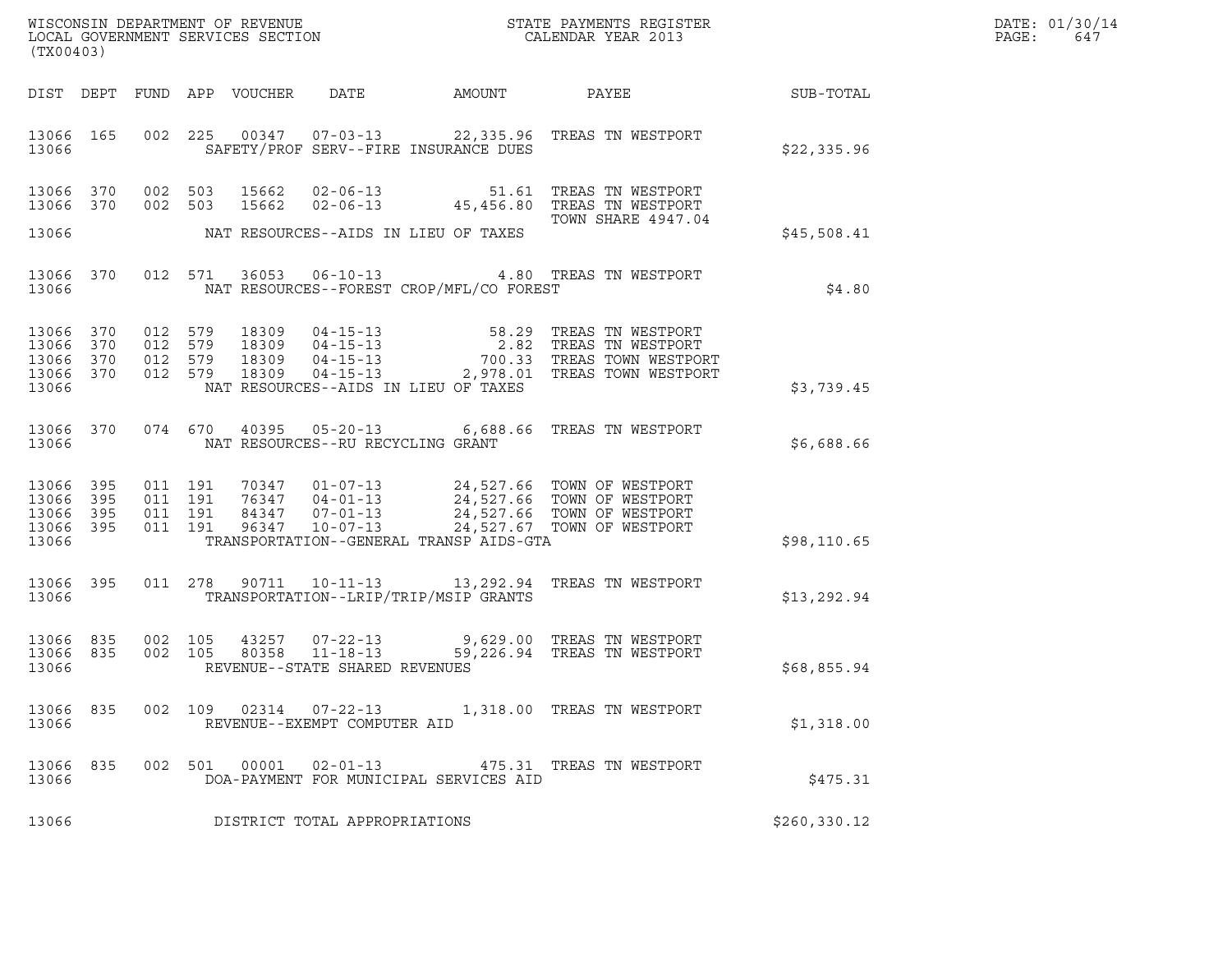| (TX00403)                                    |           |                               |         |                                   |                                          | WISCONSIN DEPARTMENT OF REVENUE<br>LOCAL GOVERNMENT SERVICES SECTION<br>CALENDAR YEAR 2013                                                                                                                                                                                                                      |              | DATE: 01/30/14<br>$\mathtt{PAGE:}$<br>648 |
|----------------------------------------------|-----------|-------------------------------|---------|-----------------------------------|------------------------------------------|-----------------------------------------------------------------------------------------------------------------------------------------------------------------------------------------------------------------------------------------------------------------------------------------------------------------|--------------|-------------------------------------------|
|                                              |           |                               |         |                                   |                                          | DIST DEPT FUND APP VOUCHER DATE AMOUNT PAYEE THE SUB-TOTAL                                                                                                                                                                                                                                                      |              |                                           |
| 13068                                        | 13068 165 |                               |         |                                   | SAFETY/PROF SERV--FIRE INSURANCE DUES    | 002 225 00348 07-03-13 18,808.68 TREAS TN WINDSOR                                                                                                                                                                                                                                                               | \$18,808.68  |                                           |
|                                              |           |                               |         |                                   |                                          | 13068 370 002 503 15663 02-06-13 2,009.71 TREAS TN WINDSOR<br>TOWN SHARE 456.07                                                                                                                                                                                                                                 |              |                                           |
| 13068                                        |           |                               |         |                                   | NAT RESOURCES--AIDS IN LIEU OF TAXES     |                                                                                                                                                                                                                                                                                                                 | \$2,009.71   |                                           |
| 13068                                        |           |                               |         | 13068 370 012 571 36054 06-10-13  | NAT RESOURCES--FOREST CROP/MFL/CO FOREST | 2.20 TREAS TN WINDSOR                                                                                                                                                                                                                                                                                           | \$2.20       |                                           |
| 13068                                        |           |                               |         |                                   | NAT RESOURCES--AIDS IN LIEU OF TAXES     | $\begin{array}{cccccccc} 13068 & 370 & 012 & 579 & 18310 & 04-15-13 & & & & 3.69 & \text{TREAS TN WINDSOR} \\ 13068 & 370 & 012 & 579 & 18310 & 04-15-13 & & & .30 & \text{TREAS TOWN WINDSOR} \end{array}$                                                                                                     | \$3.99       |                                           |
| 13068                                        |           |                               |         |                                   | NAT RESOURCES--INVASIVE AQUATICE SPECIES | 13068 370 012 678 01110 12-06-13 2,117.13 TREAS TN WINDSOR                                                                                                                                                                                                                                                      | \$2,117.13   |                                           |
| 13068                                        |           |                               |         | NAT RESOURCES--RU RECYCLING GRANT |                                          | 13068 370 074 670 40396 05-20-13 15,525.30 TREAS TN WINDSOR                                                                                                                                                                                                                                                     | \$15,525.30  |                                           |
| 13068 395<br>13068 395<br>13068 395<br>13068 | 13068 395 | 011 191<br>011 191<br>011 191 | 011 191 |                                   | TRANSPORTATION--GENERAL TRANSP AIDS-GTA  | $\begin{tabular}{c c c c c c c c c c} \hline $\gamma$0348 & 01-07-13 & 43\,, 389\,.89 & TOWN OF WINDSOR \\ \hline $76348 & 04-01-13 & 43\,, 389\,.89 & TOWN OF WINDSOR \\ $84348 & 07-01-13 & 43\,, 389\,.89 & TOWN OF WINDSOR \\ $96348 & 10-07-13 & 43\,, 389\,.89 & TOWN OF WINDSOR \\ \hline \end{tabular}$ | \$173,559.56 |                                           |
| 13068                                        | 13068 835 | 13068 835 002 105             |         | REVENUE--STATE SHARED REVENUES    |                                          | 002 105 43258 07-22-13 12,065.39 TREAS TN WINDSOR<br>002 105 80359 11-18-13 68,364.36 TREAS TN WINDSOR                                                                                                                                                                                                          | \$80,429.75  |                                           |
| 13068                                        |           |                               |         | REVENUE--EXEMPT COMPUTER AID      |                                          | 13068 835 002 109 02315 07-22-13 2,929.00 TREAS TN WINDSOR                                                                                                                                                                                                                                                      | \$2,929.00   |                                           |
| 13068                                        |           |                               |         | DISTRICT TOTAL APPROPRIATIONS     |                                          |                                                                                                                                                                                                                                                                                                                 | \$295,385.32 |                                           |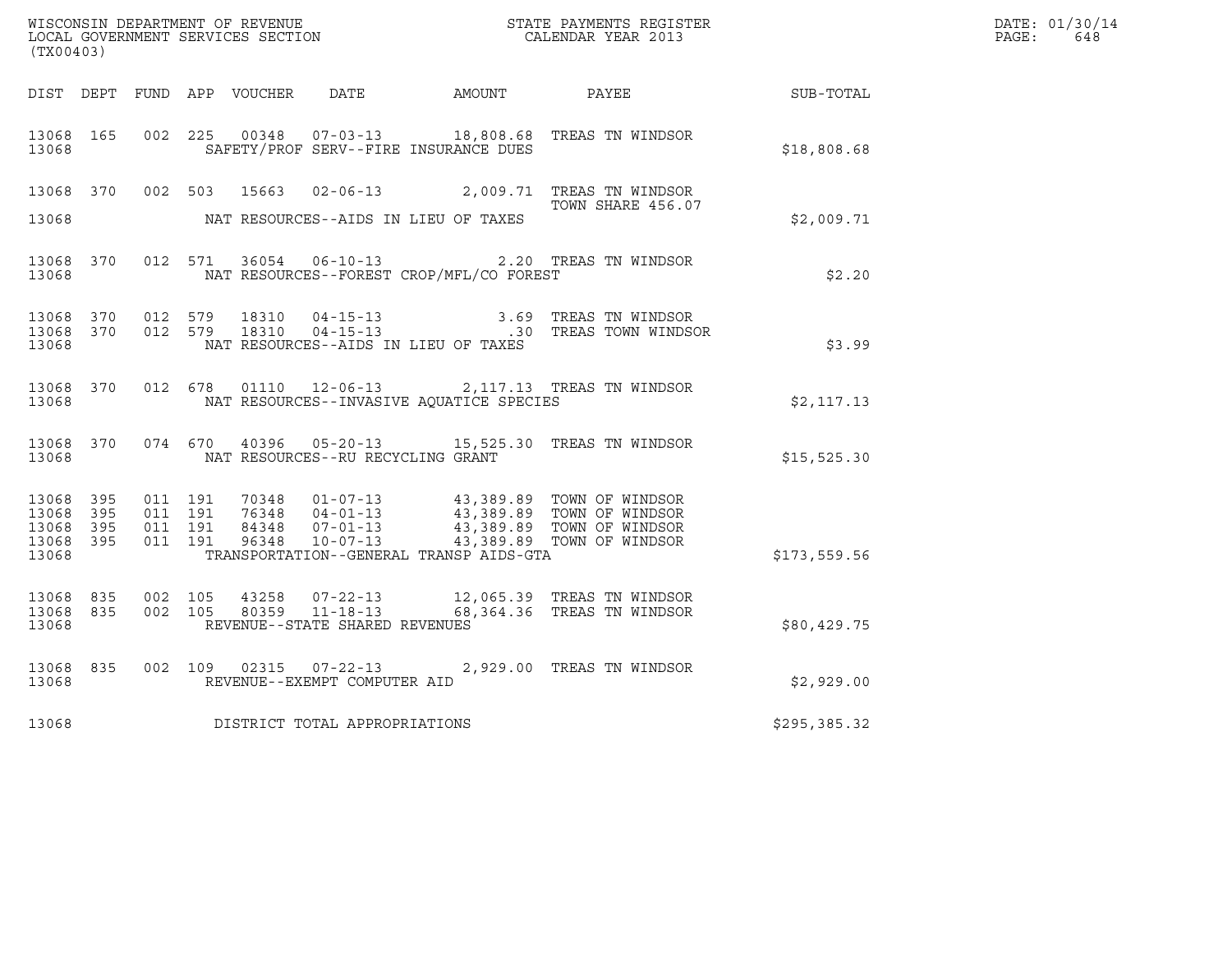| (TX00403)                                     |                   |                                          |                            | WISCONSIN DEPARTMENT OF REVENUE<br>LOCAL GOVERNMENT SERVICES SECTION |                                                                                                                                                                             | STATE PAYMENTS REGISTER<br>CALENDAR YEAR 2013                                                |              | DATE: 01/30/14<br>PAGE:<br>649 |
|-----------------------------------------------|-------------------|------------------------------------------|----------------------------|----------------------------------------------------------------------|-----------------------------------------------------------------------------------------------------------------------------------------------------------------------------|----------------------------------------------------------------------------------------------|--------------|--------------------------------|
|                                               |                   |                                          | DIST DEPT FUND APP VOUCHER | DATE                                                                 | AMOUNT PAYEE                                                                                                                                                                |                                                                                              | SUB-TOTAL    |                                |
| 13070 165<br>13070                            |                   |                                          |                            |                                                                      | 002  225  00349  07-03-13  2,007.09  TREAS TN YORK<br>SAFETY/PROF SERV--FIRE INSURANCE DUES                                                                                 |                                                                                              | \$2,007.09   |                                |
| 13070 370<br>13070                            |                   |                                          |                            |                                                                      | 012 571 36055 06-10-13 23.20 TREAS TN YORK<br>NAT RESOURCES--FOREST CROP/MFL/CO FOREST                                                                                      |                                                                                              | \$23.20      |                                |
| 13070 370 012 579<br>13070 370<br>13070       |                   |                                          |                            |                                                                      | NAT RESOURCES--AIDS IN LIEU OF TAXES                                                                                                                                        | 012 579 18311 04-15-13 155.20 TREAS TN YORK<br>012 579 18311 04-15-13 969.11 TREAS TOWN YORK | \$1,124.31   |                                |
| 13070 370<br>13070                            |                   |                                          |                            | NAT RESOURCES--RU RECYCLING GRANT                                    | 074 670 40397 05-20-13 1,561.46 TREAS TN YORK                                                                                                                               |                                                                                              | \$1,561.46   |                                |
| 13070 395<br>13070<br>13070<br>13070<br>13070 | 395<br>395<br>395 | 011 191<br>011 191<br>011 191<br>011 191 | 96349                      | $10 - 07 - 13$                                                       | 70349  01-07-13  24,832.41  TOWN OF YORK<br>76349  04-01-13  24,832.41  TOWN OF YORK<br>84349  07-01-13  24,832.41  TOWN OF YORK<br>TRANSPORTATION--GENERAL TRANSP AIDS-GTA | 24,832.41 TOWN OF YORK                                                                       | \$99,329.64  |                                |
| 13070 395<br>13070                            |                   |                                          |                            |                                                                      | 011  278  65147  02-12-13  13,292.91  TREAS TN YORK<br>TRANSPORTATION--LRIP/TRIP/MSIP GRANTS                                                                                |                                                                                              | \$13, 292.91 |                                |
| 13070 835<br>13070 835<br>13070               |                   | 002 105                                  |                            | 002 105 80360 11-18-13<br>REVENUE--STATE SHARED REVENUES             | 43259  07-22-13  1,465.13  TREAS  TN YORK<br>8,300.13 TREAS TN YORK                                                                                                         |                                                                                              | \$9,765.26   |                                |
| 13070 835<br>13070                            |                   |                                          |                            | REVENUE--EXEMPT COMPUTER AID                                         | 002 109 02316 07-22-13 8.00 TREAS TN YORK                                                                                                                                   |                                                                                              | \$8.00       |                                |
| 13070                                         |                   |                                          |                            | DISTRICT TOTAL APPROPRIATIONS                                        |                                                                                                                                                                             |                                                                                              | \$127,111.87 |                                |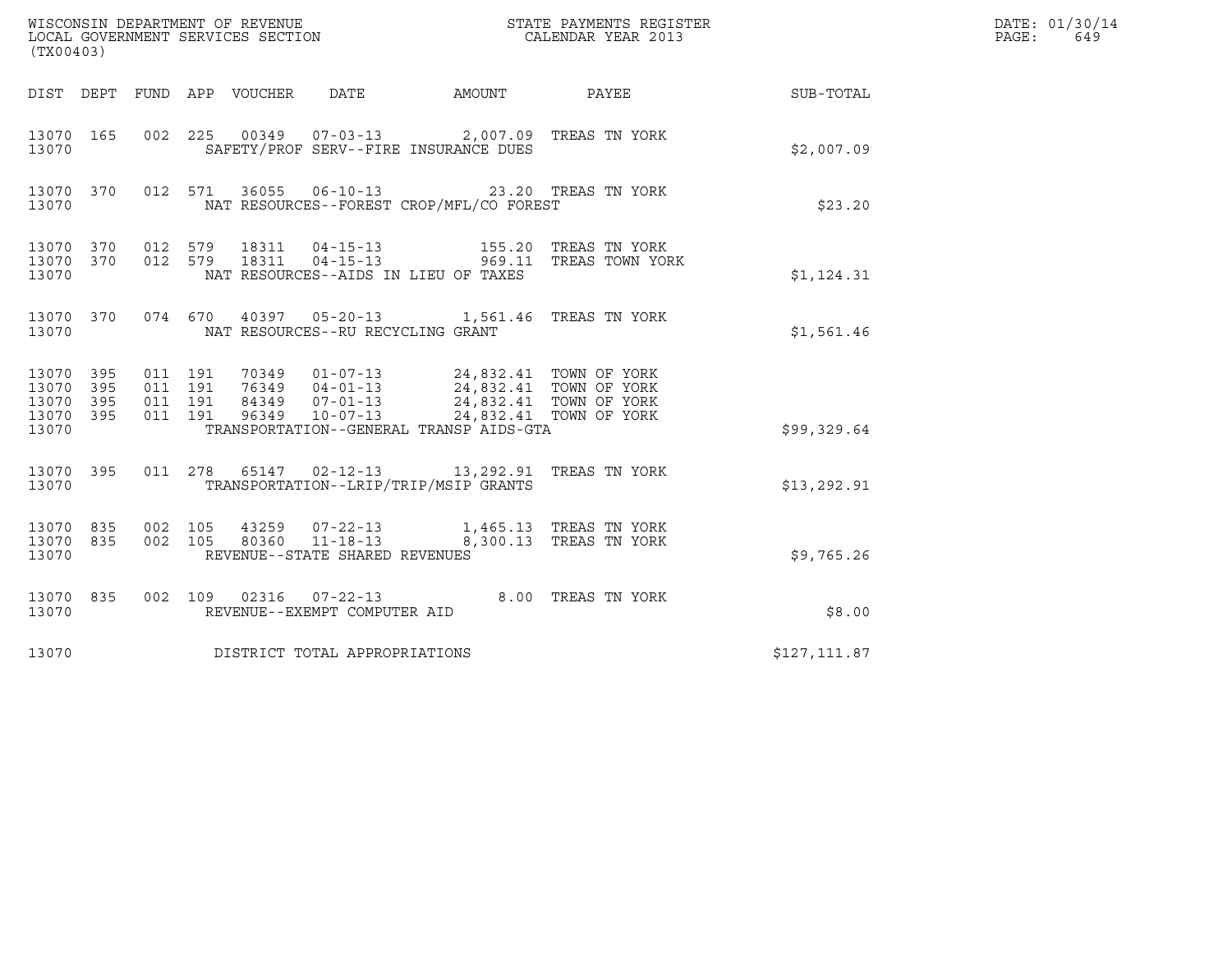| (TX00403)                                                                                                   | WISCONSIN DEPARTMENT OF REVENUE<br>LOCAL GOVERNMENT SERVICES SECTION                          |                                                                   | DATE: 01/30/14<br>PAGE:<br>650 |  |
|-------------------------------------------------------------------------------------------------------------|-----------------------------------------------------------------------------------------------|-------------------------------------------------------------------|--------------------------------|--|
| DIST DEPT FUND APP VOUCHER                                                                                  | DATE<br>AMOUNT                                                                                | PAYEE                                                             | SUB-TOTAL                      |  |
| 13106 165<br>13106                                                                                          | 002 225 00350 07-03-13 6,592.49 TREAS VIL BELLEVILLE<br>SAFETY/PROF SERV--FIRE INSURANCE DUES |                                                                   | \$6,592.49                     |  |
| 13106 370<br>13106                                                                                          | 012 583<br>03520<br>NAT RESOURCES--RECREATION RESOURCE-FED                                    | 07-02-13 20,000.00 TREAS VIL BELLEVILLE                           | \$20,000.00                    |  |
| 13106 370<br>13106                                                                                          | 012 587 03520<br>NAT RESOURCES--URBAN FORESTRY GRANTS                                         | 07-02-13  2,165.83 TREAS VIL BELLEVILLE                           | \$2,165.83                     |  |
| 13106 370<br>13106                                                                                          | 074 670<br>40398<br>NAT RESOURCES--RU RECYCLING GRANT                                         | 05-20-13 11,971.91 TREAS VIL BELLEVILLE                           | \$11,971.91                    |  |
| 011 191<br>13106 395<br>13106<br>395<br>011 191<br>011 191<br>13106<br>395<br>011 191<br>13106 395<br>13106 | 70350<br>76350<br>84350<br>96350<br>TRANSPORTATION--GENERAL TRANSP AIDS-GTA                   |                                                                   | \$110,183.57                   |  |
| 13106 455<br>13106                                                                                          | 002 231 00156 02-06-13<br>JUSTICE--LAW ENFORCEMENT TRAINING                                   | 800.00 TREAS VIL BELLEVILLE                                       | \$800.00                       |  |
| 13106 835<br>002 105<br>13106 835<br>002 105<br>13106                                                       | 43260<br>$07 - 22 - 13$<br>$11 - 18 - 13$<br>80361<br>REVENUE--STATE SHARED REVENUES          | 66,320.62 TREAS VIL BELLEVILLE<br>110,999.12 TREAS VIL BELLEVILLE | \$177,319.74                   |  |
| 13106 835<br>002 109<br>13106 835<br>002 109<br>13106                                                       | 02317<br>$07 - 22 - 13$<br>$07 - 22 - 13$<br>05062<br>REVENUE--EXEMPT COMPUTER AID            | 7,118.00 TREAS VIL BELLEVILLE<br>2,294.00 TREAS VIL BELLEVILLE    | \$9,412.00                     |  |
| 13106                                                                                                       | DISTRICT TOTAL APPROPRIATIONS                                                                 |                                                                   | \$338,445.54                   |  |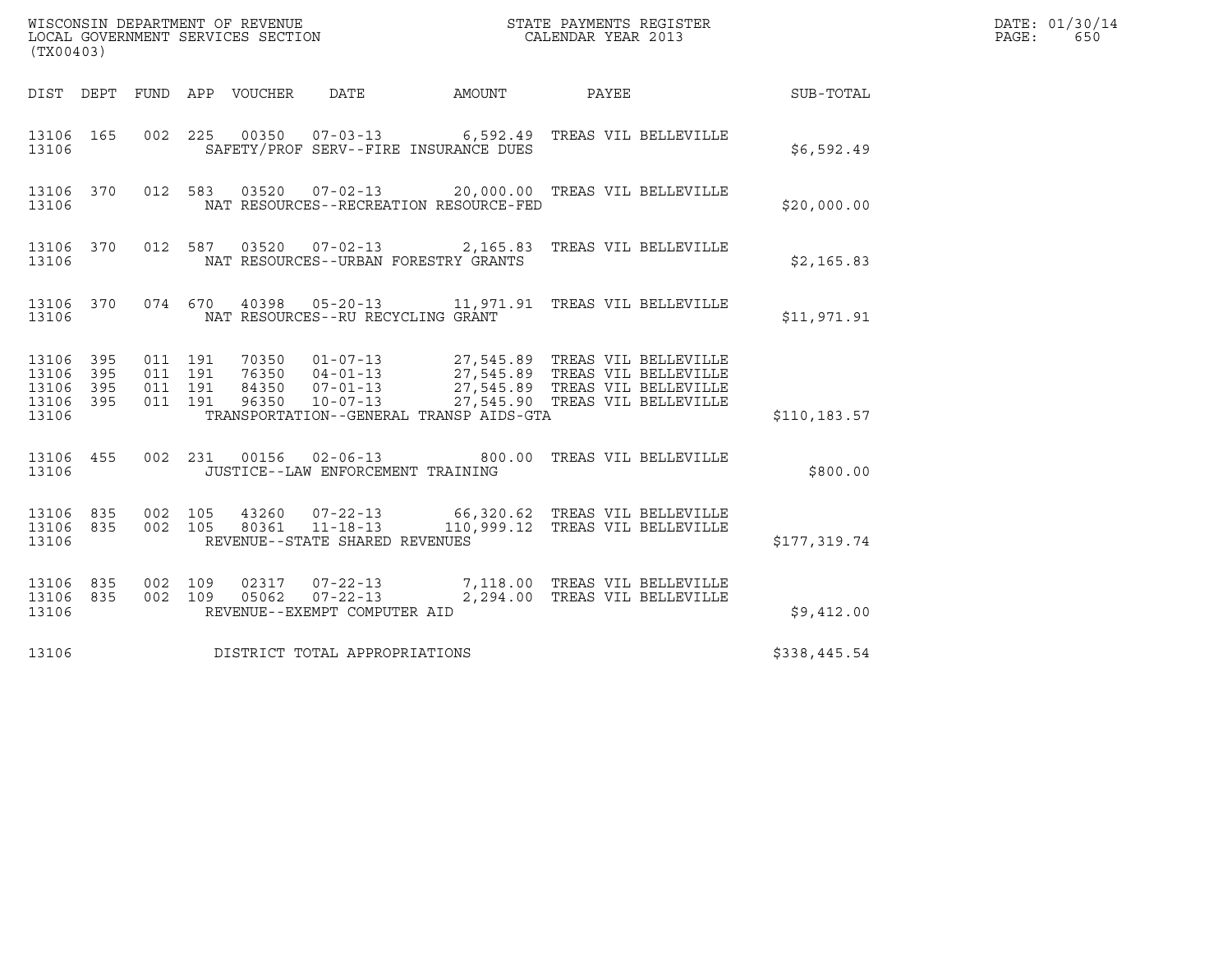| WISCONSIN DEPARTMENT OF REVENUE<br>LOCAL GOVERNMENT SERVICES SECTION<br>LOCAL GOVERNMENT SERVICES SECTION<br>(TX00403) |                   |                                          |  |                                 |                                       |                                         | STATE PAYMENTS REGISTER<br>CALENDAR YEAR 2013                                                                                                                                                                    |              | DATE: 01/30/14<br>PAGE:<br>651 |
|------------------------------------------------------------------------------------------------------------------------|-------------------|------------------------------------------|--|---------------------------------|---------------------------------------|-----------------------------------------|------------------------------------------------------------------------------------------------------------------------------------------------------------------------------------------------------------------|--------------|--------------------------------|
|                                                                                                                        |                   |                                          |  | DIST DEPT FUND APP VOUCHER DATE |                                       |                                         | AMOUNT PAYEE SUB-TOTAL                                                                                                                                                                                           |              |                                |
| 13107 165<br>13107                                                                                                     |                   |                                          |  |                                 | SAFETY/PROF SERV--FIRE INSURANCE DUES |                                         | 002 225 00351 07-03-13 3,231.27 TREAS VIL BLACK EARTH                                                                                                                                                            | \$3,231.27   |                                |
| 13107                                                                                                                  | 13107 370         |                                          |  |                                 | NAT RESOURCES--AIDS IN LIEU OF TAXES  |                                         | 012 579 18312 04-15-13 30.97 TREAS VIL BLACK EARTH                                                                                                                                                               | \$30.97      |                                |
| 13107                                                                                                                  | 13107 370         |                                          |  |                                 | NAT RESOURCES--RU RECYCLING GRANT     |                                         | 074 670 40399 05-20-13 4,865.42 TREAS VIL BLACK EARTH                                                                                                                                                            | \$4,865.42   |                                |
| 13107 395<br>13107<br>13107<br>13107<br>13107                                                                          | 395<br>395<br>395 | 011 191<br>011 191<br>011 191<br>011 191 |  | 96351                           |                                       | TRANSPORTATION--GENERAL TRANSP AIDS-GTA | 70351  01-07-13   19,430.45   VILLAGE OF BLACK EARTH<br>76351  04-01-13   19,430.45   VILLAGE OF BLACK EARTH<br>84351 07-01-13 19,430.45 VILLAGE OF BLACK EARTH<br>$10-07-13$ $19,430.46$ VILLAGE OF BLACK EARTH | \$77,721.81  |                                |
| 13107 835<br>13107 835<br>13107                                                                                        |                   | 002 105<br>002 105                       |  |                                 | REVENUE--STATE SHARED REVENUES        |                                         | 43261  07-22-13  24,124.10 TREAS VIL BLACK EARTH<br>80362  11-18-13   66,197.71  TREAS VIL BLACK EARTH                                                                                                           | \$90,321.81  |                                |
| 13107 835<br>13107<br>13107                                                                                            | 835               | 002 109<br>002 109                       |  |                                 | REVENUE--EXEMPT COMPUTER AID          |                                         | 02318  07-22-13  282.00  TREAS VIL BLACK EARTH<br>05063  07-22-13  1,698.00 TREAS VIL BLACK EARTH                                                                                                                | \$1,980.00   |                                |
| 13107                                                                                                                  |                   |                                          |  |                                 | DISTRICT TOTAL APPROPRIATIONS         |                                         |                                                                                                                                                                                                                  | \$178,151.28 |                                |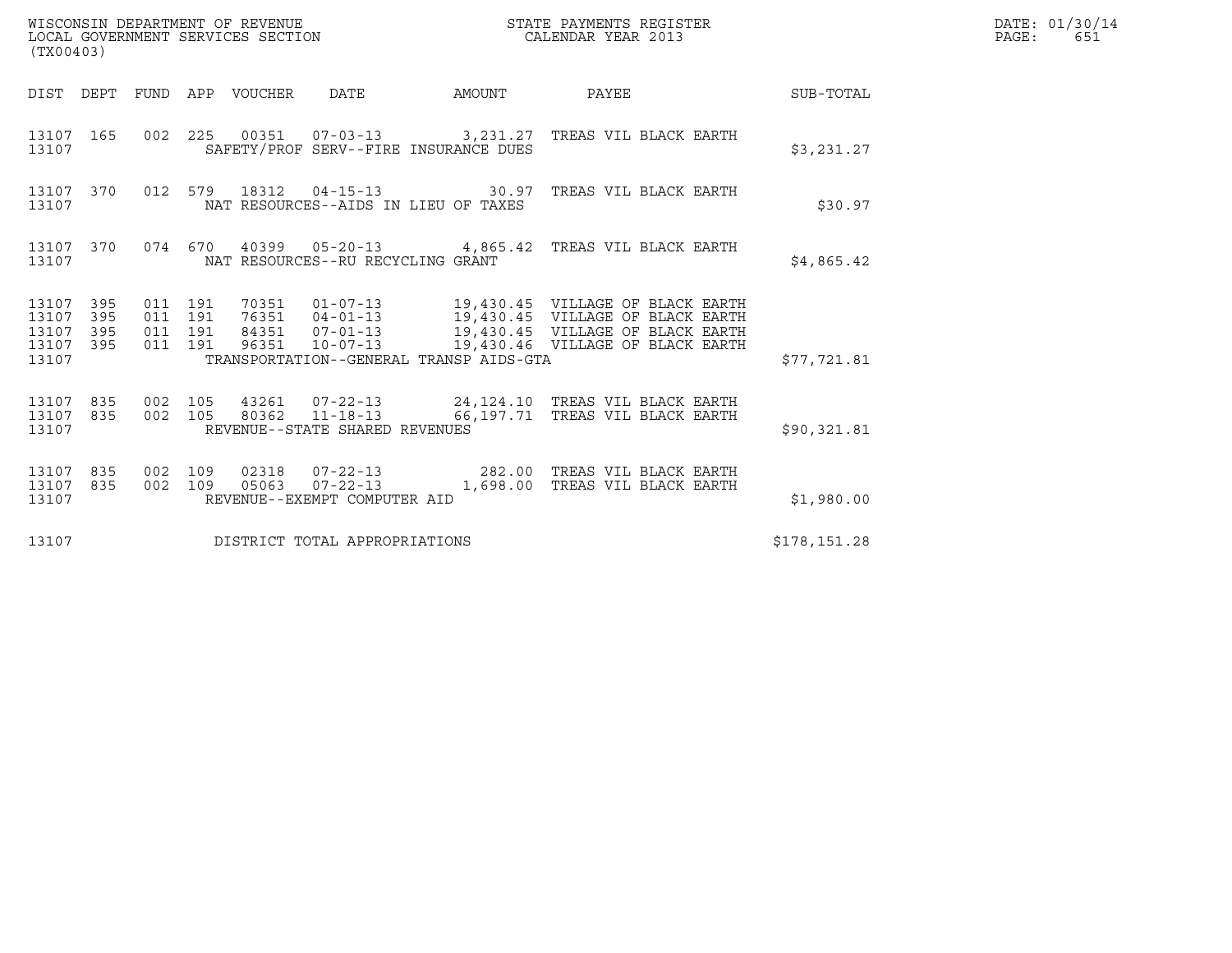| (TX00403)                                                                                                                                                               |                                                                                                                            |                                                                                                                                                                                |                                 |                                                                                                                                                                |                                                                                         |                                         |                                                                                                                                                                                  |               | DATE: 01/30/14<br>PAGE:<br>652 |
|-------------------------------------------------------------------------------------------------------------------------------------------------------------------------|----------------------------------------------------------------------------------------------------------------------------|--------------------------------------------------------------------------------------------------------------------------------------------------------------------------------|---------------------------------|----------------------------------------------------------------------------------------------------------------------------------------------------------------|-----------------------------------------------------------------------------------------|-----------------------------------------|----------------------------------------------------------------------------------------------------------------------------------------------------------------------------------|---------------|--------------------------------|
|                                                                                                                                                                         |                                                                                                                            |                                                                                                                                                                                |                                 | DIST DEPT FUND APP VOUCHER                                                                                                                                     | DATE                                                                                    | AMOUNT                                  | PAYEE                                                                                                                                                                            | SUB-TOTAL     |                                |
| 13108 165<br>13108                                                                                                                                                      |                                                                                                                            | 002                                                                                                                                                                            | 225                             |                                                                                                                                                                |                                                                                         | SAFETY/PROF SERV--FIRE INSURANCE DUES   | 00352  07-03-13  1,995.07  TREAS VIL BLUE MOUNDS                                                                                                                                 | \$1,995.07    |                                |
| 13108 370<br>13108                                                                                                                                                      |                                                                                                                            |                                                                                                                                                                                | 012 579                         | 18313                                                                                                                                                          |                                                                                         | NAT RESOURCES--AIDS IN LIEU OF TAXES    | 04-15-13 192.81 TREAS VIL BLUE MOUNDS                                                                                                                                            | \$192.81      |                                |
| 13108 370<br>13108                                                                                                                                                      |                                                                                                                            | 074 670                                                                                                                                                                        |                                 | 40400                                                                                                                                                          | NAT RESOURCES--RU RECYCLING GRANT                                                       |                                         | 05-20-13 2,216.09 TREAS VIL BLUE MOUNDS                                                                                                                                          | \$2,216.09    |                                |
| 13108<br>13108<br>13108<br>13108<br>13108<br>13108<br>13108<br>13108<br>13108<br>13108<br>13108<br>13108<br>13108<br>13108<br>13108<br>13108<br>13108<br>13108<br>13108 | 395<br>395<br>395<br>395<br>395<br>395<br>395<br>395<br>395<br>395<br>395<br>395<br>395<br>395<br>395<br>395<br>395<br>395 | 011 185<br>011 185<br>011 185<br>011<br>011 185<br>011<br>011 185<br>011<br>011 185<br>011<br>011 185<br>011<br>011 185<br>011 185<br>011 185<br>011 185<br>011 185<br>011 185 | 185<br>185<br>185<br>185<br>185 | 97054<br>97143<br>97143<br>97143<br>97143<br>97143<br>97143<br>97143<br>97143<br>97143<br>97574<br>97574<br>97574<br>97574<br>97574<br>97574<br>97574<br>97574 |                                                                                         | TRANSPORTATION--HIGHWAY SAFETY-FEDERAL  |                                                                                                                                                                                  | \$9,382.00    |                                |
| 13108<br>13108<br>13108<br>13108<br>13108                                                                                                                               | 395<br>395<br>395<br>395                                                                                                   | 011 191<br>011 191<br>011 191<br>011 191                                                                                                                                       |                                 | 70352<br>76352<br>84352<br>96352                                                                                                                               | $01 - 07 - 13$<br>$04 - 01 - 13$<br>$07 - 01 - 13$<br>$10 - 07 - 13$                    | TRANSPORTATION--GENERAL TRANSP AIDS-GTA | 12,830.68 VILLAGE OF BLUE MOUNDS<br>12,830.68 VILLAGE OF BLUE MOUNDS<br>12,830.68 VILLAGE OF BLUE MOUNDS<br>12,830.68 VILLAGE OF BLUE MOUNDS<br>12,830.68 VILLAGE OF BLUE MOUNDS | \$51,322.72   |                                |
| 13108<br>13108<br>13108<br>13108                                                                                                                                        | 455<br>455<br>455                                                                                                          | 002<br>002<br>002                                                                                                                                                              | 231<br>231<br>231               | 00055<br>00074<br>00170                                                                                                                                        | $11 - 01 - 13$<br>$01 - 10 - 13$<br>$02 - 06 - 13$<br>JUSTICE--LAW ENFORCEMENT TRAINING | 160.00<br>160.00<br>160.00              | TREAS VIL BLUE MOUNDS<br>TREAS VIL BLUE MOUNDS<br>TREAS VIL BLUE MOUNDS                                                                                                          | \$480.00      |                                |
| 13108<br>13108<br>13108                                                                                                                                                 | 835<br>835                                                                                                                 | 002<br>002 105                                                                                                                                                                 | 105                             | 43262<br>80363                                                                                                                                                 | $07 - 22 - 13$<br>$11 - 18 - 13$<br>REVENUE--STATE SHARED REVENUES                      | 17,447.08<br>98,866.80                  | TREAS VIL BLUE MOUNDS<br>TREAS VIL BLUE MOUNDS                                                                                                                                   | \$116, 313.88 |                                |
| 13108<br>13108                                                                                                                                                          | 835<br>835                                                                                                                 | 002<br>002                                                                                                                                                                     | 109<br>109                      | 02319<br>05064                                                                                                                                                 | $07 - 22 - 13$<br>$07 - 22 - 13$                                                        | 261.00<br>1,354.00                      | TREAS VIL BLUE MOUNDS<br>TREAS VIL BLUE MOUNDS                                                                                                                                   |               |                                |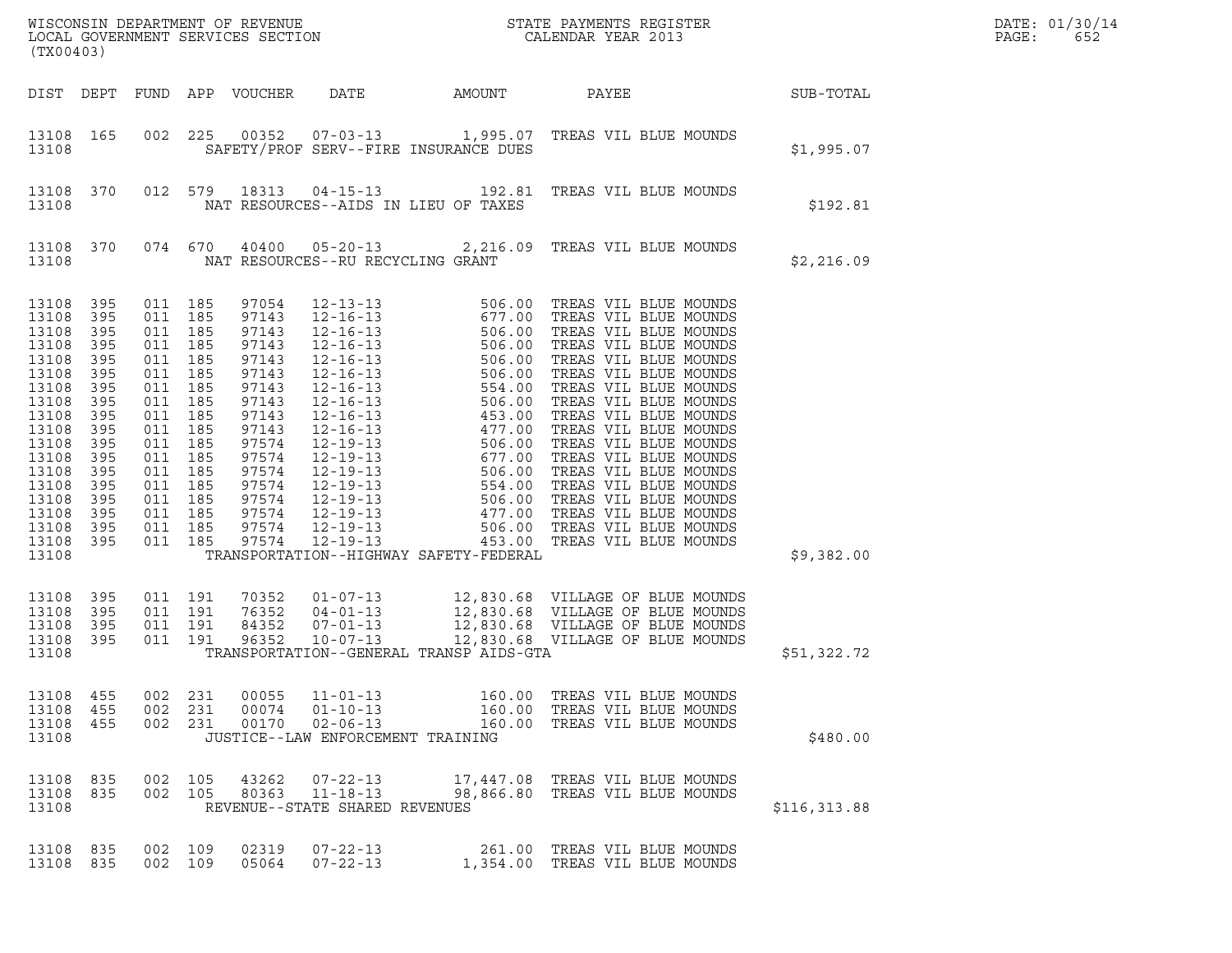| WISCONSIN DEPARTMENT OF REVENUE<br>LOCAL GOVERNMENT SERVICES SECTION<br>(TX00403) |                                                             |          | STATE PAYMENTS REGISTER<br>CALENDAR YEAR 2013 |              | DATE: 01/30/14<br>653<br>PAGE: |
|-----------------------------------------------------------------------------------|-------------------------------------------------------------|----------|-----------------------------------------------|--------------|--------------------------------|
| DIST<br>DEPT<br>FUND                                                              | APP<br><b>VOUCHER</b><br>DATE                               | PAYEE    | SUB-TOTAL                                     |              |                                |
| 13108                                                                             | REVENUE--EXEMPT COMPUTER AID                                |          |                                               | \$1,615.00   |                                |
| 835<br>021<br>13108<br>13108                                                      | 363<br>35574<br>$03 - 25 - 13$<br>REVENUE--LOTTERY CREDIT - | 7,407.60 | TREAS VIL BLUE MOUNDS                         | \$7,407.60   |                                |
| 13108                                                                             | DISTRICT TOTAL APPROPRIATIONS                               |          |                                               | \$190,925.17 |                                |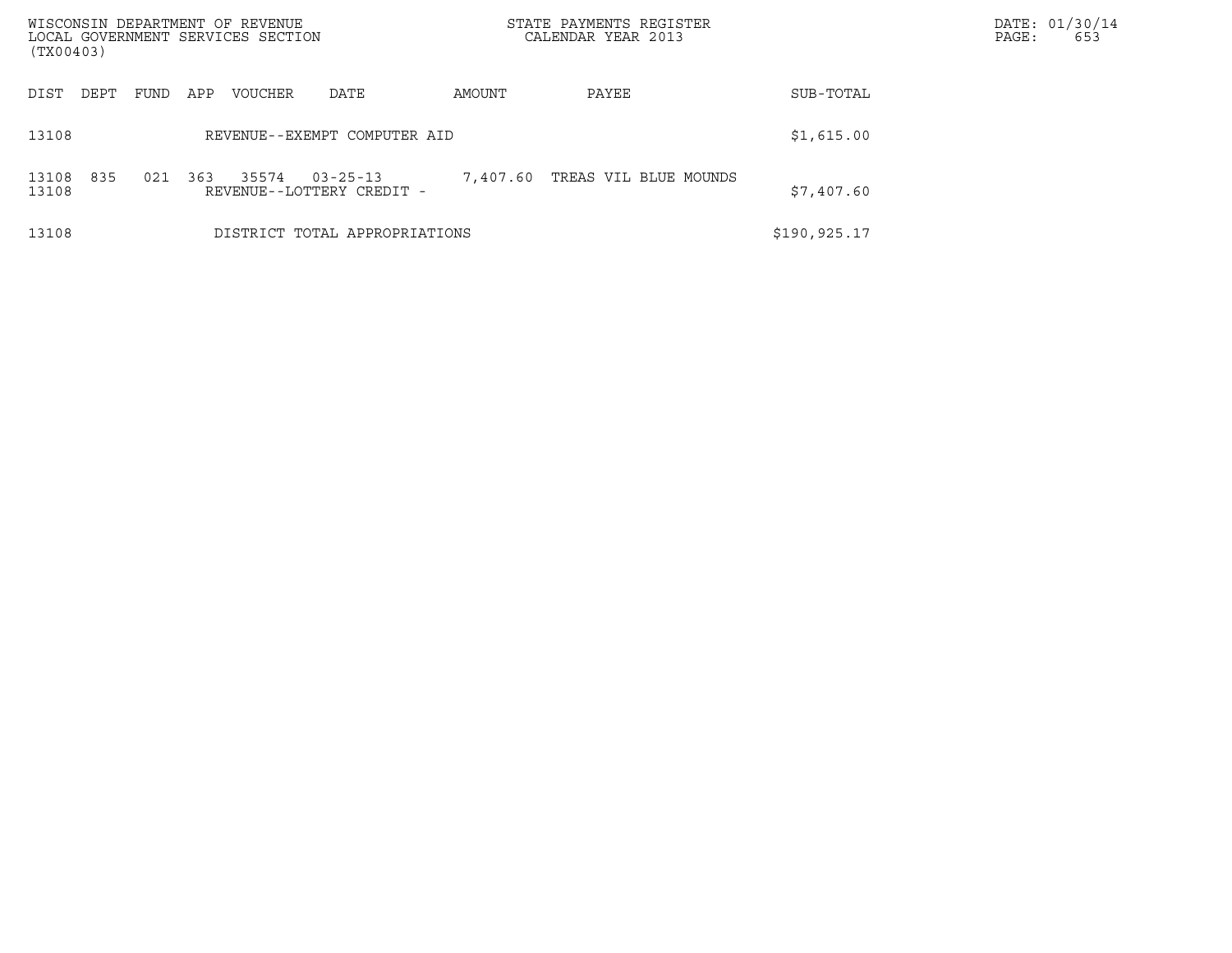| (TX00403)                                             |     |                               |         |                                         |                                                                                                                   |                                                           | DATE: 01/30/14<br>PAGE:<br>654 |
|-------------------------------------------------------|-----|-------------------------------|---------|-----------------------------------------|-------------------------------------------------------------------------------------------------------------------|-----------------------------------------------------------|--------------------------------|
|                                                       |     |                               |         |                                         |                                                                                                                   | DIST DEPT FUND APP VOUCHER DATE AMOUNT PAYEE TO SUB-TOTAL |                                |
| 13111 165<br>13111                                    |     |                               |         | SAFETY/PROF SERV--FIRE INSURANCE DUES   | 002 225 00353 07-03-13 5,208.82 TREAS VIL CAMBRIDGE                                                               | \$5,208.82                                                |                                |
| 13111                                                 |     |                               |         | NAT RESOURCES--RU RECYCLING GRANT       | 13111 370 074 670 40401 05-20-13 3,959.34 TREAS VIL CAMBRIDGE                                                     | \$3,959.34                                                |                                |
| 13111 395<br>13111<br>13111 395<br>13111 395<br>13111 | 395 | 011 191<br>011 191<br>011 191 | 011 191 | TRANSPORTATION--GENERAL TRANSP AIDS-GTA | \$95,307.34                                                                                                       |                                                           |                                |
| 13111                                                 |     |                               |         | HS--AMBULANCE FUNDING ASSISTANCE GRANTS | 13111 435 005 162 01HSD 09-03-13 4,804.52 TREAS VIL CAMBRIDGE                                                     | \$4,804.52                                                |                                |
| 13111 435<br>13111                                    |     |                               |         | HS--PREPAID MEDICAL TRANSPORT REIMBURSE | 005 163 01LGS 11-18-13 7,900.00 CAMBRIDGE AREA EMS                                                                | \$7,900.00                                                |                                |
| 13111 835<br>13111                                    |     | 002 105                       |         | REVENUE--STATE SHARED REVENUES          | 43263  07-22-13  31,047.77  TREAS VIL CAMBRIDGE<br>13111 835 002 105 80364 11-18-13 42,660.87 TREAS VIL CAMBRIDGE | \$73,708.64                                               |                                |
| 13111 835<br>13111 835<br>13111                       |     | 002 109                       |         | REVENUE--EXEMPT COMPUTER AID            | 02321  07-22-13  1,902.00 TREAS VIL CAMBRIDGE<br>002 109 05065 07-22-13 682.00 TREAS VIL CAMBRIDGE                | \$2,784.00                                                |                                |
| 13111                                                 |     |                               |         | DISTRICT TOTAL APPROPRIATIONS           |                                                                                                                   | \$193,672.66                                              |                                |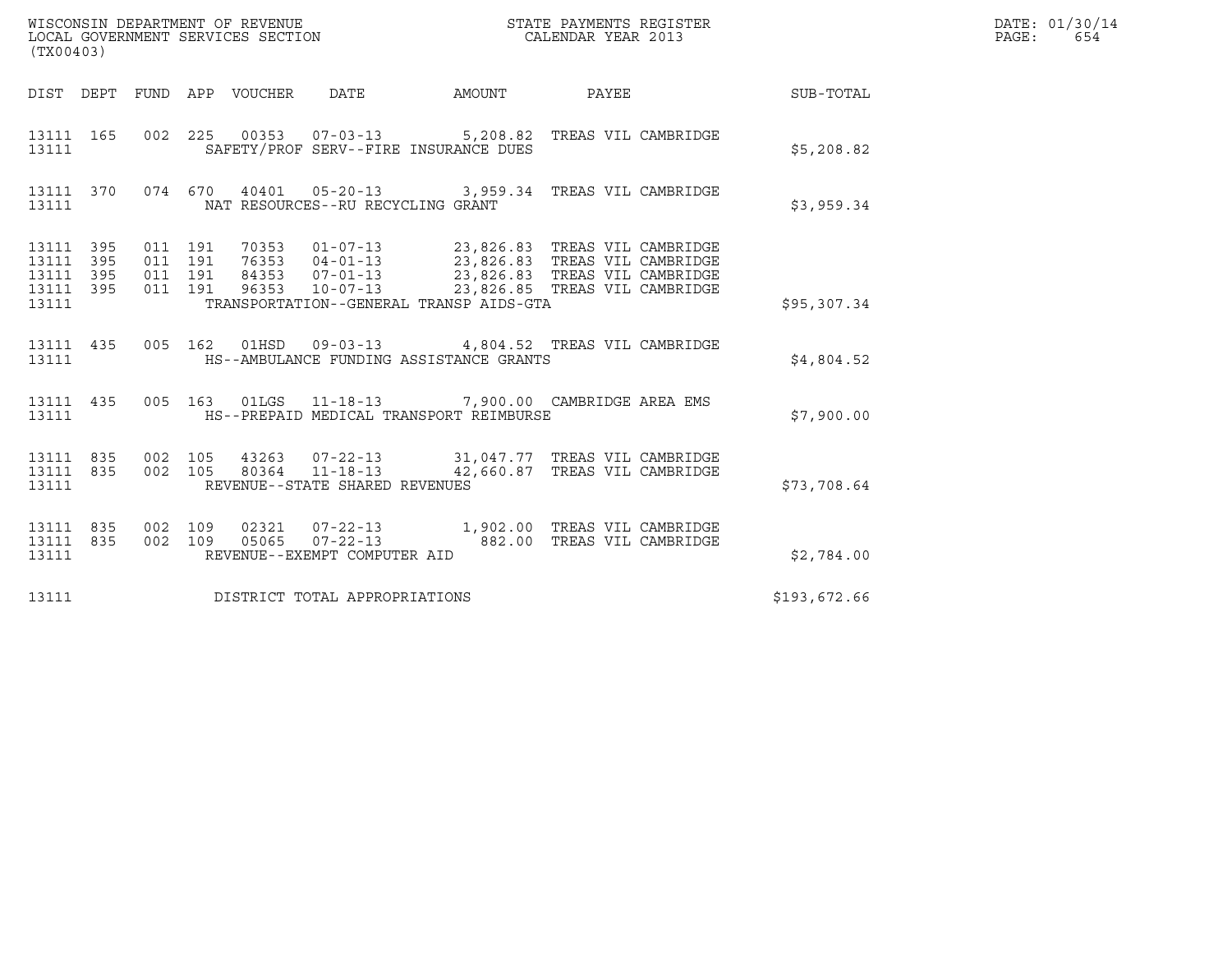| (TX00403)                                             |     |         |                               |                                         | WISCONSIN DEPARTMENT OF REVENUE<br>LOCAL GOVERNMENT SERVICES SECTION<br>CALENDAR YEAR 2013                                                                                                                                   |              | DATE: 01/30/14<br>PAGE: 655 |
|-------------------------------------------------------|-----|---------|-------------------------------|-----------------------------------------|------------------------------------------------------------------------------------------------------------------------------------------------------------------------------------------------------------------------------|--------------|-----------------------------|
|                                                       |     |         |                               |                                         | DIST DEPT FUND APP VOUCHER DATE AMOUNT PAYEE TO SUB-TOTAL                                                                                                                                                                    |              |                             |
| 13112 165<br>13112                                    |     |         |                               | SAFETY/PROF SERV--FIRE INSURANCE DUES   | 002  225  00354  07-03-13  19,702.59  TREAS VIL COTTAGE GROVE                                                                                                                                                                | \$19,702.59  |                             |
| 13112                                                 |     |         |                               | NAT RESOURCES--RU RECYCLING GRANT       | 13112 370 074 670 40402 05-20-13 9,695.19 TREAS VIL COTTAGE GROVE                                                                                                                                                            | \$9,695.19   |                             |
| 13112 395<br>13112<br>13112 395<br>13112 395<br>13112 | 395 | 011 191 | 011 191<br>011 191<br>011 191 | TRANSPORTATION--GENERAL TRANSP AIDS-GTA | 70354  01-07-13  64,505.47  VILLAGE OF COTTAGE GROVE<br>76354  04-01-13  64,505.47  VILLAGE OF COTTAGE GROVE<br>84354  07-01-13  64,505.47  VILLAGE OF COTTAGE GROVE<br>96354  10-07-13  64,505.48  VILLAGE OF COTTAGE GROVE | \$258,021.89 |                             |
| 13112                                                 |     |         |                               | HS--AMBULANCE FUNDING ASSISTANCE GRANTS | 13112 435 005 162 01HSD 09-03-13 5,431.16 VILLAGE COTTAGE GROVE                                                                                                                                                              | \$5,431.16   |                             |
| 13112                                                 |     |         |                               | HS--PREPAID MEDICAL TRANSPORT REIMBURSE | 13112 435 005 163 01LGS 11-18-13 10,500.00 DEER GROVE EMS DISTRICT                                                                                                                                                           | \$10,500.00  |                             |
| 13112                                                 |     |         |                               | REVENUE--STATE SHARED REVENUES          | $\begin{array}{cccccc} 13112 & 835 & 002 & 105 & 43264 & 07-22-13 & & 7,522.70 & \text{TREAS VIL COTTAGE GROVE} \\ 13112 & 835 & 002 & 105 & 80365 & 11-18-13 & & 27,981.89 & \text{TREAS VIL COTTAGE GROVE} \end{array}$    | \$35,504.59  |                             |
| 13112 835<br>13112                                    |     |         | 002 109                       | REVENUE--EXEMPT COMPUTER AID            | 02322  07-22-13  2,039.00  TREAS VIL COTTAGE GROVE<br>13112 835 002 109 05066 07-22-13 41,246.00 TREAS VIL COTTAGE GROVE                                                                                                     | \$43,285.00  |                             |
| 13112                                                 |     |         |                               | DISTRICT TOTAL APPROPRIATIONS           |                                                                                                                                                                                                                              | \$382,140.42 |                             |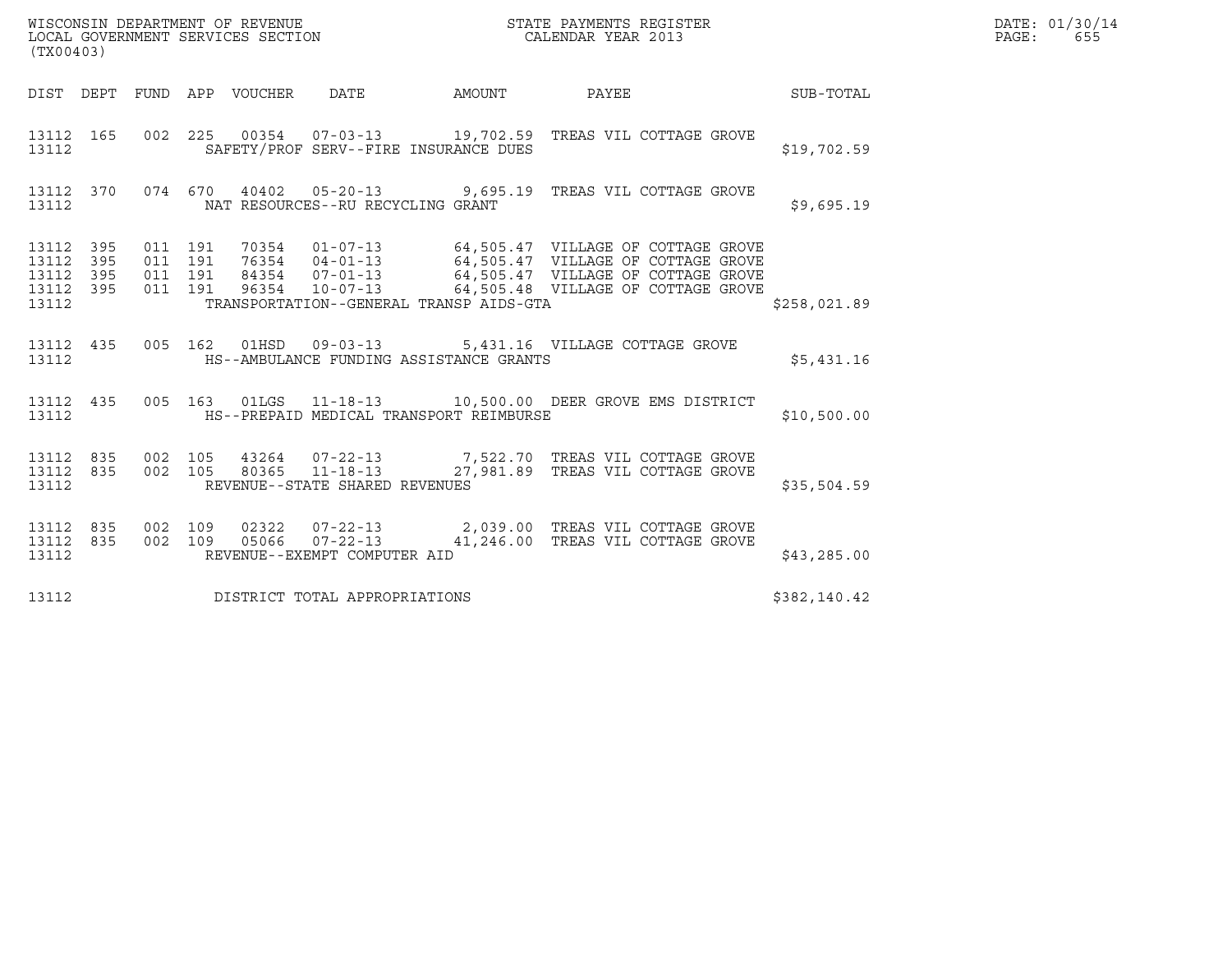| (TX00403)                          |         |                                                                                                                                                                                                                                                                                    |                     |  |
|------------------------------------|---------|------------------------------------------------------------------------------------------------------------------------------------------------------------------------------------------------------------------------------------------------------------------------------------|---------------------|--|
|                                    |         | DIST DEPT FUND APP VOUCHER DATE AMOUNT PAYEE PAYER SUB-TOTAL                                                                                                                                                                                                                       |                     |  |
|                                    |         | 13113 165 002 225 00355 07-03-13 10,956.77 TREAS VIL CROSS PLAINS<br>13113 SAFETY/PROF SERV--FIRE INSURANCE DUES \$10,956.77                                                                                                                                                       |                     |  |
|                                    |         | 13113 370 000 001 01DNR 03-13-13 216.88 TREAS VILL CROSS PLAINS<br>13113 NAT RESOURCES-SEVERANCE/YIELD/WITHDRAWAL \$216.88                                                                                                                                                         |                     |  |
|                                    |         | 13113 370 002 503 15664 02-06-13 421.96 TREAS VIL CROSS PLAINS<br>13113 NAT RESOURCES--AIDS IN LIEU OF TAXES TOWN SHARE 128.02                                                                                                                                                     |                     |  |
|                                    |         |                                                                                                                                                                                                                                                                                    | \$421.96            |  |
|                                    |         | 13113 370 012 571 36056 06-10-13 3.40 TREAS VIL CROSS PLAINS<br>13113 NAT RESOURCES--FOREST CROP/MFL/CO FOREST                                                                                                                                                                     | \$3.40              |  |
|                                    |         | $\begin{array}{cccccccc} 13113 & 370 & 012 & 579 & 18314 & 04-15-13 & & & 15.42 & \text{TREAS VIL CROS PLAINS} \\ 13113 & 370 & 012 & 579 & 18314 & 04-15-13 & & & 3.49 & \text{TREAS VIL CROS PLAINS} \end{array}$<br>13113 NAT RESOURCES--AIDS IN LIEU OF TAXES                  | \$18.91             |  |
|                                    |         | 13113 370 074 670 40403 05-20-13 6,632.43 TREAS VIL CROSS PLAINS<br>13113 NAT RESOURCES--RU RECYCLING GRANT                                                                                                                                                                        | INS<br>$$6,632.43$  |  |
|                                    |         | 13113 395 011 185 95199 11-25-13 800.00 TREAS VIL CROSS PLAINS<br>13113 TRANSPORTATION--HIGHWAY SAFETY-FEDERAL                                                                                                                                                                     | LAINS<br>\$800.00\$ |  |
| 13113                              |         | 13113 395 011 191 70355 01-07-13 41,865.70 VILLAGE OF CROSS PLAINS<br>13113 395 011 191 76355 04-01-13 41,865.70 VILLAGE OF CROSS PLAINS<br>13113 395 011 191 84355 07-01-13 41,865.70 VILLAGE OF CROSS PLAINS<br>13113 395 011 191 963<br>TRANSPORTATION--GENERAL TRANSP AIDS-GTA | \$167,462.81        |  |
|                                    |         | 13113 435 005 162 01HSD 09-03-13 4,869.33 VILLAGE CROSS PLAINS<br>13113 HS--AMBULANCE FUNDING ASSISTANCE GRANTS                                                                                                                                                                    | \$4,869.33          |  |
| 13113 435<br>13113                 |         | 005 163 01LGS 11-18-13 3,600.00 CROSS PLAINS AREA EMS<br>HS--PREPAID MEDICAL TRANSPORT REIMBURSE                                                                                                                                                                                   | \$3,600.00          |  |
| 13113<br>455<br>13113 455<br>13113 |         | 002 231 00059 11-01-13 160.00 TREAS VIL CROSS PLAINS<br>002 231 00222 02-07-13 1,120.00 TREAS VIL CROSS PLAINS<br>JUSTICE--LAW ENFORCEMENT TRAINING                                                                                                                                | \$1,280.00          |  |
| 13113 835<br>13113 835<br>13113    | 002 105 | 002 105<br>43265  07-22-13   67,207.45   TREAS VIL CROSS PLAINS<br>80366 11-18-13 86,523.70 TREAS VIL CROSS PLAINS<br>REVENUE--STATE SHARED REVENUES                                                                                                                               | \$153,731.15        |  |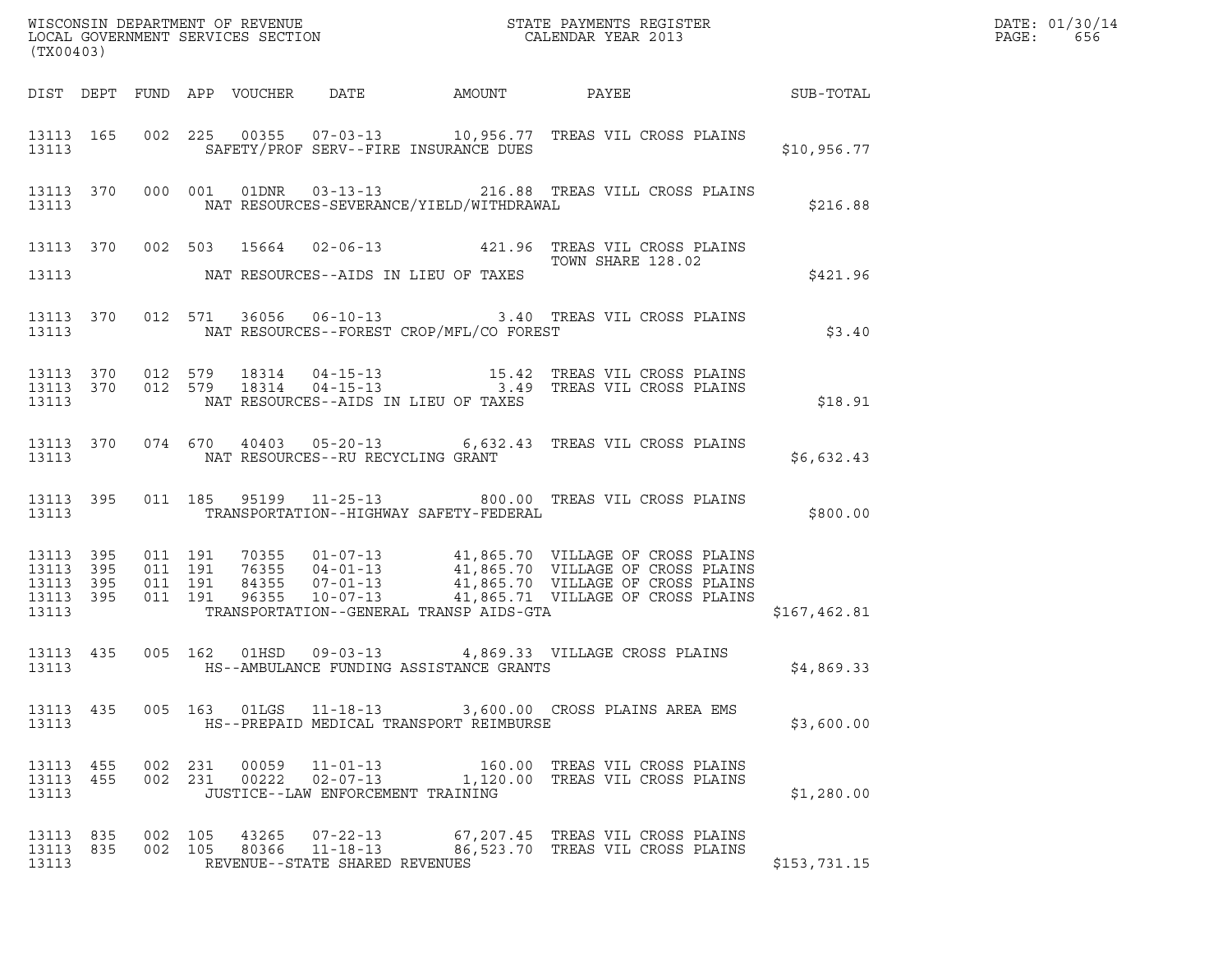| WISCONSIN DEPARTMENT OF REVENUE<br>LOCAL GOVERNMENT SERVICES SECTION<br>(TX00403) |                                                                                                                                                       |      |     |                |      |        | STATE PAYMENTS REGISTER<br>CALENDAR YEAR 2013    |              | DATE: 01/30/14<br>PAGE:<br>657 |
|-----------------------------------------------------------------------------------|-------------------------------------------------------------------------------------------------------------------------------------------------------|------|-----|----------------|------|--------|--------------------------------------------------|--------------|--------------------------------|
| DIST                                                                              | DEPT                                                                                                                                                  | FUND | APP | <b>VOUCHER</b> | DATE | AMOUNT | PAYEE                                            | SUB-TOTAL    |                                |
| 13113<br>13113<br>13113                                                           | 02323<br>835<br>002<br>109<br>$07 - 22 - 13$<br>6, 363.00<br>835<br>002<br>109<br>05067<br>8.193.00<br>$07 - 22 - 13$<br>REVENUE--EXEMPT COMPUTER AID |      |     |                |      |        | TREAS VIL CROSS PLAINS<br>TREAS VIL CROSS PLAINS | \$14,556.00  |                                |
| 13113                                                                             | DISTRICT TOTAL APPROPRIATIONS                                                                                                                         |      |     |                |      |        |                                                  | \$364,549.64 |                                |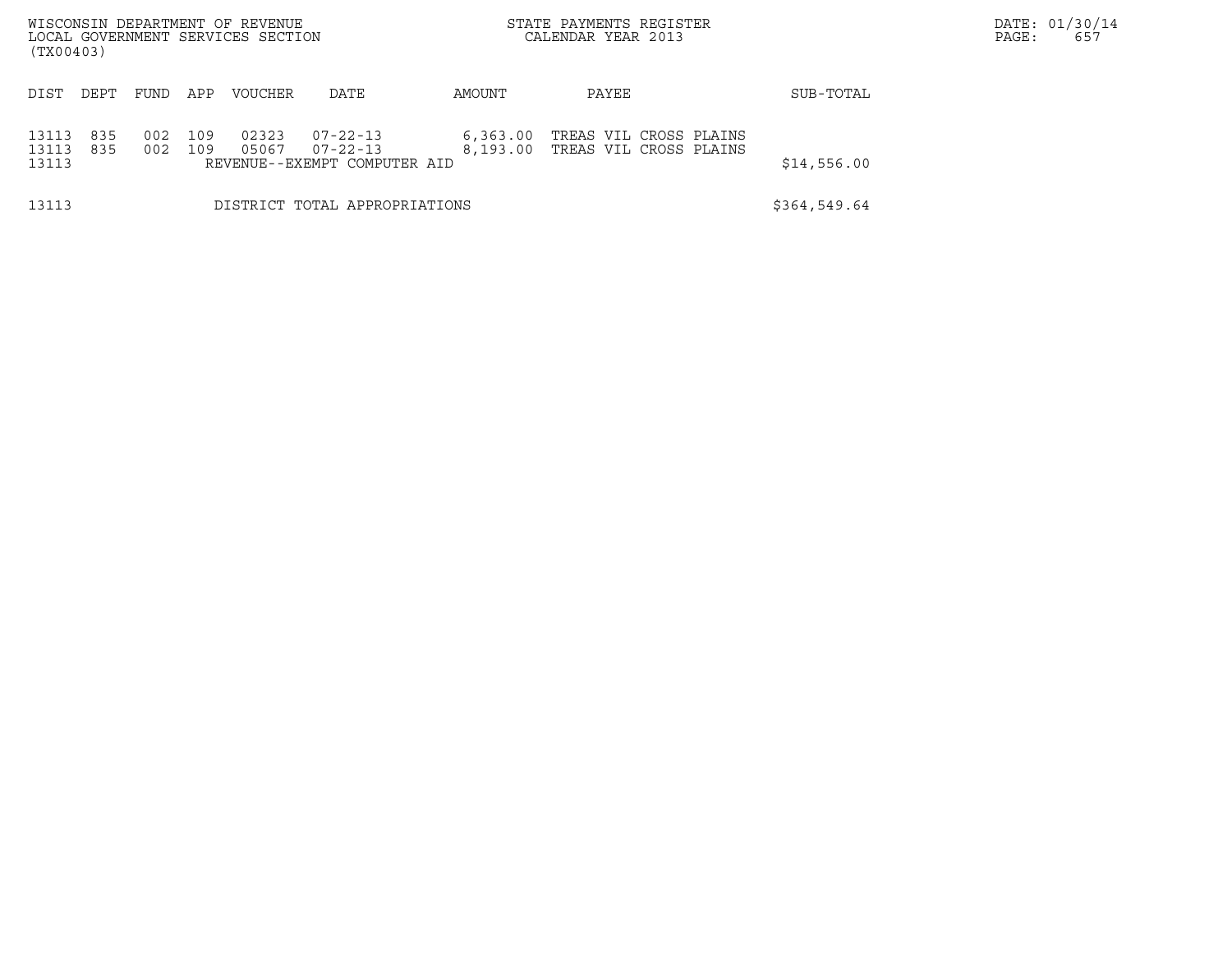| WISCONSIN DEPARTMENT OF REVENUE<br>LOCAL GOVERNMENT SERVICES SECTION<br>(TX00403) |                                          |     |                  |                                                                                                                        |        | STATE PAYMENTS REGISTER<br>CALENDAR YEAR 2013                                                                                                                         |              | DATE: 01/30/14<br>PAGE:<br>658 |
|-----------------------------------------------------------------------------------|------------------------------------------|-----|------------------|------------------------------------------------------------------------------------------------------------------------|--------|-----------------------------------------------------------------------------------------------------------------------------------------------------------------------|--------------|--------------------------------|
| DIST DEPT                                                                         |                                          |     | FUND APP VOUCHER | DATE                                                                                                                   | AMOUNT | PAYEE                                                                                                                                                                 | SUB-TOTAL    |                                |
| 13116 165<br>13116                                                                |                                          |     |                  | 002 225 00356 07-03-13 2,755.52 TREAS VIL DANE<br>SAFETY/PROF SERV--FIRE INSURANCE DUES                                |        |                                                                                                                                                                       | \$2,755.52   |                                |
| 13116 370<br>13116                                                                |                                          |     |                  | 074 670 40404 05-20-13 2,659.62 TREAS VIL DANE<br>NAT RESOURCES--RU RECYCLING GRANT                                    |        |                                                                                                                                                                       | \$2,659.62   |                                |
| 13116 395<br>13116<br>395<br>13116<br>395<br>395<br>13116                         | 011 191<br>011 191<br>011 191<br>011 191 |     | 96356            |                                                                                                                        |        | 70356  01-07-13  9,705.84  VILLAGE OF DANE<br>76356 04-01-13 9,705.84 VILLAGE OF DANE<br>84356 07-01-13 9,705.84 VILLAGE OF DANE<br>10-07-13 9,705.85 VILLAGE OF DANE |              |                                |
| 13116                                                                             |                                          |     |                  | TRANSPORTATION--GENERAL TRANSP AIDS-GTA                                                                                |        |                                                                                                                                                                       | \$38,823.37  |                                |
| 13116 835<br>13116 835<br>13116                                                   | 002 105<br>002 105                       |     |                  | 43266  07-22-13  8,840.17  TREAS VIL DANE<br>80367 11-18-13 50,870.45 TREAS VIL DANE<br>REVENUE--STATE SHARED REVENUES |        |                                                                                                                                                                       | \$59,710.62  |                                |
| 13116<br>835<br>13116<br>835<br>13116                                             | 002<br>002 109                           | 109 | 05068            | 02324  07-22-13  1,060.00 TREAS VIL DANE<br>07-22-13 21.00 TREAS VIL DANE<br>REVENUE--EXEMPT COMPUTER AID              |        |                                                                                                                                                                       | \$1,081.00   |                                |
| 13116                                                                             |                                          |     |                  | DISTRICT TOTAL APPROPRIATIONS                                                                                          |        |                                                                                                                                                                       | \$105,030.13 |                                |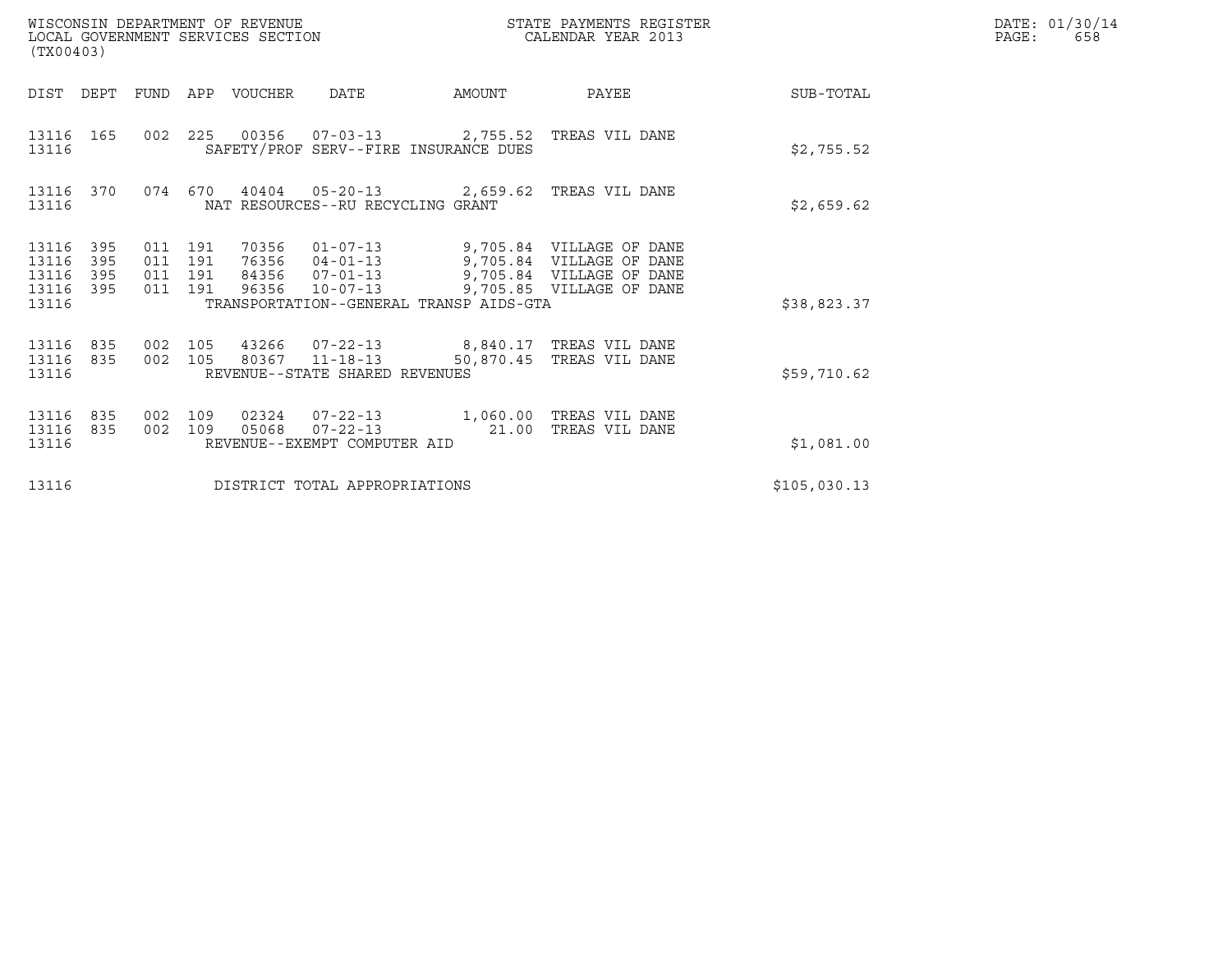| WISCONSIN DEPARTMENT OF REVENUE<br>LOCAL GOVERNMENT SERVICES SECTION<br>(TX00403) |         |                               |       |                                                |                                         | STATE PAYMENTS REGISTER<br>CALENDAR YEAR 2013                                                                                                                                                          |              | DATE: 01/30/14<br>PAGE:<br>659 |
|-----------------------------------------------------------------------------------|---------|-------------------------------|-------|------------------------------------------------|-----------------------------------------|--------------------------------------------------------------------------------------------------------------------------------------------------------------------------------------------------------|--------------|--------------------------------|
| DIST DEPT FUND APP VOUCHER DATE                                                   |         |                               |       |                                                | AMOUNT                                  | PAYEE SUB-TOTAL                                                                                                                                                                                        |              |                                |
| 13117 165<br>13117                                                                |         |                               |       |                                                | SAFETY/PROF SERV--FIRE INSURANCE DUES   | 002 225 00357 07-03-13 6,625.10 TREAS VIL DEERFIELD                                                                                                                                                    | \$6,625.10   |                                |
| 13117 370<br>13117                                                                |         |                               |       |                                                | NAT RESOURCES--AIDS IN LIEU OF TAXES    | 012 579 18315 04-15-13 101.25 TREAS VIL DEERFIELD                                                                                                                                                      | \$101.25     |                                |
| 13117 370<br>13117                                                                |         |                               |       | NAT RESOURCES--RU RECYCLING GRANT              |                                         | 074 670 40405 05-20-13 6,622.92 TREAS VIL DEERFIELD                                                                                                                                                    | \$6,622.92   |                                |
| 13117 395<br>13117<br>395<br>395<br>13117<br>13117<br>395<br>13117                | 011 191 | 011 191<br>011 191<br>011 191 |       |                                                | TRANSPORTATION--GENERAL TRANSP AIDS-GTA | 70357  01-07-13  24,374.35  VILLAGE OF DEERFIELD<br>76357  04-01-13  24,374.35  VILLAGE OF DEERFIELD<br>84357 07-01-13 24,374.35 VILLAGE OF DEERFIELD<br>96357 10-07-13 24,374.37 VILLAGE OF DEERFIELD | \$97,497.42  |                                |
| 13117 835<br>13117 835<br>13117                                                   |         | 002 105<br>002 105            |       | REVENUE--STATE SHARED REVENUES                 |                                         | 43267  07-22-13  39,952.59  TREAS VIL DEERFIELD<br>80368 11-18-13 151,065.01 TREAS VIL DEERFIELD                                                                                                       | \$191,017.60 |                                |
| 13117 835<br>13117<br>835<br>13117                                                |         | 002 109<br>002 109            | 05069 | $07 - 22 - 13$<br>REVENUE--EXEMPT COMPUTER AID |                                         | 02325  07-22-13  2,046.00  TREAS VIL DEERFIELD<br>10,006.00 TREAS VIL DEERFIELD                                                                                                                        | \$12,052.00  |                                |
| 13117                                                                             |         |                               |       | DISTRICT TOTAL APPROPRIATIONS                  |                                         |                                                                                                                                                                                                        | \$313,916.29 |                                |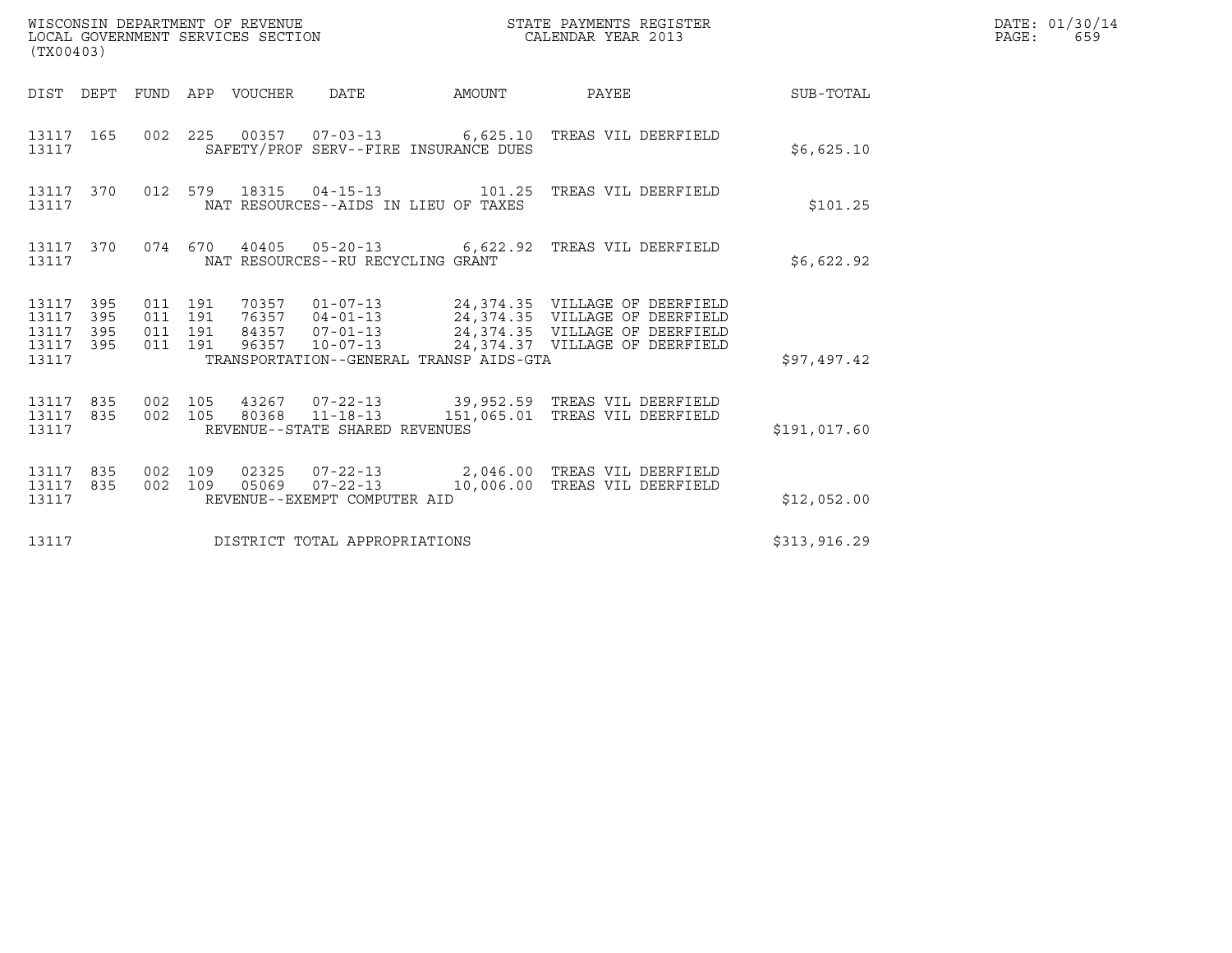| (TX00403)                                                                                                    |                                                                    |                                                                                                                   | LOCAL GOVERNMENT SERVICES SECTION                                                                      |                                                                     |                                                    |                                                                                                                                                                                                                                                                                                                           |              | DATE: 01/30/14<br>PAGE:<br>660 |
|--------------------------------------------------------------------------------------------------------------|--------------------------------------------------------------------|-------------------------------------------------------------------------------------------------------------------|--------------------------------------------------------------------------------------------------------|---------------------------------------------------------------------|----------------------------------------------------|---------------------------------------------------------------------------------------------------------------------------------------------------------------------------------------------------------------------------------------------------------------------------------------------------------------------------|--------------|--------------------------------|
|                                                                                                              |                                                                    |                                                                                                                   | DIST DEPT FUND APP VOUCHER                                                                             | DATE                                                                | AMOUNT                                             | PAYEE                                                                                                                                                                                                                                                                                                                     | SUB-TOTAL    |                                |
| 13118 165<br>13118                                                                                           |                                                                    |                                                                                                                   |                                                                                                        | SAFETY/PROF SERV--FIRE INSURANCE DUES                               |                                                    | 002  225  00358  07-03-13  26,627.63  TREAS VIL DE FOREST                                                                                                                                                                                                                                                                 | \$26,627.63  |                                |
| 13118 370<br>13118                                                                                           |                                                                    |                                                                                                                   | 002 941                                                                                                |                                                                     | NAT RESOURCES-GENERAL OPERATIONS-FEDERAL           | 01860  01-22-13  45,000.00  TREAS VIL DE FOREST                                                                                                                                                                                                                                                                           | \$45,000.00  |                                |
| 13118 370<br>13118                                                                                           |                                                                    |                                                                                                                   | 012 587<br>02242                                                                                       | NAT RESOURCES--URBAN FORESTRY GRANTS                                |                                                    |                                                                                                                                                                                                                                                                                                                           | \$13,641.00  |                                |
| 13118 370<br>13118                                                                                           |                                                                    |                                                                                                                   | 074 670                                                                                                | NAT RESOURCES--RU RECYCLING GRANT                                   |                                                    | 40406  05-20-13  17,091.92  TREAS VIL DE FOREST                                                                                                                                                                                                                                                                           | \$17,091.92  |                                |
| 13118<br>13118<br>13118 370<br>13118                                                                         | 370<br>370                                                         | 095 512<br>095 512<br>095 512                                                                                     | 00813<br>01861<br>01862                                                                                | $01 - 22 - 13$<br>$01 - 22 - 13$<br>NAT RESOURCES--STEWARDSHIP 2000 |                                                    | 10-28-13 8,230.66 TREAS VIL DE FOREST<br>180,369.50 TREAS VIL DE FOREST<br>237,458.84 TREAS VIL DE FOREST                                                                                                                                                                                                                 | \$426,059.00 |                                |
| 13118<br>13118<br>13118<br>13118<br>13118<br>13118<br>13118<br>13118<br>13118<br>13118<br>13118 395<br>13118 | 395<br>395<br>395<br>395<br>395<br>395<br>395<br>395<br>395<br>395 | 011 185<br>011 185<br>011 185<br>011 185<br>011 185<br>011 185<br>011 185<br>011 185<br>011 185<br>011<br>011 185 | 63783<br>66990<br>67655<br>70830<br>76358<br>79233<br>82985<br>90515<br>90515<br>185<br>91337<br>92051 | $10 - 21 - 13$<br>$10 - 28 - 13$                                    | 5,673.65<br>TRANSPORTATION--HIGHWAY SAFETY-FEDERAL | 02-04-13<br>03-04-13<br>03-04-13<br>03-11-13<br>287.12<br>287.12<br>287.12<br>TREAS VIL DEFOREST<br>04-08-13<br>315.08<br>TREAS VIL DEFOREST<br>06-03-13<br>07-01-13<br>778.48<br>TREAS VIL DEFOREST<br>08-06-13<br>1,929.83<br>TREAS VIL DEFOREST<br>10-15-13<br>3,<br>TREAS VIL DEFOREST<br>6,167.92 TREAS VIL DEFOREST | \$21,703.23  |                                |
| 13118 395<br>13118<br>13118<br>13118                                                                         | 395<br>395                                                         | 011 191<br>011 191                                                                                                | 70358<br>76358<br>011 191<br>84358                                                                     | $01 - 07 - 13$<br>$04 - 01 - 13$<br>$07 - 01 - 13$                  | TRANSPORTATION--GENERAL TRANSP AIDS-GTA            | 81,746.83 VILLAGE OF DEFOREST<br>81,746.83 VILLAGE OF DEFOREST<br>81,746.83 VILLAGE OF DEFOREST<br>13118 395 011 191 96358 10-07-13 81,746.86 VILLAGE OF DEFOREST                                                                                                                                                         | \$326,987.35 |                                |
| 13118                                                                                                        |                                                                    |                                                                                                                   |                                                                                                        |                                                                     | HS--AMBULANCE FUNDING ASSISTANCE GRANTS            | 13118 435 005 162 01HSD 09-03-13 5,580.34 VILLAGE DEFOREST                                                                                                                                                                                                                                                                | \$5,580.34   |                                |
| 13118                                                                                                        |                                                                    |                                                                                                                   |                                                                                                        |                                                                     | HS--PREPAID MEDICAL TRANSPORT REIMBURSE            | 13118 435 005 163 01LGS 11-18-13 15,300.00 DEFOREST AREA FIRE BD                                                                                                                                                                                                                                                          | \$15,300.00  |                                |
| 13118 455<br>13118                                                                                           |                                                                    |                                                                                                                   |                                                                                                        | JUSTICE--LAW ENFORCEMENT TRAINING                                   |                                                    | 002 231 00231 02-07-13 2,560.00 TREAS VIL DE FOREST                                                                                                                                                                                                                                                                       | \$2,560.00   |                                |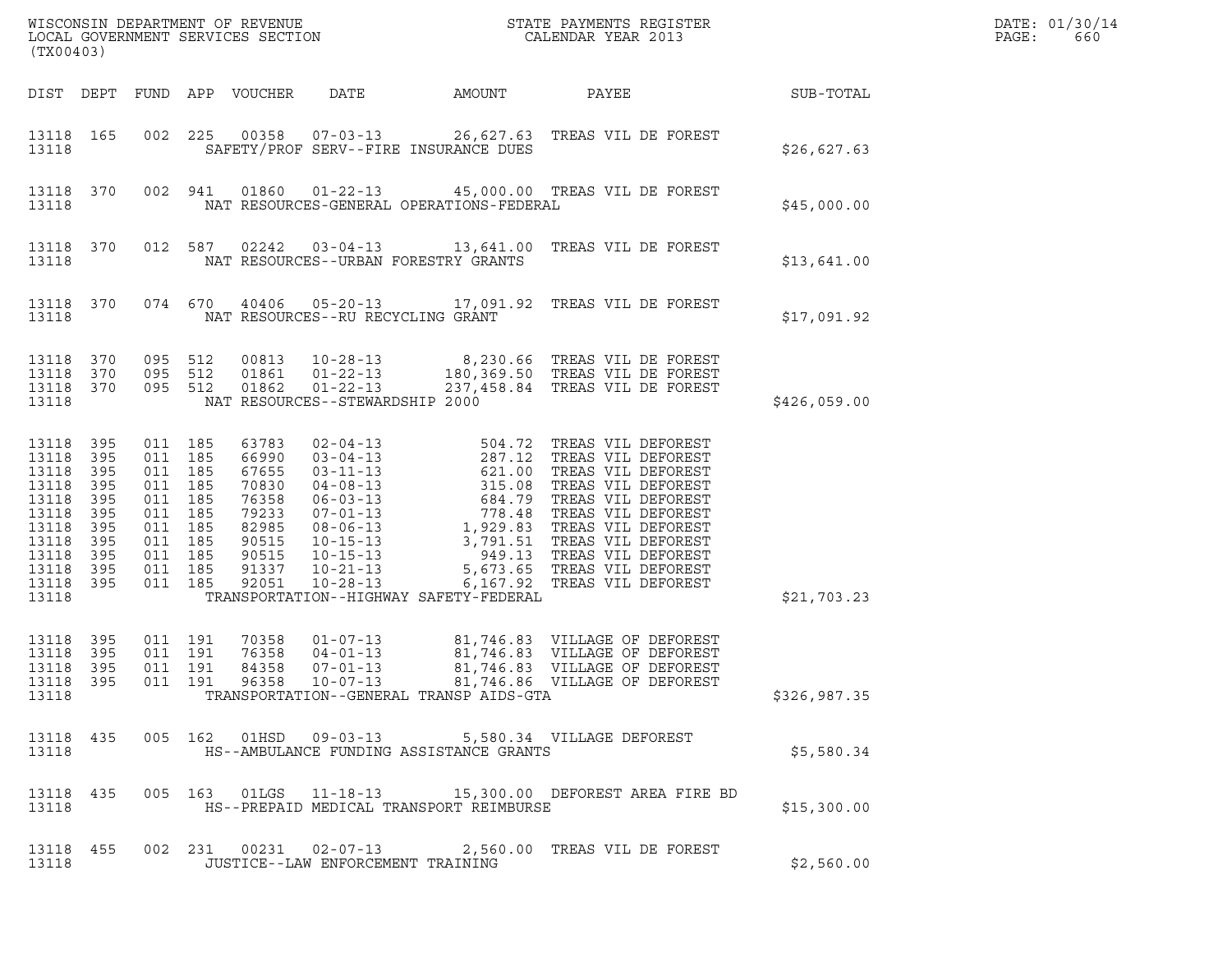| WISCONSIN DEPARTMENT OF REVENUE<br>LOCAL GOVERNMENT SERVICES SECTION<br>(TX00403) |            |            |                |                                                                  |                                                    | STATE PAYMENTS REGISTER<br>CALENDAR YEAR 2013         |                | DATE: 01/30/14<br>PAGE:<br>661 |
|-----------------------------------------------------------------------------------|------------|------------|----------------|------------------------------------------------------------------|----------------------------------------------------|-------------------------------------------------------|----------------|--------------------------------|
| DIST<br>DEPT                                                                      | FUND       | APP        | VOUCHER        | DATE                                                             | AMOUNT                                             | PAYEE                                                 | SUB-TOTAL      |                                |
| 13118<br>835<br>13118<br>835<br>13118                                             | 002<br>002 | 105<br>105 | 43268<br>80369 | 07-22-13<br>$11 - 18 - 13$<br>REVENUE--STATE SHARED REVENUES     | 137,434.28                                         | TREAS VIL DE FOREST<br>145,156.45 TREAS VIL DE FOREST | \$282,590.73   |                                |
| 13118<br>835<br>13118<br>835<br>13118                                             | 002<br>002 | 109<br>109 | 02326<br>05070 | $07 - 22 - 13$<br>$07 - 22 - 13$<br>REVENUE--EXEMPT COMPUTER AID | 19,927.00<br>14,450.00                             | TREAS VIL DE FOREST<br>TREAS VIL DE FOREST            | \$34,377.00    |                                |
| 13118<br>835<br>13118                                                             | 002        | 501        | 00001          | $02 - 01 - 13$                                                   | 4,933.08<br>DOA-PAYMENT FOR MUNICIPAL SERVICES AID | TREAS VIL DE FOREST                                   | \$4,933.08     |                                |
| 13118                                                                             |            |            |                | DISTRICT TOTAL APPROPRIATIONS                                    |                                                    |                                                       | \$1,222,451.28 |                                |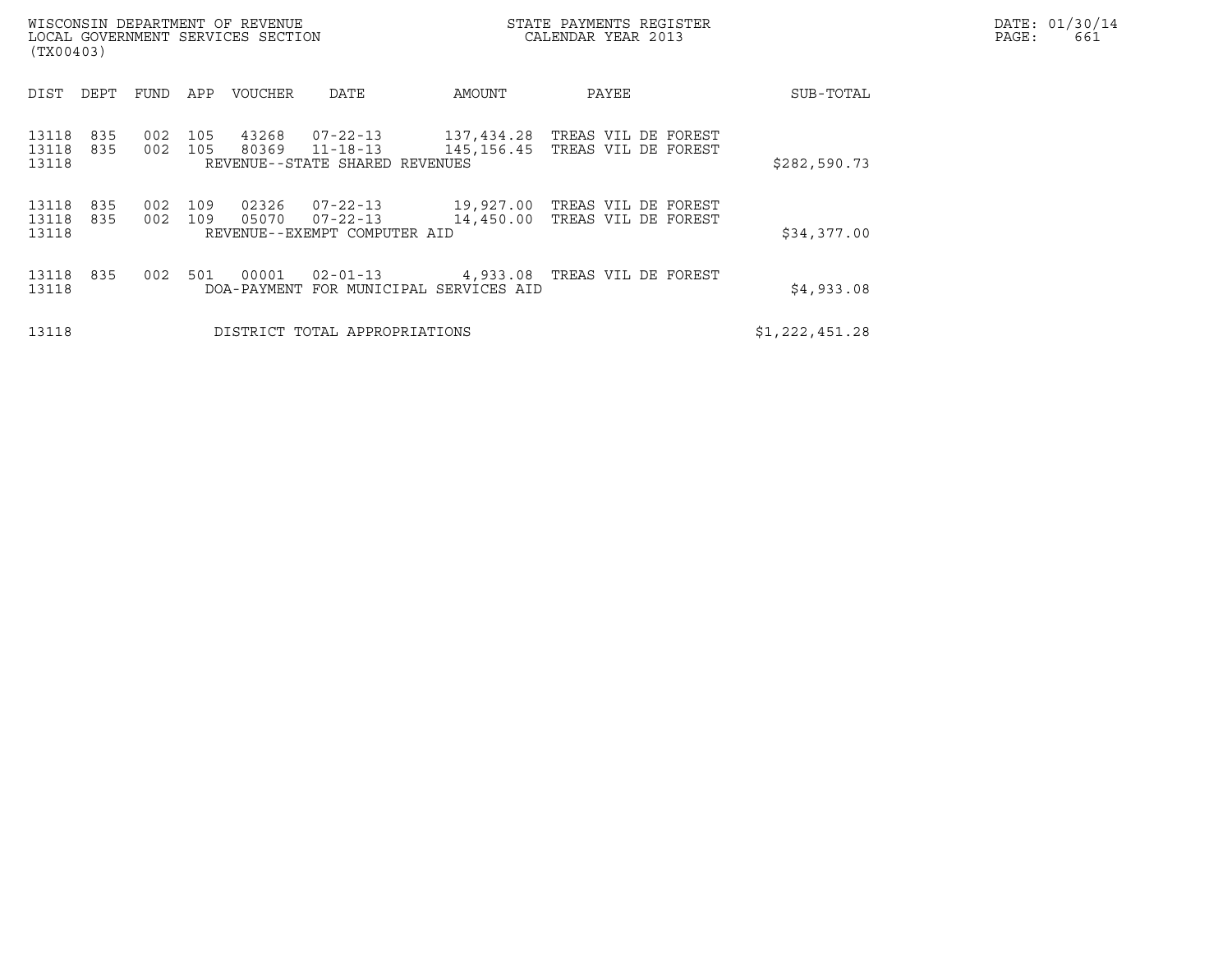| (TX00403)                           |           |                                          |  |                                         | WISCONSIN DEPARTMENT OF REVENUE ${\small \begin{array}{ll} \texttt{STATE} \texttt{ PAYMENTS} \texttt{ REGISTER} \\ \texttt{LCAL} \texttt{ GOVERNMENT} \texttt{SERVICES} \texttt{SECTION} \end{array}}$                   |              | DATE: 01/30/14<br>PAGE:<br>662 |
|-------------------------------------|-----------|------------------------------------------|--|-----------------------------------------|--------------------------------------------------------------------------------------------------------------------------------------------------------------------------------------------------------------------------|--------------|--------------------------------|
|                                     |           |                                          |  |                                         | DIST DEPT FUND APP VOUCHER DATE AMOUNT PAYEE THE SUB-TOTAL                                                                                                                                                               |              |                                |
| 13151                               |           |                                          |  | SAFETY/PROF SERV--FIRE INSURANCE DUES   | 13151 165 002 225 00359 07-03-13 8,998.13 TREAS VIL MAPLE BLUFF                                                                                                                                                          | \$8,998.13   |                                |
| 13151                               |           |                                          |  | NAT RESOURCES--RU RECYCLING GRANT       | 13151 370 074 670 40407 05-20-13 31,490.96 TREAS VIL MAPLE BLUFF                                                                                                                                                         | \$31,490.96  |                                |
| 13151 395<br>13151 395<br>13151 395 | 13151 395 | 011 191<br>011 191<br>011 191<br>011 191 |  |                                         | 70359  01-07-13  49,356.69  VILLAGE OF MAPLE BLUFF<br>76359  04-01-13  49,356.69  VILLAGE OF MAPLE BLUFF<br>84359  07-01-13  49,356.69  VILLAGE OF MAPLE BLUFF<br>96359  10-07-13   49,356.72  VILLAGE OF MAPLE BLUFF    |              |                                |
| 13151                               |           |                                          |  | TRANSPORTATION--GENERAL TRANSP AIDS-GTA |                                                                                                                                                                                                                          | \$197,426.79 |                                |
|                                     |           |                                          |  | JUSTICE--LAW ENFORCEMENT TRAINING       | 13151 455 002 231 00386 02-11-13 960.00 TREAS VIL MAPLE BLUFF                                                                                                                                                            | \$960.00     |                                |
|                                     | 13151     |                                          |  | REVENUE--STATE SHARED REVENUES          | $\begin{array}{cccccccc} 13151 & 835 & 002 & 105 & 43269 & 07-22-13 & & 31,438.81 & \text{TREAS VIL MAPLE BLUFF} \\ 13151 & 835 & 002 & 105 & 80370 & 11-18-13 & & 14,314.51 & \text{TREAS VIL MAPLE BLUFF} \end{array}$ | \$45,753.32  |                                |
|                                     |           |                                          |  |                                         | 13151 835 002 109 02327 07-22-13 296.00 TREAS VIL MAPLE BLUFF 13151 REVENUE--EXEMPT COMPUTER AID                                                                                                                         | \$296.00     |                                |
| 13151                               |           |                                          |  | DOA-PAYMENT FOR MUNICIPAL SERVICES AID  | 13151 835 002 501 00001 02-01-13 4,771.90 TREAS VIL MAPLE BLUFF                                                                                                                                                          | \$4,771.90   |                                |
| 13151                               |           |                                          |  | DISTRICT TOTAL APPROPRIATIONS           |                                                                                                                                                                                                                          | \$289,697.10 |                                |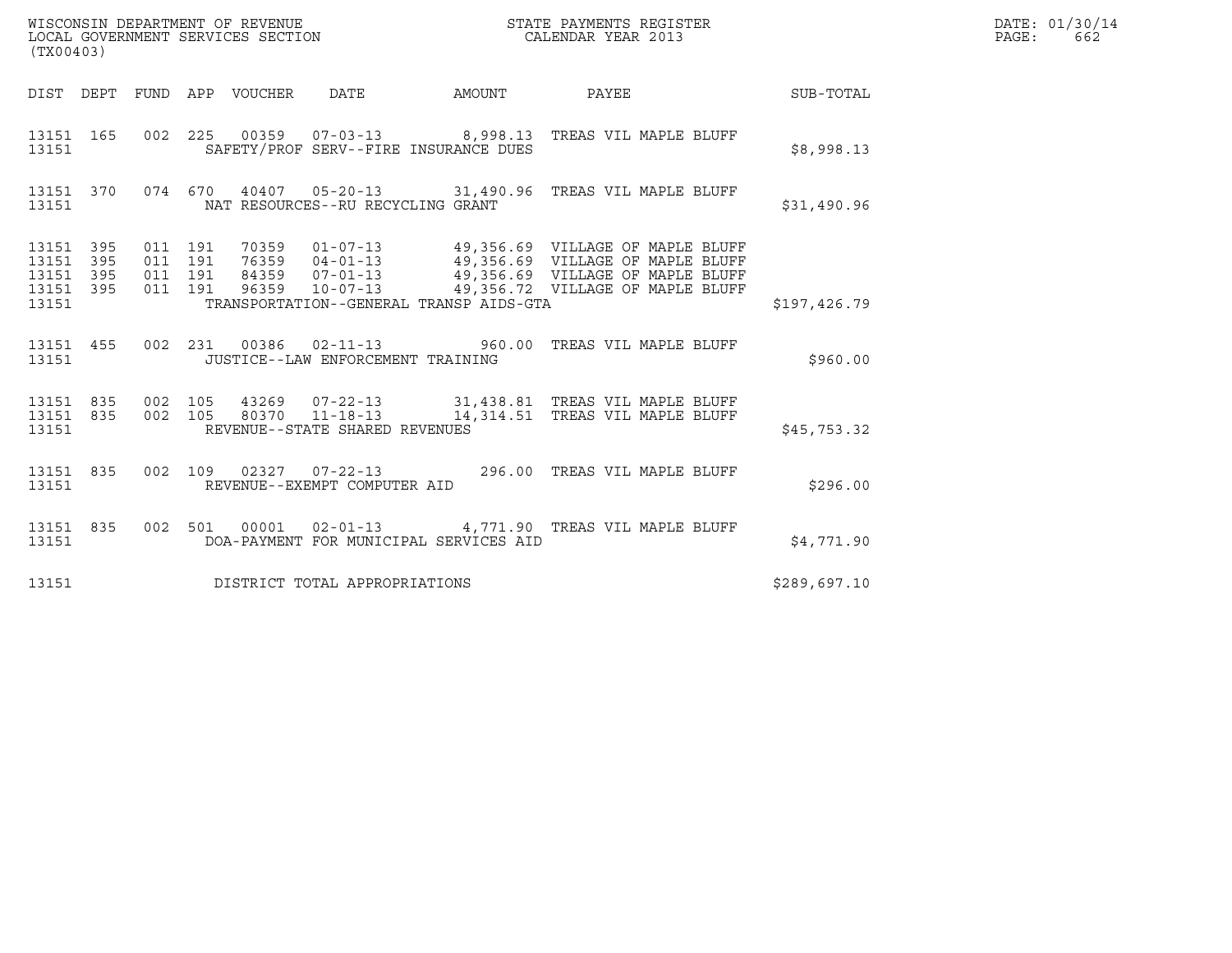| (TX00403)                                    |                                |         |                               |                                         |                                                                                                                                                                                                          |               | DATE: 01/30/14<br>$\mathtt{PAGE:}$<br>663 |
|----------------------------------------------|--------------------------------|---------|-------------------------------|-----------------------------------------|----------------------------------------------------------------------------------------------------------------------------------------------------------------------------------------------------------|---------------|-------------------------------------------|
|                                              |                                |         |                               |                                         | DIST DEPT FUND APP VOUCHER DATE AMOUNT PAYEE THE SUB-TOTAL                                                                                                                                               |               |                                           |
| 13152                                        | 13152 165                      |         |                               | SAFETY/PROF SERV--FIRE INSURANCE DUES   | 002 225 00360 07-03-13 6,889.44 TREAS VIL MARSHALL                                                                                                                                                       | \$6,889.44    |                                           |
| 13152                                        |                                |         |                               | NAT RESOURCES--URBAN FORESTRY GRANTS    | 13152 370 012 587 01710 01-08-13 4,475.00 TREAS VIL MARSHALL                                                                                                                                             | \$4,475.00    |                                           |
| 13152                                        |                                |         |                               | NAT RESOURCES--RU RECYCLING GRANT       | 13152 370 074 670 40408 05-20-13 10,327.23 TREAS VIL MARSHALL                                                                                                                                            | \$10,327.23   |                                           |
| 13152                                        |                                |         |                               | TRANSPORTATION--HIGHWAY SAFETY-FEDERAL  | 13152 395 011 185 87384 09-16-13 4,000.00 TREAS VIL MARSHALL                                                                                                                                             | \$4,000.00    |                                           |
| 13152 395<br>13152 395<br>13152 395<br>13152 | 13152 395                      | 011 191 | 011 191<br>011 191<br>011 191 | TRANSPORTATION--GENERAL TRANSP AIDS-GTA | 70360  01-07-13  43,286.72  VILLAGE OF MARSHALL<br>76360  04-01-13  43,286.72  VILLAGE OF MARSHALL<br>84360  07-01-13  43,286.72  VILLAGE OF MARSHALL<br>96360  10-07-13  43,286.72  VILLAGE OF MARSHALL | \$173, 146.88 |                                           |
| 13152                                        | 13152 395                      |         |                               | TRANSPORTATION--LRIP/TRIP/MSIP GRANTS   | 011 278 88378 09-20-13 3,500.00 TREAS VIL MARSHALL                                                                                                                                                       | \$3,500.00    |                                           |
| 13152                                        | 13152 455                      |         |                               | JUSTICE--LAW ENFORCEMENT TRAINING       | 002 231 00395 02-11-13 1,120.00 TREAS VIL MARSHALL                                                                                                                                                       | \$1,120.00    |                                           |
| 13152                                        |                                |         |                               | REVENUE--STATE SHARED REVENUES          | 13152 835 002 105 43270 07-22-13 91,059.96 TREAS VIL MARSHALL<br>13152 835 002 105 80371 11-18-13 359,660.30 TREAS VIL MARSHALL                                                                          | \$450,720.26  |                                           |
| 13152                                        | 13152 835 002 109<br>13152 835 |         |                               | REVENUE--EXEMPT COMPUTER AID            | 002 109 02328 07-22-13 1,061.00 TREAS VIL MARSHALL<br>002 109 05071 07-22-13 2,338.00 TREAS VIL MARSHALL                                                                                                 | \$3,399.00    |                                           |
| 13152                                        |                                |         |                               | REVENUE--LOTTERY CREDIT -               | 13152 835 021 363 35575 03-25-13 24,740.74 TREAS VIL MARSHALL                                                                                                                                            | \$24,740.74   |                                           |
| 13152                                        |                                |         |                               | DISTRICT TOTAL APPROPRIATIONS           |                                                                                                                                                                                                          | \$682,318.55  |                                           |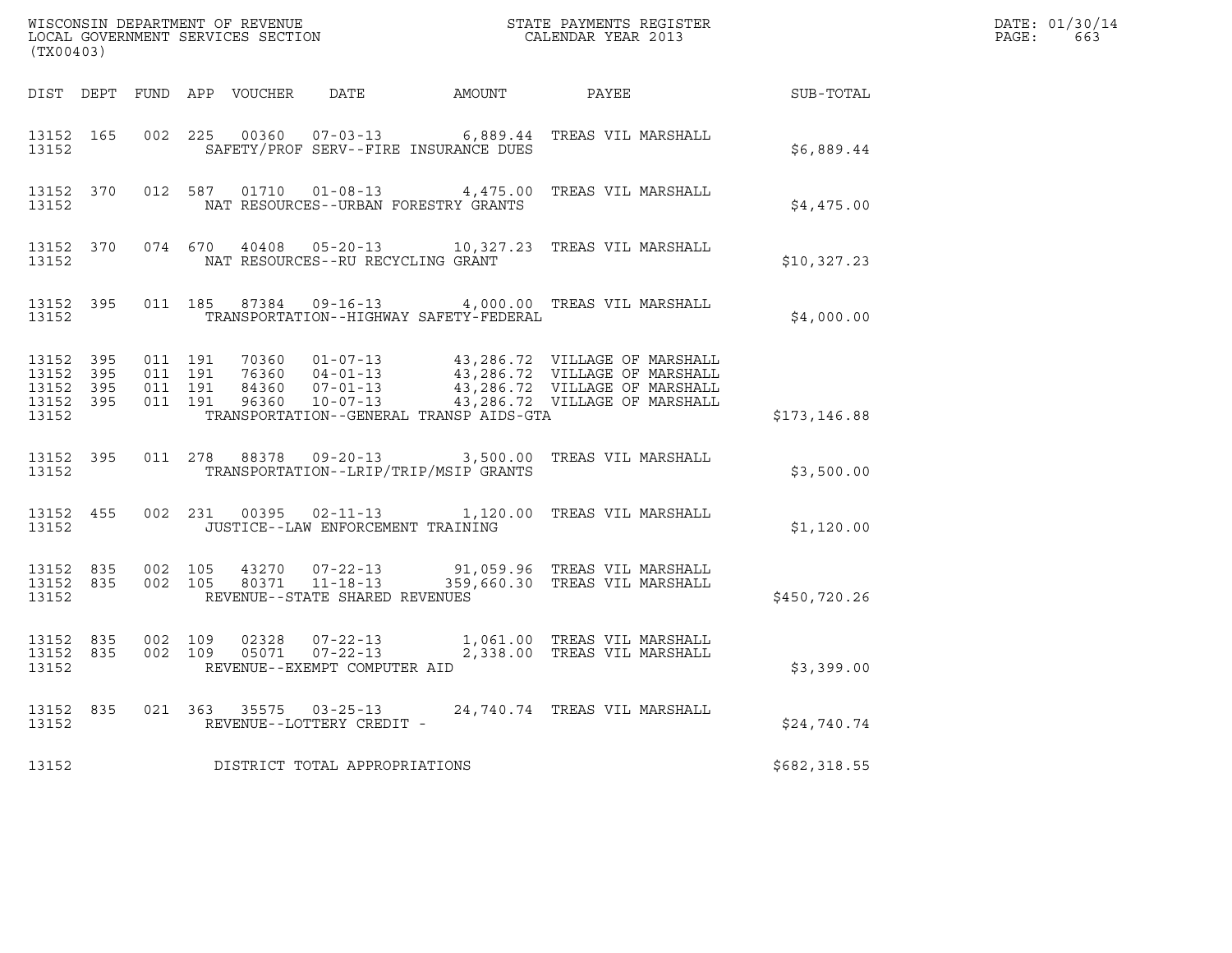| (TX00403)                                         |            |                                          |         |                            |                                                  |        |                                                                       |              | DATE: 01/30/14<br>PAGE:<br>664 |
|---------------------------------------------------|------------|------------------------------------------|---------|----------------------------|--------------------------------------------------|--------|-----------------------------------------------------------------------|--------------|--------------------------------|
|                                                   |            |                                          |         | DIST DEPT FUND APP VOUCHER | DATE                                             | AMOUNT | PAYEE                                                                 | SUB-TOTAL    |                                |
| 13153 165<br>13153                                |            |                                          |         |                            | SAFETY/PROF SERV--FIRE INSURANCE DUES            |        | 002 225 00361 07-03-13 5,087.76 TREAS VIL MAZOMANIE                   | \$5,087.76   |                                |
| 13153 370<br>13153                                |            |                                          |         |                            | NAT RESOURCES--RU RECYCLING GRANT                |        | 074 670 40409 05-20-13 5,157.67 TREAS VIL MAZOMANIE                   | \$5,157.67   |                                |
| 13153                                             |            |                                          |         |                            | NAT RESOURCES--DAM SAFETY PROJECTS               |        | 13153 370 095 532 03172 05-22-13 140,374.94 TREAS VIL MAZOMANIE       | \$140,374.94 |                                |
| 13153 395<br>13153<br>13153<br>13153 395<br>13153 | 395<br>395 | 011 191<br>011 191<br>011 191<br>011 191 |         |                            | TRANSPORTATION--GENERAL TRANSP AIDS-GTA          |        |                                                                       | \$79,973.64  |                                |
| 13153 435<br>13153                                |            |                                          |         | 005 162 01HSD              | HS--AMBULANCE FUNDING ASSISTANCE GRANTS          |        | 09-03-13 4,801.35 VILLAGE MAZOMANIE                                   | \$4,801.35   |                                |
| 13153 435<br>13153                                |            |                                          |         |                            | HS--PREPAID MEDICAL TRANSPORT REIMBURSE          |        | 005 163 01LGS 11-18-13 7,000.00 DANE COUNTY DISTRICT #1               | \$7,000.00   |                                |
| 13153 835<br>13153 835<br>13153                   |            | 002 105<br>002 105                       |         | 80372                      | $11 - 18 - 13$<br>REVENUE--STATE SHARED REVENUES |        | 46,322.40 TREAS VIL MAZOMANIE<br>96,505.05 TREAS VIL MAZOMANIE        | \$142,827.45 |                                |
| 13153 835<br>13153 835<br>13153                   |            | 002 109                                  | 002 109 | 02329                      | 05072 07-22-13<br>REVENUE--EXEMPT COMPUTER AID   |        | 07-22-13 6,345.00 TREAS VIL MAZOMANIE<br>3,130.00 TREAS VIL MAZOMANIE | \$9,475.00   |                                |
| 13153                                             |            |                                          |         |                            | DISTRICT TOTAL APPROPRIATIONS                    |        |                                                                       | \$394,697.81 |                                |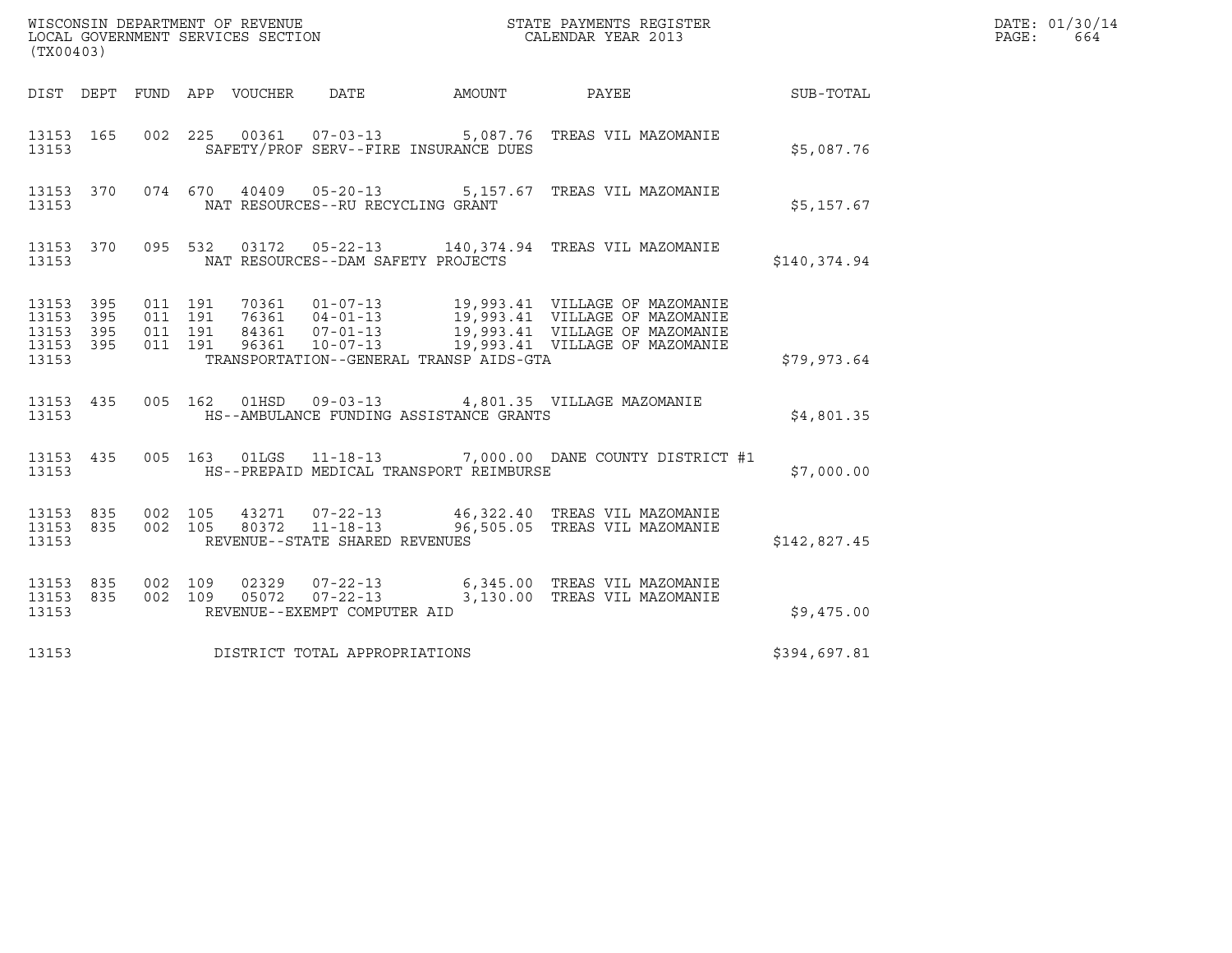| (TX00403)                                                         |                    |         |                                                                  |                                                                                                                                 |               | DATE: 01/30/14<br>PAGE:<br>665 |
|-------------------------------------------------------------------|--------------------|---------|------------------------------------------------------------------|---------------------------------------------------------------------------------------------------------------------------------|---------------|--------------------------------|
|                                                                   |                    |         | DIST DEPT FUND APP VOUCHER DATE AMOUNT                           | PAYEE SUB-TOTAL                                                                                                                 |               |                                |
| 13154                                                             |                    |         | SAFETY/PROF SERV--FIRE INSURANCE DUES                            | 13154 165 002 225 00362 07-03-13 24,693.63 TREAS VIL MCFARLAND                                                                  | \$24,693.63   |                                |
| 13154                                                             |                    |         | NAT RESOURCES--AIDS IN LIEU OF TAXES                             | 13154 370 012 579 18316 04-15-13 118.38 TREAS VIL MCFARLAND                                                                     | \$118.38      |                                |
| 13154                                                             |                    |         | NAT RESOURCES--RU RECYCLING GRANT                                | 13154 370 074 670 40410 05-20-13 21,658.75 TREAS VIL MCFARLAND                                                                  | \$21,658.75   |                                |
| 13154 395 011 191<br>13154 395<br>13154 395<br>13154 395<br>13154 | 011 191<br>011 191 | 011 191 | TRANSPORTATION--GENERAL TRANSP AIDS-GTA                          |                                                                                                                                 | \$362,672.33  |                                |
| 13154                                                             |                    |         | HS--AMBULANCE FUNDING ASSISTANCE GRANTS                          | 13154 435 005 162 01HSD 09-03-13 5,063.84 VILLAGE MCFARLAND                                                                     | \$5,063.84    |                                |
| 13154                                                             |                    |         | HS--PREPAID MEDICAL TRANSPORT REIMBURSE                          | 13154 435 005 163 01LGS 11-18-13 5,200.00 VILLAGE MCFARLAND CLERK                                                               | \$5,200.00    |                                |
| 13154 455<br>13154                                                |                    |         | JUSTICE--LAW ENFORCEMENT TRAINING                                | 002 231 00399 02-11-13 2,240.00 TREAS VIL MCFARLAND                                                                             | \$2,240.00    |                                |
| 13154                                                             |                    |         | DOA--JUSTICE-ASSISTANCE-FEDERAL ARRA FDS                         | 13154 505 002 650 06994 02-22-13 4,499.75 TREAS VIL MCFARLAND<br>13154 505 002 650 10600 06-07-13 24,413.54 TREAS VIL MCFARLAND | \$28,913.29   |                                |
| 13154 835 002 105<br>13154 835<br>13154                           |                    |         | REVENUE--STATE SHARED REVENUES                                   | 002 105 43272 07-22-13 117,265.35 TREAS VIL MCFARLAND<br>002 105 80373 11-18-13 87,642.46 TREAS VIL MCFARLAND                   | \$204, 907.81 |                                |
| 13154 835<br>13154 835<br>13154                                   | 002 109<br>002 109 |         | REVENUE--EXEMPT COMPUTER AID                                     | 02330  07-22-13  10,489.00  TREAS VIL MCFARLAND<br>11,284.00 TREAS VIL MCFARLAND                                                | \$21,773.00   |                                |
| 13154 835<br>13154                                                |                    |         | 002 501 00001 02-01-13<br>DOA-PAYMENT FOR MUNICIPAL SERVICES AID | 352.93 TREAS VIL MCFARLAND                                                                                                      | \$352.93      |                                |
| 13154                                                             |                    |         | DISTRICT TOTAL APPROPRIATIONS                                    |                                                                                                                                 | \$677,593.96  |                                |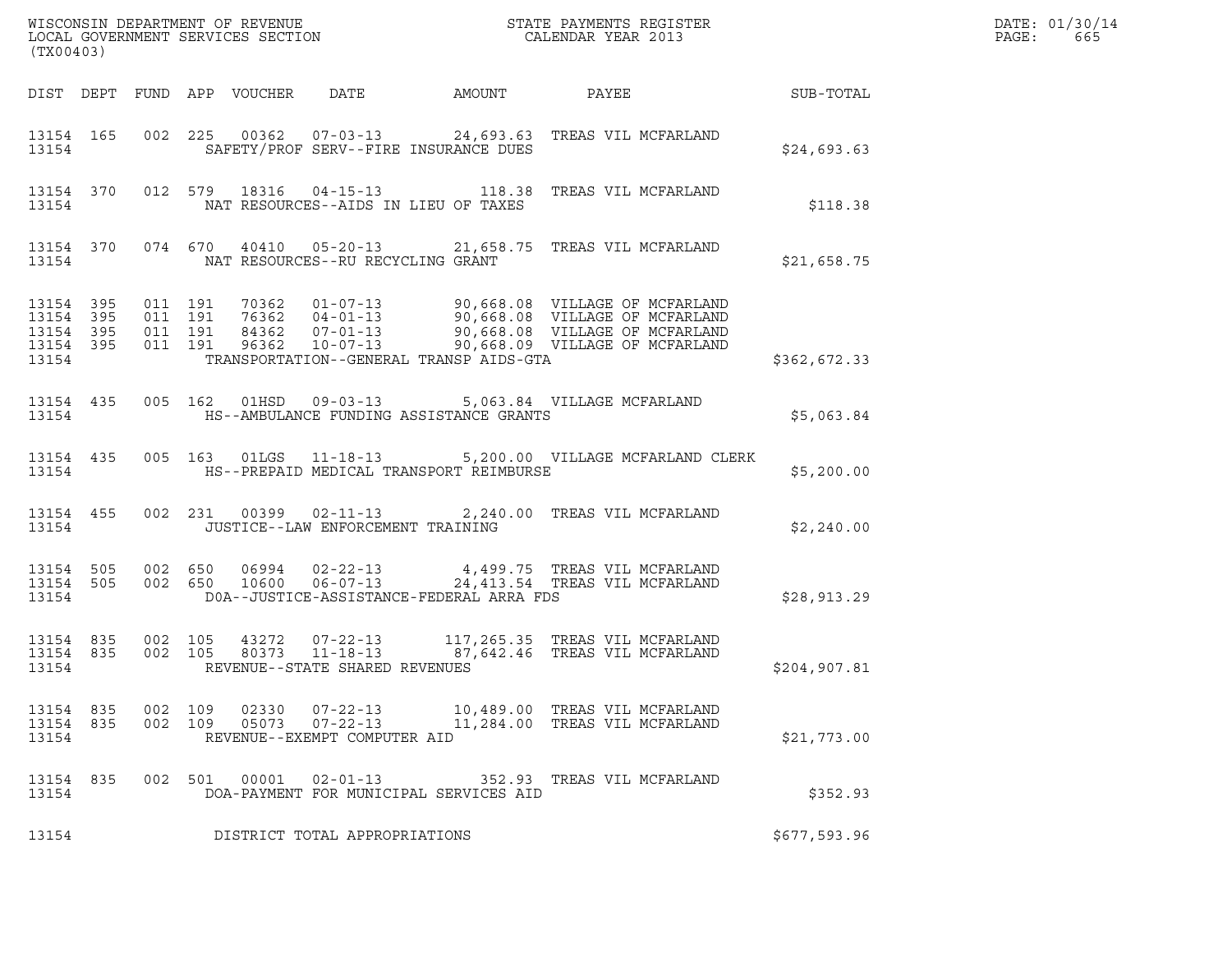| (TX00403)                                                 |                                          |                |                                                                    |                                         |                                                                                                                                                                                            |               | DATE: 01/30/14<br>PAGE:<br>666 |
|-----------------------------------------------------------|------------------------------------------|----------------|--------------------------------------------------------------------|-----------------------------------------|--------------------------------------------------------------------------------------------------------------------------------------------------------------------------------------------|---------------|--------------------------------|
|                                                           |                                          |                |                                                                    |                                         |                                                                                                                                                                                            |               |                                |
| 13157 165<br>13157                                        |                                          |                |                                                                    | SAFETY/PROF SERV--FIRE INSURANCE DUES   | 002 225 00363 07-03-13 18,667.53 TREAS VIL MOUNT HOREB                                                                                                                                     | \$18,667.53   |                                |
| 13157                                                     |                                          |                | NAT RESOURCES--AIDS IN LIEU OF TAXES                               |                                         | 13157 370 012 579 18317 04-15-13 268.65 TREAS VIL MOUNT HOREB                                                                                                                              | \$268.65      |                                |
| 13157                                                     |                                          |                | NAT RESOURCES--RU RECYCLING GRANT                                  |                                         | 13157 370 074 670 40411 05-20-13 17,846.72 TREAS VIL MOUNT HOREB                                                                                                                           | \$17,846.72   |                                |
| 13157 395<br>13157 395<br>13157 395<br>13157 395<br>13157 | 011 185<br>011 185<br>011 185<br>011 185 |                |                                                                    | TRANSPORTATION--HIGHWAY SAFETY-FEDERAL  | 70201  04-01-13  1,355.36 TREAS VIL MT HOREB<br>73737  05-06-13  545.44 TREAS VIL MT HOREB<br>79234  07-01-13  2,268.60 TREAS VIL MT HOREB<br>79234  07-01-13  2,268.60 TREAS VIL MT HOREB | \$4,642.96    |                                |
| 13157 395<br>13157 395<br>13157 395<br>13157 395<br>13157 | 011 191<br>011 191<br>011 191<br>011 191 |                |                                                                    | TRANSPORTATION--GENERAL TRANSP AIDS-GTA |                                                                                                                                                                                            | \$446,922.82  |                                |
| 13157                                                     |                                          |                |                                                                    | HS--AMBULANCE FUNDING ASSISTANCE GRANTS | 13157 435 005 162 01HSD 09-03-13 5,387.31 VILLAGE MT HOREB                                                                                                                                 | \$5,387.31    |                                |
| 13157                                                     |                                          |                |                                                                    | HS--PREPAID MEDICAL TRANSPORT REIMBURSE | 13157 435 005 163 01LGS 11-18-13 15,000.00 MT HOREB VOLUNTEER FIRE DEPT                                                                                                                    | \$15,000.00   |                                |
| 13157                                                     |                                          |                | JUSTICE--LAW ENFORCEMENT TRAINING                                  |                                         | 13157 455 002 231 00431 02-12-13 1,920.00 TREAS VIL MOUNT HOREB                                                                                                                            | \$1,920.00    |                                |
| 13157 835<br>13157                                        | 002 105                                  |                | 13157 835 002 105 43273 07-22-13<br>REVENUE--STATE SHARED REVENUES |                                         | 85,248.67   TREAS VIL MOUNT HOREB<br>80374   11-18-13   119,153.12   TREAS   VIL MOUNT HOREB                                                                                               | \$204, 401.79 |                                |
| 13157 835<br>13157 835<br>13157                           | 002 109<br>002 109                       | 02331<br>05074 | 07-22-13<br>$07 - 22 - 13$<br>REVENUE--EXEMPT COMPUTER AID         |                                         | 5,379.00 TREAS VIL MOUNT HOREB<br>4,553.00 TREAS VIL MOUNT HOREB                                                                                                                           | \$9,932.00    |                                |
| 13157                                                     |                                          |                | DISTRICT TOTAL APPROPRIATIONS                                      |                                         |                                                                                                                                                                                            | \$724,989.78  |                                |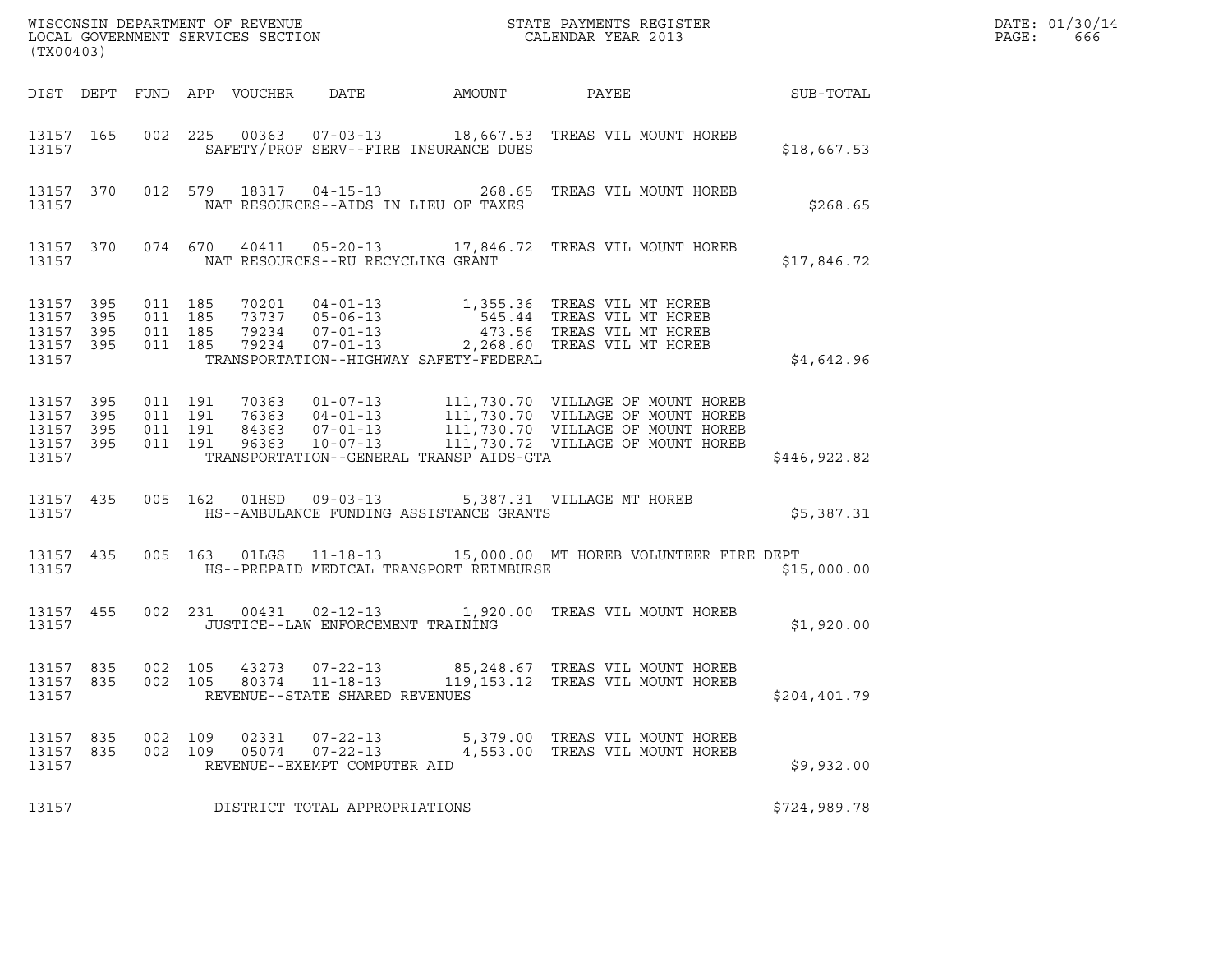| (TX00403)                                    |                        |                               |         |                |                                   |                                              | WISCONSIN DEPARTMENT OF REVENUE<br>LOCAL GOVERNMENT SERVICES SECTION<br>CALENDAR YEAR 2013                                                                                                           |              | DATE: 01/30/14<br>$\mathtt{PAGE:}$<br>667 |
|----------------------------------------------|------------------------|-------------------------------|---------|----------------|-----------------------------------|----------------------------------------------|------------------------------------------------------------------------------------------------------------------------------------------------------------------------------------------------------|--------------|-------------------------------------------|
|                                              |                        |                               |         |                |                                   | DIST DEPT FUND APP VOUCHER DATE AMOUNT PAYEE |                                                                                                                                                                                                      | SUB-TOTAL    |                                           |
| 13165 165<br>13165                           |                        |                               |         |                |                                   | SAFETY/PROF SERV--FIRE INSURANCE DUES        | 002 225 00364 07-03-13 30,042.69 TREAS VIL OREGON                                                                                                                                                    | \$30,042.69  |                                           |
|                                              | 13165                  |                               |         |                | NAT RESOURCES--RU RECYCLING GRANT |                                              | 13165 370 074 670 40412 05-20-13 33,751.43 TREAS VIL OREGON                                                                                                                                          | \$33,751.43  |                                           |
| 13165 395<br>13165 395<br>13165 395<br>13165 | 13165 395              | 011 191<br>011 191<br>011 191 | 011 191 |                |                                   | TRANSPORTATION--GENERAL TRANSP AIDS-GTA      | 70364  01-07-13  103,993.15  VILLAGE OF OREGON<br>76364  04-01-13  103,993.15  VILLAGE OF OREGON<br>84364  07-01-13  103,993.15  VILLAGE OF OREGON<br>96364  10-07-13  103,993.15  VILLAGE OF OREGON | \$415,972.60 |                                           |
| 13165                                        | 13165 395              |                               |         |                |                                   | TRANSPORTATION--LRIP/TRIP/MSIP GRANTS        | 011  278  95714  11-26-13  17,558.07  TREAS VIL OREGON                                                                                                                                               | \$17,558.07  |                                           |
| 13165                                        | 13165 435              |                               |         |                | 005 162 01HSD 09-03-13            | HS--AMBULANCE FUNDING ASSISTANCE GRANTS      | 5,411.76 VILLAGE OREGON                                                                                                                                                                              | \$5,411.76   |                                           |
| 13165                                        | 13165 435              |                               |         |                |                                   | HS--PREPAID MEDICAL TRANSPORT REIMBURSE      | 005 163 01LGS 11-18-13 9,900.00 OREGON AREA FIRE EMS DIST                                                                                                                                            | \$9,900.00   |                                           |
| 13165                                        | 13165 455<br>13165 455 | 002 231                       | 002 231 |                | JUSTICE--LAW ENFORCEMENT TRAINING |                                              | 00084  11-01-13  160.00  TREAS VIL OREGON<br>00470  02-12-13  2,400.00 TREAS VIL OREGON                                                                                                              | \$2,560.00   |                                           |
| 13165                                        | 13165 835              | 13165 835 002 105             |         |                | REVENUE--STATE SHARED REVENUES    |                                              | 002 105  43274  07-22-13  54,248.37 TREAS VIL OREGON   002  105  80375  11-18-13  142,283.30 TREAS VIL OREGON                                                                                        | \$196,531.67 |                                           |
| 13165 835<br>13165                           |                        | 13165 835 002 109<br>002 109  |         | 02332<br>05075 | REVENUE--EXEMPT COMPUTER AID      |                                              | 07-22-13 4,509.00 TREAS VIL OREGON<br>07-22-13 3,470.00 TREAS VIL OREGON                                                                                                                             | \$7,979.00   |                                           |
| 13165                                        |                        |                               |         |                | DISTRICT TOTAL APPROPRIATIONS     |                                              |                                                                                                                                                                                                      | \$719,707.22 |                                           |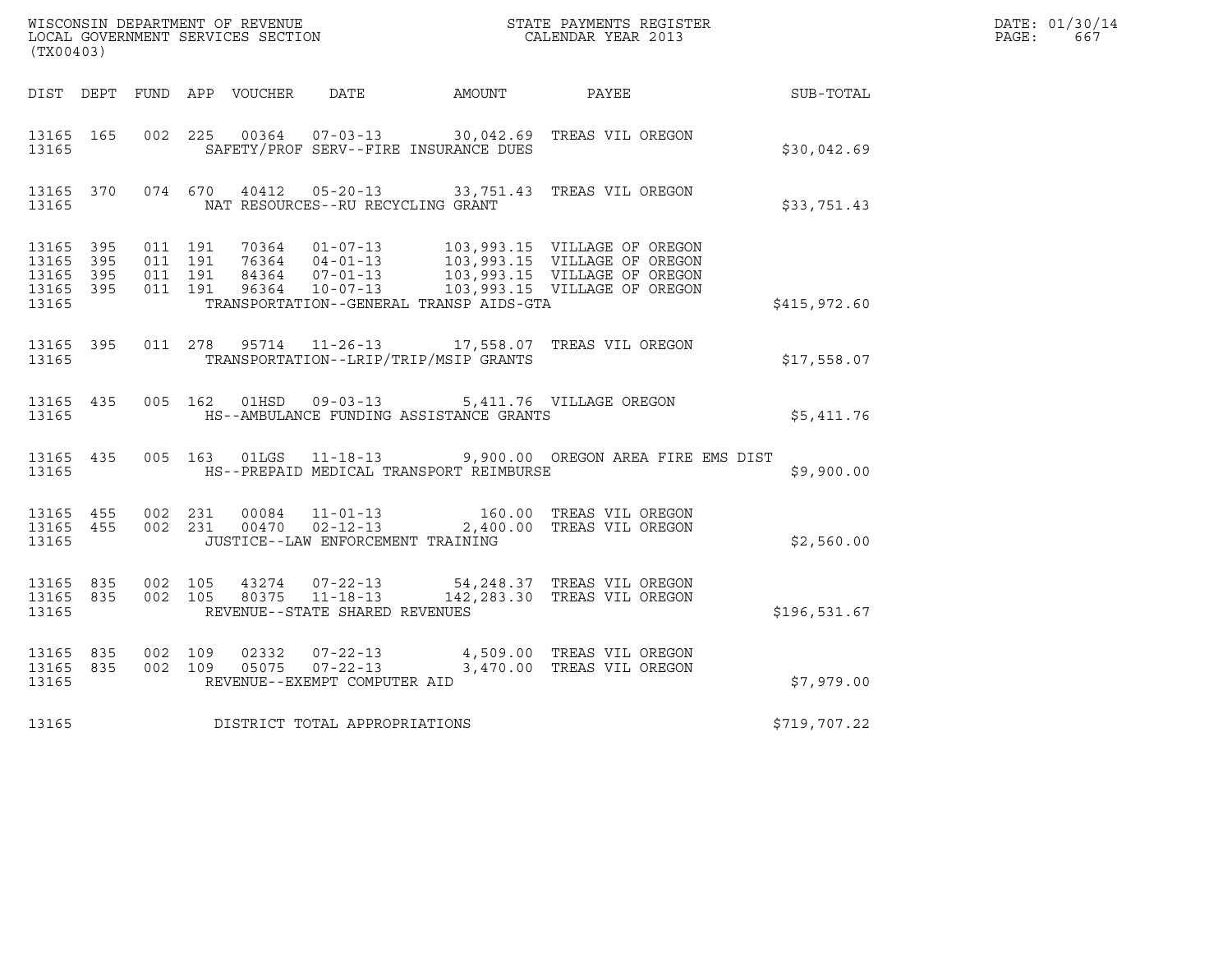| DATE: | 01/30/14 |
|-------|----------|
| PAGE: | 668      |

| WISCONSIN DEPARTMENT OF REVENUE<br>LOCAL GOVERNMENT SERVICES SECTION<br>(TX00403)                              |                                                                                                                                                                   |           | STATE PAYMENTS REGISTER<br>CALENDAR YEAR 2013                                                |             | DATE: 01/30/14<br>PAGE:<br>668 |
|----------------------------------------------------------------------------------------------------------------|-------------------------------------------------------------------------------------------------------------------------------------------------------------------|-----------|----------------------------------------------------------------------------------------------|-------------|--------------------------------|
| DIST<br>DEPT<br>FUND                                                                                           | APP VOUCHER<br>DATE                                                                                                                                               | AMOUNT    | PAYEE                                                                                        | SUB-TOTAL   |                                |
| 225<br>002<br>13176 165<br>13176                                                                               | SAFETY/PROF SERV--FIRE INSURANCE DUES                                                                                                                             |           |                                                                                              | \$572.62    |                                |
| 13176 370<br>13176                                                                                             | 074  670  40413  05-20-13  827.67  TREAS VIL ROCKDALE<br>NAT RESOURCES--RU RECYCLING GRANT                                                                        |           |                                                                                              | \$827.67    |                                |
| 395<br>011 191<br>13176<br>13176<br>395<br>011 191<br>395<br>011 191<br>13176<br>13176 395<br>011 191<br>13176 | 70365<br>01-07-13 2,425.50 VILLAGE OF ROCKDALE<br>76365<br>$04 - 01 - 13$<br>84365 07-01-13<br>96365<br>$10 - 07 - 13$<br>TRANSPORTATION--GENERAL TRANSP AIDS-GTA |           | 2,425.50 VILLAGE OF ROCKDALE<br>2,425.50 VILLAGE OF ROCKDALE<br>2,425.52 VILLAGE OF ROCKDALE | \$9,702.02  |                                |
|                                                                                                                |                                                                                                                                                                   |           |                                                                                              |             |                                |
| 002 105<br>13176 835<br>002 105<br>13176 835<br>13176                                                          | 43275 07-22-13<br>80376 11-18-13<br>REVENUE--STATE SHARED REVENUES                                                                                                | 26,330.32 | 4,646.53 TREAS VIL ROCKDALE<br>TREAS VIL ROCKDALE                                            | \$30,976.85 |                                |
| 13176 835<br>002<br>109<br>13176                                                                               | $02333007 - 22 - 13$<br>REVENUE--EXEMPT COMPUTER AID                                                                                                              | 4.00      | TREAS VIL ROCKDALE                                                                           | \$4.00      |                                |
| 13176                                                                                                          | DISTRICT TOTAL APPROPRIATIONS                                                                                                                                     |           |                                                                                              | \$42,083.16 |                                |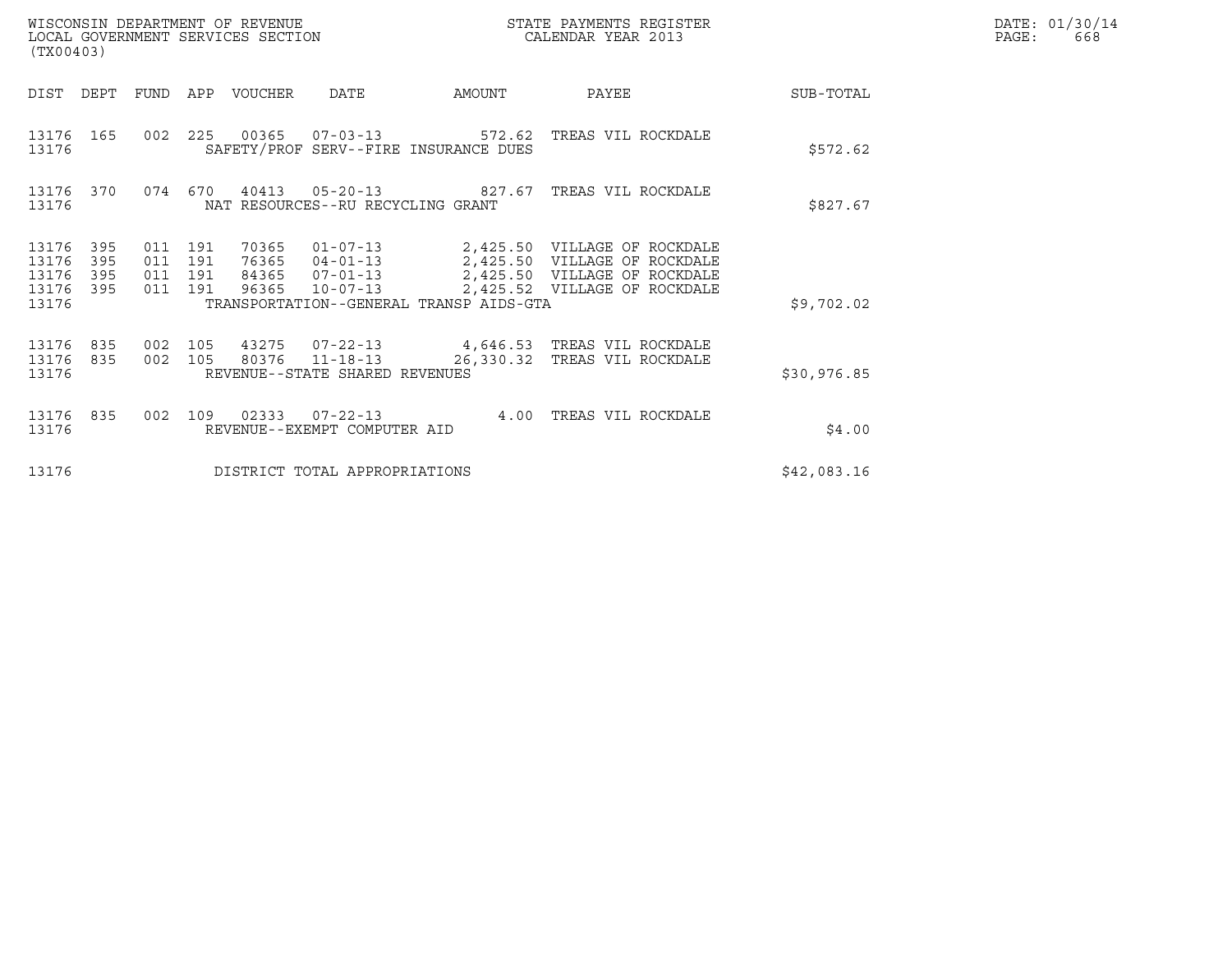| (TX00403)                       |                                |                |                    |                |                                                            |                                         | $\tt WISCONSIM$ DEPARTMENT OF REVENUE $$\tt STATE$ PAYMENTS REGISTER LOCAL GOVERNMENT SERVICES SECTION $$\tt CALEINDAR$ YEAR 2013                                                                                                |              | DATE: 01/30/14<br>PAGE:<br>669 |
|---------------------------------|--------------------------------|----------------|--------------------|----------------|------------------------------------------------------------|-----------------------------------------|----------------------------------------------------------------------------------------------------------------------------------------------------------------------------------------------------------------------------------|--------------|--------------------------------|
|                                 |                                |                |                    |                |                                                            |                                         | DIST DEPT FUND APP VOUCHER DATE AMOUNT PAYEE TO SUB-TOTAL                                                                                                                                                                        |              |                                |
|                                 | 13181                          |                |                    |                |                                                            | SAFETY/PROF SERV--FIRE INSURANCE DUES   | 13181 165 002 225 00366 07-03-13 14,862.02 TREAS VIL SHOREWOOD HILLS                                                                                                                                                             | \$14,862.02  |                                |
| 13181                           |                                |                |                    |                | NAT RESOURCES--URBAN NON-POINT GRANTS                      |                                         | 13181 370 074 658 02065 02-11-13 27,950.00 TREAS VIL SHOREWOOD HILLS                                                                                                                                                             | \$27,950.00  |                                |
|                                 |                                |                |                    |                | 13181 NAT RESOURCES--RU RECYCLING GRANT                    |                                         | 13181 370 074 670 40414 05-20-13 14,961.37 TREAS VIL SHOREWOOD HILLS                                                                                                                                                             | \$14,961.37  |                                |
| 13181 395<br>13181 395<br>13181 | 13181 395 011 191<br>13181 395 | 011 191        | 011 191<br>011 191 |                |                                                            | TRANSPORTATION--GENERAL TRANSP AIDS-GTA | 70366  01-07-13  47,191.24  VILLAGE OF SHOREWOOD HILL<br>76366  04-01-13  47,191.24  VILLAGE OF SHOREWOOD HILL<br>84366  07-01-13  47,191.24  VILLAGE OF SHOREWOOD HILL<br>96366  10-07-13  47,191.26  VILLAGE OF SHOREWOOD HILL | \$188,764.98 |                                |
| 13181                           |                                |                |                    |                | TRANSPORTATION--LRIP/TRIP/MSIP GRANTS                      |                                         | 13181 395 011 278 90712 10-11-13 20,201.50 TREAS VIL SHOREWOOD HILLS<br>13181 395 011 278 90712 10-11-13 39,567.25 TREAS VIL SHOREWOOD HILLS                                                                                     | \$59,768.75  |                                |
|                                 |                                |                |                    |                |                                                            |                                         | 13181 435 005 162 01HSD 09-03-13 4,578.18 VILLAGE SHOREWOOD HILLS                                                                                                                                                                | \$4,578.18   |                                |
|                                 | 13181 200                      |                |                    |                | JUSTICE--LAW ENFORCEMENT TRAINING                          |                                         | 13181 455 002 231 00545 02-15-13 1,920.00 TREAS VIL SHOREWOOD HILLS                                                                                                                                                              | \$1,920.00   |                                |
|                                 |                                |                |                    |                |                                                            |                                         | 13181 505 002 650 06479 01-29-13 3,279.40 TREAS VIL SHOREWOOD HILLS<br>13181                    DOA--JUSTICE-ASSISTANCE-FEDERAL ARRA FDS                                                                                         | \$3,279.40   |                                |
| 13181                           | 13181 835 002 105<br>13181 835 |                |                    |                | REVENUE--STATE SHARED REVENUES                             |                                         | 002 105 43276 07-22-13 3,133.32 TREAS VIL SHOREWOOD HILLS<br>002 105 80377 11-18-13 17,755.50 TREAS VIL SHOREWOOD HILLS                                                                                                          | \$20,888.82  |                                |
| 13181<br>13181<br>13181         | 835<br>835                     | 002<br>002 109 | 109                | 02334<br>05076 | $07 - 22 - 13$<br>07-22-13<br>REVENUE--EXEMPT COMPUTER AID |                                         | 38,892.00 TREAS VIL SHOREWOOD HILLS<br>7,254.00 TREAS VIL SHOREWOOD HILLS                                                                                                                                                        | \$46, 146.00 |                                |
| 13181                           |                                |                |                    |                | DISTRICT TOTAL APPROPRIATIONS                              |                                         |                                                                                                                                                                                                                                  | \$383,119.52 |                                |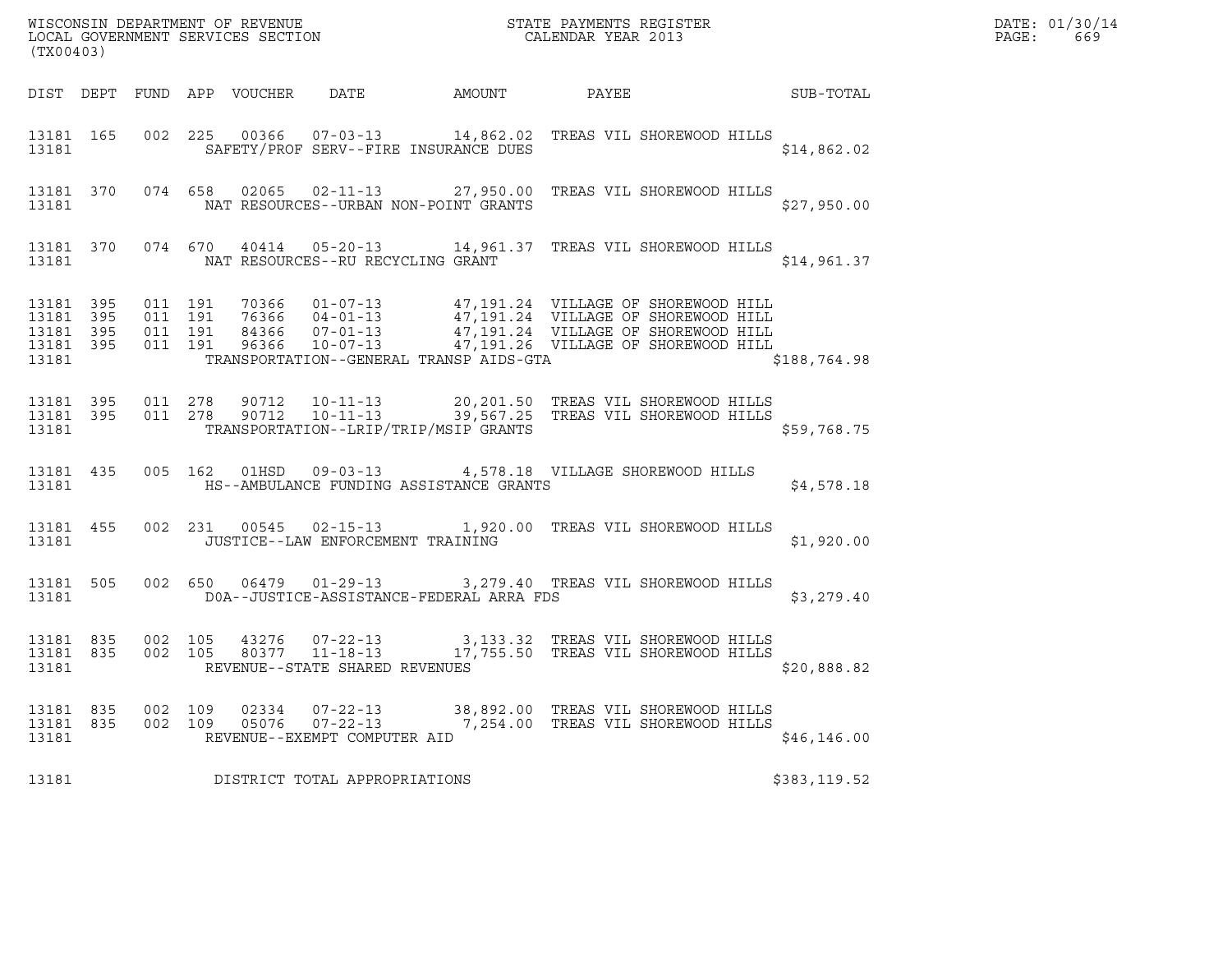| % WISCONSIN DEPARTMENT OF REVENUE $$\tt STATE$ PAYMENTS REGISTER LOCAL GOVERNMENT SERVICES SECTION $$\tt CALENDAR$ YEAR 2013<br>(TX00403) |  |                    |         |       |                                                                    |                                         |                                                                                                                                                      |                | DATE: 01/30/14<br>PAGE:<br>670 |
|-------------------------------------------------------------------------------------------------------------------------------------------|--|--------------------|---------|-------|--------------------------------------------------------------------|-----------------------------------------|------------------------------------------------------------------------------------------------------------------------------------------------------|----------------|--------------------------------|
|                                                                                                                                           |  |                    |         |       |                                                                    |                                         |                                                                                                                                                      |                |                                |
| 13191                                                                                                                                     |  |                    |         |       |                                                                    | SAFETY/PROF SERV--FIRE INSURANCE DUES   | 13191 165 002 225 00367 07-03-13 45,218.87 TREAS VIL WAUNAKEE                                                                                        | \$45,218.87    |                                |
| 13191                                                                                                                                     |  |                    |         |       | NAT RESOURCES--RU RECYCLING GRANT                                  |                                         | 13191 370 074 670 40415 05-20-13 28,491.56 TREAS VIL WAUNAKEE                                                                                        | \$28,491.56    |                                |
| 13191                                                                                                                                     |  |                    |         |       |                                                                    | NAT RESOURCES--URBAN NON-POINT GRANTS   | 13191 370 095 519 01659 01-15-13 32,128.33 TREAS VIL WAUNAKEE<br>13191 370 095 519 01660 01-15-13 20,589.57 TREAS VIL WAUNAKEE                       | \$52,717.90    |                                |
| 13191                                                                                                                                     |  |                    |         |       |                                                                    | TRANSPORTATION--HIGHWAY SAFETY-FEDERAL  | 13191 395 011 185 76359 06-03-13 3,645.00 TREAS VIL WAUNAKEE<br>13191 395 011 185 88161 09-23-13 13,929.00 TREAS VIL WAUNAKEE                        | \$17,574.00    |                                |
| 13191                                                                                                                                     |  |                    |         |       |                                                                    | TRANSPORTATION--GENERAL TRANSP AIDS-GTA |                                                                                                                                                      | \$667,213.90   |                                |
|                                                                                                                                           |  | 13191 13191        |         |       |                                                                    | TRANSPORTATION--LRIP/TRIP/MSIP GRANTS   | 13191 395 011 278 75365 05-17-13 20,201.51 TREAS VIL WAUNAKEE                                                                                        | \$20, 201.51   |                                |
|                                                                                                                                           |  |                    |         |       |                                                                    |                                         | 13191 435 005 162 01HSD 09-03-13 5,761.61 VILLAGE WAUNAKEE                                                                                           | \$5,761.61     |                                |
|                                                                                                                                           |  |                    |         |       |                                                                    |                                         | 13191 435 005 163 01LGS 11-18-13 10,100.00 WAUNAKEE AREA EMERG MED SERV<br>13191                             HS--PREPAID MEDICAL TRANSPORT REIMBURSE | \$10,100.00    |                                |
| 13191 455<br>13191 455<br>13191                                                                                                           |  | 002 231            | 002 231 |       | JUSTICE--LAW ENFORCEMENT TRAINING                                  |                                         |                                                                                                                                                      | \$3,040.00     |                                |
| 13191 835<br>13191 835<br>13191                                                                                                           |  | 002 105<br>002 105 |         |       | 43277 07-22-13<br>80378 11-18-13<br>REVENUE--STATE SHARED REVENUES |                                         | 180,399.00 TREAS VIL WAUNAKEE<br>115,440.20 TREAS VIL WAUNAKEE                                                                                       | \$295,839.20   |                                |
| 13191 835<br>13191 835<br>13191                                                                                                           |  | 002 109<br>002 109 |         | 02335 | $07 - 22 - 13$<br>05077 07-22-13<br>REVENUE--EXEMPT COMPUTER AID   |                                         | 21,662.00 TREAS VIL WAUNAKEE<br>10,651.00 TREAS VIL WAUNAKEE                                                                                         | \$32,313.00    |                                |
| 13191                                                                                                                                     |  |                    |         |       | DISTRICT TOTAL APPROPRIATIONS                                      |                                         |                                                                                                                                                      | \$1,178,471.55 |                                |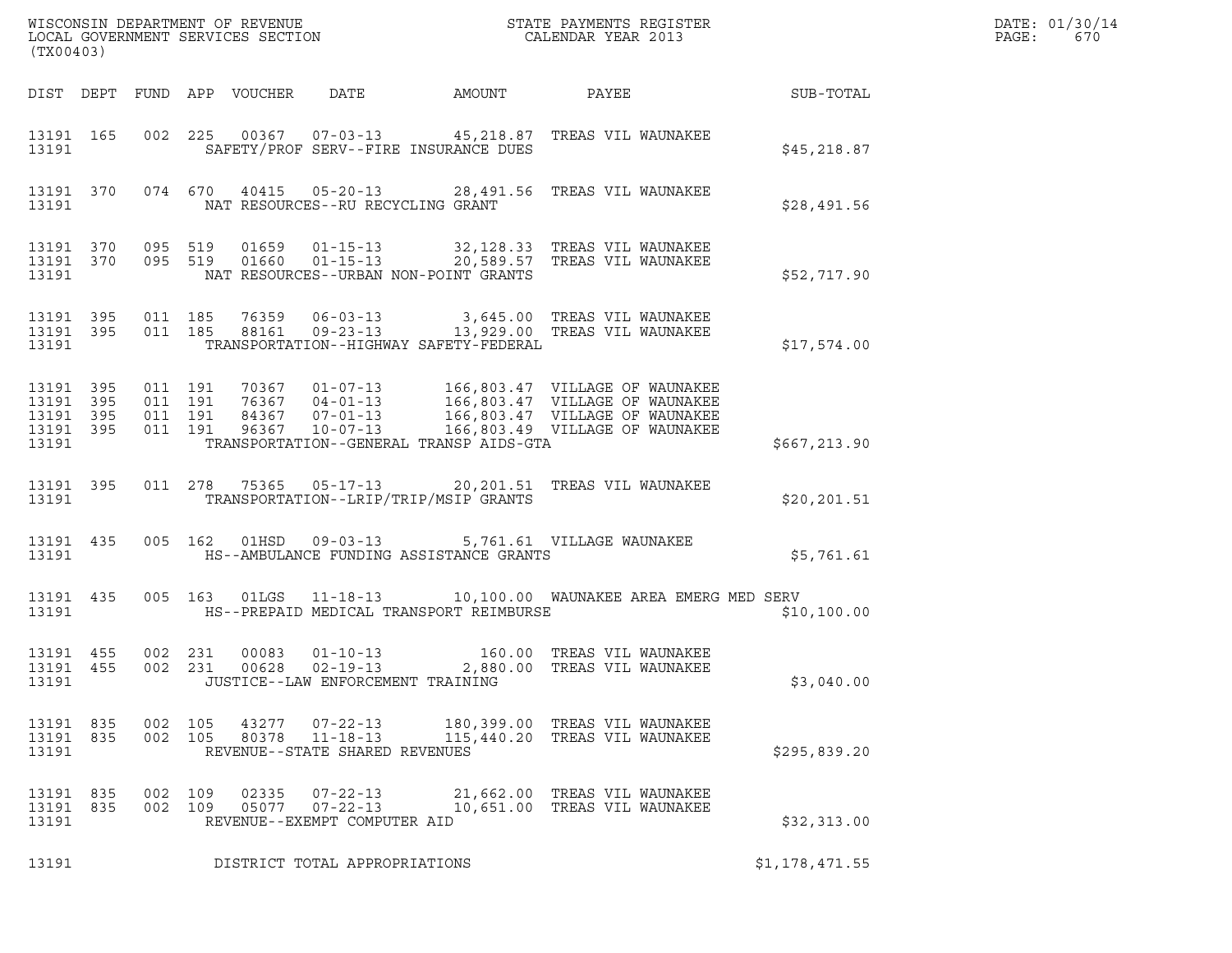| DATE: | 01/30/14 |
|-------|----------|
| PAGE: | 671      |

| (TX00403)                                                                                                                                                                    |                                               |                                                                                           |                                                                                                 |                                                                                                                                                                                                    |                                                                            |                                                                                                                                                                                                                                                                                                        |                                                        | DATE: 01/30/14<br>PAGE:<br>671 |
|------------------------------------------------------------------------------------------------------------------------------------------------------------------------------|-----------------------------------------------|-------------------------------------------------------------------------------------------|-------------------------------------------------------------------------------------------------|----------------------------------------------------------------------------------------------------------------------------------------------------------------------------------------------------|----------------------------------------------------------------------------|--------------------------------------------------------------------------------------------------------------------------------------------------------------------------------------------------------------------------------------------------------------------------------------------------------|--------------------------------------------------------|--------------------------------|
|                                                                                                                                                                              |                                               |                                                                                           |                                                                                                 |                                                                                                                                                                                                    |                                                                            |                                                                                                                                                                                                                                                                                                        | DIST DEPT FUND APP VOUCHER DATE AMOUNT PAYEE SUB-TOTAL |                                |
| 13225                                                                                                                                                                        |                                               |                                                                                           |                                                                                                 |                                                                                                                                                                                                    | SAFETY/PROF SERV--FIRE INSURANCE DUES                                      | 13225 165 002 225 00368 07-03-13 84,114.10 TREAS CITY FITCHBURG                                                                                                                                                                                                                                        | \$84,114.10                                            |                                |
| 13225 370<br>13225 370                                                                                                                                                       |                                               |                                                                                           |                                                                                                 |                                                                                                                                                                                                    |                                                                            | 002 503 15665 02-06-13 68,613.08 TREAS CITY FITCHBURG<br>002 503 15665 02-06-13 5,741.16 TREAS CITY FITCHBURG<br>TOWN SHARE 22798.74                                                                                                                                                                   |                                                        |                                |
| 13225                                                                                                                                                                        |                                               |                                                                                           |                                                                                                 |                                                                                                                                                                                                    | NAT RESOURCES--AIDS IN LIEU OF TAXES                                       |                                                                                                                                                                                                                                                                                                        | \$74,354.24                                            |                                |
| 13225                                                                                                                                                                        |                                               |                                                                                           |                                                                                                 |                                                                                                                                                                                                    | NAT RESOURCES--FOREST CROP/MFL/CO FOREST                                   | 13225 370 012 571 36057 06-10-13 6.60 TREAS CITY FITCHBURG                                                                                                                                                                                                                                             | \$6.60                                                 |                                |
| 13225 370<br>13225 370<br>13225 370<br>13225                                                                                                                                 |                                               |                                                                                           |                                                                                                 |                                                                                                                                                                                                    | NAT RESOURCES--AIDS IN LIEU OF TAXES                                       | 012 579 18318 04-15-13 180.26 TREAS CITY FITCHBURG<br>012 579 18318 04-15-13 10.00 TREAS CITY FITCHBURG<br>012 579 18318 04-15-13 59.41 TREAS CITY FITCHBURG                                                                                                                                           | \$249.67                                               |                                |
| 13225                                                                                                                                                                        |                                               |                                                                                           |                                                                                                 |                                                                                                                                                                                                    | NAT RESOURCES--URBAN FORESTRY GRANTS                                       | 13225 370 012 587 00431 09-06-13 14,829.27 TREAS CITY FITCHBURG                                                                                                                                                                                                                                        | \$14,829.27                                            |                                |
| 13225 370<br>13225 370<br>13225 370<br>13225                                                                                                                                 |                                               |                                                                                           |                                                                                                 |                                                                                                                                                                                                    | NAT RESOURCES--URBAN NON-POINT GRANTS                                      | 074 658 00963 11-15-13 21,071.09 TREAS CITY FITCHBURG<br>074 658 02798 04-23-13 5,996.86 TREAS CITY FITCHBURG<br>074 658 02810 04-23-13 59,495.72 TREAS CITY FITCHBURG                                                                                                                                 | \$86,563.67                                            |                                |
| 13225                                                                                                                                                                        |                                               |                                                                                           |                                                                                                 | NAT RESOURCES--RU RECYCLING GRANT                                                                                                                                                                  |                                                                            | 13225 370 074 670 40416 05-20-13 96,746.27 TREAS CITY FITCHBURG                                                                                                                                                                                                                                        | \$96,746.27                                            |                                |
| 13225                                                                                                                                                                        |                                               |                                                                                           |                                                                                                 |                                                                                                                                                                                                    | NAT RESOURCES--RU CONSOLIDATED GRANT                                       | 13225 370 074 673 40416 05-20-13 6,618.88 TREAS CITY FITCHBURG                                                                                                                                                                                                                                         | \$6,618.88                                             |                                |
| 13225                                                                                                                                                                        |                                               |                                                                                           |                                                                                                 | 13225 370 095 519 02797 04-23-13                                                                                                                                                                   | NAT RESOURCES--URBAN NON-POINT GRANTS                                      | 2,042.11 TREAS CITY FITCHBURG                                                                                                                                                                                                                                                                          | \$2,042.11                                             |                                |
| 13225<br>395<br>13225<br>395<br>13225<br>395<br>13225<br>395<br>13225<br>395<br>13225<br>395<br>13225<br>395<br>13225<br>395<br>13225<br>395<br>13225<br>395<br>13225<br>395 | 011<br>011<br>011<br>011<br>011<br>011<br>011 | 011 185<br>185<br>185<br>185<br>011 185<br>185<br>185<br>185<br>011 185<br>185<br>011 185 | 66991<br>76360<br>80623<br>80623<br>85526<br>85526<br>90516<br>90516<br>93695<br>93695<br>94578 | $03 - 04 - 13$<br>$06 - 03 - 13$<br>$07 - 15 - 13$<br>$07 - 15 - 13$<br>$08 - 26 - 13$<br>$08 - 26 - 13$<br>$10 - 15 - 13$<br>$10 - 15 - 13$<br>$11 - 12 - 13$<br>$11 - 12 - 13$<br>$11 - 18 - 13$ | 805.56<br>402.78<br>1,342.60<br>268.52<br>1,611.12<br>1,611.12<br>1,879.64 | TREAS CITY FITCHBURG<br>TREAS CITY FITCHBURG<br>TREAS CITY FITCHBURG<br>TREAS CITY FITCHBURG<br>TREAS CITY FITCHBURG<br>TREAS CITY FITCHBURG<br>2,550.94 TREAS CITY FITCHBURG<br>TREAS CITY FITCHBURG<br>1,342.60 TREAS CITY FITCHBURG<br>805.56 TREAS CITY FITCHBURG<br>5,669.58 TREAS CITY FITCHBURG |                                                        |                                |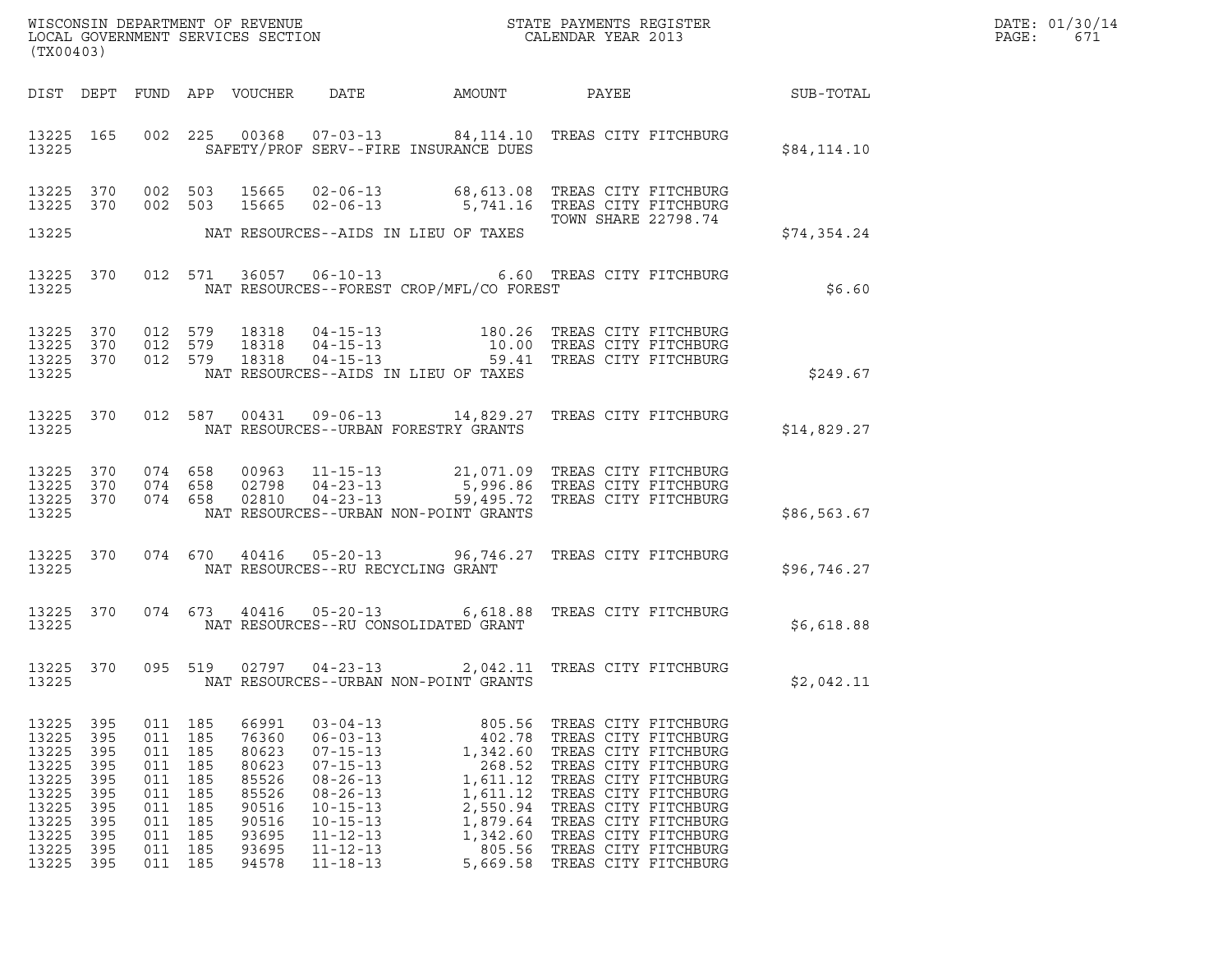| (TX00403)                                 |                          |                          |                          |                                  |                                                                      |                                                                                                                                                                                     |       |                      |                |  |
|-------------------------------------------|--------------------------|--------------------------|--------------------------|----------------------------------|----------------------------------------------------------------------|-------------------------------------------------------------------------------------------------------------------------------------------------------------------------------------|-------|----------------------|----------------|--|
| DIST                                      | DEPT                     | FUND                     | APP                      | VOUCHER                          | <b>DATE</b>                                                          | AMOUNT                                                                                                                                                                              | PAYEE |                      | SUB-TOTAL      |  |
| 13225                                     |                          |                          |                          |                                  |                                                                      | TRANSPORTATION--HIGHWAY SAFETY-FEDERAL                                                                                                                                              |       |                      | \$18, 290.02   |  |
| 13225<br>13225<br>13225<br>13225<br>13225 | 395<br>395<br>395<br>395 | 011<br>011<br>011<br>011 | 191<br>191<br>191<br>191 | 70368<br>76368<br>84368<br>96368 | $01 - 07 - 13$<br>$04 - 01 - 13$<br>$07 - 01 - 13$<br>$10 - 07 - 13$ | 232,974.03 TREAS CITY FITCHBURG<br>232,974.03 TREAS CITY FITCHBURG<br>232,974.03 TREAS CITY FITCHBURG<br>232,974.05 TREAS CITY FITCHBURG<br>TRANSPORTATION--GENERAL TRANSP AIDS-GTA |       |                      | \$931,896.14   |  |
| 13225<br>13225                            | 455                      | 002                      | 231                      | 00268                            | JUSTICE--LAW ENFORCEMENT TRAINING                                    | $02 - 08 - 13$ 6,720.00                                                                                                                                                             |       | TREAS CITY FITCHBURG | \$6,720.00     |  |
| 13225<br>13225                            | 505                      | 002                      | 643                      | 12151                            | $07 - 16 - 13$                                                       | 10,125.00 TREAS CITY FITCHBURG<br>DOA--JUSTICE ASSISTANCE FEDERAL FUNDS                                                                                                             |       |                      | \$10, 125.00   |  |
| 13225 835<br>13225<br>13225               | 835                      | 002<br>002               | 105<br>105               |                                  | 43278 07-22-13<br>80379 11-18-13<br>REVENUE--STATE SHARED REVENUES   | 553,108.22 TREAS CITY FITCHBURG<br>403,733.68 TREAS CITY FITCHBURG                                                                                                                  |       |                      | \$956,841.90   |  |
| 13225<br>13225<br>13225                   | 835<br>835               | 002<br>002               | 109<br>109               |                                  | 02336 07-22-13<br>05079 07-22-13<br>REVENUE--EXEMPT COMPUTER AID     | 160,621.00 TREAS CITY FITCHBURG<br>695,414.00                                                                                                                                       |       | TREAS CITY FITCHBURG | \$856,035.00   |  |
| 13225<br>13225                            | 835                      | 002                      | 501                      | 00001                            | $02 - 01 - 13$                                                       | 64,497.12 TREAS CITY FITCHBURG<br>DOA-PAYMENT FOR MUNICIPAL SERVICES AID                                                                                                            |       |                      | \$64,497.12    |  |
| 13225<br>13225                            | 835                      | 021                      | 363                      | 35576                            | $03 - 25 - 13$<br>REVENUE--LOTTERY CREDIT -                          | 1,581.12                                                                                                                                                                            |       | TREAS CITY FITCHBURG | \$1,581.12     |  |
| 13225                                     |                          |                          |                          |                                  | DISTRICT TOTAL APPROPRIATIONS                                        |                                                                                                                                                                                     |       |                      | \$3,211,511.11 |  |
|                                           |                          |                          |                          |                                  |                                                                      |                                                                                                                                                                                     |       |                      |                |  |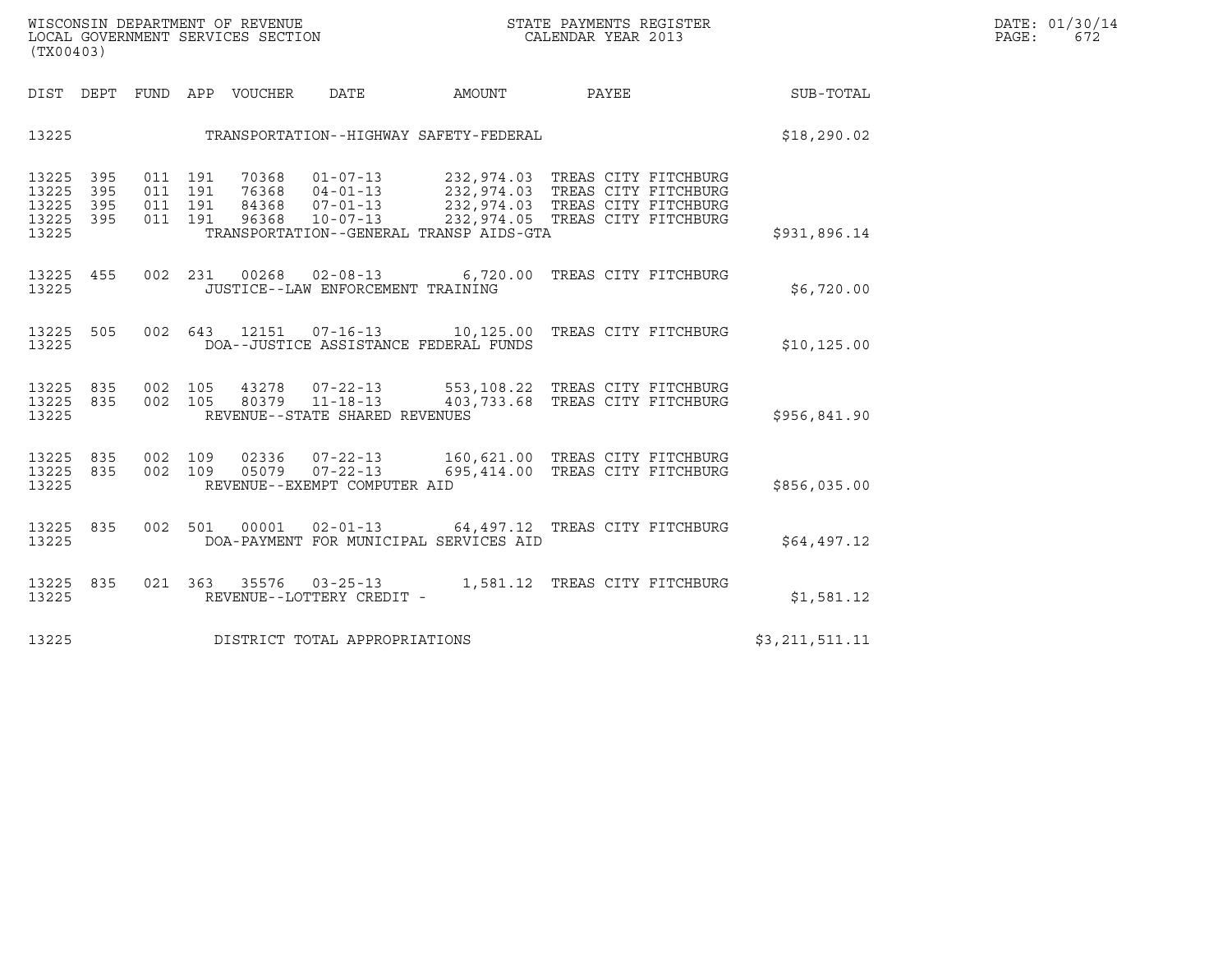|       | DATE: 01/30/14 |
|-------|----------------|
| PAGE: | 673            |

| (TX00403)                                                              |                   |                               |                   |                                  |                                                                      |                                            |                                                                                                                                                                                                                                        |              | DATE: 01/30/14<br>PAGE:<br>673 |
|------------------------------------------------------------------------|-------------------|-------------------------------|-------------------|----------------------------------|----------------------------------------------------------------------|--------------------------------------------|----------------------------------------------------------------------------------------------------------------------------------------------------------------------------------------------------------------------------------------|--------------|--------------------------------|
|                                                                        |                   |                               |                   | DIST DEPT FUND APP VOUCHER DATE  |                                                                      |                                            | AMOUNT PAYEE SUB-TOTAL                                                                                                                                                                                                                 |              |                                |
| 13251 165<br>13251                                                     |                   |                               |                   |                                  |                                                                      | SAFETY/PROF SERV--FIRE INSURANCE DUES      | 002 225 00369 07-03-13 749,481.54 TREAS CITY MADISON                                                                                                                                                                                   | \$749,481.54 |                                |
| 13251 370<br>13251 370<br>13251 370<br>13251 370<br>13251 370<br>13251 |                   |                               |                   |                                  |                                                                      | NAT RESOURCES--WATER QUALITY PROGRAMS      | 002 685 00020 08-13-13 105,130.97 TREAS CITY MADISON<br>002 685 00025 08-22-13 29,944.14 TREAS CITY MADISON<br>002 685 00118 11-19-13 91,600.45 TREAS CITY MADISON<br>002 685 00122 02-27-13 50,311.25 TREAS CITY MADISON<br>002 685 0 | \$300,981.31 |                                |
| 13251 370<br>13251                                                     |                   |                               |                   |                                  |                                                                      | NAT RESOURCES--FOREST CROP/MFL/CO FOREST   | 012 571 36058 06-10-13 2.00 TREAS CITY MADISON                                                                                                                                                                                         | \$2.00       |                                |
| 13251                                                                  |                   |                               |                   |                                  |                                                                      | NAT RESOURCES--AIDS IN LIEU OF TAXES       | $\begin{array}{cccccccc} 13251 & 370 & 012 & 579 & 18319 & 04-15-13 & & & 11.44 & \text{TREAS CITY MADISON} \\ 13251 & 370 & 012 & 579 & 18319 & 04-15-13 & & & 9.25 & \text{TREAS CITY MADISON} \end{array}$                          | \$20.69      |                                |
|                                                                        |                   |                               |                   |                                  | 13251 NAT RESOURCES--PECFA AIDS                                      |                                            | 13251 370 072 667 00362 12-20-13 7,308.67 TREAS CITY MADISON                                                                                                                                                                           | \$7,308.67   |                                |
|                                                                        |                   |                               |                   |                                  | 13251 NAT RESOURCES--RU RECYCLING GRANT                              |                                            | 13251 370 074 670 40417 05-20-13 742,590.88 TREAS CITY MADISON                                                                                                                                                                         | \$742,590.88 |                                |
| 13251 370                                                              |                   |                               |                   |                                  |                                                                      | 13251 NAT RESOURCES--RU CONSOLIDATED GRANT | 074 673 40417 05-20-13 61,512.89 TREAS CITY MADISON                                                                                                                                                                                    | \$61,512.89  |                                |
| 13251 370<br>13251 370<br>13251 370<br>13251                           |                   | 095 512<br>095 512<br>095 512 |                   |                                  | NAT RESOURCES--STEWARDSHIP 2000                                      |                                            | 02366  03-12-13  29,092.00 TREAS CITY MADISON<br>02367  03-12-13  32,700.00 TREAS CITY MADISON PARKS<br>03101  05-14-13  411,000.00 TREAS CITY MADISON PARKS                                                                           | \$472,792.00 |                                |
| 13251<br>13251<br>13251<br>13251 395<br>13251                          | 395<br>395<br>395 | 011<br>011<br>011<br>011 162  | 162<br>162<br>162 | 72015<br>78015<br>86015<br>98015 | $01 - 07 - 13$<br>$04 - 01 - 13$<br>$07 - 01 - 13$<br>$10 - 07 - 13$ | TRANSPORTATION--CONNECTING HIGHWAY AIDS    | 138, 125.35 CITY OF MADISON<br>138, 125.35 CITY OF MADISON<br>138, 125.35 CITY OF MADISON<br>138,125.36 CITY OF MADISON                                                                                                                | \$552,501.41 |                                |
| 13251 395<br>13251                                                     |                   |                               | 011 175           | 71680                            | $04 - 16 - 13$                                                       | TRANSPORTATION--PARATRANSIT AIDS, STATE    | 380,800.00 CITY OF MADISON                                                                                                                                                                                                             | \$380,800.00 |                                |
| 13251 395<br>13251 395<br>13251 395                                    |                   | 011 185<br>011<br>011 185     | 185               | 60666<br>60667<br>64509          | $01 - 02 - 13$<br>$01 - 02 - 13$<br>$02 - 11 - 13$                   | 2,494.13                                   | 3,216.37 TREAS CITY MADISON<br>TREAS CITY MADISON<br>771.55 TREAS CITY MADISON                                                                                                                                                         |              |                                |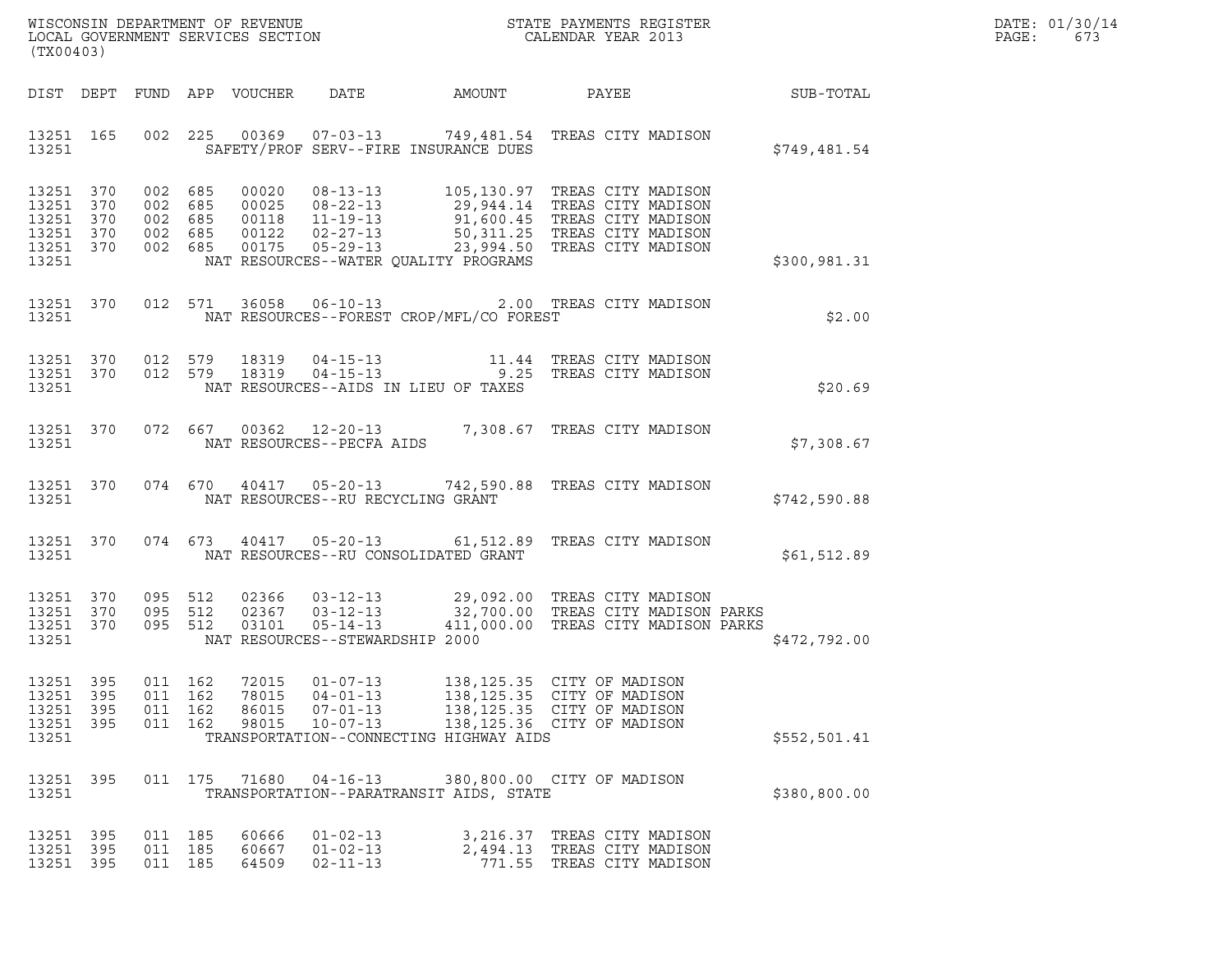| (TX00403)                                                                                                                                                                                                                                                                                                                                                            |                                                                                                                                                                                                                                                                               |                          |                          |                                  |                                                                      |                                                              |                                                                                                                              |                |
|----------------------------------------------------------------------------------------------------------------------------------------------------------------------------------------------------------------------------------------------------------------------------------------------------------------------------------------------------------------------|-------------------------------------------------------------------------------------------------------------------------------------------------------------------------------------------------------------------------------------------------------------------------------|--------------------------|--------------------------|----------------------------------|----------------------------------------------------------------------|--------------------------------------------------------------|------------------------------------------------------------------------------------------------------------------------------|----------------|
|                                                                                                                                                                                                                                                                                                                                                                      |                                                                                                                                                                                                                                                                               |                          |                          | DIST DEPT FUND APP VOUCHER       | DATE                                                                 | AMOUNT                                                       | PAYEE                                                                                                                        | SUB-TOTAL      |
| 13251<br>13251<br>13251<br>13251<br>13251<br>13251<br>13251<br>13251<br>13251<br>13251<br>13251<br>13251<br>13251<br>13251<br>13251<br>13251<br>13251<br>13251<br>13251<br>13251<br>13251<br>13251<br>13251<br>13251<br>13251<br>13251<br>13251<br>13251<br>13251<br>13251<br>13251<br>13251<br>13251<br>13251<br>13251<br>13251<br>13251<br>13251<br>13251<br>13251 | 395<br>395<br>395<br>395<br>395<br>395<br>395<br>395<br>395<br>395<br>395<br>395<br>395<br>395<br>395<br>395<br>395<br>395<br>395<br>395<br>395<br>395<br>395<br>395<br>395<br>395<br>395<br>395<br>395<br>395<br>395<br>395<br>395<br>395<br>395<br>395<br>395<br>395<br>395 |                          |                          |                                  |                                                                      | TRANSPORTATION--HIGHWAY SAFETY-FEDERAL                       |                                                                                                                              | \$125,480.97   |
| 13251<br>13251<br>13251<br>13251<br>13251                                                                                                                                                                                                                                                                                                                            | 395<br>395<br>395<br>395                                                                                                                                                                                                                                                      | 011 191<br>011<br>011    | 011 191<br>191<br>191    | 84369<br>96369                   | 70369 01-07-13<br>76369 04-01-13<br>$07 - 01 - 13$<br>$10 - 07 - 13$ | TRANSPORTATION--GENERAL TRANSP AIDS-GTA                      | 2,231,145.00 CITY OF MADISON<br>2,231,145.00 CITY OF MADISON<br>2,231,145.00 CITY OF MADISON<br>2,231,145.01 CITY OF MADISON | \$8,924,580.01 |
| 13251<br>13251<br>13251<br>13251                                                                                                                                                                                                                                                                                                                                     | 395<br>395<br>395<br>395                                                                                                                                                                                                                                                      | 011<br>011<br>011<br>011 | 194<br>194<br>194<br>194 | 00006<br>80006<br>88006<br>92006 | $12 - 30 - 13$<br>$06 - 14 - 13$<br>$07 - 08 - 13$<br>$09 - 30 - 13$ | 4,054,800.00<br>4,054,800.00<br>4,054,800.00<br>4,054,800.00 | CITY OF MADISON<br>CITY OF MADISON<br>CITY OF MADISON<br>CITY OF MADISON                                                     |                |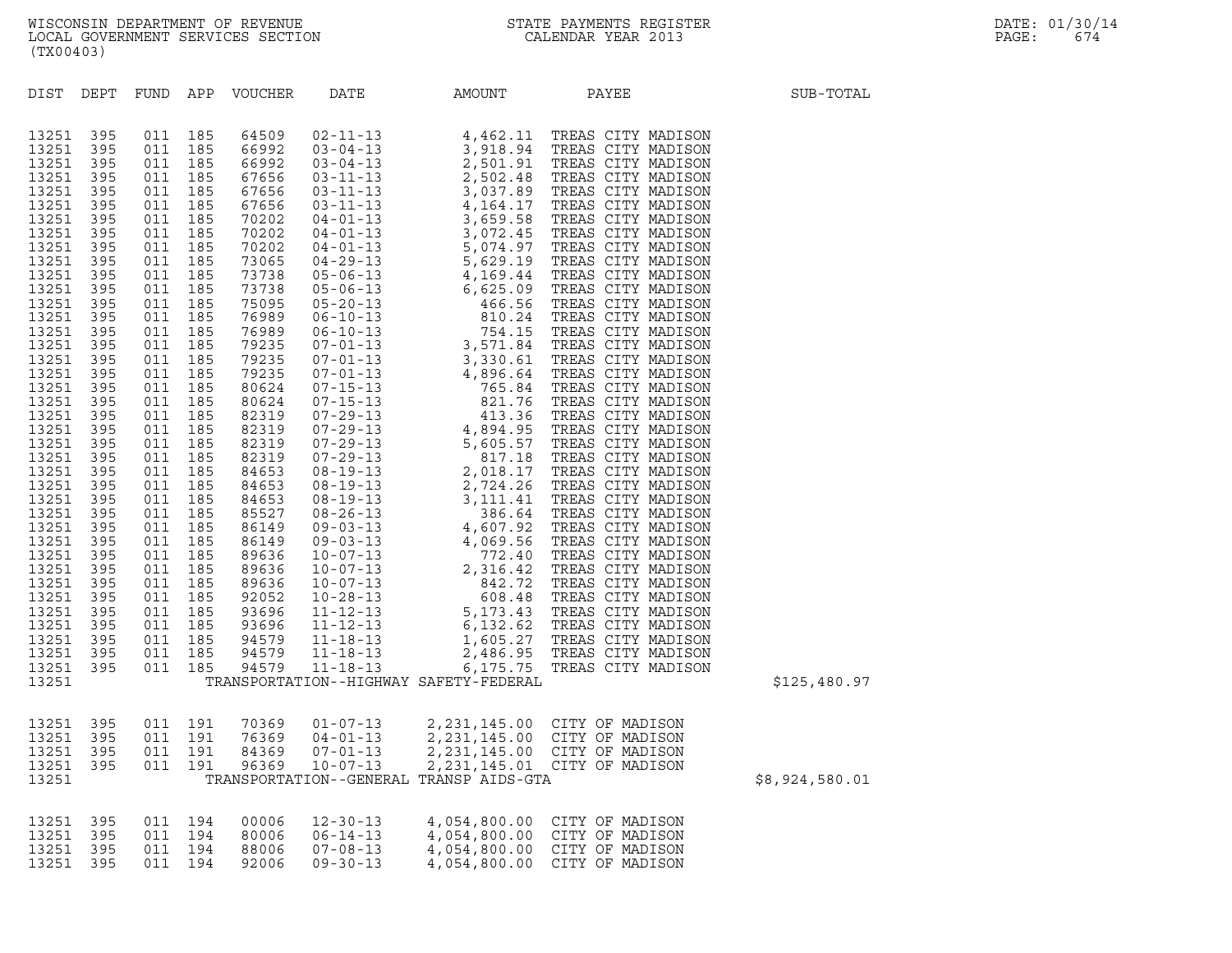| (TX00403)                                                                                                             |                                                                           |                                                                                                              |                                 |                                                                                                          |                                                                                                     |                                                                                |                                                                                                                                                                                                                                                                                                                                                                                                                                                                                                                                                                                        | DATE: 01/30/14<br>PAGE:<br>675 |  |
|-----------------------------------------------------------------------------------------------------------------------|---------------------------------------------------------------------------|--------------------------------------------------------------------------------------------------------------|---------------------------------|----------------------------------------------------------------------------------------------------------|-----------------------------------------------------------------------------------------------------|--------------------------------------------------------------------------------|----------------------------------------------------------------------------------------------------------------------------------------------------------------------------------------------------------------------------------------------------------------------------------------------------------------------------------------------------------------------------------------------------------------------------------------------------------------------------------------------------------------------------------------------------------------------------------------|--------------------------------|--|
| DIST DEPT                                                                                                             |                                                                           |                                                                                                              |                                 | FUND APP VOUCHER                                                                                         | DATE                                                                                                | AMOUNT                                                                         | PAYEE                                                                                                                                                                                                                                                                                                                                                                                                                                                                                                                                                                                  | SUB-TOTAL                      |  |
| 13251                                                                                                                 |                                                                           |                                                                                                              |                                 |                                                                                                          |                                                                                                     | TRANSPORTATION--TRANSIT OPERATING AID                                          |                                                                                                                                                                                                                                                                                                                                                                                                                                                                                                                                                                                        | \$16, 219, 200.00              |  |
| 13251 395<br>13251 395<br>13251                                                                                       |                                                                           | 011 278<br>011 278                                                                                           |                                 | 65132<br>69107                                                                                           | $02 - 12 - 13$<br>$03 - 19 - 13$                                                                    | TRANSPORTATION--LRIP/TRIP/MSIP GRANTS                                          | 219,427.97 TREAS CITY MADISON<br>219,427.97 TREAS CITY MADISON                                                                                                                                                                                                                                                                                                                                                                                                                                                                                                                         | \$438,855.94                   |  |
| 13251 435<br>13251<br>13251<br>13251<br>13251<br>13251<br>13251<br>13251<br>13251<br>13251<br>13251<br>13251<br>13251 | 435<br>435<br>435<br>435<br>435<br>435<br>435<br>435<br>435<br>435<br>435 | 005 000<br>005<br>005 000<br>005<br>005<br>005<br>005 000<br>005<br>005 000<br>005 000<br>005 000<br>005 000 | 000<br>000<br>000<br>000<br>000 | 90310<br>90314<br>90318<br>90321<br>90323<br>90325<br>90400<br>90402<br>90403<br>90406<br>90408<br>90411 | $01 - 01 - 13$<br>$12 - 01 - 13$<br>HEALTH SERVICES--STATE/FED AIDS                                 |                                                                                | 135,897.00 CITY OF MADISON<br>02-01-13<br>03-01-13<br>03-01-13<br>04-01-13<br>178,789.00 CITY OF MADISON<br>04-01-13<br>179,496.00 CITY OF MADISON<br>06-01-13<br>364,441.00 CITY OF MADISON<br>07-01-13<br>64,624.00 CITY OF MADISON<br>07-01-13<br>64,624.00 CITY OF MADISON<br>08-01-13<br>08-01-13<br>09-01-13<br>09-01-13<br>09-01-13<br>052,600.00 CITY OF MADISON<br>09-01-13<br>052,600.00 CITY OF MADISON<br>07-01-13<br>05.345<br>00 CITY OF MADISON<br>07-07-07<br>07-07<br>07-07<br>07-07<br>07-07<br>07-07<br>07-07<br>07-07<br>07-07<br>07<br>169,917.00 CITY OF MADISON | \$2,199,265.00                 |  |
| 13251 435<br>13251                                                                                                    |                                                                           | 005 162                                                                                                      |                                 | 01HSD                                                                                                    | $09 - 03 - 13$                                                                                      | HS--AMBULANCE FUNDING ASSISTANCE GRANTS                                        | 26,667.59 CITY MADISON                                                                                                                                                                                                                                                                                                                                                                                                                                                                                                                                                                 | \$26,667.59                    |  |
| 13251 435<br>13251                                                                                                    |                                                                           | 005 163                                                                                                      |                                 | 01LGS                                                                                                    |                                                                                                     | 11-18-13 493,352.00 CITY OF MADISON<br>HS--PREPAID MEDICAL TRANSPORT REIMBURSE |                                                                                                                                                                                                                                                                                                                                                                                                                                                                                                                                                                                        | \$493,352.00                   |  |
| 13251 437<br>13251 437<br>13251<br>13251<br>13251<br>13251                                                            | 437<br>437<br>437                                                         | 005<br>005 000<br>005<br>005 000<br>005 000                                                                  | 000<br>000                      | 00000<br>00000<br>00000<br>00000<br>00000                                                                | $02 - 28 - 13$<br>$05 - 05 - 13$<br>11-27-13<br>$07 - 19 - 13$<br>$10 - 30 - 13$                    | CHILDREN & FAMILIES--STATE/FEDERAL AIDS                                        | 7,650.00 PUBLIC HEALTH-MADISON & D<br>2,500.00 PUBLIC HEALTH-MADISON & D<br>8,366.00 PUBLIC HEALTH-MADISON & D<br>27,660.00 PUBLIC HEALTH-MADISON & D<br>13,504.00 PUBLIC HEALTH-MADISON & D                                                                                                                                                                                                                                                                                                                                                                                           | \$59,680.00                    |  |
| 13251<br>13251 455<br>13251<br>13251<br>13251                                                                         | 455<br>455<br>455                                                         | 002<br>002 231<br>002<br>002 231                                                                             | 231<br>231                      | 00117<br>00380<br>00472<br>00793                                                                         | 01-17-13<br>$02 - 11 - 13$<br>$02 - 13 - 13$<br>$06 - 17 - 13$<br>JUSTICE--LAW ENFORCEMENT TRAINING | 320.00                                                                         | TREAS CITY MADISON<br>69,280.00 TREAS CITY MADISON<br>44,250.00 TREAS CITY MADISON<br>2,760.00 TREAS CITY MADISON                                                                                                                                                                                                                                                                                                                                                                                                                                                                      | \$116,610.00                   |  |
| 13251 455<br>13251                                                                                                    |                                                                           |                                                                                                              |                                 |                                                                                                          |                                                                                                     | JUSTICE--TRUANCY PROGRAM-GRANT FUNDS                                           | 002  251  00311  11-20-13  10,952.44  TREAS CITY MADISON                                                                                                                                                                                                                                                                                                                                                                                                                                                                                                                               | \$10,952.44                    |  |
| 13251 465<br>13251                                                                                                    |                                                                           |                                                                                                              |                                 |                                                                                                          |                                                                                                     | MILITARY AFFAIRS-EMER MGMT--HAZMAT AIDS                                        | 002 306 00244 10-09-13 40,021.43 TREAS CITY MADISON                                                                                                                                                                                                                                                                                                                                                                                                                                                                                                                                    | \$40,021.43                    |  |

13251 465 002 350 00072 08-23-13 126,084.64 TREAS CITY MADISON , FIRE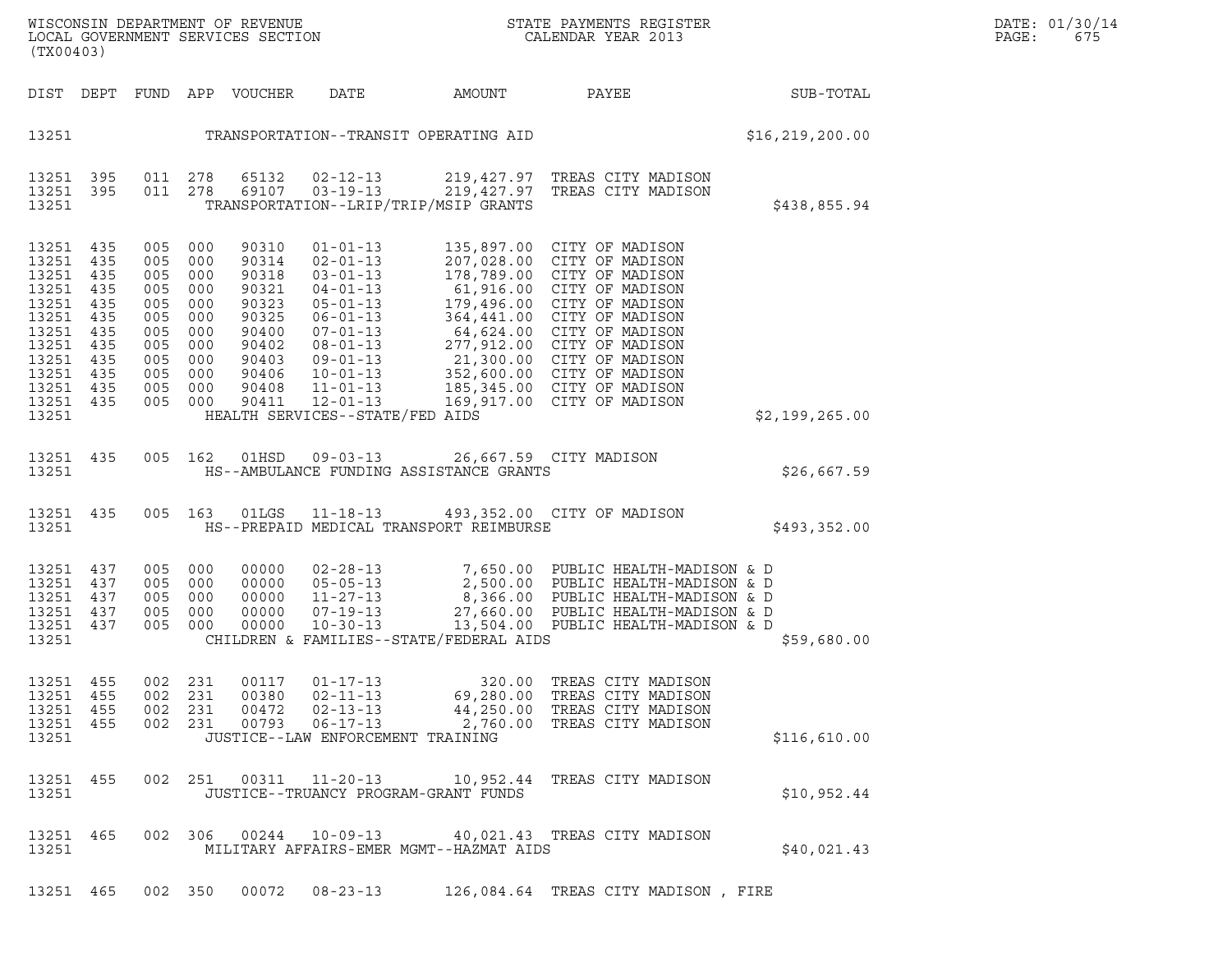| DATE: | 01/30/14 |
|-------|----------|
| PAGE: | 676      |

| (TX00403)                                                                                                                                                                                                                     |                                                                                                                                                                             |                                                                                                                                                                             |                                                                                                                                                                             |                                                                                                                                                                                                                               |                                                                                                                                                                                                                                                                            |                                                                                                                                                                        |                                                                                                                                                                                                                                                                                                                                                                                                                                                                                                                                                                                                  |              | DATE: 01/30/14<br>PAGE:<br>676 |
|-------------------------------------------------------------------------------------------------------------------------------------------------------------------------------------------------------------------------------|-----------------------------------------------------------------------------------------------------------------------------------------------------------------------------|-----------------------------------------------------------------------------------------------------------------------------------------------------------------------------|-----------------------------------------------------------------------------------------------------------------------------------------------------------------------------|-------------------------------------------------------------------------------------------------------------------------------------------------------------------------------------------------------------------------------|----------------------------------------------------------------------------------------------------------------------------------------------------------------------------------------------------------------------------------------------------------------------------|------------------------------------------------------------------------------------------------------------------------------------------------------------------------|--------------------------------------------------------------------------------------------------------------------------------------------------------------------------------------------------------------------------------------------------------------------------------------------------------------------------------------------------------------------------------------------------------------------------------------------------------------------------------------------------------------------------------------------------------------------------------------------------|--------------|--------------------------------|
|                                                                                                                                                                                                                               |                                                                                                                                                                             |                                                                                                                                                                             |                                                                                                                                                                             | DIST DEPT FUND APP VOUCHER                                                                                                                                                                                                    | DATE                                                                                                                                                                                                                                                                       | AMOUNT                                                                                                                                                                 | PAYEE                                                                                                                                                                                                                                                                                                                                                                                                                                                                                                                                                                                            | SUB-TOTAL    |                                |
|                                                                                                                                                                                                                               |                                                                                                                                                                             |                                                                                                                                                                             |                                                                                                                                                                             |                                                                                                                                                                                                                               | 13251 MILITARY AFFAIRS--HOMELAND SEC GRANT                                                                                                                                                                                                                                 |                                                                                                                                                                        |                                                                                                                                                                                                                                                                                                                                                                                                                                                                                                                                                                                                  | \$126,084.64 |                                |
| 13251 505<br>13251                                                                                                                                                                                                            |                                                                                                                                                                             |                                                                                                                                                                             | 002 142                                                                                                                                                                     | 02843                                                                                                                                                                                                                         | DOA--FEDERAL ENERGY GRANTS                                                                                                                                                                                                                                                 |                                                                                                                                                                        | 10-29-13 32,325.84 TREAS CITY MADISON                                                                                                                                                                                                                                                                                                                                                                                                                                                                                                                                                            | \$32,325.84  |                                |
| 13251                                                                                                                                                                                                                         | 13251 505                                                                                                                                                                   |                                                                                                                                                                             | 002 174                                                                                                                                                                     |                                                                                                                                                                                                                               | DOA--TRANSMISSION LINE FEE DISTRIBUTION                                                                                                                                                                                                                                    |                                                                                                                                                                        | 58370  04-26-13  187,013.00  TREAS CITY MADISON                                                                                                                                                                                                                                                                                                                                                                                                                                                                                                                                                  | \$187,013.00 |                                |
| 13251 505<br>13251 505<br>13251                                                                                                                                                                                               |                                                                                                                                                                             | 002 620                                                                                                                                                                     |                                                                                                                                                                             | 07135                                                                                                                                                                                                                         | DOA--LAW ENFRCMNT OFICER SUPPMNTL GRANTS                                                                                                                                                                                                                                   |                                                                                                                                                                        | 03-06-13 63,357.00 TREAS CITY MADISON<br>002 620 10187 05-31-13 63,357.00 TREAS CITY MADISON                                                                                                                                                                                                                                                                                                                                                                                                                                                                                                     | \$126,714.00 |                                |
| 13251 505<br>13251<br>13251 505<br>13251 505<br>13251                                                                                                                                                                         | 505                                                                                                                                                                         | 002 643<br>002 643<br>002 643<br>002 643                                                                                                                                    |                                                                                                                                                                             |                                                                                                                                                                                                                               | DOA--JUSTICE ASSISTANCE FEDERAL FUNDS                                                                                                                                                                                                                                      |                                                                                                                                                                        | 06890 02-20-13 4,377.67 TREAS CITY MADISON<br>06909 02-20-13 25,000.00 TREAS CITY MADISON<br>09757 05-20-13 5,385.92 TREAS CITY MADISON<br>12149 07-16-13 13,855.24 TREAS CITY MADISON                                                                                                                                                                                                                                                                                                                                                                                                           | \$48,618.83  |                                |
| 13251 505<br>13251 505<br>13251                                                                                                                                                                                               |                                                                                                                                                                             |                                                                                                                                                                             |                                                                                                                                                                             |                                                                                                                                                                                                                               | DOA-JUSTICE ASSISTANCE-AID TO NON-PROFIT                                                                                                                                                                                                                                   |                                                                                                                                                                        | 002 645 09165 05-01-13 57,996.95 TREAS CITY MADISON, FIRE<br>002 645 11692 07-11-13 1,000.00 TREAS CITY MADISON, FIRE                                                                                                                                                                                                                                                                                                                                                                                                                                                                            | \$58,996.95  |                                |
| 13251<br>13251<br>13251<br>13251<br>13251<br>13251<br>13251<br>13251<br>13251<br>13251<br>13251<br>13251<br>13251<br>13251<br>13251<br>13251<br>13251<br>13251<br>13251<br>13251<br>13251<br>13251<br>13251<br>13251<br>13251 | 505<br>505<br>505<br>505<br>505<br>505<br>505<br>505<br>505<br>505<br>505<br>505<br>505<br>505<br>505<br>505<br>505<br>505<br>505<br>505<br>505<br>505<br>505<br>505<br>505 | 002<br>002<br>002<br>002<br>002<br>002<br>002<br>002<br>002<br>002<br>002<br>002<br>002<br>002<br>002<br>002<br>002<br>002<br>002<br>002<br>002<br>002<br>002<br>002<br>002 | 703<br>703<br>703<br>703<br>703<br>703<br>703<br>703<br>703<br>703<br>703<br>703<br>703<br>703<br>703<br>703<br>703<br>703<br>703<br>703<br>703<br>703<br>703<br>703<br>703 | 01171<br>01171<br>01171<br>02921<br>03713<br>03713<br>03713<br>03713<br>07001<br>07001<br>07001<br>07327<br>07732<br>07732<br>08417<br>08417<br>08417<br>10687<br>10687<br>10687<br>10687<br>10687<br>11703<br>11703<br>11703 | $02 - 19 - 13$<br>$02 - 22 - 13$<br>$03 - 06 - 13$<br>$03 - 06 - 13$<br>$03 - 22 - 13$<br>$03 - 22 - 13$<br>$03 - 22 - 13$<br>$06 - 07 - 13$<br>$06 - 07 - 13$<br>$06 - 07 - 13$<br>$06 - 07 - 13$<br>$06 - 07 - 13$<br>$07 - 05 - 13$<br>$07 - 05 - 13$<br>$07 - 05 - 13$ | 1,620.00<br>1,881.00<br>1,863.00<br>1,654.00<br>6,951.00<br>5,320.00<br>286.00<br>688.00<br>1,954.00<br>2,437.00<br>3,345.00<br>5,445.00<br>918.00<br>500.00<br>484.00 | 09-04-13<br>09-04-13<br>09-04-13<br>18,720.00 TREAS CITY MADISON<br>09-04-13<br>10,040.00 TREAS CITY MADISON<br>11-12-13<br>202,616.00 TREAS CITY MADISON<br>12-06-13<br>2,009.00 TREAS CITY MADISON<br>12-06-13<br>2,009.00 TREAS CITY MADISON<br>12-<br>TREAS CITY MADISON<br>TREAS CITY MADISON<br>TREAS CITY MADISON<br>TREAS CITY MADISON<br>TREAS CITY MADISON<br>TREAS CITY MADISON<br>TREAS CITY MADISON<br>TREAS CITY MADISON<br>TREAS CITY MADISON<br>TREAS CITY MADISON<br>TREAS CITY MADISON<br>TREAS CITY MADISON<br>TREAS CITY MADISON<br>TREAS CITY MADISON<br>TREAS CITY MADISON |              |                                |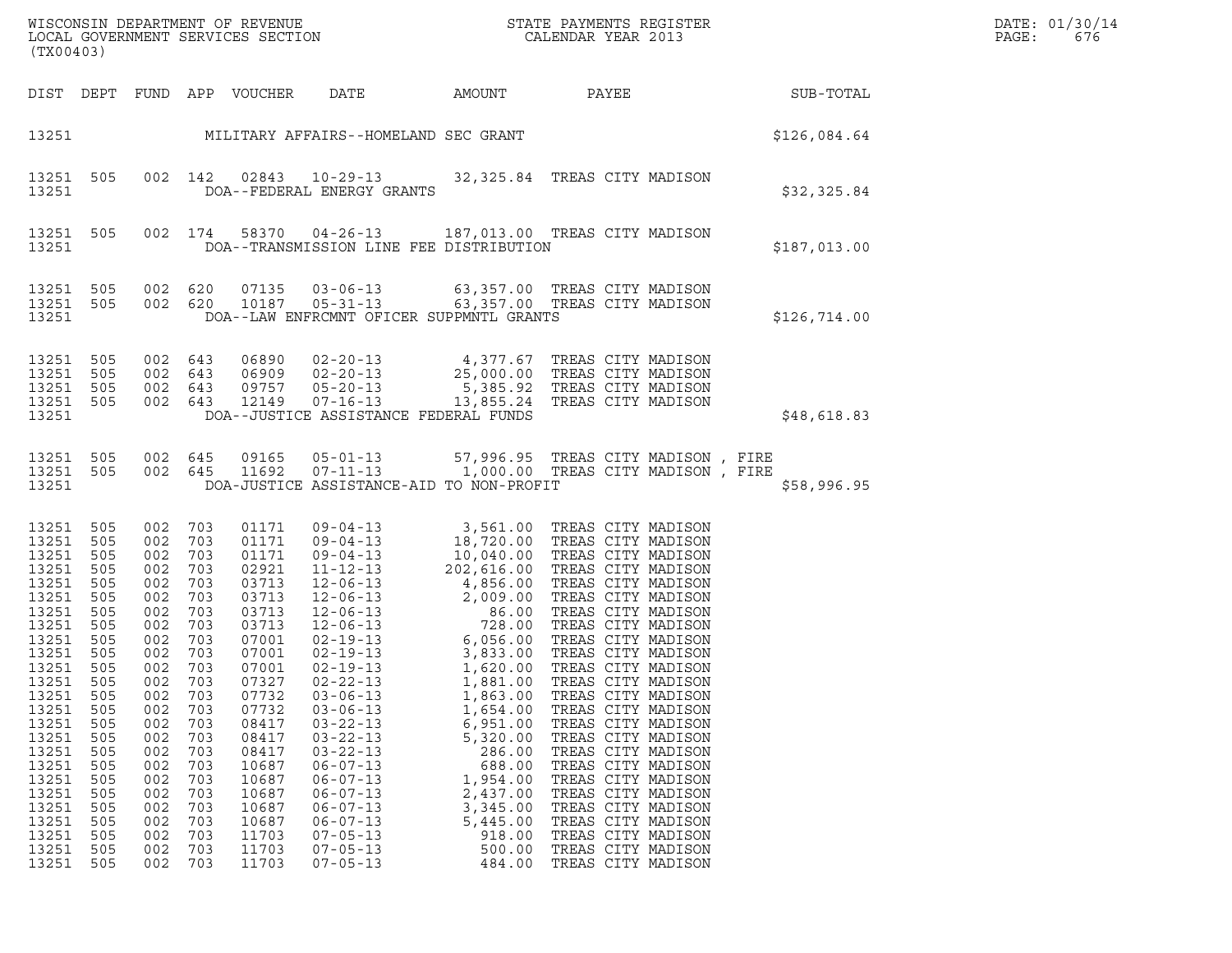WISCONSIN DEPARTMENT OF REVENUE<br>LOCAL GOVERNMENT SERVICES SECTION STATE PAYMENTS REGISTER SEGISTER SERVICES OF SAGE: 2013 WISCONSIN DEPARTMENT OF REVENUE<br>LOCAL GOVERNMENT SERVICES SECTION PARA PROPERTY CALENDAR YEAR 2013<br>(TX00403) (TX00403)

| DIST DEPT FUND APP VOUCHER DATE AMOUNT PAYEE<br>SUB-TOTAL<br>13251 DOA--HOUSING ASSISTANCE GRANTS<br>\$287,851.00<br>13251 505 002 707 01171 09-04-13 95.00 TREAS CITY MADISON<br>13251 505 002 707 03713 12-06-13 4,185.00 TREAS CITY MADISON<br>13251 DOA--HOUSING ASSISTANCE GRANTS<br>\$4,280.00<br>NA-HOUSING ASSISTANCE GRANTS<br>01171 09-04-13 9, 304.00 TREAS CITY WADISON<br>01171 09-04-13 16, 834.00 TREAS CITY WADISON<br>01171 09-04-13 22, 087.00 TREAS CITY WADISON<br>01171 09-04-13 22, 087.00 TREAS CITY WADISON<br>01171 09-<br>505<br>002 745<br>13251<br>13251<br>505<br>002 745<br>745<br>13251<br>505<br>002<br>13251<br>002<br>745<br>505<br>13251<br>505 002<br>745<br>505 002<br>13251<br>745<br>13251<br>505 002<br>505 002<br>745<br>745<br>13251<br>13251<br>505 002<br>745<br>13251<br>505<br>002<br>745<br>13251<br>505 002<br>745<br>505 002<br>505 002<br>13251<br>745<br>745<br>13251<br>505 002<br>505 002<br>505 002<br>13251<br>745<br>13251<br>745<br>13251<br>745<br>$\begin{bmatrix} 1 & 1 & 1 \\ 5 & 0 & 0 \\ 5 & 0 & 0 \\ 0 & 0 & 2 \end{bmatrix}$<br>13251<br>745<br>745<br>13251<br>13251<br>505<br>002<br>745<br>13251<br>002<br>745<br>505<br>505 002<br>13251<br>745<br>13251<br>505 002<br>505 002<br>745<br>745<br>13251<br>13251<br>505 002<br>505 002<br>745<br>13251<br>745<br>505 002<br>13251<br>745<br>13251<br>505 002<br>505 002<br>745<br>745<br>13251 | (TX00403) |     |     |     |  |  |  |
|-------------------------------------------------------------------------------------------------------------------------------------------------------------------------------------------------------------------------------------------------------------------------------------------------------------------------------------------------------------------------------------------------------------------------------------------------------------------------------------------------------------------------------------------------------------------------------------------------------------------------------------------------------------------------------------------------------------------------------------------------------------------------------------------------------------------------------------------------------------------------------------------------------------------------------------------------------------------------------------------------------------------------------------------------------------------------------------------------------------------------------------------------------------------------------------------------------------------------------------------------------------------------------------------------------------------------------------------------------------------------------------------------------------------|-----------|-----|-----|-----|--|--|--|
|                                                                                                                                                                                                                                                                                                                                                                                                                                                                                                                                                                                                                                                                                                                                                                                                                                                                                                                                                                                                                                                                                                                                                                                                                                                                                                                                                                                                                   |           |     |     |     |  |  |  |
|                                                                                                                                                                                                                                                                                                                                                                                                                                                                                                                                                                                                                                                                                                                                                                                                                                                                                                                                                                                                                                                                                                                                                                                                                                                                                                                                                                                                                   |           |     |     |     |  |  |  |
|                                                                                                                                                                                                                                                                                                                                                                                                                                                                                                                                                                                                                                                                                                                                                                                                                                                                                                                                                                                                                                                                                                                                                                                                                                                                                                                                                                                                                   |           |     |     |     |  |  |  |
| 745<br>13251<br>505<br>002<br>13251<br>002<br>505<br>745<br>13251<br>002<br>745<br>505<br>13251<br>002<br>745<br>505<br>13251<br>505<br>002<br>745<br>13251<br>002<br>745<br>505<br>13251<br>505<br>002<br>745<br>13251<br>505<br>002<br>745<br>13251<br>505<br>002<br>745<br>13251<br>002<br>745<br>505<br>745<br>002<br>13251<br>505<br>$\frac{300}{505}$ $\begin{array}{@{}c@{}} 002 & 745 \\ 002 & 745 \\ 505 & 002 & 745 \\ \hline \end{array}$<br>13251<br>13251<br>\$338,793.00<br>13251<br>DOA--HOUSING ASSISTANCE GRANTS                                                                                                                                                                                                                                                                                                                                                                                                                                                                                                                                                                                                                                                                                                                                                                                                                                                                                 | 13251     | 002 | 505 | 745 |  |  |  |

13251 835 002 105 43279 07-22-13 7,295,309.01 TREAS CITY MADISON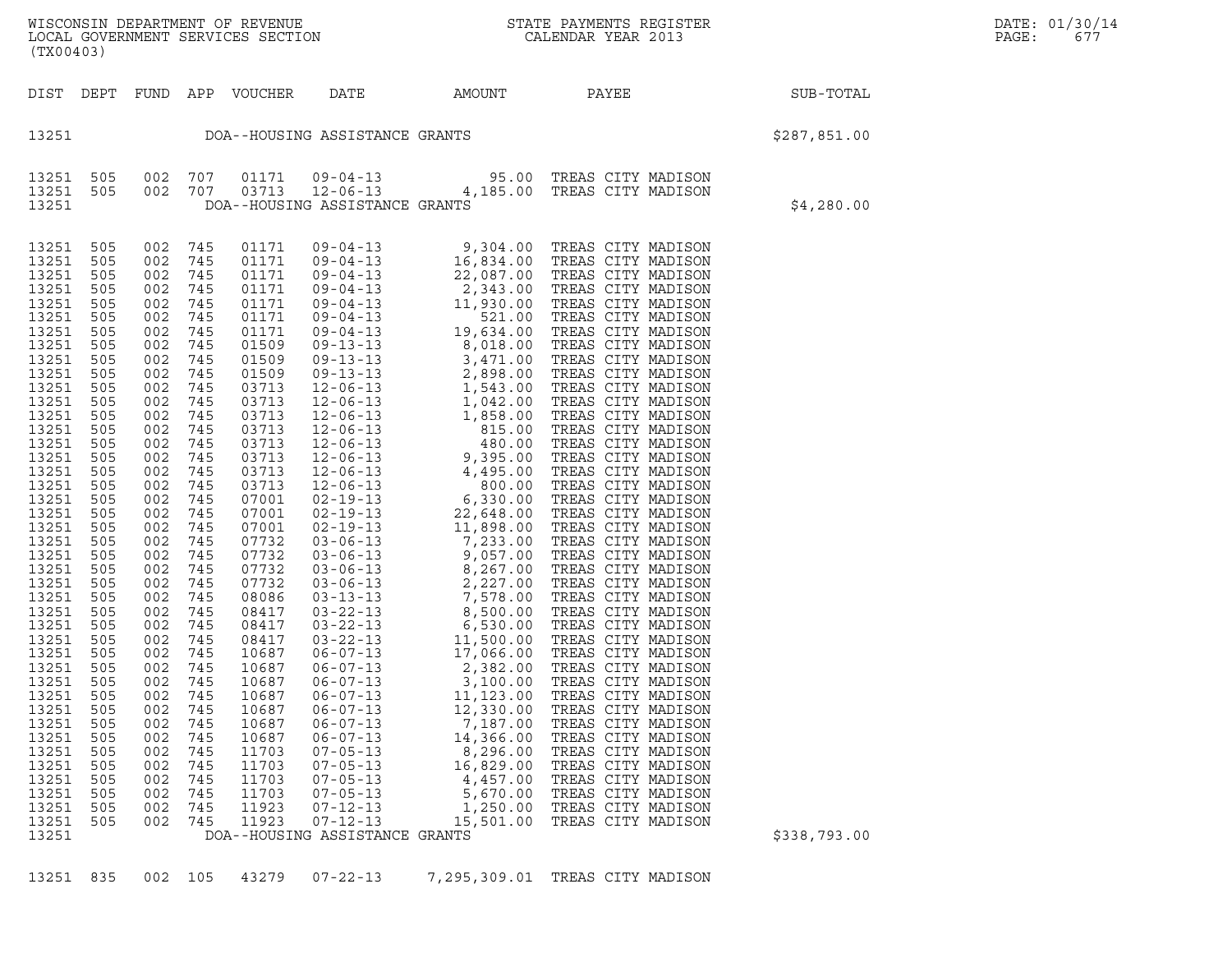| (TX00403)                       |                    | WISCONSIN DEPARTMENT OF REVENUE<br>LOCAL GOVERNMENT SERVICES SECTION |                                                |                                                                                                                                            | STATE PAYMENTS REGISTER<br>CALENDAR YEAR 2013 |                  | DATE: 01/30/14<br>PAGE:<br>678 |
|---------------------------------|--------------------|----------------------------------------------------------------------|------------------------------------------------|--------------------------------------------------------------------------------------------------------------------------------------------|-----------------------------------------------|------------------|--------------------------------|
| DIST DEPT FUND APP VOUCHER      |                    |                                                                      | DATE                                           | AMOUNT                                                                                                                                     | PAYEE                                         | SUB-TOTAL        |                                |
| 13251 835<br>13251              |                    |                                                                      | REVENUE--STATE SHARED REVENUES                 | 002 105 80380 11-18-13 4,781,484.01 TREAS CITY MADISON                                                                                     |                                               | \$12,076,793.02  |                                |
| 13251 835<br>13251 835<br>13251 | 002 109<br>002 109 | 05080                                                                | $07 - 22 - 13$<br>REVENUE--EXEMPT COMPUTER AID | 02337  07-22-13  2,596,998.00 TREAS CITY MADISON<br>474,171.00 TREAS CITY MADISON                                                          |                                               | \$3,071,169.00   |                                |
| 13251 835<br>13251 835<br>13251 | 002 302<br>002 302 | 11020                                                                |                                                | 10020  07-22-13  38,307,037.99  TREAS CITY MADISON<br>07-22-13 5,262,364.55 TREAS CITY MADISON<br>REVENUE-FIRST DOLLAR/SCHOOL LEVY CREDITS |                                               | \$43,569,402.54  |                                |
| 13251 835<br>13251              | 002 501            |                                                                      |                                                | 00001  02-01-13  8,066,091.43  TREAS CITY OF MADISON<br>DOA-PAYMENT FOR MUNICIPAL SERVICES AID                                             |                                               | \$8,066,091.43   |                                |
| 13251 835<br>13251 835<br>13251 | 021 363<br>021 363 |                                                                      | 37159 03-25-13<br>REVENUE--LOTTERY CREDIT -    | 35577  03-25-13  30,301.82  TREAS CITY MADISON<br>4,785,282.30 TREAS CITY MADISON                                                          |                                               | \$4,815,584.12   |                                |
| 13251                           |                    |                                                                      | DISTRICT TOTAL APPROPRIATIONS                  |                                                                                                                                            |                                               | \$104,732,374.14 |                                |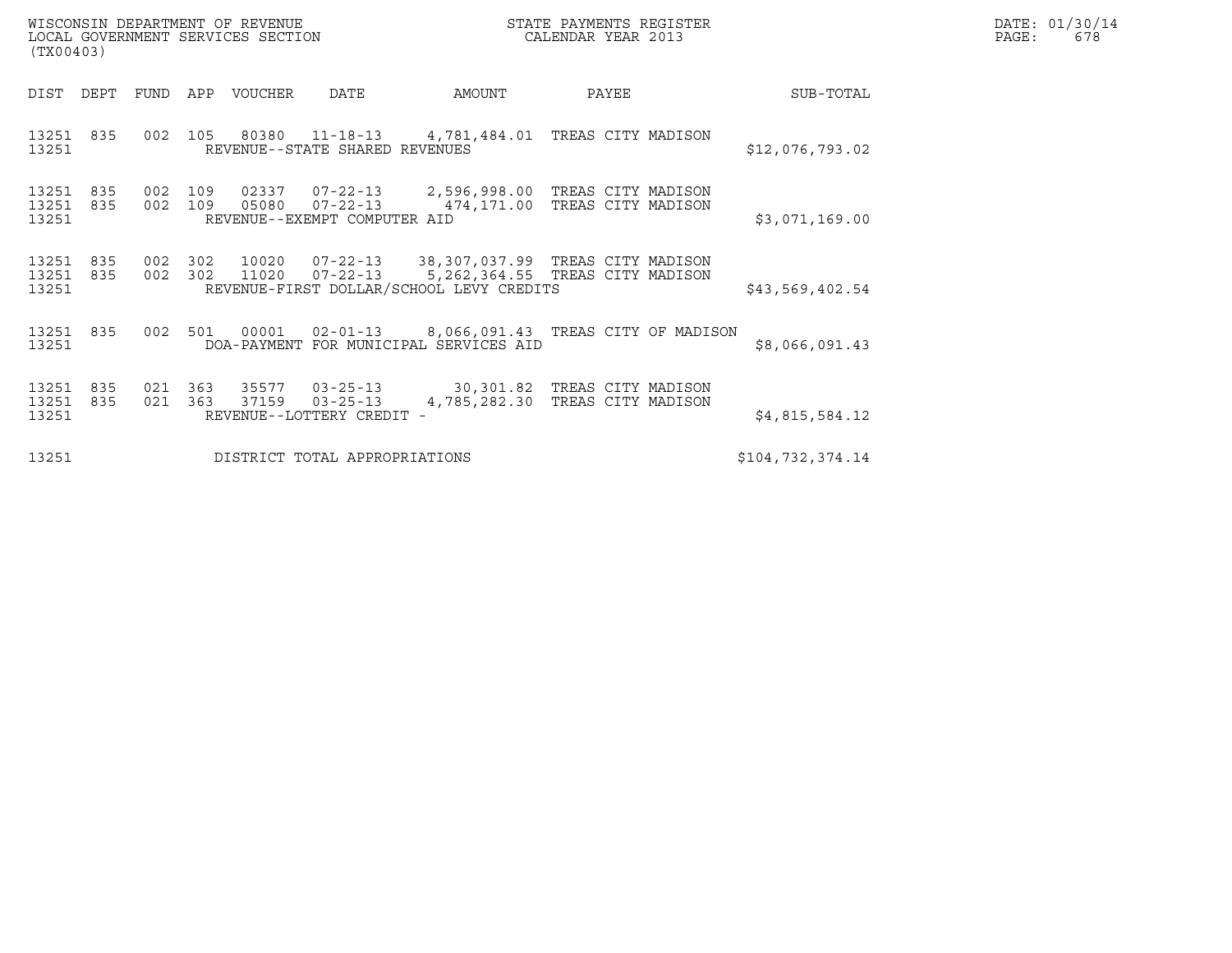| (TX00403)                                                                                                                 |                                                                    |                                                                                                                                  |                    |                                                                                                          | ${\tt WISCONSIM\ DEPARTMENT\ OF\ REVENUE}\qquad \qquad {\tt STATE\ PAYMENTS\ REGISTER\ LOCAL\ GOVERNMENT\ SERVICES\ SECTION\qquad \qquad {\tt CALENDAR\ YEAR\ 2013}}$ |                                          | DATE: 01/30/14<br>PAGE:<br>679                                                                                                       |                  |  |
|---------------------------------------------------------------------------------------------------------------------------|--------------------------------------------------------------------|----------------------------------------------------------------------------------------------------------------------------------|--------------------|----------------------------------------------------------------------------------------------------------|-----------------------------------------------------------------------------------------------------------------------------------------------------------------------|------------------------------------------|--------------------------------------------------------------------------------------------------------------------------------------|------------------|--|
|                                                                                                                           |                                                                    |                                                                                                                                  |                    | DIST DEPT FUND APP VOUCHER                                                                               | DATE                                                                                                                                                                  | AMOUNT                                   | PAYEE                                                                                                                                | <b>SUB-TOTAL</b> |  |
| 13255 165<br>13255                                                                                                        |                                                                    |                                                                                                                                  |                    |                                                                                                          |                                                                                                                                                                       | SAFETY/PROF SERV--FIRE INSURANCE DUES    | 002 225 00370 07-03-13 89,261.24 TREAS CITY MIDDLETON                                                                                | \$89,261.24      |  |
| 13255 370<br>13255                                                                                                        |                                                                    | 13255 370 002 941                                                                                                                |                    |                                                                                                          |                                                                                                                                                                       | NAT RESOURCES-GENERAL OPERATIONS-FEDERAL | 002 941 02480 03-25-13 30,000.00 TREAS CITY MIDDLETON<br>002 941 02481 03-25-13 22,613.75 TREAS CITY MIDDLETON                       | \$52,613.75      |  |
| 13255 370<br>13255                                                                                                        |                                                                    |                                                                                                                                  |                    |                                                                                                          |                                                                                                                                                                       | NAT RESOURCES--RECREATION RESOURCE-FED   | 012 583 01638 01-02-13 14,125.00 TREAS CITY MIDDLETON                                                                                | \$14, 125.00     |  |
| 13255                                                                                                                     |                                                                    |                                                                                                                                  |                    |                                                                                                          |                                                                                                                                                                       | NAT RESOURCES--URBAN NON-POINT GRANTS    | $13255$ 370 074 658 02063 02-11-13 46,274.75 TREAS CITY MIDDLETON<br>13255 370 074 658 02067 02-11-13 77,050.70 TREAS CITY MIDDLETON | \$123,325.45     |  |
| 13255                                                                                                                     |                                                                    |                                                                                                                                  |                    |                                                                                                          | NAT RESOURCES--RU RECYCLING GRANT                                                                                                                                     |                                          | 13255 370 074 670 40418 05-20-13 55,378.88 TREAS CITY MIDDLETON                                                                      | \$55,378.88      |  |
| 13255 395<br>13255<br>13255<br>13255<br>13255<br>13255<br>13255<br>13255<br>13255<br>13255<br>13255<br>13255 395<br>13255 | 395<br>395<br>395<br>395<br>395<br>395<br>395<br>395<br>395<br>395 | 011 185<br>011 185<br>011 185<br>011 185<br>011 185<br>011 185<br>011 185<br>011 185<br>011 185<br>011 185<br>011 185<br>011 185 |                    | 67657<br>68437<br>69339<br>69339<br>73066<br>73066<br>79236<br>86150<br>86150<br>93697<br>94580<br>94580 |                                                                                                                                                                       | TRANSPORTATION--HIGHWAY SAFETY-FEDERAL   |                                                                                                                                      | \$8,471.98       |  |
| 13255 395<br>13255 395<br>13255 395<br>13255 395<br>13255                                                                 |                                                                    | 011 191<br>011 191                                                                                                               | 011 191<br>011 191 | 70370<br>76370<br>96370                                                                                  | $01 - 07 - 13$<br>$04 - 01 - 13$<br>84370 07-01-13<br>$10 - 07 - 13$                                                                                                  | TRANSPORTATION--GENERAL TRANSP AIDS-GTA  | 262,067.90 CITY OF MIDDLETON<br>262,067.90 CITY OF MIDDLETON<br>262,067.90 CITY OF MIDDLETON<br>262,067.93 CITY OF MIDDLETON         | \$1,048,271.63   |  |
| 13255 435<br>13255                                                                                                        |                                                                    |                                                                                                                                  |                    |                                                                                                          | 005 162 01HSD 09-03-13                                                                                                                                                | HS--AMBULANCE FUNDING ASSISTANCE GRANTS  | 5,160.46 CITY MIDDLETON                                                                                                              | \$5,160.46       |  |
| 13255 435<br>13255                                                                                                        |                                                                    |                                                                                                                                  |                    |                                                                                                          | 005 163 01LGS 11-18-13                                                                                                                                                | HS--PREPAID MEDICAL TRANSPORT REIMBURSE  | 19,700.00 CITY OF MIDDLETON EMS                                                                                                      | \$19,700.00      |  |
| 13255 455                                                                                                                 |                                                                    |                                                                                                                                  | 002 231            |                                                                                                          | 00189 02-06-13                                                                                                                                                        |                                          | 558.69 TREAS CITY MIDDLETON                                                                                                          |                  |  |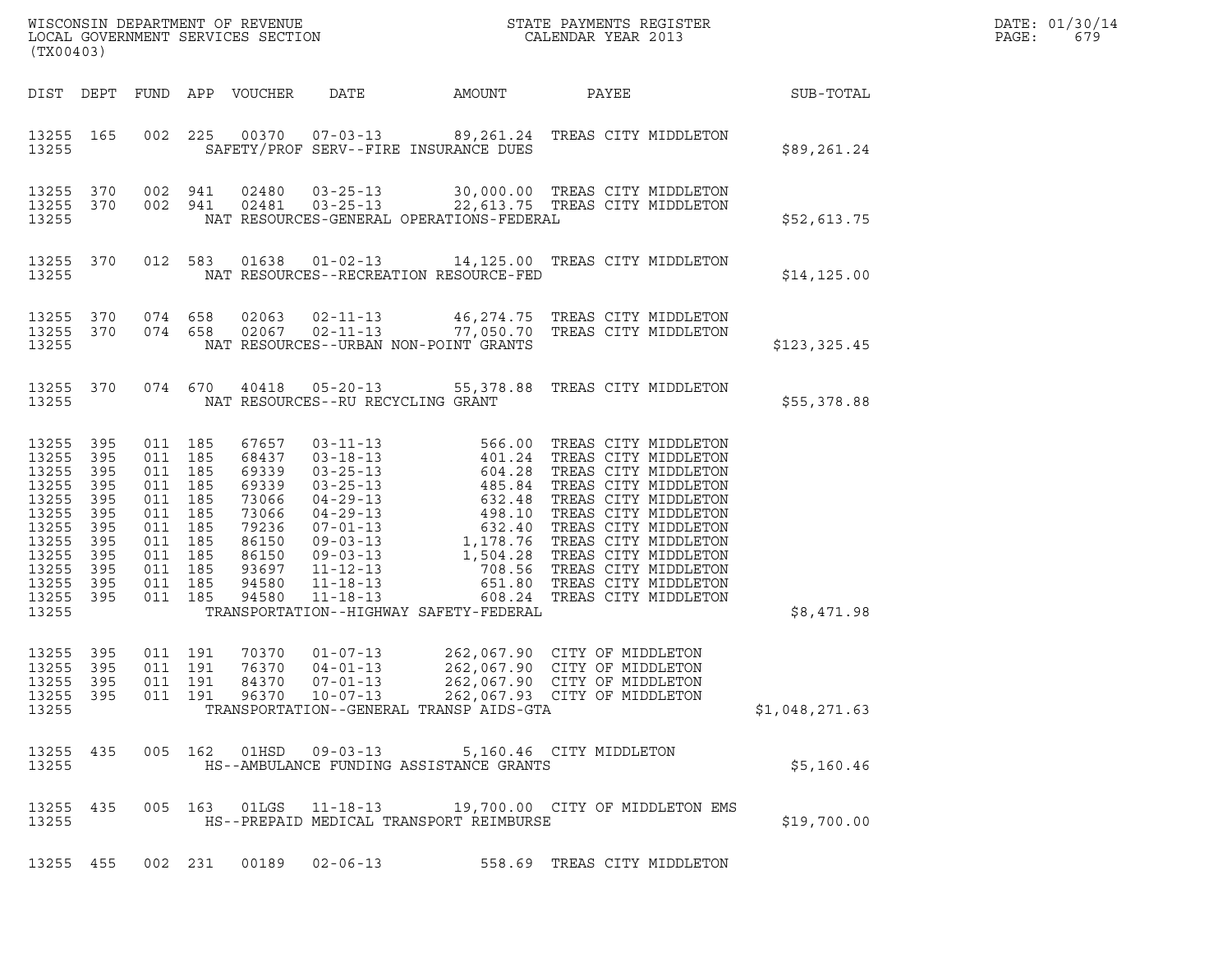| WISCONSIN DEPARTMENT OF REVENUE<br>LOCAL GOVERNMENT SERVICES SECTION<br>(TX00403) |                    |                              |                                                                    |                                               | STATE PAYMENTS REGISTER<br>CALENDAR YEAR 2013 |  | DATE: 01/30/14<br>PAGE:<br>680 |  |
|-----------------------------------------------------------------------------------|--------------------|------------------------------|--------------------------------------------------------------------|-----------------------------------------------|-----------------------------------------------|--|--------------------------------|--|
| DEPT<br>DIST                                                                      | FUND               | APP<br>VOUCHER               | DATE                                                               | AMOUNT                                        | PAYEE                                         |  | SUB-TOTAL                      |  |
| 13255 455<br>13255                                                                | 002 231            | 00410                        | 02-11-13<br>JUSTICE--LAW ENFORCEMENT TRAINING                      |                                               | 5,280.00 TREAS CITY MIDDLETON                 |  | \$5,838.69                     |  |
| 13255<br>505<br>13255                                                             | 002 174            |                              | 58370 04-26-13<br>DOA--TRANSMISSION LINE FEE DISTRIBUTION          |                                               | 32,624.00 TREAS CITY MIDDLETON                |  | \$32,624.00                    |  |
| 835<br>13255<br>13255<br>835<br>13255                                             | 002 105<br>002 105 | 43280                        | $07 - 22 - 13$<br>80381 11-18-13<br>REVENUE--STATE SHARED REVENUES | 169,894.68 TREAS CITY MIDDLETON<br>206,083.31 | TREAS CITY MIDDLETON                          |  | \$375,977.99                   |  |
| 13255<br>835<br>13255<br>835<br>13255                                             | 002<br>002         | 109<br>02338<br>109<br>05081 | $07 - 22 - 13$<br>$07 - 22 - 13$<br>REVENUE--EXEMPT COMPUTER AID   | 265,459.00 TREAS CITY MIDDLETON<br>498,469.00 | TREAS CITY MIDDLETON                          |  | \$763,928.00                   |  |
| 13255                                                                             |                    |                              | DISTRICT TOTAL APPROPRIATIONS                                      |                                               |                                               |  | \$2,594,677.07                 |  |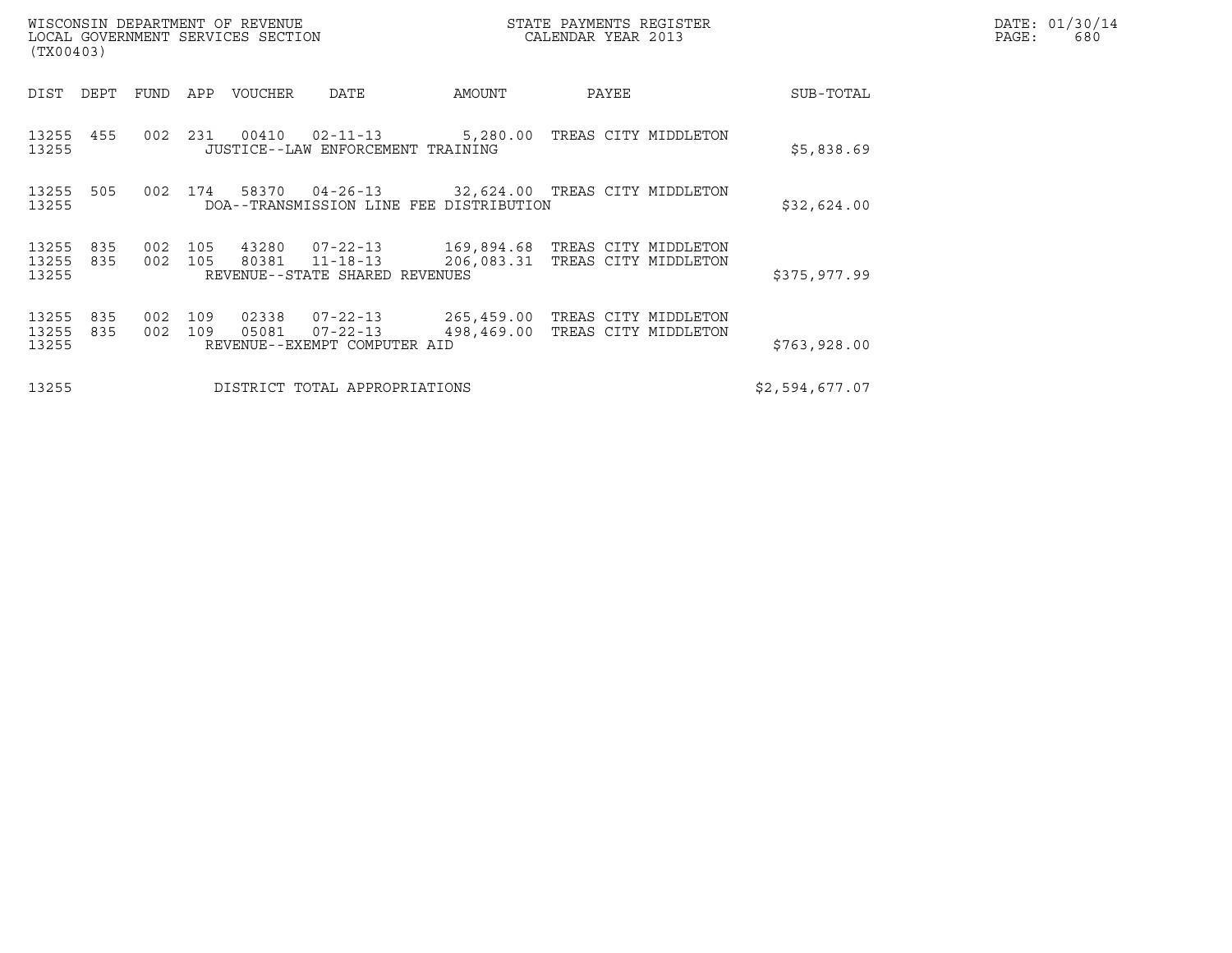| ${\tt WISCONSIM} \begin{tabular}{l} DEPARTMENT OF REVIEW \\ LOCAL BONERNMENT SERVICES SECTION \\ \end{tabular} \begin{tabular}{l} \multicolumn{2}{c}{\textbf{S}} \\ \multicolumn{2}{c}{\textbf{S}} \\ \multicolumn{2}{c}{\textbf{S}} \\ \multicolumn{2}{c}{\textbf{N}} \\ \multicolumn{2}{c}{\textbf{S}} \\ \multicolumn{2}{c}{\textbf{S}} \\ \multicolumn{2}{c}{\textbf{S}} \\ \multicolumn{2}{c}{\textbf{S}} \\ \multicolumn{2}{c}{\textbf{S}} \\ \multicolumn{2}{c}{\textbf{S}} \\ \multicolumn{2}{c}{\textbf{S$<br>(TX00403) |                                                                                                                              |         |                                                                                                                                                                                                    |                                                                                                                                                                |                                                                                                                 |        |                                                                                                                                                                                                                                                                                                |               | DATE: 01/30/14<br>PAGE:<br>681 |
|----------------------------------------------------------------------------------------------------------------------------------------------------------------------------------------------------------------------------------------------------------------------------------------------------------------------------------------------------------------------------------------------------------------------------------------------------------------------------------------------------------------------------------|------------------------------------------------------------------------------------------------------------------------------|---------|----------------------------------------------------------------------------------------------------------------------------------------------------------------------------------------------------|----------------------------------------------------------------------------------------------------------------------------------------------------------------|-----------------------------------------------------------------------------------------------------------------|--------|------------------------------------------------------------------------------------------------------------------------------------------------------------------------------------------------------------------------------------------------------------------------------------------------|---------------|--------------------------------|
|                                                                                                                                                                                                                                                                                                                                                                                                                                                                                                                                  |                                                                                                                              |         |                                                                                                                                                                                                    | DIST DEPT FUND APP VOUCHER                                                                                                                                     | DATE                                                                                                            | AMOUNT | PAYEE                                                                                                                                                                                                                                                                                          | SUB-TOTAL     |                                |
| 13258 165<br>13258                                                                                                                                                                                                                                                                                                                                                                                                                                                                                                               |                                                                                                                              | 002     | 225                                                                                                                                                                                                |                                                                                                                                                                | SAFETY/PROF SERV--FIRE INSURANCE DUES                                                                           |        | 00371  07-03-13  35,647.43  TREAS CITY MONONA                                                                                                                                                                                                                                                  | \$35,647.43   |                                |
| 13258 370<br>13258                                                                                                                                                                                                                                                                                                                                                                                                                                                                                                               |                                                                                                                              |         | 074 670                                                                                                                                                                                            |                                                                                                                                                                | NAT RESOURCES--RU RECYCLING GRANT                                                                               |        | 40419  05-20-13  30,661.71  TREAS CITY MONONA                                                                                                                                                                                                                                                  | \$30,661.71   |                                |
| 13258 395<br>13258                                                                                                                                                                                                                                                                                                                                                                                                                                                                                                               |                                                                                                                              |         |                                                                                                                                                                                                    |                                                                                                                                                                | TRANSPORTATION--PARATRANSIT AIDS, STATE                                                                         |        | 011 175 71681 04-16-13 2,278.00 TREAS CITY MONONA                                                                                                                                                                                                                                              | \$2,278.00    |                                |
| 13258<br>13258<br>13258<br>13258 395<br>13258                                                                                                                                                                                                                                                                                                                                                                                                                                                                                    | 395<br>395<br>395                                                                                                            | 011 176 | 011 176<br>011 176<br>011 176                                                                                                                                                                      | 00007<br>88007<br>92007                                                                                                                                        | $07 - 08 - 13$<br>$09 - 30 - 13$<br>TRANSPORTATION--BICYCLE & PEDESTRIAN AID                                    |        | 12-30-13 16,857.00 CITY OF MONONA<br>80007  06-14-13  28,095.00  CITY OF MONONA<br>88007  07-08-13  28,095.00  CITY OF MONONA<br>28,095.00 CITY OF MONONA<br>28,095.00 CITY OF MONONA                                                                                                          | \$101, 142.00 |                                |
| 13258<br>13258<br>13258<br>13258<br>13258<br>13258<br>13258<br>13258<br>13258<br>13258<br>13258<br>13258<br>13258<br>13258<br>13258<br>13258<br>13258<br>13258<br>13258                                                                                                                                                                                                                                                                                                                                                          | 395<br>395<br>395<br>395<br>395<br>395<br>395<br>395<br>395<br>395<br>395<br>395<br>395<br>395<br>395<br>395<br>395<br>- 395 |         | 011 185<br>011 185<br>011 185<br>011 185<br>011 185<br>011 185<br>011 185<br>011 185<br>011 185<br>011 185<br>011 185<br>011 185<br>011 185<br>011 185<br>011 185<br>011 185<br>011 185<br>011 185 | 61722<br>61722<br>66993<br>68438<br>68438<br>68438<br>68438<br>69340<br>69340<br>69340<br>71502<br>71502<br>79237<br>79237<br>79237<br>86151<br>93698<br>93698 | $11 - 12 - 13$<br>TRANSPORTATION--HIGHWAY SAFETY-FEDERAL                                                        |        | 01-14-13<br>01-14-13<br>01-14-13<br>1,227.54<br>1,227.54<br>TREAS CITY MONONA<br>03-04-13<br>1,058.24<br>TREAS CITY MONONA<br>03-18-13<br>1,074.20<br>TREAS CITY MONONA<br>03-18-13<br>1,554.68<br>TREAS CITY MONONA<br>03-18-13<br>1,758.40<br>TREAS CITY MONON<br>1,807.32 TREAS CITY MONONA | \$25, 242.83  |                                |
| 13258 395<br>13258<br>13258<br>13258 395<br>13258                                                                                                                                                                                                                                                                                                                                                                                                                                                                                | 395<br>395                                                                                                                   |         | 011 191<br>011 191<br>011 191<br>011 191                                                                                                                                                           | 70371<br>76371<br>84371<br>96371                                                                                                                               | $01 - 07 - 13$<br>$04 - 01 - 13$<br>$07 - 01 - 13$<br>$10 - 07 - 13$<br>TRANSPORTATION--GENERAL TRANSP AIDS-GTA |        | 157,366.50 CITY OF MONONA<br>157,366.50 CITY OF MONONA<br>157,366.50 CITY OF MONONA<br>157,366.50 CITY OF MONONA                                                                                                                                                                               | \$629,466.00  |                                |
| 13258 435<br>13258                                                                                                                                                                                                                                                                                                                                                                                                                                                                                                               |                                                                                                                              |         | 005 162                                                                                                                                                                                            |                                                                                                                                                                | 01HSD  09-03-13  5,370.00 CITY MONONA<br>HS--AMBULANCE FUNDING ASSISTANCE GRANTS                                |        |                                                                                                                                                                                                                                                                                                | \$5,370.00    |                                |
| 13258 435<br>13258                                                                                                                                                                                                                                                                                                                                                                                                                                                                                                               |                                                                                                                              |         | 005 163                                                                                                                                                                                            | 01LGS                                                                                                                                                          | HS--PREPAID MEDICAL TRANSPORT REIMBURSE                                                                         |        | 11-18-13 14,700.00 CITY OF MONONA                                                                                                                                                                                                                                                              | \$14,700.00   |                                |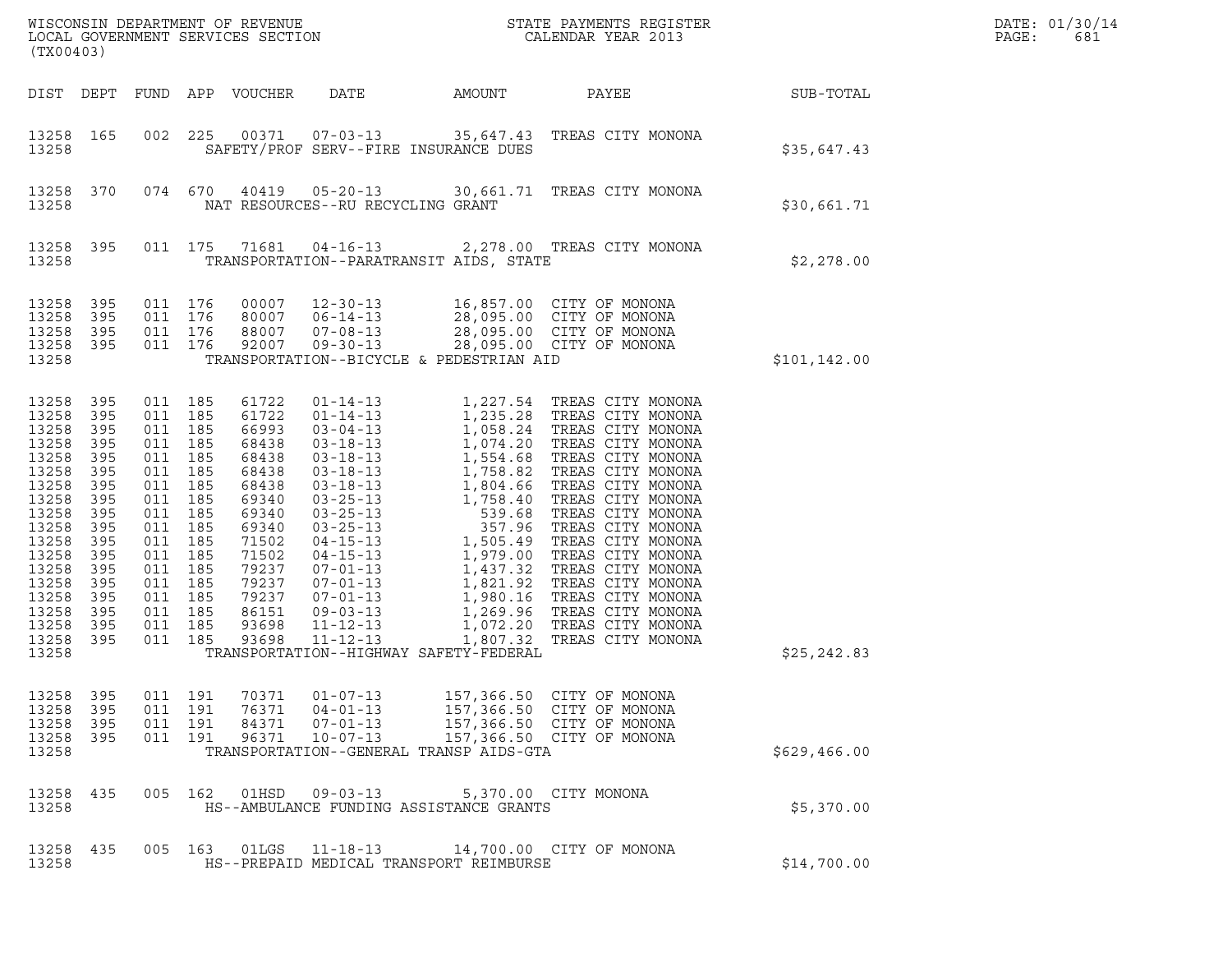| (TX00403)                       |           |                    |                                 | WISCONSIN DEPARTMENT OF REVENUE<br>LOCAL GOVERNMENT SERVICES SECTION                                                                                                                                                                               |        | STATE PAYMENTS REGISTER<br>CALENDAR YEAR 2013 |  | DATE: 01/30/14<br>PAGE:<br>682 |  |
|---------------------------------|-----------|--------------------|---------------------------------|----------------------------------------------------------------------------------------------------------------------------------------------------------------------------------------------------------------------------------------------------|--------|-----------------------------------------------|--|--------------------------------|--|
|                                 |           |                    | DIST DEPT FUND APP VOUCHER DATE |                                                                                                                                                                                                                                                    | AMOUNT |                                               |  | PAYEE SUB-TOTAL                |  |
| 13258 455<br>13258              |           |                    |                                 | 002 231 00426 02-12-13 3,040.00 TREAS CITY MONONA<br>JUSTICE--LAW ENFORCEMENT TRAINING                                                                                                                                                             |        |                                               |  | \$3,040.00                     |  |
| 13258                           | 13258 465 |                    |                                 | 002 342 00647 01-11-13 12,801.44 TREAS CITY MONONA<br>MILITARY AFFAIRS-EMERGENCY MGMT-FED FUND                                                                                                                                                     |        |                                               |  | \$12,801.44                    |  |
| 13258                           | 13258 505 |                    |                                 | 002 142 03631 11-22-13 6,490.00 TREAS CITY MONONA<br>DOA--FEDERAL ENERGY GRANTS                                                                                                                                                                    |        |                                               |  | \$6,490.00                     |  |
| 13258                           | 13258 505 |                    |                                 | 002 174 58370 04-26-13 41,115.00 TREAS CITY MONONA<br>DOA--TRANSMISSION LINE FEE DISTRIBUTION                                                                                                                                                      |        |                                               |  | \$41, 115.00                   |  |
| 13258                           | 13258 505 |                    |                                 | 002 650 06679 01-31-13 3,405.00 TREAS CITY MONONA<br>DOA--JUSTICE-ASSISTANCE-FEDERAL ARRA FDS                                                                                                                                                      |        |                                               |  | \$3,405.00                     |  |
| 13258                           |           |                    |                                 | $\begin{array}{cccccccc} 13258 & 835 & 002 & 105 & 43281 & 07-22-13 & & 19,461.65 & \text{TREAS CITY MONONA} \\ 13258 & 835 & 002 & 105 & 80382 & 11-18-13 & & 97,784.49 & \text{TREAS CITY MONONA} \end{array}$<br>REVENUE--STATE SHARED REVENUES |        |                                               |  | \$117,246.14                   |  |
| 13258 835<br>13258 835<br>13258 |           | 002 109<br>002 109 |                                 | 02339  07-22-13  353,825.00 TREAS CITY MONONA<br>05082  07-22-13  26,659.00 TREAS CITY MONONA<br>REVENUE--EXEMPT COMPUTER AID                                                                                                                      |        |                                               |  | \$380,484.00                   |  |
| 13258                           |           |                    |                                 | DISTRICT TOTAL APPROPRIATIONS                                                                                                                                                                                                                      |        |                                               |  | \$1,409,089.55                 |  |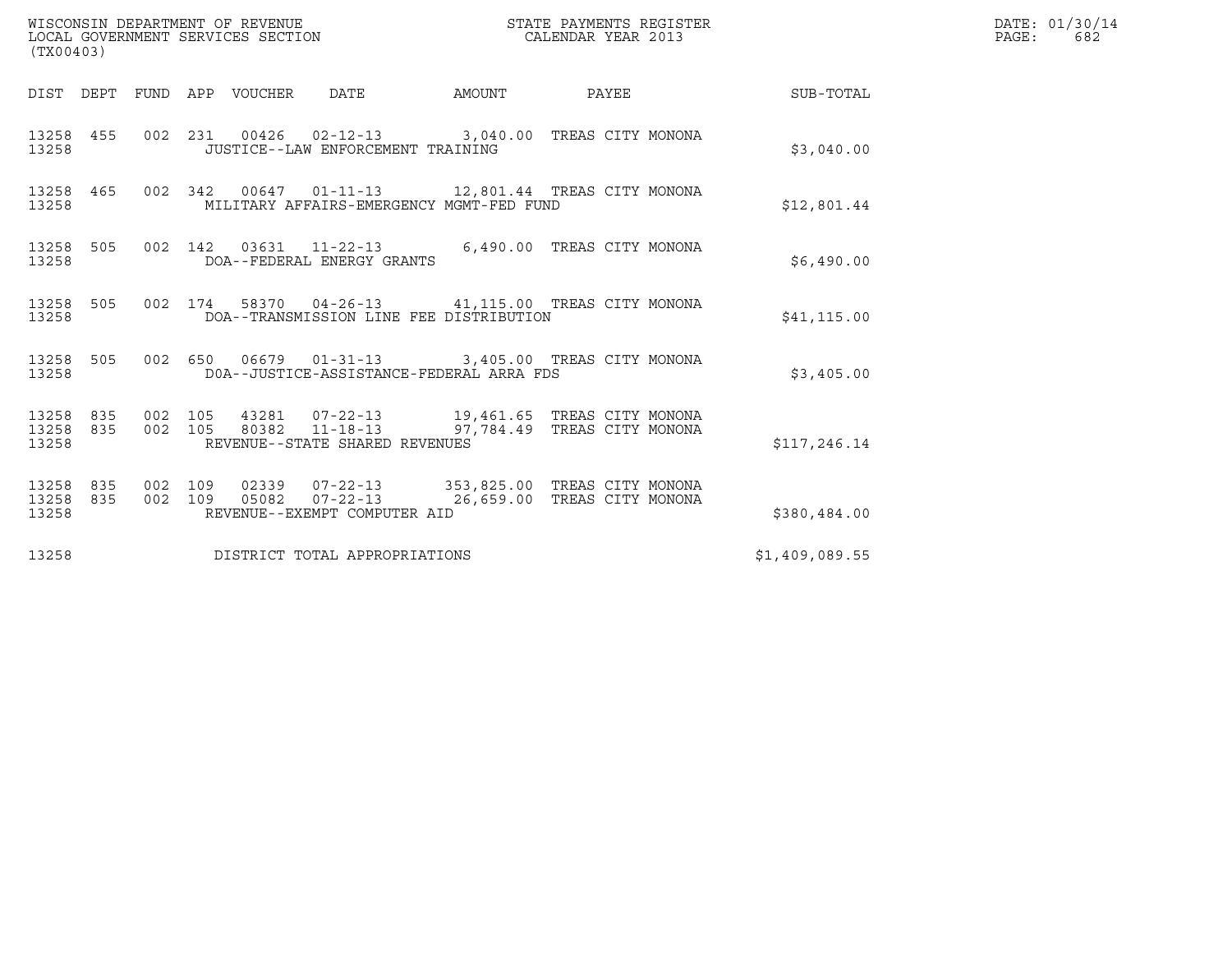| (TX00403)                                                                         |                                               |                                                                          |                   | ${\tt WISCO} {\tt NSM} {\tt NEMR} {\tt NEMR} {\tt NEMR} {\tt NEMR} {\tt NEMR} {\tt NEMR} {\tt NEMR} {\tt NEMR} {\tt NEMR} {\tt NEMR} {\tt NEMR} {\tt NEMR} {\tt NEMR} {\tt NEMR} {\tt NEMR} {\tt NEMR} {\tt NEMR} {\tt NEMR} {\tt NEMR} {\tt NEMR} {\tt NEMR} {\tt NEMR} {\tt NEMR} {\tt NEMR} {\tt NEMR} {\tt NEMR} {\tt NEMR} {\tt NEMR} {\tt NEMR} {\tt NEMR} {\tt NEMR} {\tt NEMR} {\tt NEMR} {\tt NEMR} {\tt NEMR}$<br>LOCAL GOVERNMENT SERVICES SECTION |                                                                                                                                              | DATE: 01/30/14<br>PAGE:<br>683                   |                                                                                                                                                                                                                                                 |              |  |
|-----------------------------------------------------------------------------------|-----------------------------------------------|--------------------------------------------------------------------------|-------------------|---------------------------------------------------------------------------------------------------------------------------------------------------------------------------------------------------------------------------------------------------------------------------------------------------------------------------------------------------------------------------------------------------------------------------------------------------------------|----------------------------------------------------------------------------------------------------------------------------------------------|--------------------------------------------------|-------------------------------------------------------------------------------------------------------------------------------------------------------------------------------------------------------------------------------------------------|--------------|--|
|                                                                                   |                                               |                                                                          |                   | DIST DEPT FUND APP VOUCHER                                                                                                                                                                                                                                                                                                                                                                                                                                    | DATE                                                                                                                                         | AMOUNT                                           | PAYEE                                                                                                                                                                                                                                           | SUB-TOTAL    |  |
| 13281 165<br>13281                                                                |                                               | 002                                                                      | 225               |                                                                                                                                                                                                                                                                                                                                                                                                                                                               | 00372 07-03-13                                                                                                                               | SAFETY/PROF SERV--FIRE INSURANCE DUES            | 34,253.89 TREAS CITY STOUGHTON                                                                                                                                                                                                                  | \$34, 253.89 |  |
| 13281 370<br>13281                                                                |                                               |                                                                          | 074 670           | 40420                                                                                                                                                                                                                                                                                                                                                                                                                                                         | NAT RESOURCES--RU RECYCLING GRANT                                                                                                            | $05 - 20 - 13$ 34, 188.60                        | TREAS CITY STOUGHTON                                                                                                                                                                                                                            | \$34,188.60  |  |
| 13281<br>13281<br>13281<br>13281<br>13281                                         | 395<br>395<br>395<br>395                      | 011 162<br>011 162<br>011 162<br>011 162                                 |                   | 72016<br>78016<br>86016<br>98016                                                                                                                                                                                                                                                                                                                                                                                                                              | $01 - 07 - 13$<br>$04 - 01 - 13$<br>$07 - 01 - 13$<br>$10 - 07 - 13$                                                                         | TRANSPORTATION--CONNECTING HIGHWAY AIDS          | 12,659.61 CITY OF STOUGHTON<br>12,659.61 CITY OF STOUGHTON<br>12,659.61 CITY OF STOUGHTON<br>12,659.61 CITY OF STOUGHTON                                                                                                                        | \$50,638.44  |  |
| 13281<br>13281<br>13281<br>13281 395<br>13281                                     | 395<br>395<br>395                             | 011 176<br>011 176<br>011 176<br>011 176                                 |                   | 00008<br>80008<br>88008<br>92008                                                                                                                                                                                                                                                                                                                                                                                                                              | $12 - 30 - 13$<br>$06 - 14 - 13$<br>$07 - 08 - 13$<br>$09 - 30 - 13$                                                                         | TRANSPORTATION--BICYCLE & PEDESTRIAN AID         | 18,546.00 CITY OF STOUGHTON<br>30,910.00 CITY OF STOUGHTON<br>30,910.00 CITY OF STOUGHTON<br>30,910.00 CITY OF STOUGHTON                                                                                                                        | \$111,276.00 |  |
| 13281<br>13281<br>13281<br>13281<br>13281<br>13281<br>13281<br>13281 395<br>13281 | 395<br>395<br>395<br>395<br>395<br>395<br>395 | 011 185<br>011<br>011 185<br>011<br>011 185<br>011<br>011 185<br>011 185 | 185<br>185<br>185 | 77637<br>77637<br>77637<br>77637<br>77637<br>77637<br>86585<br>94581                                                                                                                                                                                                                                                                                                                                                                                          | $06 - 17 - 13$<br>$06 - 17 - 13$<br>$06 - 17 - 13$<br>$06 - 17 - 13$<br>$06 - 17 - 13$<br>$06 - 17 - 13$<br>$09 - 09 - 13$<br>$11 - 18 - 13$ | 517.80<br>TRANSPORTATION--HIGHWAY SAFETY-FEDERAL | 527.80 TREAS CITY STOUGHTON<br>TREAS CITY STOUGHTON<br>324.80 TREAS CITY STOUGHTON<br>711.04 TREAS CITY STOUGHTON<br>631.92 TREAS CITY STOUGHTON<br>1,012.68 TREAS CITY STOUGHTON<br>507.68 TREAS CITY STOUGHTON<br>656.16 TREAS CITY STOUGHTON | \$4,889.88   |  |
| 13281<br>13281<br>13281<br>13281<br>13281                                         | 395<br>395<br>395<br>395                      | 011 191<br>011 191<br>011<br>011 191                                     | 191               | 70372<br>76372<br>84372<br>96372                                                                                                                                                                                                                                                                                                                                                                                                                              | $01 - 07 - 13$<br>$04 - 01 - 13$<br>$07 - 01 - 13$<br>$10 - 07 - 13$                                                                         | TRANSPORTATION--GENERAL TRANSP AIDS-GTA          | 126, 170.57 CITY OF STOUGHTON<br>126,170.57 CITY OF STOUGHTON<br>126,170.57 CITY OF STOUGHTON<br>126,170.60 CITY OF STOUGHTON                                                                                                                   | \$504,682.31 |  |
| 13281                                                                             | 13281 435                                     |                                                                          |                   |                                                                                                                                                                                                                                                                                                                                                                                                                                                               |                                                                                                                                              | HS--AMBULANCE FUNDING ASSISTANCE GRANTS          | 005 162 01HSD 09-03-13 5,957.67 CITY STOUGHTON                                                                                                                                                                                                  | \$5,957.67   |  |
| 13281                                                                             | 13281 435                                     |                                                                          |                   |                                                                                                                                                                                                                                                                                                                                                                                                                                                               |                                                                                                                                              | HS--PREPAID MEDICAL TRANSPORT REIMBURSE          | 005  163  01LGS  11-18-13  22,900.00  STOUGHTON AREA EMS                                                                                                                                                                                        | \$22,900.00  |  |
| 13281 455<br>13281                                                                |                                               |                                                                          |                   |                                                                                                                                                                                                                                                                                                                                                                                                                                                               | 002 231 00568 02-15-13<br>JUSTICE--LAW ENFORCEMENT TRAINING                                                                                  |                                                  | 3,200.00 TREAS CITY STOUGHTON POLI                                                                                                                                                                                                              | \$3,200.00   |  |
| 13281 505                                                                         |                                               |                                                                          |                   |                                                                                                                                                                                                                                                                                                                                                                                                                                                               |                                                                                                                                              |                                                  | 002 142 02246 10-08-13 15,300.00 TREAS CITY STOUGHTON UTIL                                                                                                                                                                                      |              |  |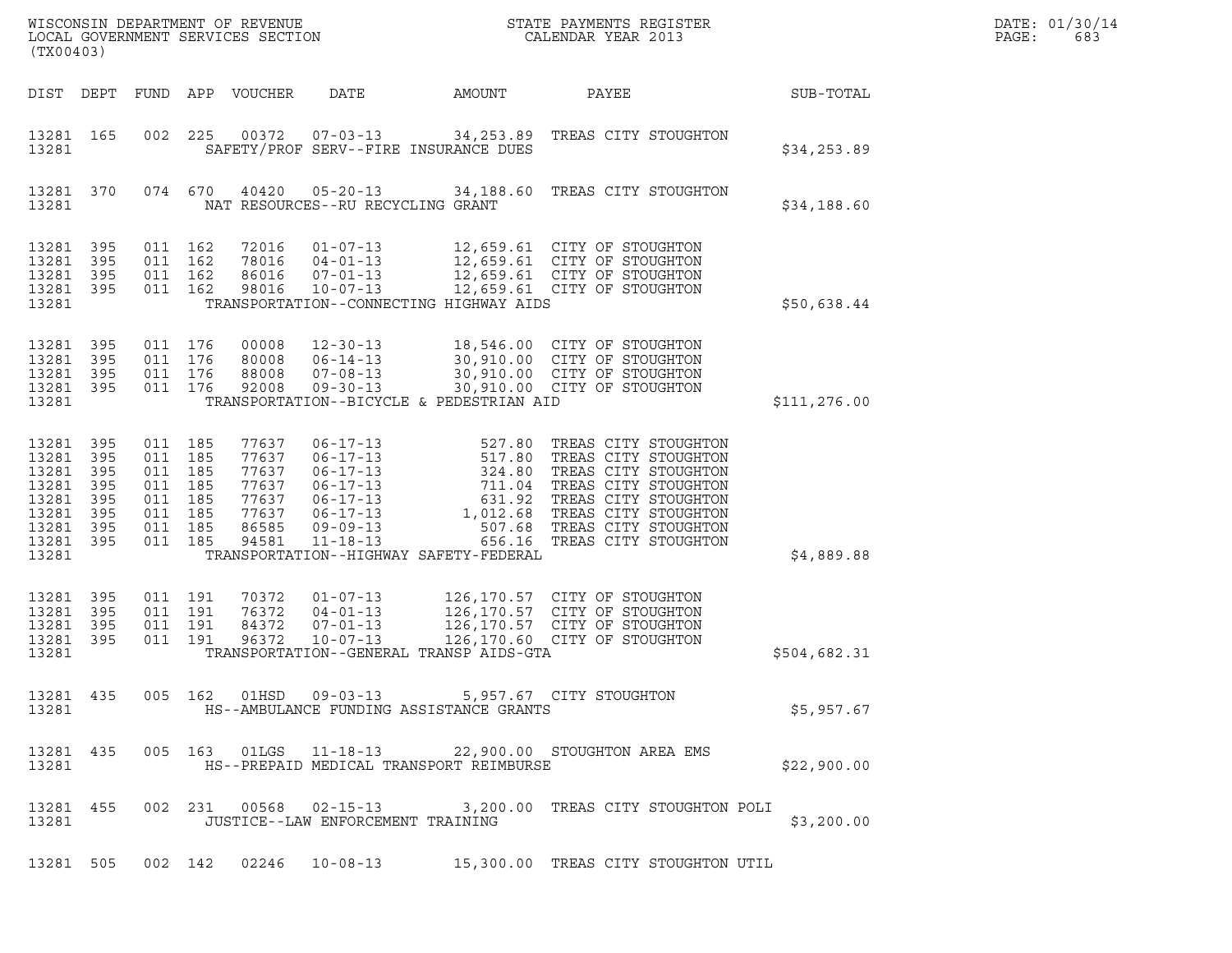| (TX00403)               |            |            |            | WISCONSIN DEPARTMENT OF REVENUE<br>LOCAL GOVERNMENT SERVICES SECTION |                                                              |                          | STATE PAYMENTS REGISTER<br>CALENDAR YEAR 2013 |                | DATE: 01/30/14<br>PAGE:<br>684 |
|-------------------------|------------|------------|------------|----------------------------------------------------------------------|--------------------------------------------------------------|--------------------------|-----------------------------------------------|----------------|--------------------------------|
| DIST                    | DEPT       | FUND       | APP        | <b>VOUCHER</b>                                                       | DATE                                                         | AMOUNT                   | PAYEE                                         | SUB-TOTAL      |                                |
| 13281                   |            |            |            |                                                                      | DOA--FEDERAL ENERGY GRANTS                                   | \$15,300.00              |                                               |                |                                |
| 13281<br>13281<br>13281 | 835<br>835 | 002<br>002 | 105<br>105 | 43282<br>80383                                                       | 07-22-13<br>$11 - 18 - 13$<br>REVENUE--STATE SHARED REVENUES | 280,883.17<br>451,477.71 | TREAS CITY STOUGHTON<br>TREAS CITY STOUGHTON  | \$732, 360.88  |                                |
| 13281<br>13281<br>13281 | 835<br>835 | 002<br>002 | 109<br>109 | 02340<br>05083                                                       | 07-22-13<br>07-22-13<br>REVENUE--EXEMPT COMPUTER AID         | 39,262.00<br>4,144.00    | TREAS CITY STOUGHTON<br>TREAS CITY STOUGHTON  | \$43,406.00    |                                |
| 13281                   |            |            |            |                                                                      | DISTRICT TOTAL APPROPRIATIONS                                |                          |                                               | \$1,563,053.67 |                                |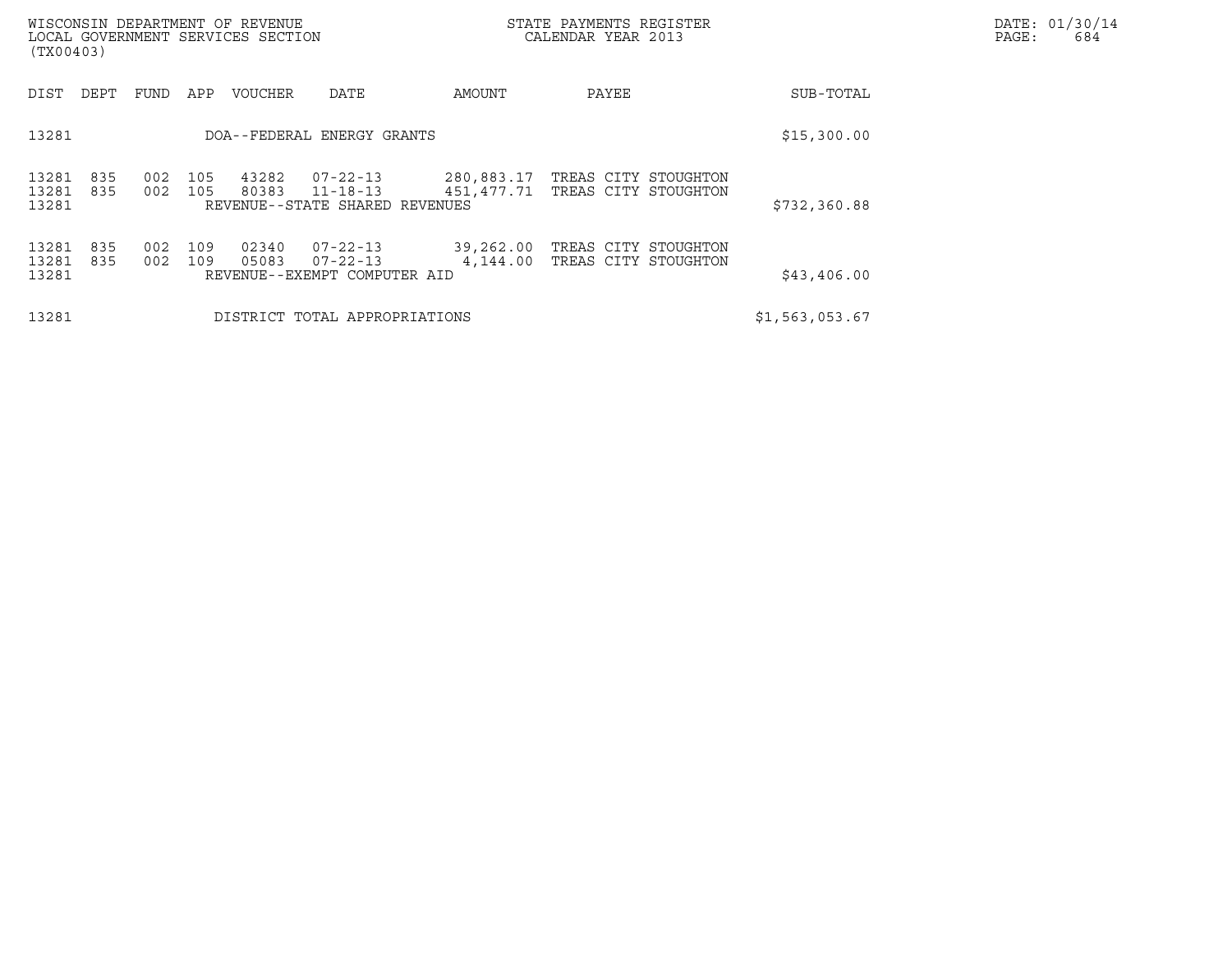| ${\tt WISCONSIM\ DEPARTMENT\ OF\ REVENUE}\qquad \qquad {\tt STATE\ PAYMENTS\ REGISTER} \\ {\tt LOCAL\ GOVERNMENT\ SERVICES\ SECTION}\qquad \qquad {\tt CALENDAR\ YEAR\ 2013}$<br>(TX00403) |           |                                          |         |                            |                                                                  |                                                                                                                                                                                                                                                                      |                                                                         |                  | DATE: 01/30/14<br>PAGE:<br>685 |
|--------------------------------------------------------------------------------------------------------------------------------------------------------------------------------------------|-----------|------------------------------------------|---------|----------------------------|------------------------------------------------------------------|----------------------------------------------------------------------------------------------------------------------------------------------------------------------------------------------------------------------------------------------------------------------|-------------------------------------------------------------------------|------------------|--------------------------------|
|                                                                                                                                                                                            |           |                                          |         | DIST DEPT FUND APP VOUCHER | DATE                                                             | AMOUNT                                                                                                                                                                                                                                                               | PAYEE                                                                   | <b>SUB-TOTAL</b> |                                |
| 13282                                                                                                                                                                                      | 13282 165 |                                          |         |                            |                                                                  | 002 225 00373 07-03-13 81,468.72 TREAS CITY SUN PRAIRIE<br>SAFETY/PROF SERV--FIRE INSURANCE DUES                                                                                                                                                                     |                                                                         | \$81,468.72      |                                |
| 13282                                                                                                                                                                                      | 13282 370 |                                          |         |                            | NAT RESOURCES--RU RECYCLING GRANT                                | 074 670 40421 05-20-13 39,232.22 TREAS CITY SUN PRAIRIE                                                                                                                                                                                                              |                                                                         | \$39,232.22      |                                |
| 13282                                                                                                                                                                                      | 13282 370 |                                          |         |                            |                                                                  | 074 673 40421 05-20-13 7,823.31 TREAS CITY SUN PRAIRIE<br>NAT RESOURCES--RU CONSOLIDATED GRANT                                                                                                                                                                       |                                                                         | \$7,823.31       |                                |
| 13282 395<br>13282<br>13282 395<br>13282 395<br>13282                                                                                                                                      | 395       | 011 162<br>011 162<br>011 162<br>011 162 |         |                            |                                                                  | 72017  01-07-13  13,411.30 TREAS CITY SUN PRAIRIE<br>78017  04-01-13  13,411.30 TREAS CITY SUN PRAIRIE<br>86017  07-01-13  13,411.30 TREAS CITY SUN PRAIRIE<br>98017  10-07-13  13,411.32 TREAS CITY SUN PRAIRIE<br>TRANSPORTATION--CONNECTING HIGHWAY AIDS          |                                                                         | \$53,645.22      |                                |
| 13282 395<br>13282 395<br>13282 395<br>13282 395<br>13282                                                                                                                                  |           | 011 176<br>011 176<br>011 176            | 011 176 |                            |                                                                  | 00009   12-30-13   47,338.00 TREAS CITY SUN PRAIRIE<br>80009   06-14-13   78,896.00 TREAS CITY SUN PRAIRIE<br>88009   07-08-13   78,896.00 TREAS CITY SUN PRAIRIE<br>92009   09-30-13   78,896.00 TREAS CITY SUN PRAIRIE<br>TRANSPORTATION--BICYCLE & PEDESTRIAN AID |                                                                         | \$284,026.00     |                                |
| 13282 395<br>13282<br>13282 395<br>13282 395<br>13282                                                                                                                                      | 395       | 011 191<br>011 191<br>011 191<br>011 191 |         |                            |                                                                  | 70373  01-07-13  387,216.49  TREAS CITY SUN PRAIRIE<br>76373  04-01-13  387,216.49  TREAS CITY SUN PRAIRIE<br>84373  07-01-13  387,216.49  TREAS CITY SUN PRAIRIE<br>96373  10-07-13  387,216.52  TREAS CITY SUN PRAIRIE<br>TRANSPORTATION--GENERAL TRANSP AIDS-GTA  |                                                                         | \$1,548,865.99   |                                |
| 13282                                                                                                                                                                                      | 13282 435 |                                          |         |                            |                                                                  | 005 162 01HSD 09-03-13 6,868.98 TREAS CITY SUN PRAIRIE<br>HS--AMBULANCE FUNDING ASSISTANCE GRANTS                                                                                                                                                                    |                                                                         | \$6,868.98       |                                |
| 13282                                                                                                                                                                                      | 13282 435 |                                          |         |                            |                                                                  | 005 163 01LGS 11-18-13 36,400.00 CITY OF SUN PRAIRIE AMBULANCE<br>HS--PREPAID MEDICAL TRANSPORT REIMBURSE                                                                                                                                                            |                                                                         | \$36,400.00      |                                |
| 13282                                                                                                                                                                                      | 13282 455 |                                          |         |                            | JUSTICE--LAW ENFORCEMENT TRAINING                                | 002  231  00574  02-15-13  7,680.00  TREAS CITY SUN PRAIRIE                                                                                                                                                                                                          |                                                                         | \$7,680.00       |                                |
| 13282 835<br>13282 835<br>13282                                                                                                                                                            |           | 002 105                                  | 002 105 | 43283<br>80384             | $07 - 22 - 13$<br>11-18-13<br>REVENUE--STATE SHARED REVENUES     |                                                                                                                                                                                                                                                                      | 708,819.54 TREAS CITY SUN PRAIRIE<br>544, 236.66 TREAS CITY SUN PRAIRIE | \$1,253,056.20   |                                |
| 13282 835<br>13282 835<br>13282                                                                                                                                                            |           | 002 109                                  | 002 109 | 02341                      | $07 - 22 - 13$<br>05084 07-22-13<br>REVENUE--EXEMPT COMPUTER AID |                                                                                                                                                                                                                                                                      | 212,397.00 TREAS CITY SUN PRAIRIE<br>57,244.00 TREAS CITY SUN PRAIRIE   | \$269,641.00     |                                |
| 13282                                                                                                                                                                                      |           |                                          |         |                            | DISTRICT TOTAL APPROPRIATIONS                                    |                                                                                                                                                                                                                                                                      |                                                                         | \$3,588,707.64   |                                |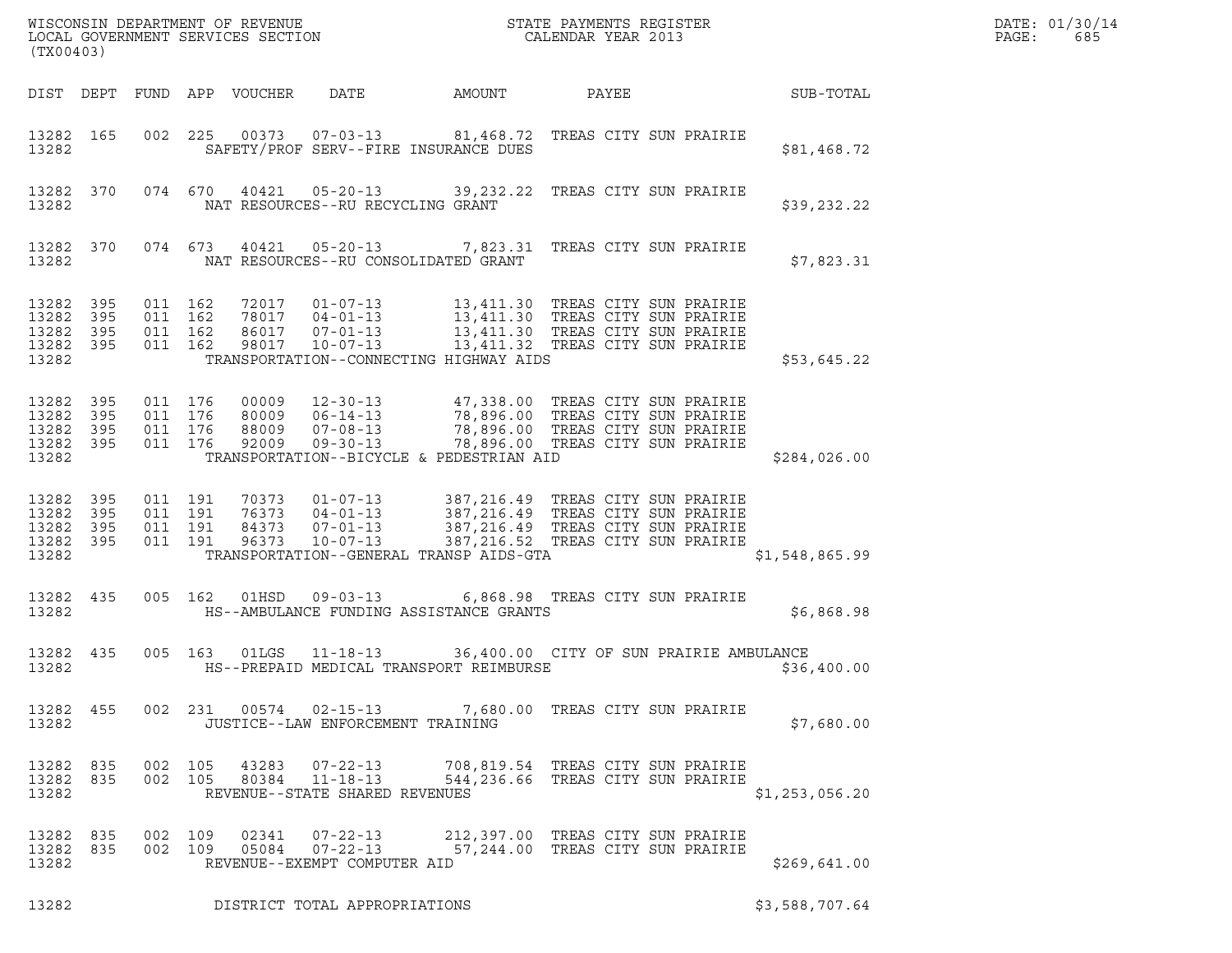| (TX00403)                                                                                                       |                                        |                                                                                                            |  |                            |                                                    |                                          |                                                                                                                                                                                      |                  | DATE: 01/30/14<br>PAGE:<br>686 |
|-----------------------------------------------------------------------------------------------------------------|----------------------------------------|------------------------------------------------------------------------------------------------------------|--|----------------------------|----------------------------------------------------|------------------------------------------|--------------------------------------------------------------------------------------------------------------------------------------------------------------------------------------|------------------|--------------------------------|
|                                                                                                                 |                                        |                                                                                                            |  | DIST DEPT FUND APP VOUCHER | DATE                                               | AMOUNT                                   | PAYEE                                                                                                                                                                                | <b>SUB-TOTAL</b> |                                |
| 13286                                                                                                           | 13286 165                              |                                                                                                            |  |                            |                                                    | SAFETY/PROF SERV--FIRE INSURANCE DUES    | 002 225 00374 07-03-13 57,491.59 TREAS CITY VERONA                                                                                                                                   | \$57,491.59      |                                |
| 13286                                                                                                           | 13286 370                              |                                                                                                            |  |                            |                                                    | NAT RESOURCES--FOREST CROP/MFL/CO FOREST | 012 571 36059 06-10-13 5.00 TREAS CITY VERONA                                                                                                                                        | \$5.00           |                                |
| 13286                                                                                                           | 13286 370                              |                                                                                                            |  |                            | NAT RESOURCES--AIDS IN LIEU OF TAXES               |                                          | 012 579 18320 04-15-13 231.66 TREAS CITY VERONA                                                                                                                                      | \$231.66         |                                |
| 13286                                                                                                           | 13286 370                              |                                                                                                            |  |                            | NAT RESOURCES--RU RECYCLING GRANT                  |                                          | 074 670 40422 05-20-13 21,978.73 TREAS CITY VERONA                                                                                                                                   | \$21,978.73      |                                |
| 13286 395<br>13286<br>13286 395<br>13286 395<br>13286                                                           | 395                                    | 011 176<br>011 176<br>011 176<br>011 176                                                                   |  |                            |                                                    | TRANSPORTATION--BICYCLE & PEDESTRIAN AID | 00010  12-30-13  25,949.00  CITY OF VERONA<br>80010  06-14-13  43,249.00  CITY OF VERONA<br>88010  07-08-13  43,249.00  CITY OF VERONA<br>92010  09-30-13  43,249.00  CITY OF VERONA | \$155,696.00     |                                |
| 13286<br>13286 395<br>13286<br>13286<br>13286<br>13286<br>13286<br>13286 395<br>13286 395<br>13286 395<br>13286 | 395<br>395<br>395<br>395<br>395<br>395 | 011 185<br>011 185<br>011 185<br>011 185<br>011 185<br>011 185<br>011 185<br>011 185<br>011 185<br>011 185 |  |                            |                                                    | TRANSPORTATION--HIGHWAY SAFETY-FEDERAL   |                                                                                                                                                                                      | \$12,134.39      |                                |
| 13286 395<br>13286<br>13286 395<br>13286                                                                        | 395                                    | 011 191<br>011 191<br>011 191                                                                              |  | 70374<br>76374<br>84374    | $01 - 07 - 13$<br>$04 - 01 - 13$<br>$07 - 01 - 13$ | TRANSPORTATION--GENERAL TRANSP AIDS-GTA  | 176,459.02 CITY OF VERONA<br>176,459.02 CITY OF VERONA<br>176,459.02 CITY OF VERONA<br>13286 395 011 191 96374 10-07-13 176,459.02 CITY OF VERONA                                    | \$705,836.08     |                                |
| 13286 395<br>13286                                                                                              |                                        |                                                                                                            |  |                            |                                                    | TRANSPORTATION--LRIP/TRIP/MSIP GRANTS    | 011  278  92601  10-29-13  13,655.00 TREAS CITY VERONA                                                                                                                               | \$13,655.00      |                                |
| 13286 455<br>13286                                                                                              |                                        |                                                                                                            |  |                            | JUSTICE--LAW ENFORCEMENT TRAINING                  |                                          | 002 231 00608 02-19-13 3,040.00 TREAS CITY VERONA                                                                                                                                    | \$3,040.00       |                                |
| 13286 835<br>13286 835                                                                                          |                                        | 002 105<br>002 105                                                                                         |  |                            | 43284 07-22-13<br>80385 11-18-13                   |                                          | 199,754.92 TREAS CITY VERONA<br>112,654.61 TREAS CITY VERONA                                                                                                                         |                  |                                |